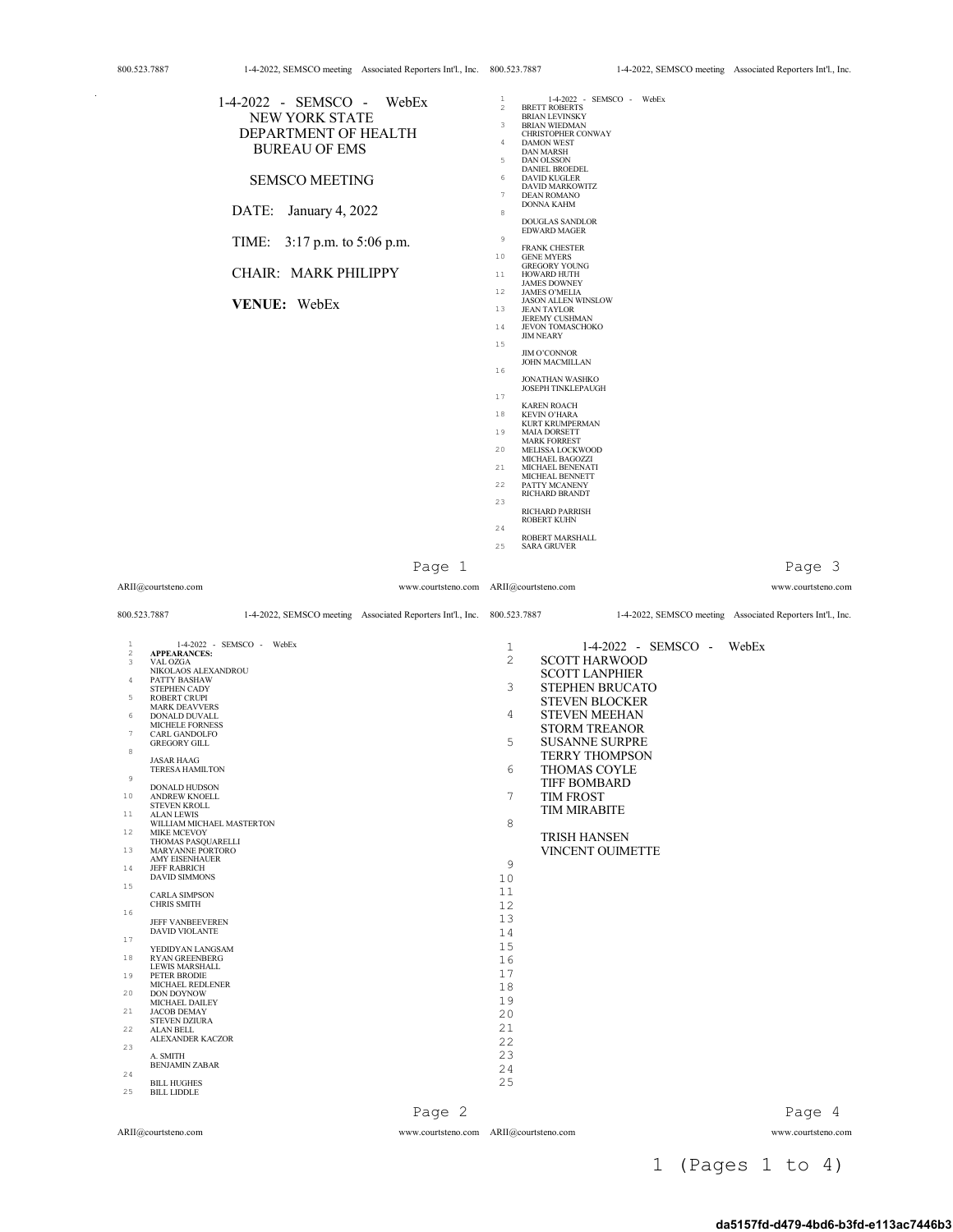| 1  | 1-4-2022 - SEMSCO - WebEx                             | $\mathbf{1}$   | $1-4-2022$ - SEMSCO - WebEx                          |
|----|-------------------------------------------------------|----------------|------------------------------------------------------|
| 2  | (On the meeting commenced at $03:17$ )                | $\overline{2}$ | <b>SECRETARY OZGA: Jason Haag?</b>                   |
| 3  | $p.m.$ )                                              | 3              | MR. HAAG: Jason Haag, present.                       |
| 4  | <b>CHAIR PHILIPPY:</b> In the words of my             | 4              | <b>SECRETARY OZGA: Teresa Hamilton?</b>              |
| 5  | mentor, make it so. All right. Good afternoon,        | 5              | MS. HAMILTON: Hamilton, present.                     |
| 6  | everyone. Welcome to the January 4th meeting of the   | 6              | <b>SECRETARY OZGA: Don Hudson?</b>                   |
| 7  | New York State Emergency Medical Services Council.    | 7              | MR. HUDSON: Donald Hudson, present.                  |
| 8  | I'm Mark Philippy, current Chair. I'd like to call    | 8              | <b>SECRETARY OZGA: Steve Kroll. Steve</b>            |
| 9  | this meeting to order. And realizing that we don't    | 9              | Kroll?                                               |
| 10 | have a flag available, however, I am going to ask you | 10             | <b>MR. KROLL:</b> Steve Kroll, present.              |
| 11 | to join me in reciting the Pledge of Allegiance.      | 11             | <b>SECRETARY OZGA: Andrew Knoell?</b>                |
| 12 | If you desire to stand, you may                       | 12             | MR. KNOELL: Andrew Knoell, present.                  |
| 13 | certainly do so. I don't think there is any           | 13             | <b>SECRETARY OZGA: And Jared Kittson</b>             |
| 14 | disrespect intended if you decide to sit. However, I  | 14             | (phonetic spelling)) is excused for today. Al Lewis? |
| 15 | am going to stand. And I will say, I pledge           | 15             | <b>MR. LEWIS: Present.</b>                           |
| 16 | allegiance to the flag of the United States of        | 16             | SECRETARY OZGA: Melissa-- oh, sorry,                 |
| 17 | America and to the republic for which it stands, one  | 17             | forget to take her out. Mike Masterton?              |
| 18 | nation under God, indivisible with liberty and        | 18             | MR. MASTERTON: Present. Good                         |
| 19 | justice for all. Thank you. SECRETARY OZGA, if you    | 19             | afternoon.                                           |
| 20 | call the roll, please.                                | 20             | <b>SECRETARY OZGA: Mike McEvoy?</b>                  |
| 21 | MR. MARSHALL: To my left, Don Doynow                  | 21             | MR. MCEVOY: McEvoy, present.                         |
| 22 | and Peter.                                            | 22             | <b>SECRETARY OZGA: Tom Pasquarelli?</b>              |
| 23 | CHAIR PHILIPPY: Thank you, Dr.                        | 23             | MR. PASQUARELLI: I am present,                       |
| 24 | Marshall. SECRETARY OZGA, if you call the roll,       | 24             | however, I am having camera issues.                  |
| 25 | please.                                               | 25             | <b>SECRETARY OZGA: Mark Philippy?</b>                |
|    |                                                       |                |                                                      |

ARII@courtsteno.com www.courtsteno.com ARII@courtsteno.com www.courtsteno.com

Page 7

| 800.523.7887   | 1-4-2022, SEMSCO meeting Associated Reporters Int'l., Inc. 800.523.7887 |                | 1-4-2022, SEMSCO meeting Associated Reporters Int'l., Inc. |
|----------------|-------------------------------------------------------------------------|----------------|------------------------------------------------------------|
| 1              | $1-4-2022 -$ SEMSCO -<br>WebEx                                          | $\mathbf{1}$   | $1-4-2022 -$ SEMSCO -<br>WebEx                             |
| $\overline{c}$ | <b>SECRETARY OZGA: Okay. Good</b>                                       | $\overline{c}$ | <b>CHAIR PHILIPPY: Mark Philippy,</b>                      |
| 3              | afternoon, everyone. And thank you so much for your                     | 3              | present.                                                   |
| 4              | patience. We really appreciate it. Okay. Roll call                      | 4              | <b>SECRETARY OZGA: Maryanne Portoro?</b>                   |
| 5              | vote. Dr. Alexandrou?                                                   | 5              | MS. PORTORO: Maryanne Portoro,                             |
| 6              | MR. ALEXANDROU: I am here.                                              | 6              | present.                                                   |
| 7              | <b>SECRETARY OZGA: Patty Bashaw?</b>                                    | 7              | <b>SECRETARY OZGA: Dr. Redlener?</b>                       |
| 8              | MS. BASHAW: I'm here.                                                   | 8              | MR, REDLENER: Redlener, present.                           |
| 9              | <b>SECRETARY OZGA:</b> Allison Burke. Steve                             | 9              | <b>SECRETARY OZGA: Dr. Rabrich?</b>                        |
| 10             | Cady?                                                                   | 10             | MR. RABRICH: Rabrich, present.                             |
| 11             | MR. CADY: I am present in the world                                     | 11             | <b>SECRETARY OZGA: David Simmons?</b>                      |
| 12.            | of the web, I guess.                                                    | 12             | David, I see you're on.                                    |
| 13             | <b>SECRETARY OZGA: Dr. Crupi?</b>                                       | 13             | <b>MR. SIMMONS:</b> Yeah. I'm present,                     |
| 14             | MR. CRUPI: I'm here.                                                    | 14             | David Simmons.                                             |
| 1.5            | <b>SECRETARY OZGA: Mark Deavers?</b>                                    | 15             | <b>SECRETARY OZGA:</b> Thank you. Carla                    |
| 16             | MR. DEAVERS: I'm here.                                                  | 16             | Simpson?                                                   |
| 17             | <b>SECRETARY OZGA: Don Duvall?</b>                                      | 17             | MS. SIMPSON: Carla Simpson, present.                       |
| 18             | MR. DUVALL: Here.                                                       | 18             | <b>SECRETARY OZGA:</b> Christopher Smith?                  |
| 19             | <b>SECRETARY OZGA: Michele Forness?</b>                                 | 19             | MR. SMITH: Christopher Smith,                              |
| 20             | MS. FORNESS: Micky Forness, here.                                       | 20             | present.                                                   |
| 2.1            | <b>SECRETARY OZGA: Carl Gandolfo?</b>                                   | 2.1            | <b>SECRETARY OZGA: Jeffery Van Beveren?</b>                |
| 2.2.           | MR. GANDOLFO: Carl Gandolfo is                                          | 22.2           | MR. BEVEREN: Jeffery Van Beveren,                          |
| 2.3            | present.                                                                | 2.3            | present.                                                   |
| 24             | <b>SECRETARY OZGA: Gregory Gill?</b>                                    | 2.4            | <b>SECRETARY OZGA: And David Violante?</b>                 |
| 25             | MR. GILL: Greg Gill here.                                               | 25             | I see David on. Maybe he's still having some it I.T.       |

Page 6

 $\bar{z}$ 

ARII@courtsteno.com www.courtsteno.com Page 8

2 (Pages 5 to 8)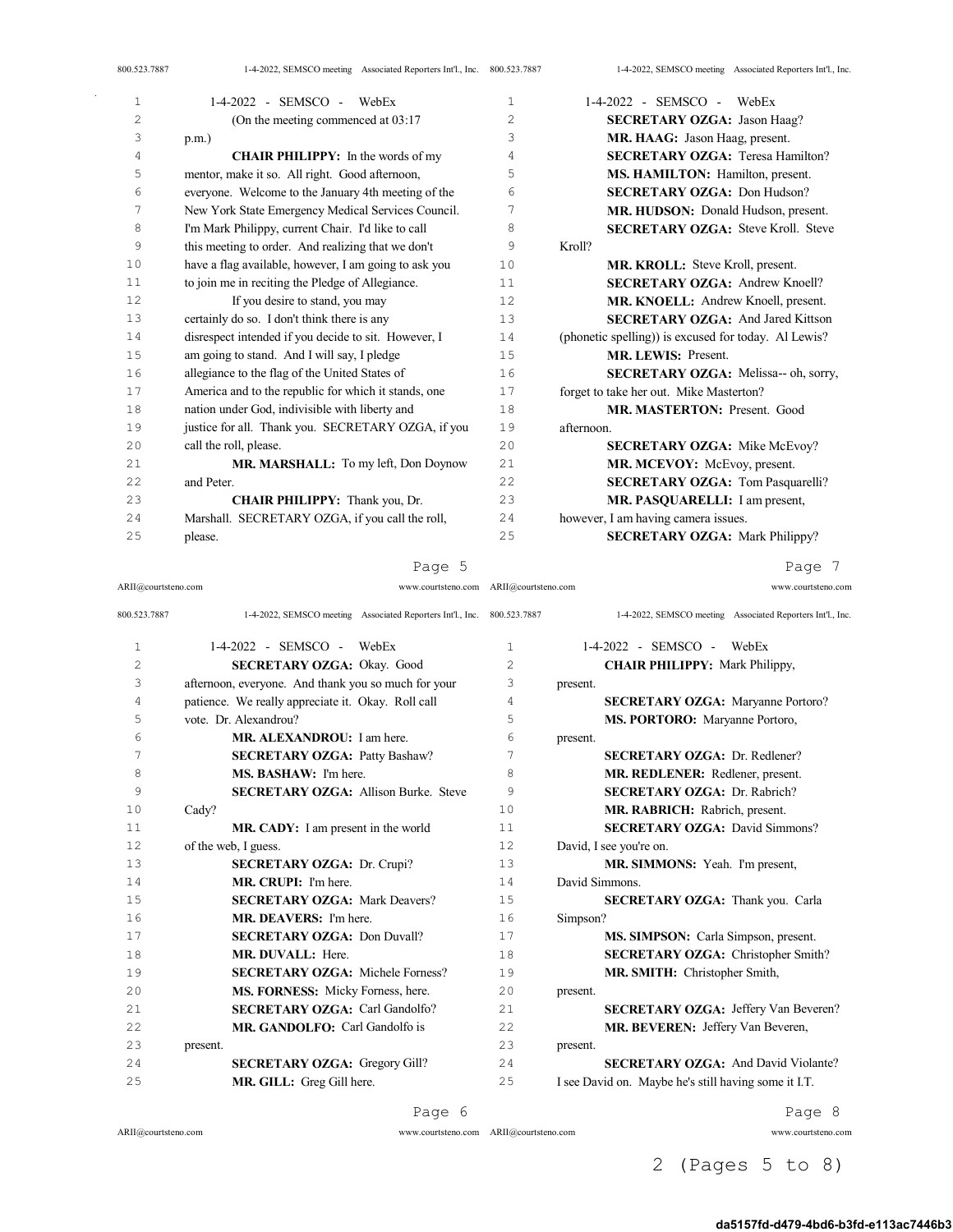$\bar{\gamma}$ 

| 1  | 1-4-2022 - SEMSCO - WebEx                             | $\mathbf{1}$ | 1-4-2022 - SEMSCO - WebEx                            |
|----|-------------------------------------------------------|--------------|------------------------------------------------------|
| 2  | -- I.T. issue, but I will mark him as present until   | 2            | as well, Mr. Haag.                                   |
| 3  | we can get him all set. Chair Philippy, we have a     | 3            | <b>MR. HAAG:</b> I support -- I support the          |
| 4  | very healthy quorum today.                            | 4            | friendly amendment, as the motion creator.           |
| 5  | <b>CHAIR PHILIPPY: Outstanding. Thank</b>             | 5            | <b>CHAIR PHILIPPY:</b> And Mr. Lewis, do you         |
| 6  | you, everyone. And I appreciate your patience as we   | 6            | agree?                                               |
| 7  | work through our various issues today. This was a     | 7            | MR. LEWIS: Agreed.                                   |
| 8  | jampacked morning and afternoon dealing with some     | 8            | CHAIR PHILIPPY: Okay. Thank you. I                   |
| 9  | issues that brought us together today in the sight of | 9            | know it's not a friendly amendment. There -- there   |
| 10 | this latest pandemic surge.                           | 10           | is a process for that, however so. All right. Any    |
| 11 | We don't have the October minutes, I                  | 11           | discussion on the motion? All right. For those who   |
| 12 | don't believe, handy. I don't believe they've been    | 12           | are join -- joining us, in the past, we have asked   |
| 13 | approved as yet for the A.D.C.C., unless I'm          | 13           | for objections and abstentions, and if there are     |
| 14 | mistaken. So we're going to have to step past that.   | 14           | none, we assume the matter passes unanimously.       |
| 15 | We will work on approving the October minutes in our  | 15           | I therefore ask, are there any                       |
| 16 | April meeting. I don't have any correspondence of     | 16           | objections to the motion? Any abstentions? Very      |
| 17 | note at this time.                                    | 17           | well, we're going to proceed forward with that.      |
| 18 | And I would like to ask the body's                    | 18           | Thank you very much. I don't have anything for the   |
| 19 | indulgence for a moment and ask for a motion to       | 19           | chair report. I do, however, have a matter that does |
| 20 | substitute our current agenda for an abridged agenda. | 20           | need to be addressed before we get to our committee  |
| 21 | As of this point, none of our committee chairs have   | 21           | reports, and that is the matter of elections.        |
| 22 | any reports to bring forward due to the short         | 22           | I'm going to pass off first to my                    |
| 23 | timeframe of the meetings and also a number of other  | 23           | First Vice-Chair Mr. Cady, do you have anything to   |
| 24 | matters, most notably the COVID surge.                | 24           | report?                                              |
| 25 | So we have agreed individually and as                 | 25           | <b>MR. CADY:</b> No, I do not have anything          |

Page 9

Page 11

| ARII@courtsteno.com |                                                            | www.courtsteno.com ARII@courtsteno.com |                   | www.courtsteno.com                                         |
|---------------------|------------------------------------------------------------|----------------------------------------|-------------------|------------------------------------------------------------|
| 800.523.7887        | 1-4-2022, SEMSCO meeting Associated Reporters Int'l., Inc. |                                        | 800.523.7887      | 1-4-2022, SEMSCO meeting Associated Reporters Int'l., Inc. |
| 1                   | $1-4-2022$ - SEMSCO - WebEx                                |                                        | 1                 | 1-4-2022 - SEMSCO - WebEx                                  |
| 2                   | a group, the committee chairs that we are going to         |                                        | 2                 | to report at this time.                                    |
| 3                   | defer reporting or any action items that we have for       |                                        | 3                 | <b>CHAIR PHILIPPY:</b> Very well. Thank                    |
| 4                   | the April meeting, and to hold meetings of our             |                                        | 4                 | you. That leads us to Dr. McEvoy.                          |
| 5                   | committees between now and then.                           |                                        | 5                 | MR. MCEVOY: I also have nothing to                         |
| 6                   | So if you are a participant member in                      |                                        | 6                 | report at this time.                                       |
| 7                   | one of our subcommittees, I would ask that you make        |                                        | 7                 | CHAIR PHILIPPY: All right. Very                            |
| 8                   | sure you stay tuned to Boardable and to your email         |                                        | 8                 | well. So on the matter of elections, where do we           |
| 9                   | from your committee chair. And we will be getting          |                                        | 9                 | stand with nominations, sir?                               |
| 10                  | WebEx meetings together between now and April to get       |                                        | 10                | MR. MCEVOY: I received two sets of                         |
| 11                  | those committees rolling and get some work done.           |                                        | 11                | nominations following the previous meeting in              |
| 12                  | So in the meantime, I would ask for a                      |                                        | $12 \overline{ }$ | October. One set of nominations was Mark Philippy          |
| 13                  | motion to amend the agenda to the current meetings         |                                        | 13                | for Chair, myself for Vice Chair and Jason Haag for        |
| 14                  | that were held today.                                      |                                        | 14                | Second Vice Chair. I received another email                |
| 15                  | MR. HAAG: Chair, Jason Haag. I make                        |                                        | 15                | nominating Terry Hamilton for the position of second       |
| 16                  | a motion to move to an abbreviated agenda to include       |                                        | 16                | Vice Chair. Those are all the nominations that are         |
| 17                  | medical standards and feedback from today.                 |                                        | 17                | received.                                                  |
| 18                  | MR. LEWIS: Al Lewis, second.                               |                                        | 18                | <b>CHAIR PHILIPPY:</b> Very well. SECRETARY                |
| 19                  | CHAIR PHILIPPY: Al Lewis, second.                          |                                        | 19                | OZGA, are we in a position to take a roll call? And        |
| 20                  | And Mr. Lewis, thank you. So the motion is to              |                                        | 20                | it's very difficult to try and do a closed ballot          |
| 21                  | abbreviate the meeting to the Med Standards and            |                                        | 21                | here, so unless someone has another suggestion as to       |
| 22                  | SEMAC. I would as a friendly -- I'm not supposed to        |                                        | 22                | how we can -- how we might go about doing that, I'm        |
| 23                  | do this. Dr. Langsam, please don't shoot me. As an         |                                        | 23                | afraid it will have to be an open ballot.                  |
| 24                  | amendment suggest to that include a report from the        |                                        | 24                | MR. MCEVOY: Perhaps we could use the                       |
| 25                  | Bureau Director, as I believe that would be important      |                                        | 25                | chat function to speak to the host maybe with a vote       |
|                     |                                                            | Page 10                                |                   | Page 12                                                    |

ARII@courtsteno.com www.courtsteno.com

Page 12

ARII@courtsteno.com www.courtsteno.com

3 (Pages 9 to 12)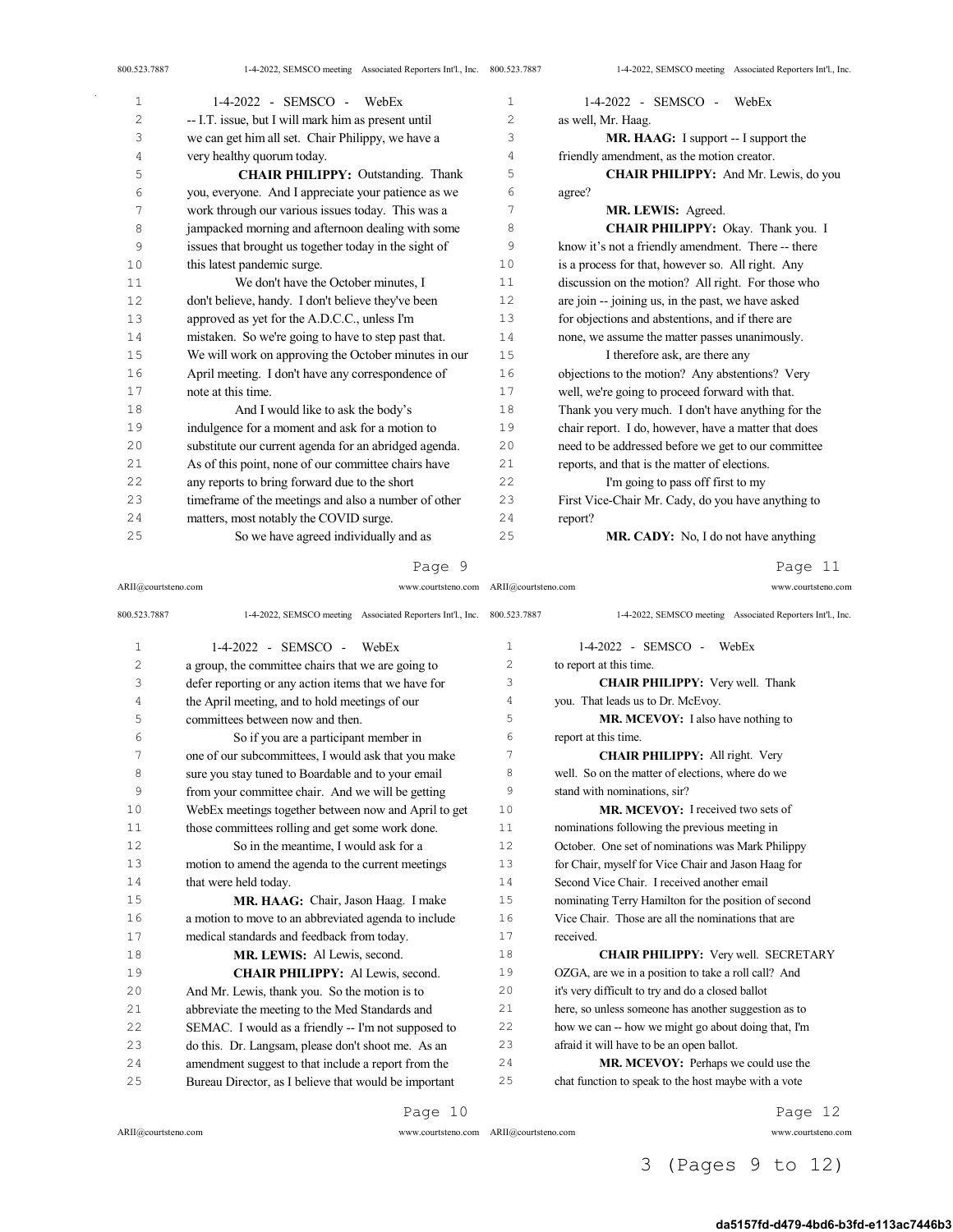| 800.523.7887 | 1-4-2022, SEMSCO meeting Associated Reporters Int'l., Inc. 800.523.7887 |                | 1-4-2022, SEMSCO meeting Associated Reporters Int'l., Inc. |
|--------------|-------------------------------------------------------------------------|----------------|------------------------------------------------------------|
| 1            | $1-4-2022 -$ SEMSCO -<br>WebEx                                          | $\mathbf{1}$   | $1-4-2022$ - SEMSCO - WebEx                                |
| 2            | or?                                                                     | $\overline{c}$ | either. All right. Very well. So I direct the              |
| 3            | MS. HAMILTON: Mr. Chair?                                                | 3              | Secretary, SECRETARY OZGA to cast one vote in              |
| 4            | <b>CHAIR PHILIPPY:</b> Who is speaking?                                 | 4              | satisfaction of the slate as presented. And --.            |
| 5            | MS. HAMILTON: It's Terry Hamilton,                                      | 5              | <b>SECRETARY OZGA:</b> Secretary, I cast my                |
| 6            | I'm sorry. I can try to make this a little easier                       | 6              | vote. Is that all I got to say?                            |
| 7            | and I will -- I will exclude myself and this makes                      | 7              | <b>CHAIR PHILIPPY:</b> I guess it is.                      |
| 8            | things a lot easier for everyone. I'll stick around                     | 8              | <b>SECRETARY OZGA:</b> There you go.                       |
| 9            | for the next round.                                                     | 9              | <b>CHAIR PHILIPPY:</b> There we have it.                   |
| 10           | MR. LANGSAM: And to the Chair, let me                                   | 10             | There is your officer lineup for 2022, thank you,          |
| 11           | make a point that according to the Open Meeting Law,                    | 11             | everyone. So moving on, and I just want to say thank       |
| 12           | all elections must be public. You can't have a                          | 12             | you to everybody, for the support that everyone has        |
| 13           | private election in the first place so.                                 | 13             | given us the last two years, it has been quite a           |
| 14           | <b>CHAIR PHILIPPY:</b> I appreciate that. I                             | 14             | challenge and I'm pleased to continue working on with      |
| 15           | guess I was looking for is an open ballot or closed -                   | 15             | this team for one more year to see us through.             |
| 16           | - closed ballot. But this has been obviated by Ms.                      | 16             | My hope is this time next year, I                          |
| 17           | Hamilton. Thank you, Terry, I appreciate it and                         | 17             | don't want to jinx it. It'll be something better so.       |
| 18           | things will definitely be just as challenging next                      | 18             | All right. Moving on then, Director Greenberg for          |
| 19           | year I'm sure so. Thank you very much.                                  | 19             | E.M.S. staff report.                                       |
| 20           | So Dr. McEvoy, then if I understand it                                  | 20             | MR. GREENBERG: Thank you very much                         |
| 21           | correctly, currently we have the slate of myself for                    | 21             | Mr. Chair. Just getting my notes up. So I'll try           |
| 22           | Chair, yourself for First Vice-Chair and Mr. Haag for                   | 22             | and keep it brief today. So what's going on,               |
| 23           | Second Vice-Chair. Is that correct?                                     | 23             | obviously, in the Bureau and around and want to thank      |
| 24           | MR. MCEVOY: That is correct.                                            | 24             | everybody on the council for accommodations and            |

ARII@courtsteno.com www.courtsteno.com

understanding on the last minute change.

Page 15

| 800.523.7887   | 1-4-2022, SEMSCO meeting Associated Reporters Int'l., Inc. 800.523.7887 |              | 1-4-2022, SEMSCO meeting Associated Reporters Int'l., Inc. |
|----------------|-------------------------------------------------------------------------|--------------|------------------------------------------------------------|
| $\mathbf{1}$   | $1-4-2022 -$ SEMSCO -<br>WebEx                                          | $\mathbf{1}$ | 1-4-2022 - SEMSCO -<br>WebEx                               |
| $\overline{c}$ | believe the next procedure would be to ask for any                      | $\mathbf{2}$ | Obviously, you know, within the                            |
| 3              | nominations from the floor. Are there any --?                           | 3            | Bureau, we felt it was really important to still have      |
| 4              | MR. HUDSON: I'll make a motion that                                     | 4            | a meeting and to get a number of really important          |
| 5              | we close nominations and proceed to a vote, Don                         | 5            | things accomplished through Med Standards to SEMAC         |
| 6              | Hudson.                                                                 | 6            | and this council as well as report out from anybody        |
| 7              | CHAIR PHILIPPY: Thank you, Mr.                                          | 7            | here who knows anything specific going on.                 |
| 8              | Hudson. I do believe I have to make the announcement                    | 8            | Obviously, a lot going on around the                       |
| 9              | three times just to be fair. So I will hold on to                       | 9            | State currently, right now we're working on three          |
| 10             | that for just one more moment, ask for another round.                   | 10           | different deployments in the State. One is primarily       |
| 11             | Are there any other nominations from the floor? Are                     | 11           | on the vaccine front. The second is a State                |
| 12             | there any other nominations from the floor?                             | 12           | deployment, and the third is a federal deployment.         |
| 13             | Very well. Hearing none the current                                     | 13           | The State and the federal deployment                       |
| 14             | slate of officers for 2022 with Mark Philippy as                        | 14           | have forty-two ambulances, primarily what -- what was      |
| 15             | Chair, Dr. Mike McEvoy as First Vice-Chair and Jason                    | 15           | primarily around the northern portion of the State,        |
| 16             | Haag as Second Vice-Chair. I would entertain a                          | 16           | in the Albany-Syracuse and -- Albany-Syracuse and          |
| 17             | motion to approve the slate by a -- vote cast by --.                    | 17           | Western Region, and they were there to help with load      |
| 18             | MR. LANGSAM: You don't need a motion.                                   | 18           | balancing, hospital capacities, moving patients,           |
| 19             | just the Secretary to cast a single vote on behalf of                   | 19           | getting patients who don't have a critical care bed        |
| 20             | the slate that is all that is needed.                                   | 20           | or ICU bed at the hospital they're at and moving them      |
| 21             | <b>CHAIR PHILIPPY:</b> That's what I was                                | 21           | fairly long distances to where they need to be.            |
| 22             | going to ask, Dr. Langsam. thank you, and what would                    | 22           | And those resources have since also                        |
| 23             | we do without you, sir.                                                 | 23           | now deployed, probably a small portion of them have        |
| 24             | MR. LANGSAM: I don't know.                                              | 24           | deployed into New York City to help with the               |
| 25             | CHAIR PHILIPPY: Yeah. I don't                                           | 25           | increased call volume and increased medical leave          |

Page 14

ARII@courtsteno.com

CHAIR PHILIPPY: All right. So I

ARII@courtsteno.com www.courtsteno.com ARII@courtsteno.com www.courtsteno.com

Page 16

## 4 (Pages 13 to 16)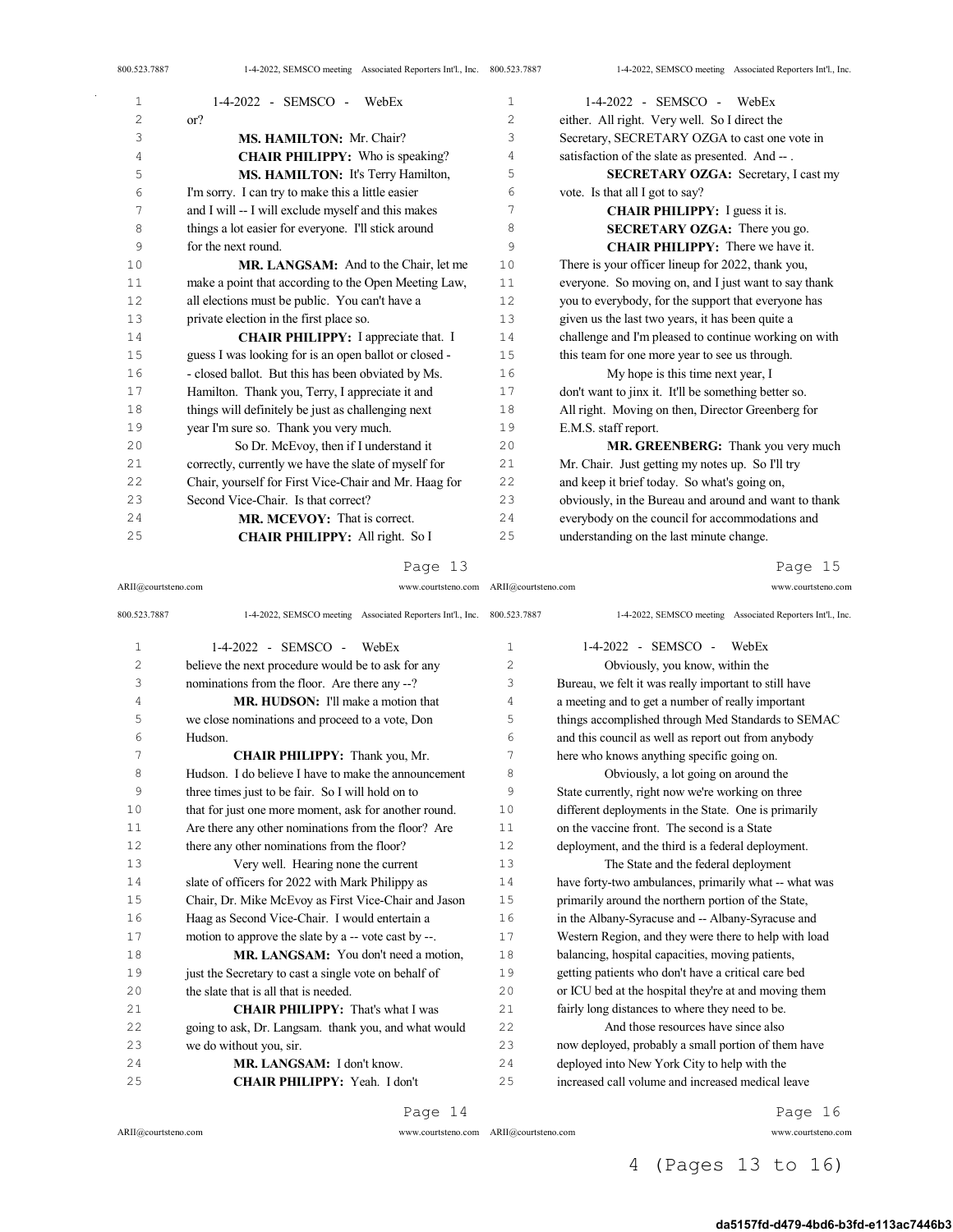| 1  | $1-4-2022$ - SEMSCO - WebEx                           | 1  | 1-4-2022 - SEMSCO - WebEx                             |
|----|-------------------------------------------------------|----|-------------------------------------------------------|
| 2  | that's going on, as well as now we just deployed a    | 2  | program and -- and have started documenting on the    |
| 3  | portion of them into the Hudson Valley to help with   | 3  | E.P.C.R. platform. Really excited to have you on      |
| 4  | again, similar concerns.                              | 4  | there. It's going really well with the free State     |
| 5  | And we have additional hopeful --                     | 5  | portal.                                               |
| 6  | hopefully have additional resources coming in as well | 6  | In addition to that, if you're in a                   |
| 7  | as we see an increase in the number of problems       | 7  | region that's using that, and your -- your hospital   |
| 8  | around the State. It's not uncommon for us as we're   | 8  | is saying, well, we're not getting the reports, we    |
| 9  | talking to agencies that we're seeing upwards of      | 9  | now also have a portal for your hospitals to get      |
| 10 | thirty percent medical leave going on right now with  | 10 | their reports through ImageTrend as well. They can    |
| 11 | -- with COVID and everything in this particular wave. | 11 | have a log in and be able to get all the E.P.C.R.     |
| 12 | We see our hospitalizations going up.                 | 12 | data. So please keep that one in mind as well.        |
| 13 | We see boarding patients going up, boarding patients  | 13 | The ones who -- for E.M.S. agencies                   |
| 14 | are those patients that are in the E.R. waiting to go | 14 | enrolled in the C.M.E. program that did not start     |
| 15 | upstairs, but unfortunately, there is no bed upstairs | 15 | documenting on the E.P.C.R. platform, please feel     |
| 16 | for them. So as we start to look at all these         | 16 | free to contact the Data and Informatics Unit and     |
| 17 | problems, again, like I said in the last time, it's - | 17 | Deputy Chief Brody to get onto that so we can keep    |
| 18 | - it's an ecosystem, and one thing affects the other. | 18 | you in the C.M.E. program.                            |
| 19 | Can't get the patients out of                         | 19 | In addition, I just want to say thank                 |
| 20 | hospital, we can't move patients up in the hospital,  | 20 | you, because over the last three years, almost four   |
| 21 | they get stuck in the E.R. As they get stuck in the   | 21 | years now that I've been here, it is -- we -- when I  |
| 22 | ER, so on so forth. It leads to delays on E.M.S. and  | 22 | first came it's about fifty percent of the State that |
| 23 | then we can't respond to the next E.M.S. call.        | 23 | was charting electronically, about eighty percent of  |
| 24 | So hopefully those forty-two resources                | 24 | our calls, and about fifty percent of the State, and  |
| 25 | around the State with the additional hopefully coming | 25 | we really changed that, so props to everybody in all  |

#### Page 17

ARII@courtsteno.com www.courtsteno.com ARII@courtsteno.com www.courtsteno.com

Page 19

| 800.523.7887   | 1-4-2022, SEMSCO meeting Associated Reporters Int'l., Inc. 800.523.7887 |              | 1-4-2022, SEMSCO meeting Associated Reporters Int'l., Inc. |
|----------------|-------------------------------------------------------------------------|--------------|------------------------------------------------------------|
| $\mathbf{1}$   | 1-4-2022 - SEMSCO -<br>WebEx                                            | $\mathbf{1}$ | 1-4-2022 - SEMSCO - WebEx                                  |
| $\overline{c}$ | in will help with some of these problems and you                        | 2            | the regions who have helped, you know, help us             |
| 3              | know, kind of moving us forward. From reports                           | 3            | achieve that goal and getting data electronically.         |
| 4              | primarily on the operations front, we are mainly                        | 4            | Even the patients now or even the --                       |
| 5              | deployed. There are a couple of new policies that                       | 5            | the agencies now who are charting on paper, use a          |
| 6              | will be coming out.                                                     | 6            | paper portal, which allows us to get the charts            |
| 7              | There is the educator policy is coming                                  | 7            | faster and allows the data to get into our system          |
| 8              | out, the B.L.S. first response C.M.E. program policy                    | 8            | quicker, and so really, it's been, you know, kind of       |
| 9              | is coming out. And there is an update to the A.D.A.                     | 9            | wonderful things on that side, so thank you for that.      |
| 10             | policy. So those will be posted, if not already,                        | 10           | this year, big success. Really                             |
| 11             | they'll be posted in the next day or two, but those                     | 11           | and -- you know, shout out to  and her entire team         |
| 12             | are coming out. The E.M.S. for children, really                         | 12           | who helped and everybody in the Bureau who helped          |
| 13             | important.                                                              | 13           | make that happen. We had about five hundred and            |
| 14             | The E.M.S. for children agency survey                                   | 14           | thirty in-person participants, which is normally we        |
| 15             | starts on January 5th, takes about five to ten                          | 15           | have about twelve hundred -- twelve to fourteen            |
| 16             | minutes to complete. So please have all your                            | 16           | hundred, five hundred was about where we wanted to         |
| 17             | agencies complete it as well as anybody else in the                     | 17           | end up so it's actually perfect with the space that        |
| 18             | region that can complete it would be greatly                            | 18           | we had there.                                              |
| 19             | appreciated. As well as the E.M.S. for Children                         | 19           | We had almost another three hundred                        |
| 20             | Advisory Committee meets next week, on January 11th.                    | 20           | virtually, so about eight hundred in total. So             |
| 21             | And so those who can join us, it will be virtually on                   | 21           | really excited with that. A lot of great feedback,         |
| 22             | January 11th at one p.m.                                                | 22           | with the host of Saratoga what's not to like, thanks       |
| 23             | On data and informatics, we just want                                   | 23           | Mike McEvoy for a great city and for the hospitality.      |
| 24             | to give a shout out and a thanks to the hundreds of                     | 24           | And next year, so we're going to be continuing the         |
| 25             | E.M.S. agencies that have enrolled in the C.M.E.                        | 25           | hybrid portion of it.                                      |
|                | Page 18                                                                 |              | Page 20                                                    |

 $ARII@{\mbox{conrtsteno.com}}$ 

ARII@courtsteno.com www.courtsteno.com

Page 20

5 (Pages 17 to 20)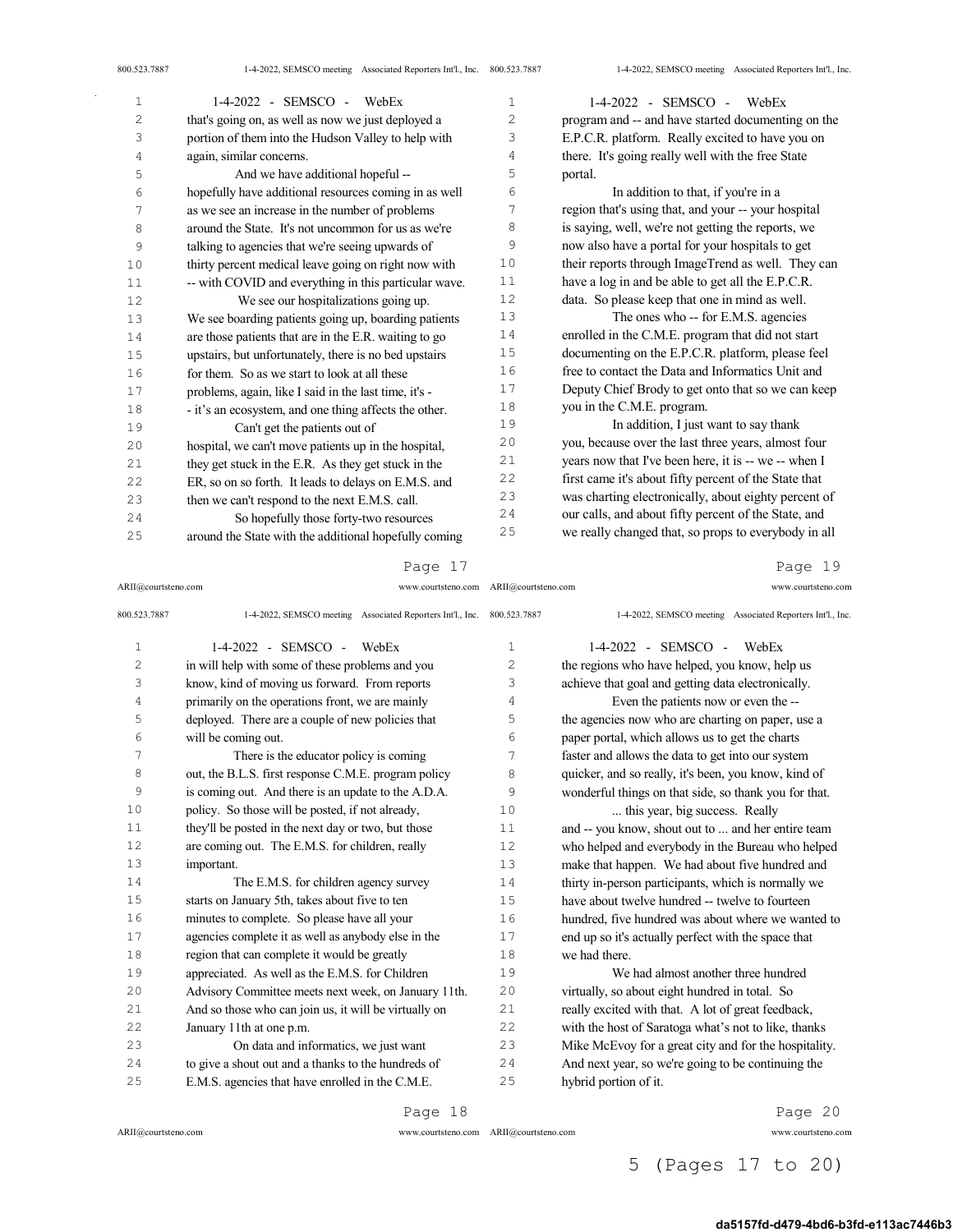| 1              | 1-4-2022 - SEMSCO - WebEx                             | $\mathbf{1}$   | $1-4-2022$ - SEMSCO - WebEx                           |
|----------------|-------------------------------------------------------|----------------|-------------------------------------------------------|
| $\overline{c}$ | So we'll still have hybrid next year,                 | $\overline{c}$ | to do and -- and what is the right answer.            |
| 3              | next year on October 26th to the 30th. Don't worry,   | 3              | I'm not saying there is an easy answer                |
| 4              | you'll be home in time for Halloween. We'll be in     | $\overline{4}$ | or what that answer would be. But what I can tell     |
| 5              | Albany, New York. For those people Downstate, just a  | 5              | you is Texas did a report on how many providers were  |
| 6              | reminder, Albany is only two hours and fifteen        | 6              | actually practicing. And they studied practicing      |
| 7              | minutes from New York City. It's not the four to      | 7              | based on providers who ended up on a patient care     |
| 8              | five hours that most people, when I talk to my        | 8              | report, an E.P.C.R. And so we said, that's pretty     |
| 9              | friends Downstate, think we are Upstate.              | 9              | good way of doing that. Let's take a look at what we  |
| 10             | The corporate presenters is now open.                 | 10             | have.                                                 |
| 11             | So if you think you've got a great topic that you     | 11             | And so in 2019, we had about eighty                   |
| 12             | want to talk on, or you know, good presenter, please  | 12             | thousand providers. Now some of those are             |
| 13             | have them submit. And that's open until February      | 13             | duplicates, because they're C.F.R.s, a lot of them    |
| 14             | 19th. And then also keep your eyes open for           | 14             | hold more than one card. So you might be an E.M.T.    |
| 15             | information regarding the State Council Awards coming | 15             | and a C.F.R., paramedic and C.F.R., especially as we  |
| 16             | up.                                                   | 16             | -- you know, look down towards the city, where a lot  |
| 17             | The E.M.S. Memorial is on May 17th                    | 17             | of the firefighters, you know, are coming from        |
| 18             | this year. There are nine heroes that will be going   | 18             | E.M.S., and so they still have their other E.M.S.     |
| 19             | on the wall. And Mr. Chair, if it's okay with you, I  | 19             | certification, but they also have their C.F.R.        |
| 20             | would like to under new business, talk a little bit   | 20             | So if we take out of the eighty                       |
| 21             | about the E.M.S. Memorial and the expansion that we   | 21             | thousand providers that were in 2019, and we subtract |
| 22             | need to do and some things on that side.              | 22             | out about ten thousand C.F.R.s. Now that puts us at   |
| 23             | The last thing that I wanted to -- to                 | 23             | about seventy thousand providers. And we had about    |
| 24             | talk on was providers. And I know we have a very      | 24             | thirty-five thousand providers show up on a P.C.R.    |
| 25             | active tag going on. I think we have couple of        | 25             | That means that fifty percent of our                  |

#### Page 21

ARII@courtsteno.com www.courtsteno.com ARII@courtsteno.com www.courtsteno.com

Page 23

| 800.523.7887   | 1-4-2022, SEMSCO meeting Associated Reporters Int'l., Inc. 800.523.7887 |              | 1-4-2022, SEMSCO meeting Associated Reporters Int'l., Inc. |
|----------------|-------------------------------------------------------------------------|--------------|------------------------------------------------------------|
| $\mathbf{1}$   | $1-4-2022$ - SEMSCO - WebEx                                             | $\mathbf{1}$ | 1-4-2022 - SEMSCO -<br>WebEx                               |
| $\overline{2}$ | different active tags going on. But you know, one of                    | 2            | providers never provided care that appeared on a           |
| 3              | the things that another State did was they started                      | 3            | P.C.R., which most likely means they're certified,         |
| $\sqrt{4}$     | looking at the number of certified providers versus                     | 4            | but not practicing, or at least not practicing in          |
| 5              | the number of practicing providers.                                     | 5            | E.M.S. And I know Al Lewis is sitting here writing         |
| 6              | And it's really comes into play a lot                                   | 6            | down each number that I say and don't worry, Al, I         |
| 7              | right now, especially considering the E.O. that's out                   | 7            | can send this to you if you need it.                       |
| 8              | there says, you know, E.M.S. providers can work in                      | 8            | Fast forward, so that was 2019. In                         |
| 9              | non-traditional environments up to their scope of                       | 9            | 2020, it was kind of interesting and I think we know       |
| 10             | practice. Well, this is extremely controversial,                        | 10           | why this happened. But in 2020, we had just under          |
| 11             | because a lot of our E.M.S. agencies are saying, we                     | 11           | eighty thousand, again, subtract out our first             |
| 12             | don't have enough bandwidth, or we don't have enough                    | 12           | responders, puts us back at seventy thousand               |
| 13             | staff in our agency, why are you letting our staff go                   | 13           | providers. We only had twenty-five thousand people         |
| 14             | work in more places, now they're going to take the                      | 14           | providing care. So even less.                              |
| 15             | employees that we need.                                                 | 15           | Now I think we, you know, we saw that,                     |
| 16             | Well, you know, we have to look at it                                   | 16           | we know why, we know there were a lot of volunteers        |
| 17             | from a more global point of view too, and we're                         | 17           | who didn't respond on calls in fear of the pandemic        |
| 18             | watching this now. We felt the same thing during the                    | 18           | and what was going on. In 2021, we have just about         |
| 19             | vaccines and people say, well, don't use E.M.T.s for                    | 19           | seventy thousand providers. So we're about ten             |
| 20             | vaccines, we need them on the ambulances.                               | 20           | thousand providers less.                                   |
| 21             | Now when you don't use E.M.T.s and                                      | 21           | And if we subtract out again, our                          |
| 22             | paramedics in non-traditional environments, we need                     | 22           | C.F.R.s, then we had thirty thousand providers             |
| 23             | them for, you know, to be on an ambulance. And you                      | 23           | providing care. And so you know, we're running, I          |
| 24             | know, this is a conversation and things as we start                     | 24           | think right now about at the forty-five percent mark       |
| 25             | to look into the future to find out what do we need                     | 25           | for providers who are actually providing care.             |
|                |                                                                         |              |                                                            |

Page 22

ARII@courtsteno.com www.courtsteno.com

Page 24

## 6 (Pages 21 to 24)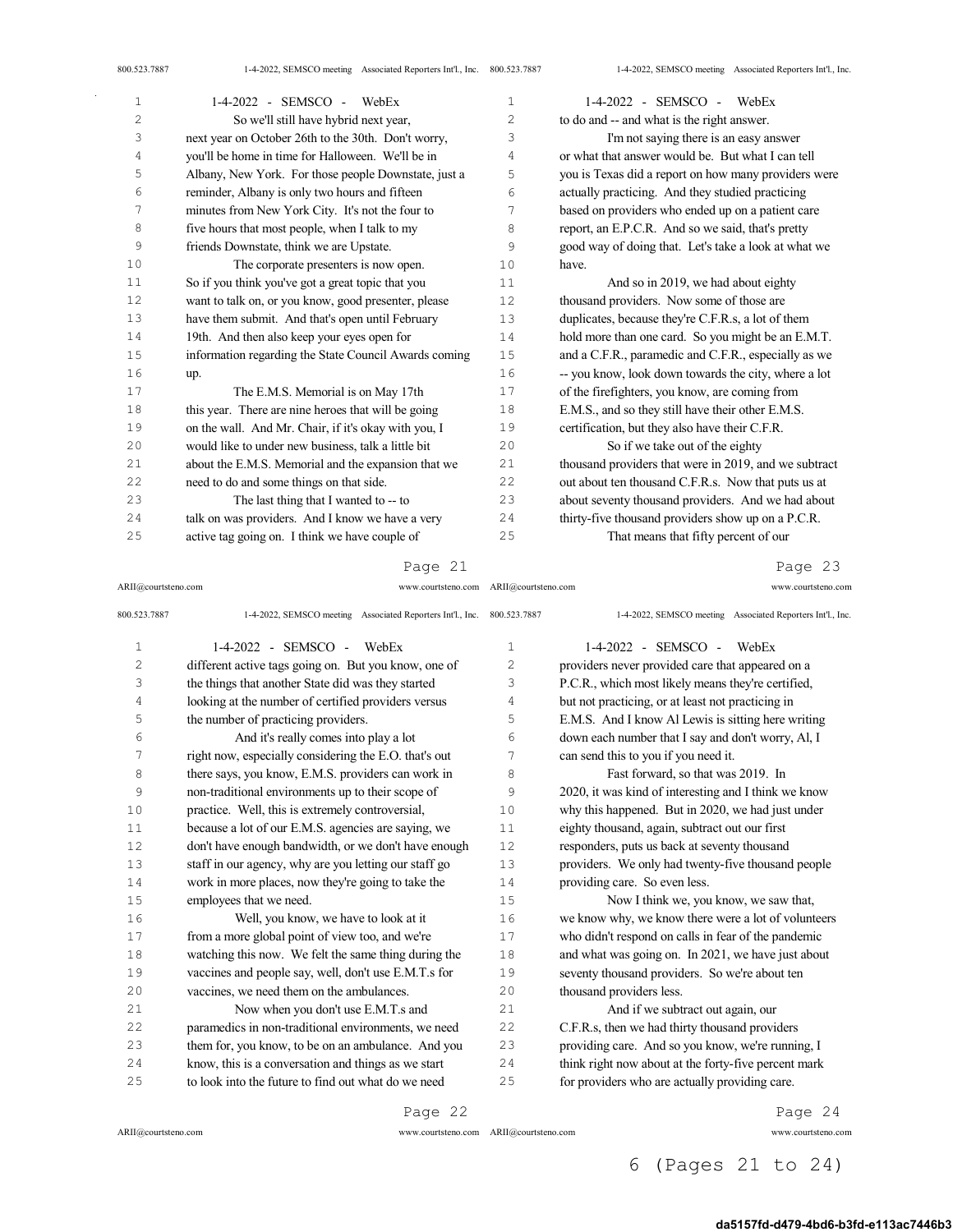| $\mathbf{1}$ | 1-4-2022 - SEMSCO - WebEx                             | $\mathbf{1}$   | 1-4-2022 - SEMSCO - WebEx                            |
|--------------|-------------------------------------------------------|----------------|------------------------------------------------------|
| 2            | And so that, you know, obviously, you                 | $\overline{c}$ | will resolve all these issues in the next twelve     |
| 3            | know, begs the question of, you know, what do we do,  | 3              | months as -- as Chair.                               |
| 4            | how do we improve, or where are these other, you      | 4              | So if you could just get that done,                  |
| 5            | know, thirty thousand providers, thirty-five thousand | 5              | that would be wonderful. That's all I have to        |
| 6            | providers, and what are they doing, and how do we get | 6              | report. Again, thanks for everything you guys are    |
| 7            | them back into E.M.S. And I can tell you personally,  | 7              | doing. If anybody has any questions about the --     |
| 8            | yesterday, I locked the keys in the car, whoops,      | 8              | about the resources that are out in the field right  |
| 9            | called Triple A.                                      | 9              | now for the national deployment, if anybody has      |
| 10           | Triple A shows up, nice as can be,                    | 10             | questions on how they get resources or assistance in |
| 11           | super effective by the way, I got like a text message | 11             | their area, please feel free to reach out to myself  |
| 12           | immediately that was going on. Well, the guy shows    | 12             | or Deputy Chief Dziura District Chief Landingham and |
| 13           | up, two seconds later takes the scope. Thanks so      | 13             | we are happy to talk to you about it.                |
| 14           | much. I goes like, you know, I saw the patch, are     | 14             | Again, we're operating, our bases are                |
| 15           | you an E.M.S. Yeah. And I said are you an E.M.S.?     | 15             | in Batavia, Syracuse, Potsdam, Albany, and now down  |
| 16           | He goes, yeah, I used to ride for these two agencies. | 16             | the Hudson Valley and New York City. And we are      |
| 17           | How come you're not still an E.M.S.?                  | 17             | continuing to -- you know, move things where         |
| 18           | Like, oh my certification just lapsed. I said okay,   | 18             | resources are needed to the best of our abilities.   |
| 19           | and he goes, and I make more money on the Triple A    | 19             | So thanks everybody. Happy to take any questions,    |
| 20           | truck. I was like, okay. It's a systemic problem,     | 20             | comments, or concerns.                               |
| 21           | you know, but here is a person who also said, but I   | 21             | MR. LEWIS: Questions from Al Lewis.                  |
| 22           | would still volunteer, I just didn't have a pathway   | 22             | Do you hear me okay Ryan?                            |
| 23           | right now and you know, like things and so on and so  | 23             | CHAIR PHILIPPY: Yeah, go ahead.                      |
| 24           | forth.                                                | 24             | MR. LEWIS: Thank you very much for                   |
| 25           | So you know, it's just interesting to                 | 25             | that report. I guess to try to bring that full       |
|              |                                                       |                |                                                      |

#### Page 25

ARII@courtsteno.com www.courtsteno.com ARII@courtsteno.com www.courtsteno.com

Page 27

| 800.523.7887   | 1-4-2022, SEMSCO meeting Associated Reporters Int'l., Inc. | 800.523.7887   | 1-4-2022, SEMSCO meeting Associated Reporters Int'l., Inc. |
|----------------|------------------------------------------------------------|----------------|------------------------------------------------------------|
| 1              | $1-4-2022 -$ SEMSCO -<br>WebEx                             | $\mathbf{1}$   | 1-4-2022 - SEMSCO -<br>WebEx                               |
| $\overline{c}$ | look at, I bring it to this committee, I feel that         | $\overline{c}$ | circle. I think you have the answer to this. Maybe         |
| 3              | the data is really interesting to look at on, you          | 3              | not at your fingertips. How many certified                 |
| 4              | know, where those providers are. And it also, you          | $\overline{4}$ | ambulances are there in New York City?                     |
| 5              | know, begs the question of, should we not only under       | 5              | <b>MR. GREENBERG:</b> A lot. So we're about                |
| 6              | an Executive Order, but always be allowing our E.M.S.      | 6              | -- if I remember correct, on the last count, we're         |
| 7              | providers to work in non-traditional environments.         | 7              | somewhere around forty-five hundred. We have -- we         |
| 8              | And the reason I bring that up, is                         | 8              | have eleven hundred E.M.S. agencies, that's just           |
| 9              | because what if that leads to more people staying in       | 9              | under eleven hundred now with the closures, but            |
| 10             | the field? What if that leads to more people staying       | 10             | that's between A.L.S.F.R.s and E.M.S. agents --            |
| 11             | certified, because they have more options? They have       | 11             | ambulance agencies.                                        |
| 12             | the ability to turn and say, I love working on a           | 12             | So that doesn't count another six                          |
| 13             | truck.                                                     | 13             | hundred B.L.S.F.R.s that we have. And then, we have        |
| 14             | But after, you know, twenty years of                       | 14             | I believe it's about forty-five hundred ambulances         |
| 15             | working on a truck, I really want to work in a more        | 15             | and another fifteen hundred first response vehicles,       |
| 16             | climate controlled environment, or whatever the            | 16             | with a large majority of those first response              |
| 17             | reason might be, and these are really skilled              | 17             | vehicles being with one agent.                             |
| 18             | providers that are out there, but then leave the           | 18             | MR. LEWIS: As you know and you've                          |
| 19             | field because there is not a pathway for them to go.       | 19             | stated that on the field, that staffing was a huge         |
| 20             | And so as we look into the future, as                      | 20             | mess. We're leaving ambulances sit that we can't           |
| 21             | you look as -- as the State council and, you know,         | 2.1            | fill. And thank goodness, I think for what you've          |
| 22             | kind of what the future looks like is the                  | 2.2.           | done by bringing in the help. It's -- it's -- I hope       |
| 23             | sustainability tag, you know, kind of looks at, these      | 23             | it gives needed relief for some of these agencies          |
| 2.4            | are some of the things that, you know, I just wanted       | 24             | that just can't make it happen because of the              |
| 25             | to bring up and Chairman Philippy, I presume that you      | 25             | staffing issues.                                           |
|                |                                                            |                |                                                            |

Page 26

Page 28

7 (Pages 25 to 28)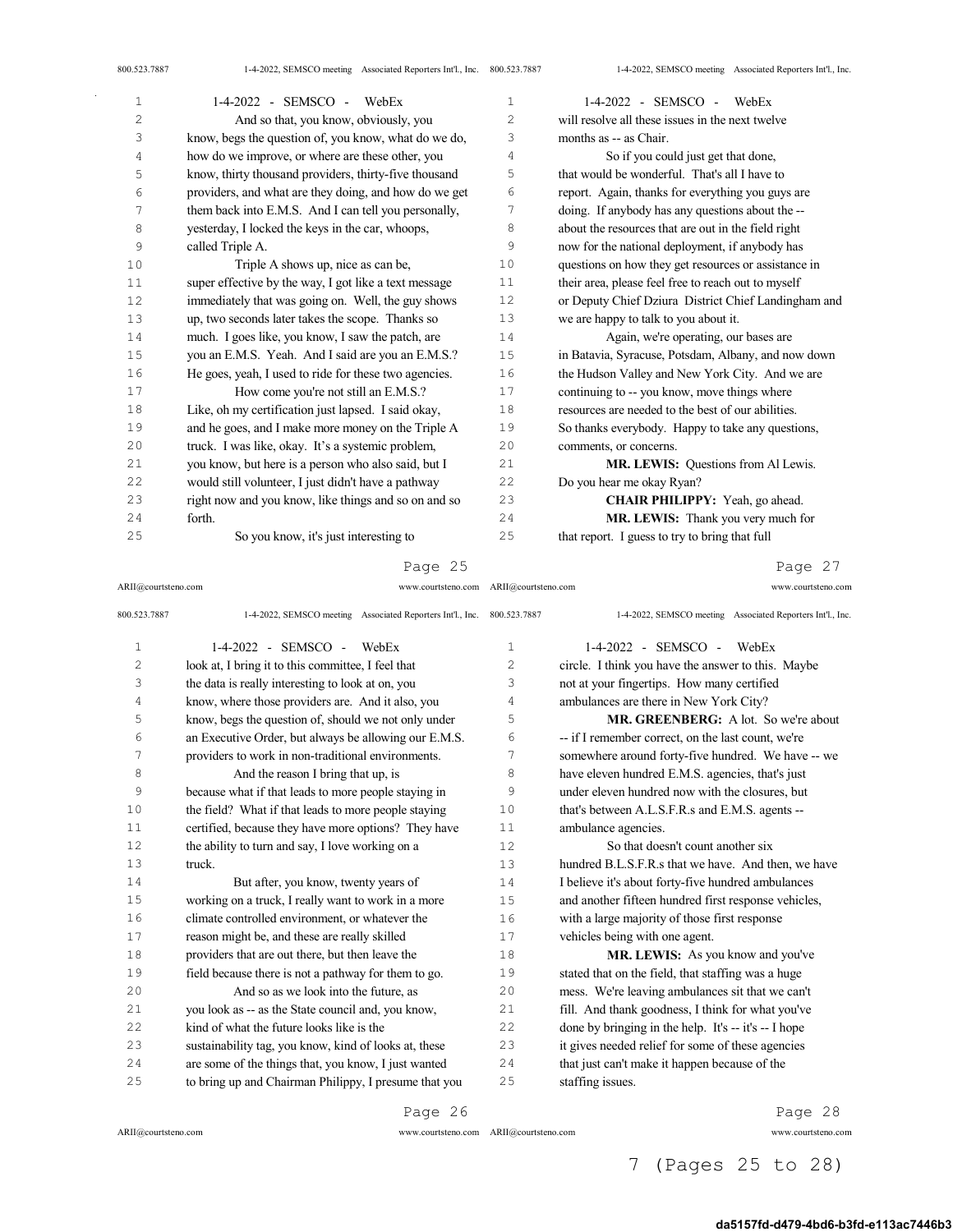| 1      | 1-4-2022 - SEMSCO - WebEx                             | 1  | 1-4-2022 - SEMSCO - WebEx                             |
|--------|-------------------------------------------------------|----|-------------------------------------------------------|
| 2      | When and how long will they stay,                     | 2  | is anything on that, feel free to reach out to us.    |
| 3      | until they're not needed, or is there a deadline, or? | 3  | Also, if you have any other ideas, suggestions on how |
| 4      | MR. GREENBERG: So that brings up an                   | 4  | we can, you know, we can move, happen in the future,  |
| 5      | excellent point that I also left out. So they are     | 5  | how to get that word out more, we're happy to take    |
| 6      | currently contracted for thirty days. Based on need,  | 6  | that.                                                 |
| 7      | we will extend possibly for an additional thirty, and | 7  | The other thing that I did just, and I                |
| 8      | then we have a separate deployment that will come in  | 8  | know you didn't ask but I'll also preface it by, what |
| 9      | for thirty days. So essentially, they're evaluated.   | 9  | we're doing with these resources is we are always     |
| 10     | Normally with FEMA, they're evaluated                 | 10 | trying to use local resources first. These -- these   |
| 11     | on every fifteen days. But due to the current         | 11 | resources are used, I don't want to say, as a means   |
| 12     | pandemic and the nature of what's going on, FEMA has  | 12 | of last resort. But they are, you know, we try and    |
| 13     | made exceptions to allow up to a thirty-day period.   | 13 | exhaust the local resources or at least have          |
| $1\,4$ | MR. LEWIS: I have another question, a                 | 14 | discussions with the local resource.                  |
| 15     | different question on different subject. I don't      | 15 | So if there is a trip that's four or                  |
| 16     | know how you pulled off this meeting chains, but my - | 16 | five hours away, we're telling a local resource, you  |
| 17     | - and kudos to all the people behind the scenes that  | 17 | know, speak with the hospital, have the hospital call |
| 18     | took to manages us, great job. I did get a couple of  | 18 | us. We will take the longer distance trip that in     |
| 19     | calls from people that are obviously E.M.S. people    | 19 | some case is less desirable one for this. I mean, I   |
| 20     | who want to participate as far as listening and       | 20 | did have one other thing if you don't have another    |
| 21     | understanding what the questions and protocols are.   | 21 | question.                                             |
| 22     | But they may be alternates and some of                | 22 | MR. LEWIS: No, I don't. Thank you.                    |
| 23     | those people didn't get full access to the documents  | 23 | MR. GREENBERG: So in trying to get                    |
| 24     | that were being discussed. My question is, did they   | 24 | more certified providers, this is something that      |
| 25     | just not know where to go to get those documents? I   | 25 | we'll need everybody's help on. We're really excited  |

## Page 29

ARII@courtsteno.com www.courtsteno.com ARII@courtsteno.com www.courtsteno.com

Page 31

| 800.523.7887   | 1-4-2022, SEMSCO meeting Associated Reporters Int'l., Inc. 800.523.7887 |    | 1-4-2022, SEMSCO meeting Associated Reporters Int'l., Inc. |
|----------------|-------------------------------------------------------------------------|----|------------------------------------------------------------|
| $\mathbf{1}$   | $1-4-2022$ - SEMSCO - WebEx                                             | 1  | $1-4-2022 -$ SEMSCO -<br>WebEx                             |
| $\overline{2}$ | don't know the answer to that one.                                      | 2  | to have a pilot program that will be happening in --       |
| 3              | <b>MR. KROLL:</b> No, I have a feeling --.                              | 3  | starting in just about three weeks. And we are going       |
| 4              | MR. GREENBERG: I guess someone else                                     | 4  | to try and train six hundred additional E.M.T.s            |
| 5              | is talking. I mean, all the documents should be                         | 5  | Statewide doing academy style program.                     |
| 6              | available online plus Boardable and if they're --                       | 6  | So three hundred -- about three to                         |
| 7              | MR. KROLL: I have a feeling it's                                        | 7  | three hundred or three to three fifty will be              |
| 8              | going to be a backlash against this effort. Tim--                       | 8  | National Guard members and we'll go full-time academy      |
| 9              | Tim went off script.                                                    | 9  | style, Monday through Friday to become E.M.T.s to          |
| 10             | <b>CHAIR PHILIPPY:</b> Steve Kroll, you got                             | 10 | help in various different ways, including in               |
| 11             | to mute, Steve.                                                         | 11 | facilities. And then the other three hundred seats         |
| 12             | MR. KROLL: I don't know -- I don't                                      | 12 | are open to the general public, open to anybody who        |
| 13             | know if we can put it back in the box though.                           | 13 | would like to participate.                                 |
| 14             | <b>CHAIR PHILIPPY: Steve Kroll.</b>                                     | 14 | They don't even have to be a part of                       |
| 15             | MR. LEWIS: What's going on, Steve?                                      | 15 | an agency today. It is a full-time program. It is,         |
| 16             | <b>CHAIR PHILIPPY:</b> Steve, tell them to                              | 16 | you know, an E.M.T. program that will be completed         |
| 17             | hang up.                                                                | 17 | depending on the class in four to six weeks. Some of       |
| 18             | <b>MR. KROLL:</b> Okay. That's fine, that's                             | 18 | the -- most, I will say will probably be Monday            |
| 19             | fine,                                                                   | 19 | through Friday-ish.                                        |
| 20             | <b>CHAIR PHILIPPY:</b> Peter, can we mute                               | 20 | Some of the programs may design theirs                     |
| 21             | Steve Kroll?                                                            | 21 | a little bit different and be nights and some              |
| 22             | MR. GREENBERG: He may be ready to                                       | 22 | weekends or whatever, but it definitely will be a          |
| 23             | end So Al, just to comment on that one. If it's a                       | 23 | very intensive class. This pilot program we are            |
| 24             | two alternate, they should be in Boardable, all the                     | 24 | paying for everything. So we pay for the course. We        |
| 25             | documents should be up online as well. So if there                      | 25 | pay for the textbooks. We pay for the materials,           |
|                |                                                                         |    |                                                            |

## Page 30

 $ARII@{\mbox{conrtsteno.com}}$ 

Page 32

# 8 (Pages 29 to 32)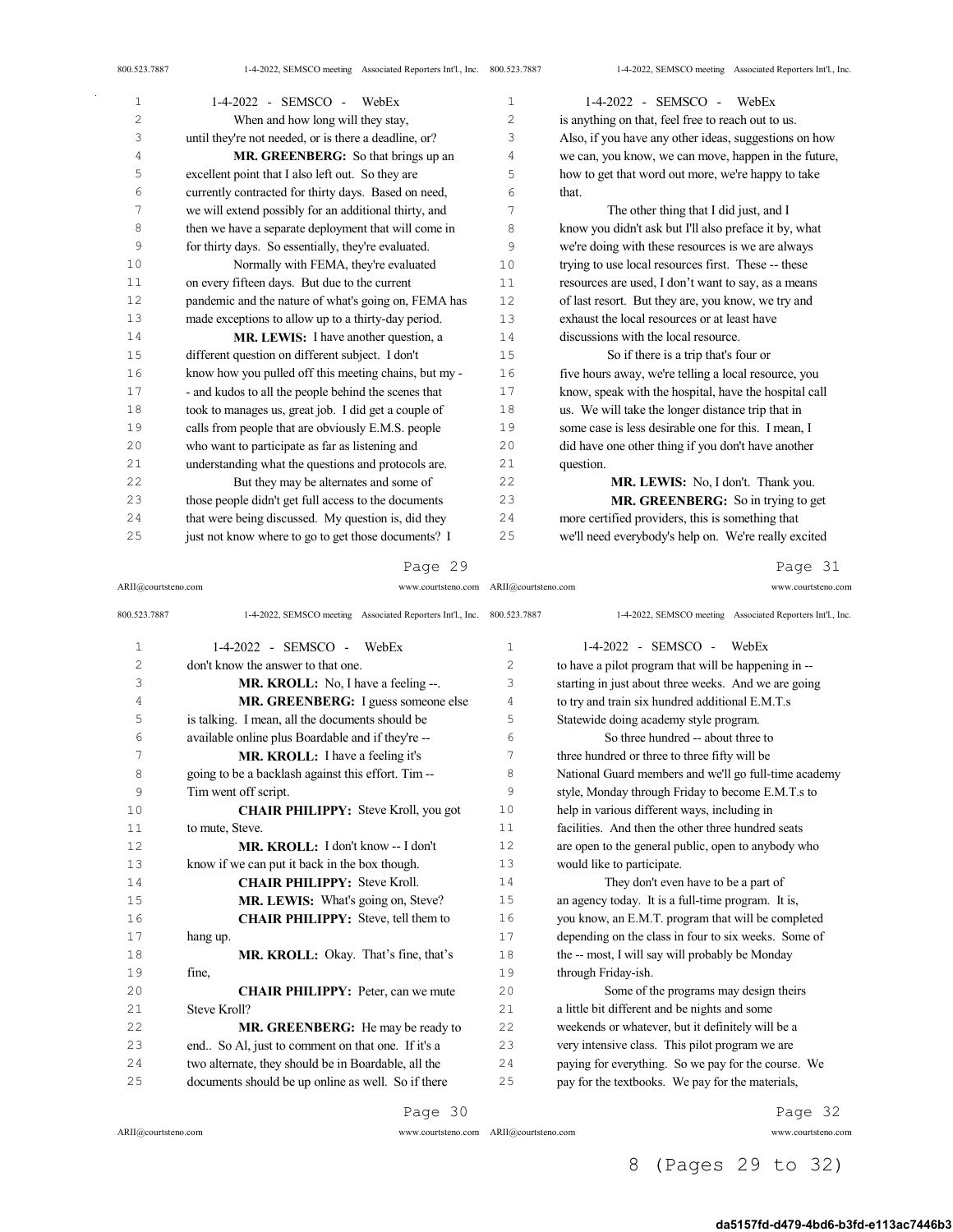| $\mathbf{1}$ | 1-4-2022 - SEMSCO - WebEx                             | $\mathbf{1}$          | $1-4-2022$ - SEMSCO - WebEx                           |
|--------------|-------------------------------------------------------|-----------------------|-------------------------------------------------------|
| 2            | soup to nuts we're doing everything across the board. | $\mathbf{2}^{\prime}$ | member of council and Mr. David Simmons as member of  |
| 3            | You know, so we're excited to have                    | 3                     | council. Dr. Redlener comes as a physician member     |
| 4            | this year, we're trying it around the State, we're    | 4                     | and Mr. Simmons as our Fire Assis -- Association of   |
| 5            | going to do about twenty-four classes statewide       | 5                     | New York representative. Welcome. Also Dr. Talbott,   |
| 6            | between the National Guard members and the non-       | 6                     | Matt Talbott coming to SEMAC as a new member, and he  |
| 7            | national -- and the civilian classes. And they are    | 7                     | was at our morning, afternoon meeting today.          |
| 8            | in almost every region. I say almost because there    | 8                     | I also want to send a shout out and                   |
| 9            | are some areas where they're not, but they're in      | 9                     | thanks out to Chief Mike Benenati for all his work    |
| 10           | almost every region.                                  | 10                    | with the E.M.S. sustainability tag. They've had two   |
| 11           | And in the next week, we'll probably                  | 11                    | very, very spirited meetings already so far. We're    |
| 12           | open up, sign up for that one, and it will be a short | 12                    | not going to have a report out on that just yet,      |
| 13           | period of time to sign up. So please, we'd love to    | 13                    | because I don't believe they have any action items to |
| 14           | fill every class and actually certify another six     | 14                    | report on, however, the committee is meeting and is - |
| 15           | hundred and fifty E.M.S. providers, again, a hundred  | 15                    | - is very engaged.                                    |
| 16           | percent free.                                         | 16                    | And there was -- last meeting there                   |
| 17           | We know it's not for everyone, because                | 17                    | were about forty-five people on the meeting. So       |
| 18           | it is a full-time program and people have other jobs  | 18                    | there is a lot of engagement from a broad spectrum of |
| 19           | and things like that going on, but if you're -- maybe | 19                    | public safety interest groups trying to help out with |
| 20           | only had -- one of the things we had, one of the      | 20                    | that situation. So thanks again to the Chief and      |
| 21           | counties said, well, some of my seasonal people want  | 21                    | Director Greenberg for getting that process started   |
| 22           | to take the class or different things like that or    | 22                    | and we'll have report out on that tag in April.       |
| 23           | your -- you know, life circumstances have the ability | 23                    | All right. Moving right along, let's                  |
| 24           | for you to take the class.                            | 24                    | get to the -- the large and the bulk of the meeting   |
| 25           | We would love to have you, again, that                | 25                    | today, which is going to be SEMAC And Med Standards.  |

ARII@courtsteno.com www.courtsteno.com ARII@courtsteno.com www.courtsteno.com

Page 35

| 800.523.7887 | 1-4-2022, SEMSCO meeting Associated Reporters Int'l., Inc. 800.523.7887 |                | 1-4-2022, SEMSCO meeting Associated Reporters Int'l., Inc. |
|--------------|-------------------------------------------------------------------------|----------------|------------------------------------------------------------|
| $\mathbf 1$  | $1-4-2022$ - SEMSCO - WebEx                                             | $\mathbf{1}$   | 1-4-2022 - SEMSCO -<br>WebEx                               |
| 2            | more information will be coming out. And we will                        | $\overline{c}$ | So guess we'll start with SEMAC, Dr. Doynow and Dr.        |
| 3            | make sure that that information gets pumped out to                      | 3              | Lewis, I'm sure will have some part of that as well.       |
| 4            | everybody on this call. And then -- and you can                         | 4              | MR. DOYNOW: Hi! Mark Philippy, thank                       |
| 5            | share it widely. And then the last thing I just want                    | 5              | you. Yes, so a large portion of SEMAC protocol             |
| 6            | to say is a congratulations to District Chief Kevin                     | 6              | policy changes, I'll leave those for Dr. Marshall. I       |
| 7            | Gates from the Valley region, who is officially                         | 7              | do want to mention that Mr. Philippy and myself will       |
| 8            | retired now.                                                            | 8              | be meeting with Mr. Bassett this month and to try and      |
| 9            | So he just retired. For anybody who                                     | 9              | set up a specific time to discuss E.M.S. issues and        |
| 10           | is trying to get in touch with him, that's maybe why                    | 10             | hopefully do this on a regular basis.                      |
| 11           | you're not getting a reply. But just want to say                        | 11             | Dr. Langsam, I appointed him as a                          |
| 12           | thank you to Kevin for -- to his many, many years of                    | 12             | commentary advisor to SEMAC because he is so helpful       |
| 13           | service and in the entire Hudson region, he did a                       | 13             | all the time. We get the most out of these meetings        |
| 14           | phenomenal job, and we really just appreciate all the                   | 14             | with his help. Congratulations to Dr. Langsam, we          |
| 15           | service. So thank you to Kevin, and hopefully all                       | 15             | are pleased he accepted. And there was a very nice         |
| 16           | the best in -- in your retirement.                                      | 16             | presentation by Dr. Winslow on Suffolk County R.S.I.       |
| 17           | <b>CHAIR PHILIPPY:</b> All right. Thank                                 | 17             | data, which I believe the -- the D.O.H. has available      |
| 18           | you, Director. Anyone have any other questions or                       | 18             | if people would like to see the data in a slideshow,       |
| 19           | comments for Director Greenberg? All right. Very                        | 19             | and the rest I'll leave for Dr. Marshall.                  |
| 20           | well. Thank you, Director. And moving on, I do have                     | 20             | CHAIR PHILIPPY: Thanks, Dr. Doynow.                        |
| 21           | a couple of quick housekeeping matters that I                           | 21             | Just so you know, Doctor your volume is really low so      |
| 22           | neglected. At least it wasn't as bad as last time                       | 22             | I'm having a hard time hearing, but we'll probably         |
| 23           | where I forgot to call the roll.                                        | 23             | fix that next go around. Just to echo that, I know         |
| 24           | So I do want to take a moment to -- to                                  | 24             | that you mentioned the commissioner meeting. This          |
| 25           | recognize and welcome Dr. Michael Redlener is a new                     | 25             | was a discussion that Director Greenberg and I had         |
|              | Page 34                                                                 |                | Page 36                                                    |

 $\bar{z}$ 

ARII@courtsteno.com www.courtsteno.com

Page 36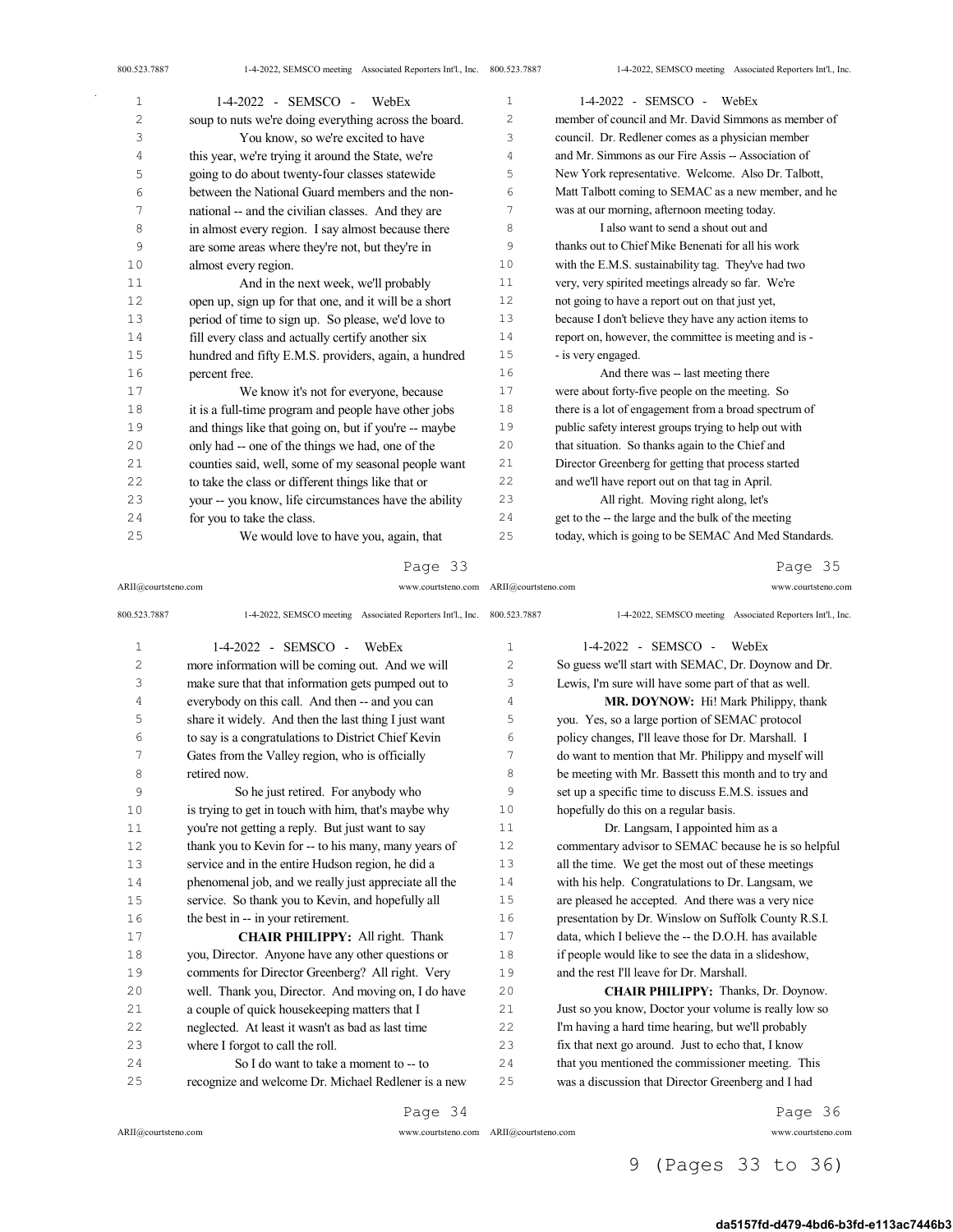| 1              | 1-4-2022 - SEMSCO - WebEx                             | 1  | $1-4-2022$ - SEMSCO - WebEx                           |
|----------------|-------------------------------------------------------|----|-------------------------------------------------------|
| $\overline{c}$ | back at Vital Signs, the concept of having a meeting  | 2  | determination and REMACs and regions that have a      |
| 3              | with the commissioner came up and I want to thank the | 3  | Regional Medical Director. And so this will address   |
| 4              | Director and the bureau staff for helping to make     | 4  | both of those occurrences. The next change was here   |
| 5              | that happen.                                          | 5  | in the second box, where we put don appropriate       |
| 6              | We're hoping to have a regular thirty                 | 6  | P.P.E. before initiating close contact with the       |
| 7              | minute meeting with the commissioner hopefully        | 7  | patient.                                              |
| 8              | starting this month. We got the response back from    | 8  | And remember, this is for patients                    |
| 9              | the commissioner's Appointments Secretary so that's   | 9  | identified as having been -- being part of the        |
| 10             | encouraging. And there is a specific pointed item     | 10 | pandemic. That's the one there or it says next. And   |
| 11             | that you feel that you want to brought to the         | 11 | then patients who have any influenza like illnesses   |
| 12             | commissioner's attention please let Dr. Doynow or     | 12 | that remains the same. If they don't, then you        |
| 13             | myself know so we can address those, preferably by    | 13 | follow protocols. Patient assessment. These are the   |
| 14             | email, so we don't make any mistakes. Dr. Marshall.   | 14 | requirements.                                         |
| 15             | MR. MARSHALL: Good afternoon,                         | 15 | We took out temperature, because what                 |
| 16             | everyone. Hopefully, we can get through this pretty   | 16 | we did not want to happen was for patients with only  |
| 17             | quick. So SEMAC has several motions to bring          | 17 | a low grade fever to be required to be transported to |
| 18             | forward. And I don't know if you want to show them    | 18 | a facility. And then you get down to the bottom --    |
| 19             | on the screen, but the first one is the Viral         | 19 | let me go back up. So for this, for patients less     |
| 20             | Pandemic Response Protocol.                           | 20 | than fifteen refer to B.L.S. protocols for pediatric  |
| 21             | And just to remind everybody, we                      | 21 | vital signs.                                          |
| 22             | developed this protocol in March of 2020 to address   | 22 | I would just like to mention that                     |
| 23             | the first wave in which we had significant number of  | 23 | E.M.S.C. will be reviewing that at their meeting next |
| 24             | adult patients who came down with COVID and required  | 24 | week. And the bottom -- bottom box, if patient meets  |
| 25             | transportation to hospitals and patients were very    | 25 | criteria for non-transport and/or treatment in place  |

#### Page 37

ARII@courtsteno.com www.courtsteno.com ARII@courtsteno.com www.courtsteno.com

Page 39

| 800.523.7887   | 1-4-2022, SEMSCO meeting Associated Reporters Int'l., Inc. 800.523.7887 |              | 1-4-2022, SEMSCO meeting Associated Reporters Int'l., Inc. |
|----------------|-------------------------------------------------------------------------|--------------|------------------------------------------------------------|
| $\mathbf{1}$   | $1-4-2022$ - SEMSCO - WebEx                                             | $\mathbf{1}$ | $1-4-2022$ - SEMSCO - WebEx                                |
| $\overline{c}$ | sick during that time. So we developed this triage                      | 2            | provide the patient with the New York State D.O.H.         |
| 3              | protocol.                                                               | 3            | COVID-19 hotline number and patient information            |
| 4              | We had -- it has been in effect ever                                    | 4            | packet.                                                    |
| 5              | since then. And we made some modifications to the --                    | 5            | If the patient insists on transport,                       |
| 6              | to the protocol which I can show on the screen if you                   | 6            | contact medical control per regional guidance. The         |
| 7              | like, or Valerie can show on the screen. But the                        | 7            | reason we put per regional guidance is because there       |
| 8              | change -- .                                                             | 8            | are some regions that will -- if a patient wants to        |
| 9              | <b>SECRETARY OZGA:</b> I don't have the one                             | 9            | be transported, they'll just transport them because        |
| 10             | with the changes that we just did, so Jacob or Peter                    | 10           | it's just -- it's easier and faster than trying to         |
| 11             | if you can give the presenter control to Dr.                            | 11           | reach telemetry and get a physician to approve it.         |
| 12             | Marshall.                                                               | 12           | So this comes forwarded as a seconded                      |
| 13             | MR. BRODIE: Dr. Marshall, you have                                      | 13           | motion from SEMAC after quite a bit of discussion.         |
| 14             | presenter control.                                                      | 14           | CHAIR PHILIPPY: Thank you, Dr.                             |
| 15             | MR. MARSHALL: Thank you, sir. You                                       | 15           | Marshall. Coming forward as a seconded motion, is          |
| 16             | should be seeing it. Are you seeing?                                    | 16           | there any discussion by the council?                       |
| 17             | <b>CHAIR PHILIPPY: Yes.</b>                                             | 17           | MR. HUDSON: Mr. Philippy, it's Don                         |
| 18             | MR. MARSHALL: So with this protocol,                                    | 18           | Hudson.                                                    |
| 19             | the first change is right under the title. And we                       | 19           | CHAIR PHILIPPY: Mr. Hudson, go right                       |
| 20             | put in the protocol as not valid until activated by                     | 20           | ahead.                                                     |
| 21             | the appropriate REMAC or -- let me get back to me                       | 2.1          | MR. HUDSON: Happy New Year,                                |
| 22             | that. And will remain in effect for fourteen days,                      | 22           | everybody. I just want to acknowledge the efforts of       |
| 23             | at which time it will expire unless renewed.                            | 23           | our Physician Medical Directors who through a lot of       |
| 24             | We had some discussion about REMACs                                     | 24           | turmoil and hardship, did acknowledge and listen to        |
| 25             | that have executive committees that can make that                       | 25           | the providers in the field that also acknowledge that      |

Page 38

 $ARII@{\mbox{conrtsteno.com}}$ 

ARII@courtsteno.com www.courtsteno.com

Page 40

# 10 (Pages 37 to 40)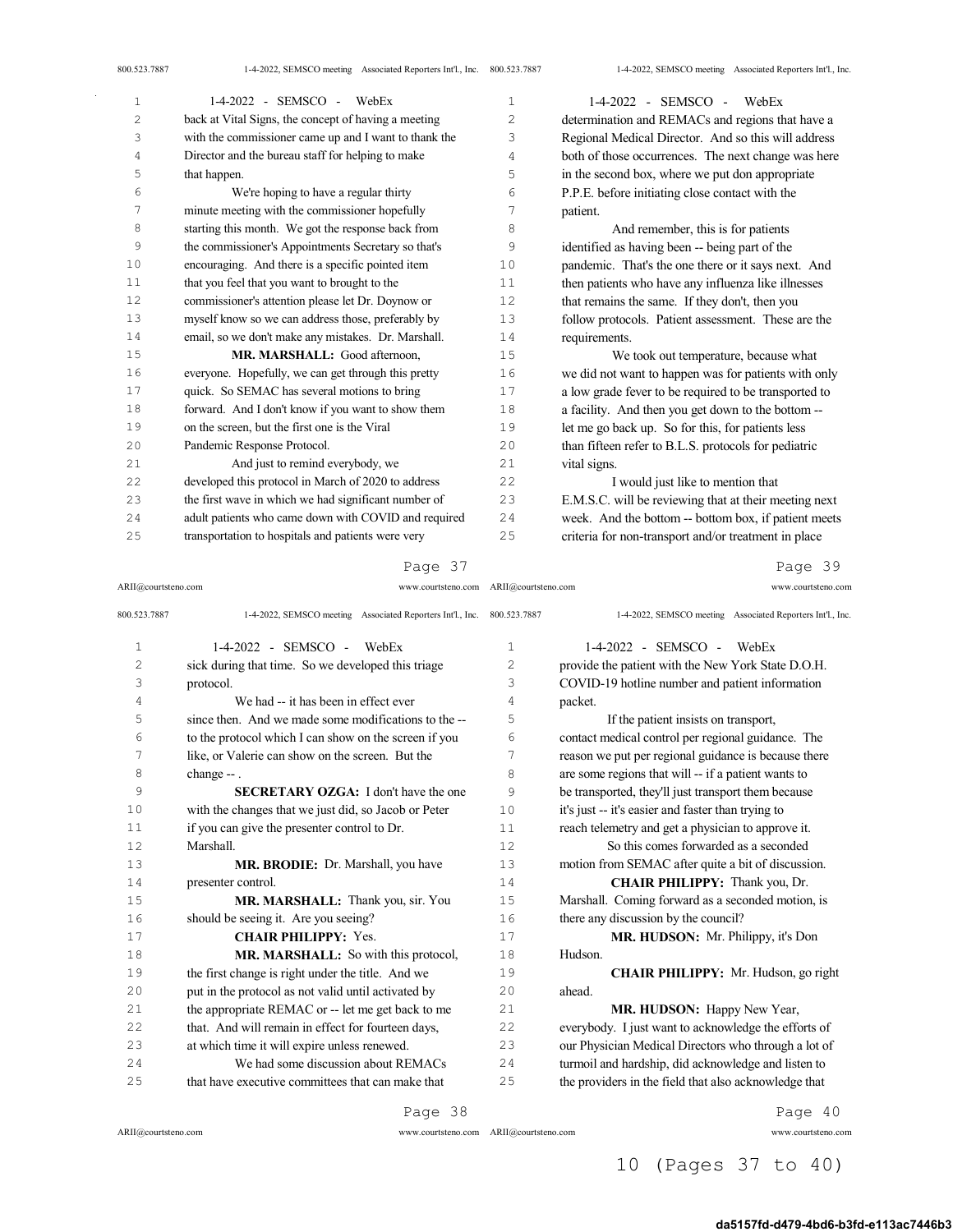| 1  | 1-4-2022 - SEMSCO - WebEx                             | $\mathbf{1}$ | $1-4-2022$ - SEMSCO - WebEx                          |
|----|-------------------------------------------------------|--------------|------------------------------------------------------|
| 2  | this needs to be on the shelf for the regions in case | 2            | MR. REDLENER: So I just also want to                 |
| 3  | it's needed.                                          | 3            | second what everyone has said. I think it's really   |
| 4  | So thank you and I know clashes is not                | 4            | important that this is done in a timely way. And I   |
| 5  | always expedient, nor pleasant, but it does work. So  | 5            | applaud the SEMAC for -- for really pushing it       |
| 6  | to that, thank you to the physicians and I'll make a  | 6            | through and getting the right language to -- to move |
| 7  | motion that we pass this as it stands.                | 7            | forward quickly. And second, what Jeff -- Jeff       |
| 8  | <b>CHAIR PHILIPPY:</b> Very well. It is --            | 8            | Rabrich is saying in this case and -- and Director   |
| 9  | it is brought forward as a seconded motion for        | 9            | Greenberg, thank you.                                |
| 10 | action. So at that point, any further discussion,     | 10           | <b>CHAIR PHILIPPY:</b> Very well. As an              |
| 11 | you're more than welcome to entertain at this time.   | 11           | approval protocol for the SEMAC and going statewide  |
| 12 | MR. MASTERTON: Yeah. Mike Masterton.                  | 12           | this will need a roll call vote from the council. So |
| 13 | I want to also like Don stated, thank you, Mr.        | 13           | MS. OZGA, are you prepared for yet another roll call |
| 14 | Chairman, you know, pushing on behalf of the          | 14           | vote?                                                |
| 15 | providers as well as all the docs. Just a             | 15           | <b>SECRETARY OZGA:</b> Yes, I'm -- I'm               |
| 16 | clarification from Dr. Marshall, this policy          | 16           | ready. Okay. Dr. Alexandrou?                         |
| 17 | regionally could be more restrictive, just not less,  | 17           | MR. ALEXANDROU: Yes.                                 |
| 18 | correct?                                              | 18           | <b>SECRETARY OZGA: Patty Bashaw?</b>                 |
| 19 | MR. MARSHALL: Correct.                                | 19           | MS. BASHAW: Yes.                                     |
| 20 | MR. MASTERTON: Thank you, sir.                        | 20           | <b>SECRETARY OZGA: Steve Cady?</b>                   |
| 21 | MR. RABRICH: Mr. Chair, Dr. Rabrich.                  | 21           | MR. CADY: Absolute, yes.                             |
| 22 | <b>CHAIR PHILIPPY:</b> Dr. Rabrich, go right          | 22           | <b>SECRETARY OZGA: Dr. Crupi?</b>                    |
| 23 | ahead.                                                | 2.3          | MR. CRUPI: Yes.                                      |
| 24 | MR. RABRICH: Yeah. So I would just                    | 2.4          | <b>SECRETARY OZGA: Mark Deavers?</b>                 |
| 25 | ask, this is a protocol. So once approved, my         | 25           | <b>MR. DEAVERS: Yes.</b>                             |
|    |                                                       |              |                                                      |

#### Page 41

ARII@courtsteno.com www.courtsteno.com ARII@courtsteno.com www.courtsteno.com

Page 43

| 800.523.7887   | 1-4-2022, SEMSCO meeting Associated Reporters Int'l., Inc. | 800.523.7887   | 1-4-2022, SEMSCO meeting Associated Reporters Int'l., Inc. |
|----------------|------------------------------------------------------------|----------------|------------------------------------------------------------|
| $\mathbf 1$    | $1-4-2022 -$ SEMSCO -<br>WebEx                             | $\mathbf{1}$   | 1-4-2022 - SEMSCO -<br>WebEx                               |
| $\overline{c}$ | understanding is protocols go to the commissioner to       | $\overline{c}$ | <b>SECRETARY OZGA: Don Duvall?</b>                         |
| 3              | be signed off on and I have just a question for            | 3              | MR. DUVALL: Yes.                                           |
| 4              | Director Greenberg that if there is a way that this        | 4              | <b>SECRETARY OZGA:</b> Michelle Forness?                   |
| 5              | could be fast tracked, given the current state of the      | 5              | MS. FORNESS: Micky Forness, yes.                           |
| 6              | pandemic, I know we've had some delays with other          | 6              | <b>SECRETARY OZGA:</b> Carl Gandolfo?                      |
| 7              | protocols, getting them through the commissioner's         | 7              | MR. GANDOLFO: Yes.                                         |
| 8              | office.                                                    | 8              | <b>SECRETARY OZGA: Greg Gill?</b>                          |
| 9              | I just think if there's a way that                         | 9              | MR. GILL: Gill, yes.                                       |
| 10             | this one could be expedited, it would be helpful.          | 10             | <b>SECRETARY OZGA: Jason Haag?</b>                         |
| 11             | Thank you.                                                 | 11             | MR. HAAG: Jason Haag, yes.                                 |
| 12             | MR. GREENBERG: Dr. Rabrich, thanks                         | 12             | <b>SECRETARY OZGA: Terry Hamilton?</b>                     |
| 13             | for bringing that up. And under new business, I can        | 13             | MS. HAMILTON: Teresa Hamilton, yes.                        |
| 14             | talk a little bit about how we have put in certain         | 14             | <b>SECRETARY OZGA: Don Hudson?</b>                         |
| 15             | things in order to expedite all protocols going            | 15             | MR. HUDSON: Donald Hudson, yes.                            |
| 16             | forward. So under new business again, if it's okay         | 16             | <b>SECRETARY OZGA: Steve Kroll?</b>                        |
| 17             | with Chair, I be happy talk about that, and                | 17             | MR. KROLL: Steve Kroll, yes.                               |
| 18             | absolutely we'll be expediting this one.                   | 18             | <b>SECRETARY OZGA: Andrew Knoell?</b>                      |
| 19             | MR. MASTERTON: Thank you, much                             | 19             | MR. KNOELL: Andrew Knoell, yes.                            |
| 20             | appreciated.                                               | 20             | <b>SECRETARY OZGA: Al Lewis?</b>                           |
| 21             | <b>CHAIR PHILIPPY:</b> Any other discussion?               | 21             | <b>MR. LEWIS:</b> I got a question for the                 |
| 22             | MR. REDLENER: Mr. Chair, Michael                           | 22             | Chair, this is the adult protocol, isn't it?               |
| 23             | Redlener.                                                  | 23             | <b>CHAIR PHILIPPY:</b> Currently, the -- I                 |
| 24             | <b>CHAIR PHILIPPY:</b> Dr. Redlener, go                    | 24             | believe, the intent of the -- of the SEMAC was that        |
| 25             | right ahead.                                               | 25             | there will be a companion pediatric protocol that          |
|                | Page 42                                                    |                | Page 44                                                    |

 $ARII@{\mbox{conrtsteno.com}}$ 

ARII@courtsteno.com www.courtsteno.com

Page 44

11 (Pages 41 to 44)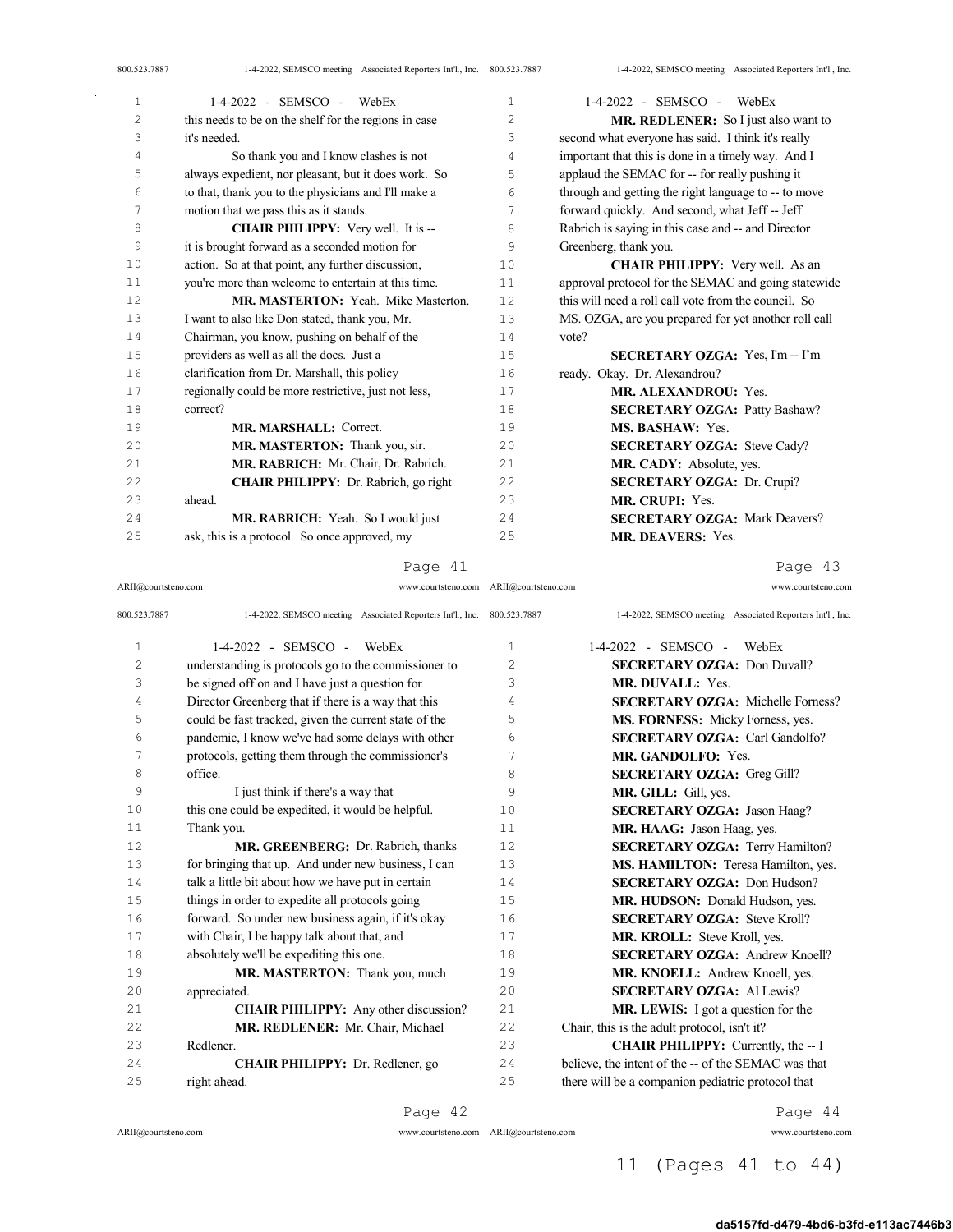| 1  | $1-4-2022$ - SEMSCO - WebEx                        | 1              | $1-4-2022$ - SEMSCO - WebEx                           |
|----|----------------------------------------------------|----------------|-------------------------------------------------------|
| 2  | E.M.S.C. may choose to put forward.                | $\overline{c}$ | David Violante? And motion passes.                    |
| 3  | MR. LEWIS: I just want to understand,              | 3              | <b>CHAIR PHILIPPY:</b> Very well. Thank               |
| 4  | I just didn't see that this -- did I miss where it | 4              | you, the motion passes. And back to Dr. Marshall.     |
| 5  | say on at the top, adult protocol?                 | 5              | MR. MARSHALL: Thank you. So the next                  |
| 6  | <b>CHAIR PHILIPPY:</b> No, that was removed        | 6              | item comes as a second in motion from SEMAC. And      |
| 7  | on purpose.                                        | 7              | this is a protocol, part of a study called a          |
| 8  | MR. LEWIS: Okay. Thank you.                        | 8              | pediatric dose optimization for seizures in E.M.F. or |
| 9  | <b>CHAIR PHILIPPY:</b> Is that a yes vote,         | 9              | P.D. dose study. It is been conducted multi-site and  |
| 10 | Mr. Lewis?                                         | 10             | the University of Buffalo and A.M.R. Buffalo have     |
| 11 | <b>MR. LEWIS: Yes.</b>                             | 11             | been chosen to participate in this study.             |
| 12 | CHAIR PHILIPPY: Okay. Thank you.                   | 12             | No other agencies in New York will use                |
| 13 | Sorry, MS. OZGA, go right ahead.                   | 13             | these protocols or participate in the study. This is  |
| 14 | <b>SECRETARY OZGA: That's okay. Mike</b>           | 14             | a phase three multicenter stepped trial of Midazolam  |
| 15 | Masterton?                                         | 15             | dosing for seizures in pediatric patients in the pre- |
| 16 | <b>MR. MASTERTON: Yes.</b>                         | 16             | hospital setting. It will randomize agencies to be    |
| 17 | <b>SECRETARY OZGA: Michael McEvoy?</b>             | 17             | switched from conventional weight-based dosing to     |
| 18 | MR. MCEVOY: McEvoy, for the love of                | 18             | standardized age-based dosing.                        |
| 19 | God, yes.                                          | 19             | And every agency will switch from                     |
| 20 | SECRETARY OZGA: Tom Pasquarelli? Tom               | 20             | conventional to standardized over a four year         |
| 21 | Pasquarelli? I think he was having issues before.  | 2.1            | enrollment period for this five year study. The       |
| 22 | Tom. if you --                                     | 22             | purpose of this study is to -- they hypothesize that  |
| 23 | MR. PASQUARELLI: I'm here. That's a                | 23             | using age based estimate for weight and weight based  |
| 24 | yes for me.                                        | 24             | dosing will be associated with a lower frequency of   |
| 25 | <b>SECRETARY OZGA: Okay. Mark Philippy?</b>        | 25             | active seizures on E.D. arrival compared to con--     |

# Page 47

ARII@courtsteno.com www.courtsteno.com ARII@courtsteno.com www.courtsteno.com

| 800.523.7887 | 1-4-2022, SEMSCO meeting Associated Reporters Int'l., Inc. 800.523.7887 |              | 1-4-2022, SEMSCO meeting Associated Reporters Int'l., Inc. |
|--------------|-------------------------------------------------------------------------|--------------|------------------------------------------------------------|
| $\mathbf{1}$ | 1-4-2022 - SEMSCO - WebEx                                               | $\mathbf{1}$ | $1-4-2022$ - SEMSCO - WebEx                                |
| 2            | <b>CHAIR PHILIPPY:</b> Mark Philippy, yes.                              | 2            | conventional dosing.                                       |
| 3            | <b>SECRETARY OZGA: Maryanne Portoro?</b>                                | 3            | And it does change the protocol and                        |
| 4            | MS. PORTORO: Maryanne Portoro, yes.                                     | 4            | the protocol, as I mentioned, will only be -- only         |
| 5            | <b>SECRETARY OZGA: Dr. Redlener?</b>                                    | 5            | applied to A.M.R. Buffalo as the only participant in       |
| 6            | <b>MR. REDLENER:</b> Michael Redlener votes                             | 6            | this multi-site study. That comes forwarded as a           |
| 7            | yes, thank you.                                                         | 7            | seconded motion.                                           |
| 8            | <b>SECRETARY OZGA: Dr. Rabrich?</b>                                     | 8            | <b>CHAIR PHILIPPY:</b> Very well Dr.                       |
| 9            | MR. RABRICH: So I will vote yes, but                                    | 9            | Marshall, thank you. As a seconded motion from             |
| 10           | I'd like to point out that Rabrich goes before                          | 10           | SEMAC, the P.D. dose pilot project for Buffalo and         |
| 11           | Redlener alphabetically.                                                | 11           | A.M.R. Buffalo, is there any discussion? All right.        |
| 12           | SECRETARY OZGA: Oh man, c'mon. I'll                                     | 12           | I'm going to ask point of order for Dr. Langsam, our       |
| 13           | change that. I'm just getting your name right, give                     | 13           | resident parliamentarian and also any of our more          |
| 14           | me a break here.                                                        | 14           | experienced members.                                       |
| 15           | MR. RABRICH: You're doing great.                                        | 1.5          | This is a sole-source pilot project do                     |
| 16           | SECRETARY OZGA: Okay. David Simmons?                                    | 16           | we need a roll call vote for this or is assent of the      |
| 17           | MR. SIMMONS: David Simmons, yes.                                        | 17           | council by voice vote sufficient.                          |
| 18           | <b>SECRETARY OZGA: Carla Simpson?</b>                                   | 18           | <b>MR. LANGSAM:</b> A properly voice vote is               |
| 19           | MS. SIMPSON: Carla Simpson, yes.                                        | 19           | probably sufficient if nobody goes through it, but         |
| 20           | <b>SECRETARY OZGA: Christopher Smith?</b>                               | 20           | you know, at this level, meaning the sense the top         |
| 2.1          | MR. SMITH: Chris Smith, yes.                                            | 21           | level, just in case someone ever challenges that in        |
| 2.2.         | <b>SECRETARY OZGA: Dr. Van Beveren?</b>                                 | 22           | court, it would probably be better do a roll call on       |
| 23           | MR. BEVEREN: Jeffery Van Beveren,                                       | 23           | each of them. Just people take these things to court       |
| 2.4          | yes.                                                                    | 24           | occasionally.                                              |
| 2.5          | <b>SECRETARY OZGA: David Violante?</b>                                  | 25           | <b>CHAIR PHILIPPY</b> : I appreciate that. I               |
|              |                                                                         |              |                                                            |

Page 46

 $ARII@{\mbox{conrtsteno.com}}$ 

 $\bar{z}$ 

ARII@courtsteno.com www.courtsteno.com

Page 48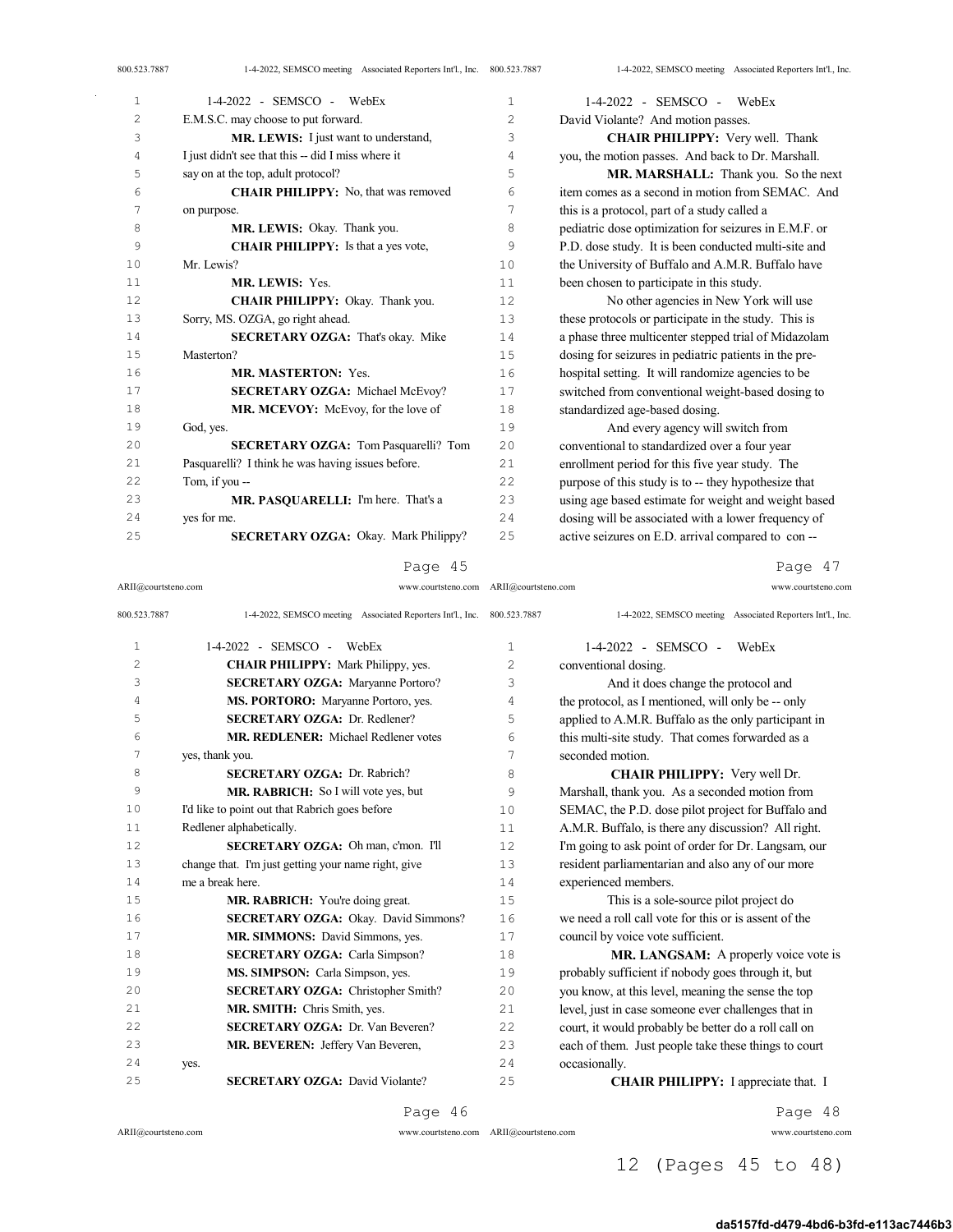| 1              | 1-4-2022 - SEMSCO -<br>WebEx                        | $\mathbf{1}$   | $1-4-2022$ - SEMSCO - WebEx                       |
|----------------|-----------------------------------------------------|----------------|---------------------------------------------------|
| $\overline{2}$ |                                                     | $\overline{c}$ |                                                   |
|                | am trying to take it a little bit easy on -- on Val |                | MR. REDLENER: Man, that's -- Dr.                  |
| 3              | today, but I get what you're saying. So Val, once   | 3              | Redlener, yes.                                    |
| 4              | again, sorry, back to you.                          | 4              | <b>SECRETARY OZGA: Thanks, Dr. Redlener.</b>      |
| 5              | <b>SECRETARY OZGA: Okay. Dr.</b>                    | 5              | David Simmons?                                    |
| 6              | Alexandrou?                                         | 6              | MR. SIMMONS: David Simmons, yes.                  |
| 7              | <b>MR. ALEXANDROU: Yes.</b>                         | 7              | <b>SECRETARY OZGA:</b> Carla Simpson?             |
| 8              | <b>SECRETARY OZGA: Patty Bashaw?</b>                | 8              | MS. SIMPSON: Carla Simpson, yes.                  |
| 9              | <b>MS. BASHAW: Yes.</b>                             | 9              | SECRETARY OZGA: Christopher Smith?                |
| 10             | <b>SECRETARY OZGA: Steve Cady?</b>                  | 10             | MR. SMITH: Chris Smith, yes.                      |
| 11             | MR. CADY: Steve Cady, yes.                          | 11             | <b>SECRETARY OZGA: Jeffery Van Beveren?</b>       |
| 12             | <b>SECRETARY OZGA: Dr. Crupi?</b>                   | 12             | MR. BEVEREN: Jeff Van Beveren, yes.               |
| 13             | MR. CRUPI: Crupi, yes.                              | 13             | <b>SECRETARY OZGA: And is David</b>               |
| 14             | <b>SECRETARY OZGA: Mark Deavers?</b>                | 14             | Violante, did he -- we get his I.T. issues fixed? |
| 15             | MR. DEAVERS: Mark Deavers, yes.                     | 15             | David?                                            |
| 16             | <b>SECRETARY OZGA: Don Duvall?</b>                  | 16             | <b>MR. VIOLANTE: Yes.</b>                         |
| 17             | <b>MR. DUVALL:</b> Yes.                             | 17             | <b>SECRETARY OZGA:</b> Did I hear a faint         |
| 18             | <b>SECRETARY OZGA:</b> Micky Forness?               | 18             | yes?                                              |
| 19             | MS. FORNESS: Micky Forness, yes.                    | 19             | MR. VIOLANTE: Yes.                                |
| 20             | <b>SECRETARY OZGA:</b> Carl Gandolfo?               | 2.0            | <b>SECRETARY OZGA: I think I did.</b>             |
| 21             | MR. GANDOLFO: Carl Gandolfo, yes.                   | 2.1            | CHAIR PHILIPPY: Yeah. I think he is               |
| 22             | <b>SECRETARY OZGA:</b> Greg Gill? Greg              | 22             | there.                                            |
| 23             | Gill? Jason Haag?                                   | 23             | <b>SECRETARY OZGA:</b> Okay. Roll call is         |
| 24             | MR. HAAG: Jason Haag, yes.                          | 2.4            | complete and the motion passes.                   |
| 25             | <b>SECRETARY OZGA: Terry Hamilton?</b>              | 25             | <b>CHAIR PHILIPPY:</b> Very well. Thank           |

ARII@courtsteno.com www.courtsteno.com ARII@courtsteno.com www.courtsteno.com

Page 51

| 800.523.7887   | 1-4-2022, SEMSCO meeting Associated Reporters Int'l., Inc. | 800.523.7887 | 1-4-2022, SEMSCO meeting Associated Reporters Int'l., Inc. |
|----------------|------------------------------------------------------------|--------------|------------------------------------------------------------|
| 1              | $1-4-2022$ - SEMSCO - WebEx                                | $\mathbf{1}$ | $1-4-2022$ - SEMSCO - WebEx                                |
| $\overline{c}$ | MS. HAMILTON: Terry Hamilton, yes.                         | 2            | you. Motion passes, and back to Dr. Lewis Marshall.        |
| 3              | <b>SECRETARY OZGA: Don Hudson?</b>                         | 3            | MR. MARSHALL: Thank you. So the next                       |
| 4              | MR. HUDSON: Don Hudson, yes.                               | 4            | item that comes up is the E.M.S. treatment for acute       |
| 5              | <b>SECRETARY OZGA: Steve Kroll?</b>                        | 5            | opioid withdrawal. Patients with opioid disorder           |
| 6              | <b>MR. KROLL:</b> Steve Kroll is a yes.                    | 6            | have overdose requiring naloxone reversal are at --        |
| 7              | <b>SECRETARY OZGA: Andrew Knoell?</b>                      | 7            | at increased risk for recurrent overdose and death.        |
| 8              | <b>MR. KNOELL:</b> Andrew Knoell is a yes.                 | 8            | We have an opportunity to provide some treatment.          |
| 9              | <b>SECRETARY OZGA: Al Lewis?</b>                           | 9            | Buprenorphine is a partial opioid                          |
| 10             | MR. LEWIS: Yes.                                            | 10           | agonist that provides some relief from acute               |
| 11             | <b>SECRETARY OZGA: Michael Masterton?</b>                  | 11           | withdrawal symptoms. And it has been shown to be           |
| 12             | MR. MASTERTON: Michael Masterton,                          | 12           | safe and effective for paramedic administration.           |
| 13             | yes.                                                       | 13           | This protocol comes forward which will put in place        |
| 14             | <b>SECRETARY OZGA: Mike McEvoy?</b>                        | 14           | specific protocols for administering and providing         |
| 15             | MR. MCEVOY: Mike McEvoy, yes.                              | 15           | follow-up information for patients with acute opioid       |
| 16             | <b>SECRETARY OZGA: Tom Pasquarelli?</b>                    | 16           | withdrawal using an opiate -- opioid withdrawal            |
| 17             | MR. PASQUARELLI: Tom Pasquarelli,                          | 17           | scale.                                                     |
| 18             | yes.                                                       | 18           | And using physicians that have been                        |
| 19             | <b>SECRETARY OZGA: Mark Philippy?</b>                      | 19           | specifically -- are trained in buprenorphine               |
| 20             | <b>CHAIR PHILIPPY:</b> Mark Philippy, yes.                 | 20           | administration. These are called MATERs physicians,        |
| 21             | <b>SECRETARY OZGA: Maryanne Portoro?</b>                   | 21           | it's in the protocol and that stands for Medication        |
| 2.2            | MS. PORTORO: Maryanne Portoro, yes.                        | 2.2.         | Assisted Therapy in the Emergency Room where this          |
| 23             | <b>SECRETARY OZGA: Dr. Rabrich?</b>                        | 23           | medication is currently being used. And we feel that       |
| 2.4            | <b>MR. RABRICH:</b> That was quick. Dr.                    | 2.4          | it can be used safely in the pre-hospital setting.         |
| 25             | Rabrich, yes.                                              | 25           | And this will be a pilot program, but                      |

Page 50

ARII@courtsteno.com www.courtsteno.com ARII@courtsteno.com www.courtsteno.com

Page 52

## 13 (Pages 49 to 52)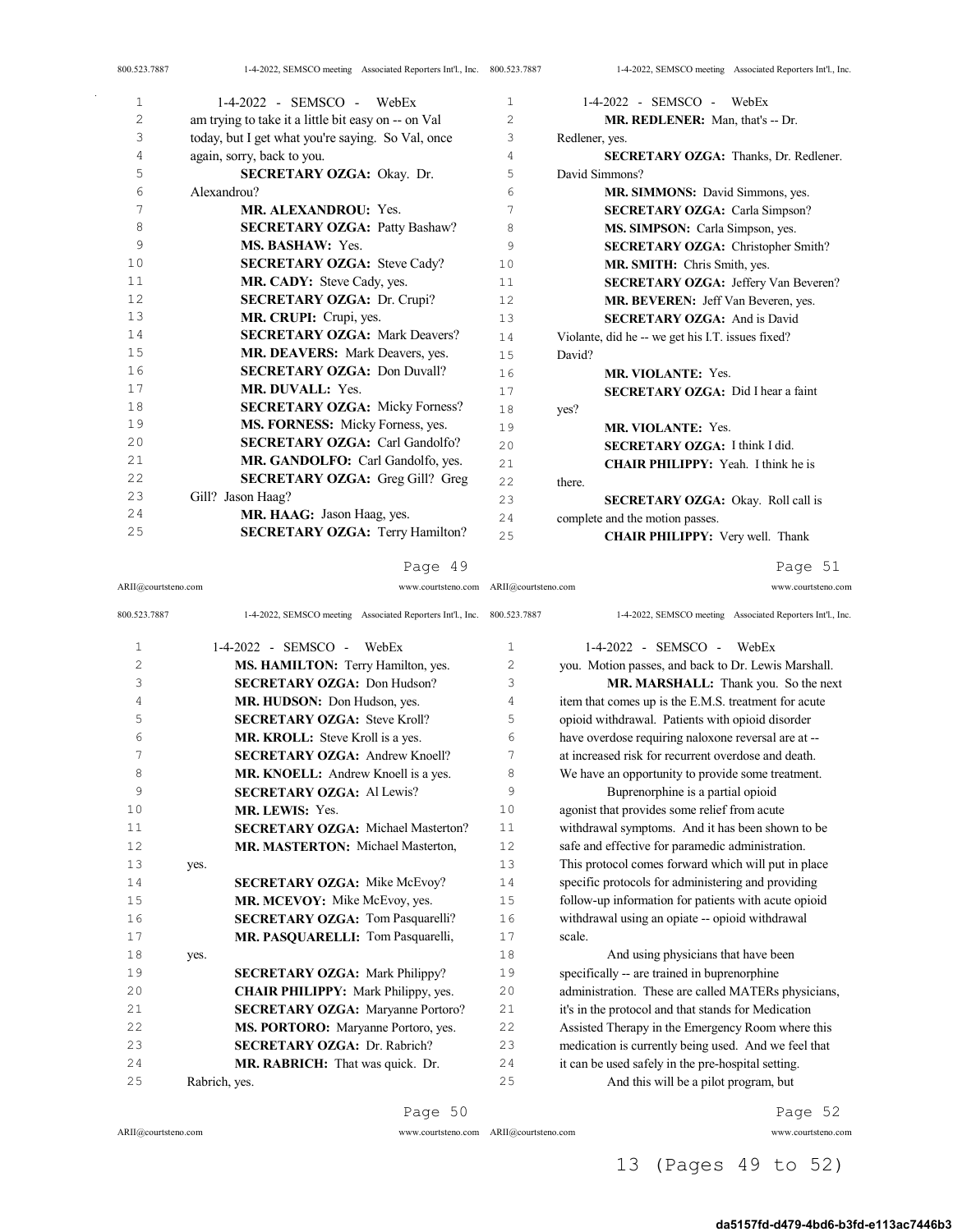| 1  | $1-4-2022$ - SEMSCO - WebEx                          | $\mathbf{1}$   | 1-4-2022 - SEMSCO - WebEx                           |
|----|------------------------------------------------------|----------------|-----------------------------------------------------|
| 2  | any region that would want to use it can contact the | $\overline{c}$ | <b>SECRETARY OZGA: Maryanne Portoro?</b>            |
| 3  | collaborative and get all the information and        | 3              | Maryanne Portoro?                                   |
| 4  | training. And this comes forward as a seconded       | 4              | MS. PORTORO: Maryanne Portoro, yes.                 |
| 5  | motion from SEMAC.                                   | 5              | <b>SECRETARY OZGA: Dr. Rabrich?</b>                 |
| 6  | <b>CHAIR PHILIPPY:</b> Very well. Comes              | 6              | MR. RABRICH: Dr. Rabrich, yes.                      |
| 7  | back to us as a seconded motion. Is there any        | 7              | <b>SECRETARY OZGA: Dr. Redlener?</b>                |
| 8  | discussion? All right. Hearing none, MS. OZGA, one   | 8              | MR. REDLENER: Redlener, yes.                        |
| 9  | more time please.                                    | 9              | <b>SECRETARY OZGA: David Simmons?</b>               |
| 10 | SECRETARY OZGA: Okay. Dr.                            | 10             | MR. SIMMONS: David Simmons, yes.                    |
| 11 | Alexandrou?                                          | 11             | <b>SECRETARY OZGA:</b> Carla Simpson?               |
| 12 | MR. ALEXANDROU: That's a yes vote.                   | 12             | MS. SIMPSON: Carla Simpson, yes.                    |
| 13 | <b>SECRETARY OZGA: Patty Bashaw? Patty</b>           | 13             | <b>SECRETARY OZGA: Christopher Smith?</b>           |
| 14 | Bashaw? Steve Cady?                                  | 14             | MR. SMITH: Chris Smith, yes.                        |
| 15 | MR. CADY: Steve Cady, yes.                           | 15             | <b>SECRETARY OZGA: Jeff Van Beveren?</b>            |
| 16 | <b>SECRETARY OZGA: Dr. Crupi?</b>                    | 16             | MR. BEVEREN: Jeff Van Beveren, yes.                 |
| 17 | MR. CRUPI: Dr. Crupi, yes.                           | 17             | <b>SECRETARY OZGA: And David Violante?</b>          |
| 18 | <b>SECRETARY OZGA: Mark Deavers?</b>                 | 18             | David Violante?                                     |
| 19 | <b>MR. DEAVERS:</b> Mark Deavers, yes.               | 19             | MR. VIOLANTE: Violante, yes.                        |
| 20 | <b>SECRETARY OZGA: Don Duvall?</b>                   | 20             | SECRETARY OZGA: Okay. Heard a yes.                  |
| 21 | MR. DUVALL: Yes.                                     | 21             | Roll call complete. Motion --                       |
| 22 | <b>SECRETARY OZGA: Micky Forness?</b>                | 22             | MS. BASHAW: Patty Bashaw, yes. I'm                  |
| 23 | MS. FORNESS: Micky Forness, yes.                     | 23             | sorry. I had to slip away.                          |
| 24 | <b>SECRETARY OZGA:</b> Carl Gandolfo?                | 24             | SECRETARY OZGA: Okay. Thanks Patty.                 |
| 25 | MR. GANDOLFO: Carl Gandolfo, yes.                    | 25             | Let the record show Patty Bashaw voted yes for this |

ARII@courtsteno.com www.courtsteno.com ARII@courtsteno.com www.courtsteno.com

Page 55

|                                           |                | 1-4-2022, SEMSCO meeting Associated Reporters Int'l., Inc.              |
|-------------------------------------------|----------------|-------------------------------------------------------------------------|
| $1-4-2022 -$ SEMSCO -<br>WebEx            | $\mathbf{1}$   | $1-4-2022 -$ SEMSCO -<br>WebEx                                          |
| <b>SECRETARY OZGA: Greg Gill?</b>         | $\overline{2}$ | motion.                                                                 |
| MR. GILL: Yes.                            | 3              | <b>CHAIR PHILIPPY:</b> The record shall                                 |
| <b>SECRETARY OZGA: Jason Haag?</b>        | 4              | reflect and I'm guessing from all that I heard that                     |
| MR. HAAG: Jason Haag, yes.                | 5              | motion passes. All right. Very well. Thank you,                         |
| <b>SECRETARY OZGA: Terry Hamilton?</b>    | 6              | everyone, and Dr. Marshall.                                             |
| MS. HAMILTON: Terry Hamilton, yes.        | 7              | MR. MARSHALL: Yes, a few more. So                                       |
| <b>SECRETARY OZGA: Don Hudson?</b>        | 8              | the next ones I'd like to bring up are -- are                           |
| MR. HUDSON: Don Hudson, yes.              | 9              | actually two documents that you received. One is                        |
| <b>SECRETARY OZGA: Steve Kroll?</b>       | 10             | persistent VFib and VTach shot care guidelines. And                     |
| MR. KROLL: Steve Kroll, yes.              | 11             | the other is pre-hospital shock algorithm for VFib                      |
| <b>SECRETARY OZGA: Andrew Knoell?</b>     | 12             | and VTach arrest.                                                       |
| MR. KNOELL: Andrew Knoell, yes.           | 13             | This has been brought by Melrose,                                       |
| <b>SECRETARY OZGA: Al Lewis?</b>          | 14             | looking at patients who have persistent VFib VTach,                     |
| MR. LEWIS: Al Lewis, yes.                 | 15             | refractory with a lower survival rate than other VFib                   |
| <b>SECRETARY OZGA: Michael Masterton?</b> | 16             | VTach. And with the recent advances in the use of                       |
| MR. MASTERTON: Michael Masterton,         | 17             | ECMO, they've developed a -- a protocol to transport                    |
| yes.                                      | 18             | patients who are in refractory VFib VTach to a                          |
| <b>SECRETARY OZGA: Mike McEvoy?</b>       | 19             | facility that has the capability to provide ECMO.                       |
| MR. MCEVOY: Mike McEvoy, yes.             | 20             | And the reason this comes to Medical                                    |
| <b>SECRETARY OZGA: Tom Pasquarelli?</b>   | 21             | Standards and SEMAC is because the algorithm for our                    |
| MR. PASQUARELLI: Tom Pasquarelli,         | 22             | current VFib VTach arrests for MLREMS, is they will                     |
| yes.                                      | 23             | stop administering epinephrine after the third dose.                    |
| <b>SECRETARY OZGA: Mark Philippy?</b>     | 24             | And they will limit amiodarone to three hundred                         |
| <b>CHAIR PHILIPPY:</b> Philippy, yes.     | 25             | milligrams total. So other than that, the protocol                      |
|                                           |                | 1-4-2022, SEMSCO meeting Associated Reporters Int'l., Inc. 800.523.7887 |

Page 54

 $ARII@{\mbox{conrtsteno.com}}$ 

 $\bar{z}$ 

ARII@courtsteno.com www.courtsteno.com

Page 56

## 14 (Pages 53 to 56)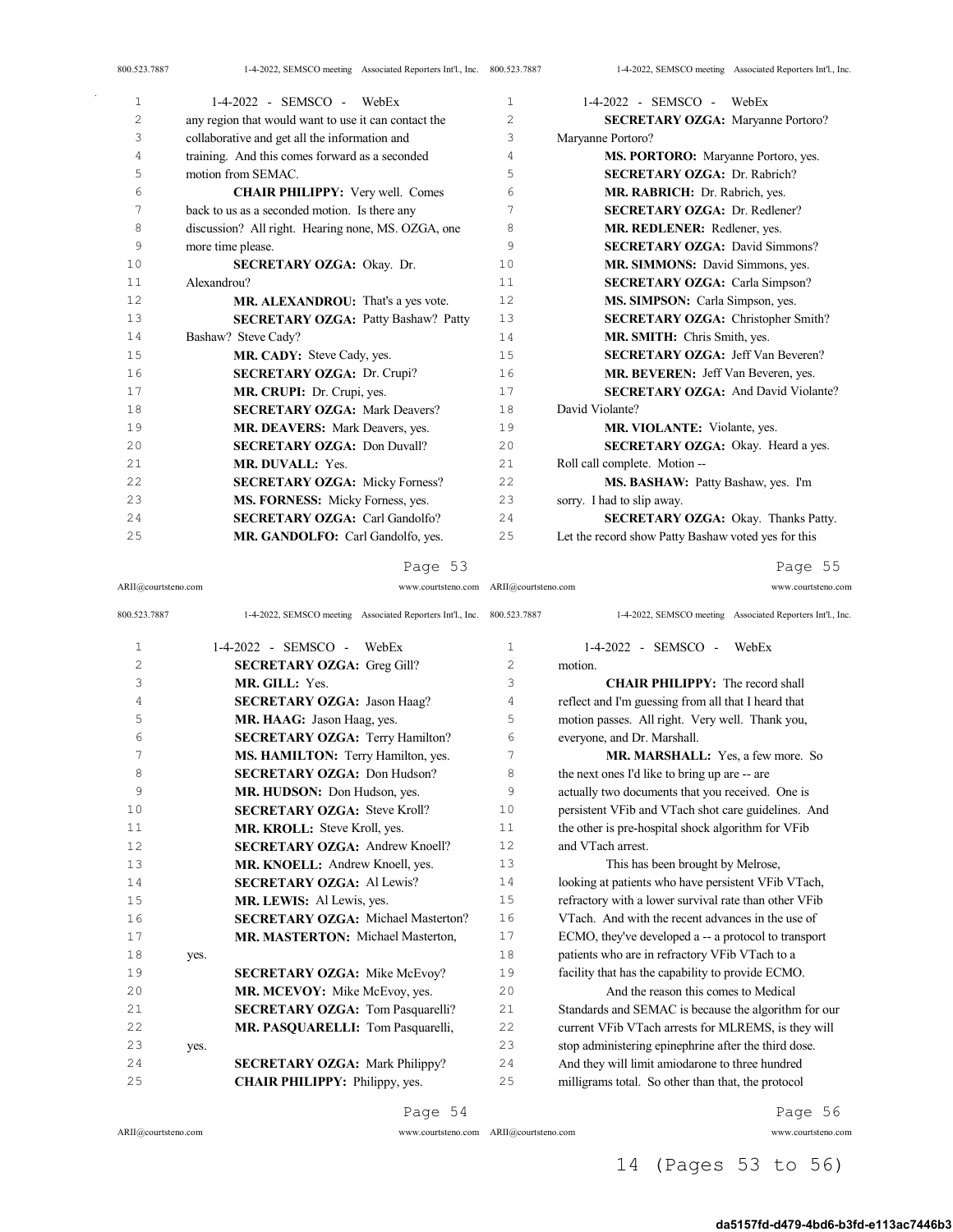| 1              | $1-4-2022$ - SEMSCO - WebEx                         | 1  | $1-4-2022$ - SEMSCO - WebEx                           |
|----------------|-----------------------------------------------------|----|-------------------------------------------------------|
| $\overline{2}$ | and the algorithm are the same.                     | 2  | of care.                                              |
| 3              | But because there is a change, it                   | 3  | What your -- more to your point, Dr.                  |
| 4              | comes forward as a seconded motion from SEMAC.      | 4  | Redlener, is it was certainly a discussion at both    |
| 5              | <b>CHAIR PHILIPPY:</b> Very well. Thank             | 5  | SEMAC and Med Standards today, what is a policy       |
| 6              | you, Dr. Marshall. So this is for the stenographers | 6  | versus an advisory versus a protocol? That is         |
| 7              | benefit, anyone who isn't as familiar with our      | 7  | something that this body and those two respective     |
| 8              | acronyms as we are the Monroe Livingston Regional   | 8  | bodies will wrangle with kind of in the coming weeks, |
| 9              | Council bringing as forward that's M-L-R-E-M-S, and | 9  | and I hope to come to some conclusion.                |
| 10             | ECMO and I'm terrible with this one. I know it's    | 10 | But for the -- for the purposes of                    |
| 11             | Extra Corporeal, but I can't remember the M. and O. | 11 | this, this is -- this is truly a protocol that        |
| 12             | are.                                                | 12 | requires action.                                      |
| 13             | MR. MCEVOY: Membrane Oxygenation.                   | 13 | MR. REDLENER: Got it. And just one                    |
| 14             | <b>CHAIR PHILIPPY:</b> Membrane Oxygenation.        | 14 | follow-up question to that if I may, which is if --   |
| 15             | Thank you. So those are the terms for this          | 15 | do -- do future protocols need to adhere to, I mean,  |
| 16             | particular bit. And moving forward for comment or   | 16 | do future protocol changes for regions need to adhere |
| 17             | discussion, anyone? All right. Hearing no comment - | 17 | to the specifics of what M.L. -- M-R-L-E-M-S is       |
| 18             |                                                     | 18 | doing?                                                |
| 19             | MR. REDLENER: Mr. Chair -- Mr. Chair.               | 19 | <b>CHAIR PHILIPPY:</b> So I think one -- go           |
| 20             | just a -- just a couple of one or two questions and | 20 | ahead, Dr. Marshall, I'm sorry or Dr. Doynow.         |
| 21             | comments. One is --                                 | 21 | MR. MARSHALL: I think Doynow was                      |
| 22             | CHAIR PHILIPPY: Dr. Redlener. Go                    | 22 | going to talk.                                        |
| 23             | ahead.                                              | 23 | CHAIR PHILIPPY: Yeah. Dr. Doynow.                     |
| 24             | MR, REDLENER: Thank you, sir. So can                | 24 | MR. DOYNOW: No, it wasn't me so it                    |
| 25             | you talk about -- a little bit about what the       | 25 | must have been Dr. Marshall.                          |

#### Page 57

ARII@courtsteno.com www.courtsteno.com ARII@courtsteno.com www.courtsteno.com

Page 59

| 800.523.7887   | 1-4-2022, SEMSCO meeting Associated Reporters Int'l., Inc. 800.523.7887 |                | 1-4-2022, SEMSCO meeting Associated Reporters Int'l., Inc. |
|----------------|-------------------------------------------------------------------------|----------------|------------------------------------------------------------|
| $\mathbf 1$    | $1-4-2022$ - SEMSCO - WebEx                                             | 1              | 1-4-2022 - SEMSCO -<br>WebEx                               |
| $\overline{2}$ | implications are for other regions in the -- in the                     | $\overline{2}$ | MR. DAILEY: And actually, Mr.                              |
| 3              | State around the passage of this? And can you                           | 3              | Philippy, if I can have a moment, I think I've got         |
| 4              | explain to me a bit about this -- this coming                           | 4              | part of an answer to that.                                 |
| 5              | forward. It's not a protocol change, it's a -- it's                     | 5              | <b>CHAIR PHILIPPY</b> : Dr. Dailey, sure be                |
| 6              | an advisory? What -- how do we define it?                               | 6              | my guest.                                                  |
| 7              | MR. MARSHALL: I can maybe help out                                      | 7              | MR. DAILEY: So Dr. Redlener, I think                       |
| 8              | here. So this is a protocol change because it does                      | 8              | this is a -- is a perfect opportunity to see where         |
| 9              | change our protocol. But it changes it for this                         | 9              | additional technology may be deployed within a region      |
| 10             | specific group of patients. Once we make that                           | 10             | that then can have bearing on their patients. So it        |
| 11             | change, as has been our practice throughout the                         | 11             | really does become a regional -- a region specific         |
| 12             | years, is that other regions who wish to look into                      | 12             | exercise. I think a perfect example would be the           |
| 13             | this particular mode of treatment would be welcome to                   | 13             | City of New York deploying stroke ambulances, which        |
| 14             | do so using the same -- same process that Mountain                      | 14             | is something that isn't of an opportunity that we          |
| 15             | Lakes used.                                                             | 1.5            | have across the rest of the State.                         |
| 16             | And please correct me if I'm wrong,                                     | 16             | And I think that MLREMS really should                      |
| 17             | but that's my understanding.                                            | 17             | be complimented on finding the opportunity and             |
| 18             | <b>CHAIR PHILIPPY:</b> And at this point it                             | 18             | ability to do this. It really won't impact that many       |
| 19             | is -- I don't believe this has been brought forth to                    | 19             | patients there. But it certainly provides the              |
| 20             | the collaborative for consideration yet. So this is                     | 20             | opportunity should any other regions develop this          |
| 21             | something that's -- it's a region exercising its                        | 2.1            | technology at this level, that they would then be          |
| 2.2            | regional option to forward a protocol to SEMAC for                      | 2.2.           | able to exercise that opportunity for their patients.      |
| 23             | consideration. This, I believe, is truly what that                      | 23             | MR. REDLENER: Thank you Dr. Dailey.                        |
| 24             | section of Article 30 refers to is a broader patient                    | 24             | CHAIR PHILIPPY: Thank you, sir. So I                       |
| 25             | care modality that -- that differs from the standard                    | 25             | have the protocol author in the gallery. If there is       |
|                |                                                                         |                |                                                            |

Page 58

 $ARII@{\mbox{conrtsteno.com}}$ 

ARII@courtsteno.com www.courtsteno.com

Page 60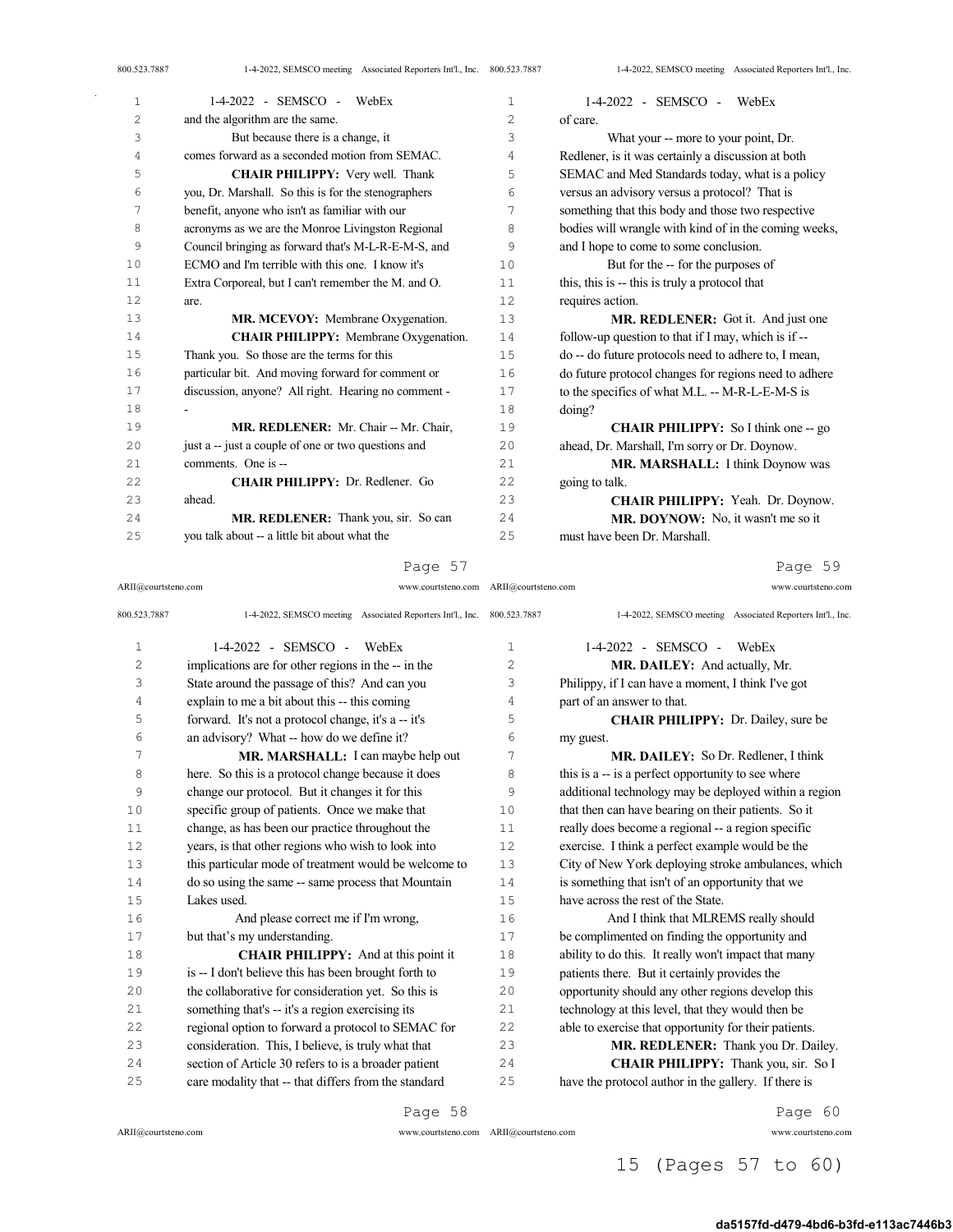| $\mathbf{1}$   | $1-4-2022$ - SEMSCO - WebEx                      | $\mathbf{1}$  | 1-4-2022 - SEMSCO -<br>WebEx                    |
|----------------|--------------------------------------------------|---------------|-------------------------------------------------|
| $\mathfrak{D}$ | any questions for Dr. Cushman, he is certainly   | $\mathcal{L}$ | <b>SECRETARY OZGA: Tom Pasquarelli?</b>         |
| 3              | willing to answer them. But Dr. Redlener, I hope | 3             | MR. PASQUARELLI: Tom Pasquarelli,               |
| 4              | that answers your question. All right. Any other | 4             | yes.                                            |
| 5              | discussion?                                      | 5             | <b>SECRETARY OZGA: Mark Phillipy?</b>           |
| 6              | <b>MR. REDLENER:</b> Yes, it does. Thank         | 6             | <b>CHAIR PHILLIPY: Phillipy, yes.</b>           |
| 7              | you.                                             | 7             | <b>SECRETARY OZGA: Maryanne Portoro?</b>        |
| 8              | <b>CHAIR PHILIPPY:</b> Very well. Then,          | 8             | MS. PORTORO: Maryanne Portoro, yes.             |
| 9              | we're going to go back to MS. OZGA for another   | 9             | <b>SECRETARY OZGA: Dr. Rabrich?</b>             |
| 10             | hopefully quick roll call.                       | 10            | MR. RABRICH: Rabrich, yes.                      |
| 11             | SECRETARY OZGA: Okay. Dr.                        | 11            | <b>SECRETARY OZGA: Dr. Redlener?</b>            |
| 12             | Alexandrou?                                      | 12            | MR. REDLENER: Redlener, yes.                    |
| 13             | <b>MR. ALEXANDROU: Yes.</b>                      | 13            | <b>SECRETARY OZGA: David Simmons?</b>           |
| 14             | <b>SECRETARY OZGA: Patty Bashaw?</b>             | 14            | MR. SIMMONS: David Simmons, yes.                |
| 15             | MS. BASHAW: Yes.                                 | 15            | <b>SECRETARY OZGA: Carla Simpson?</b>           |
| 16             | <b>SECRETARY OZGA: Steve Cady?</b>               | 16            | MS. SIMPSON: Carla Simpson, yes.                |
| 17             | MR. CADY: Steve Cady, yes.                       | 17            | SECRETARY OZGA: Christopher Smith?              |
| 18             | <b>SECRETARY OZGA: Dr. Crupi?</b>                | 18            | MR. SMITH: Chris Smith, yes.                    |
| 19             | MR. CRUPI: Yes.                                  | 19            | <b>SECRETARY OZGA: Jeffery Van Beveren?</b>     |
| 20             | <b>SECRETARY OZGA: Dr. Crupi?</b>                | 20            | MR. BEVEREN: Jeff Van Beveren, yes.             |
| 21             | MR. CRUPI: Yes, yes.                             | 2.1           | <b>SECRETARY OZGA:</b> And David Violante?      |
| 22             | <b>SECRETARY OZGA: Mark Deavers?</b>             | 22            | MR. VIOLANTE: David Violante, yes.              |
| 23             | <b>MR. DEAVERS: Yes.</b>                         | 23            | SECRETARY OZGA: Okay. David, you're             |
| 24             | <b>SECRETARY OZGA: Don Duvall?</b>               | 24            | getting a little louder each time. Roll call is |
| 25             | <b>MR. DUVALL: Yes.</b>                          | 25            | complete, and motion passes.                    |

ARII@courtsteno.com www.courtsteno.com ARII@courtsteno.com www.courtsteno.com

Page 63

| 800.523.7887   | 1-4-2022, SEMSCO meeting Associated Reporters Int'l., Inc. 800.523.7887 |     | 1-4-2022, SEMSCO meeting Associated Reporters Int'l., Inc. |
|----------------|-------------------------------------------------------------------------|-----|------------------------------------------------------------|
| 1              | 1-4-2022 - SEMSCO -<br>WebEx                                            | 1   | 1-4-2022 - SEMSCO -<br>WebEx                               |
| $\overline{c}$ | <b>SECRETARY OZGA: Micky Forness?</b>                                   | 2   | CHAIR PHILIPPY: Thank you. Motion                          |
| 3              | MS. FORNESS: Micky Forness, yes.                                        | 3   | passes. Dr. Marshall, one more.                            |
| 4              | <b>SECRETARY OZGA: Carl Gandolfo?</b>                                   | 4   | MR. MARSHALL: Yes. Valerie, can you                        |
| 5              | MR. GANDOLFO: Carl Gandolfo, yes.                                       | 5   | bring up the motion on the advisories? So well,            |
| 6              | <b>SECRETARY OZGA: Gregory Gill?</b>                                    | 6   | while that's happening, as part of the discussion          |
| 7              | MR. GILL: Gill, yes.                                                    | 7   | about whether a region could or does issue                 |
| 8              | <b>SECRETARY OZGA: Jason Haag?</b>                                      | 8   | advisories, whether or not SEMAC and SEMSCO need to        |
| 9              | MR. HAAG: Jason Haag, yes.                                              | 9   | approve those advisories because they are regional         |
| 10             | <b>SECRETARY OZGA: Terry Hamilton?</b>                                  | 10  | advisories that deal with specific regional                |
| 11             | MS. HAMILTON: Terry Hamilton, yes.                                      | 11  | conditions.                                                |
| 12             | <b>SECRETARY OZGA: Don Hudson?</b>                                      | 12  | There was some -- there were two that                      |
| 13             | MR. HUDSON: Don Hudson, yes.                                            | 13  | were implemented in the Lakes regions, which is            |
| 14             | <b>SECRETARY OZGA: Steve Kroll?</b>                                     | 14  | E.M.S. geriatric tele-consult algorithm. And this is       |
| 15             | MR. KROLL: Steve Kroll, yes.                                            | 15  | for use when responders go to a facility and then          |
| 16             | <b>SECRETARY OZGA: Andrew Knoell?</b>                                   | 16  | they can get in contact with a geriatrician to help        |
| 17             | MR. KNOELL: Andrew Knoell, yes.                                         | 17  | determine disposition. That is one.                        |
| 18             | <b>SECRETARY OZGA: Al Lewis?</b>                                        | 18  | The second one is an alternative                           |
| 19             | <b>MR. LEWIS:</b> Al Lewis, yes.                                        | 19  | destination or transportation advisory for patients        |
| 20             | <b>SECRETARY OZGA: Will -- Michael</b>                                  | 20  | with behavioral health issues. And they've                 |
| 21             | Masterton?                                                              | 21  | identified those patients that would be safe to take       |
| 22             | <b>MR. MASTERTON:</b> William Michael                                   | 22  | to a specific behavioral health institution                |
| 23             | Masterton, yes.                                                         | 23  | regardless of their patient's ability to pay.              |
| 24             | <b>SECRETARY OZGA: Mike McEvoy?</b>                                     | 2.4 | And the other one that goes along with                     |
| 25             | MR. MCEVOY: McEvoy, yes.                                                | 25  | the other advisory part and it's the one on automated      |

Page 62

ARII@courtsteno.com www.courtsteno.com

Page 64

## 16 (Pages 61 to 64)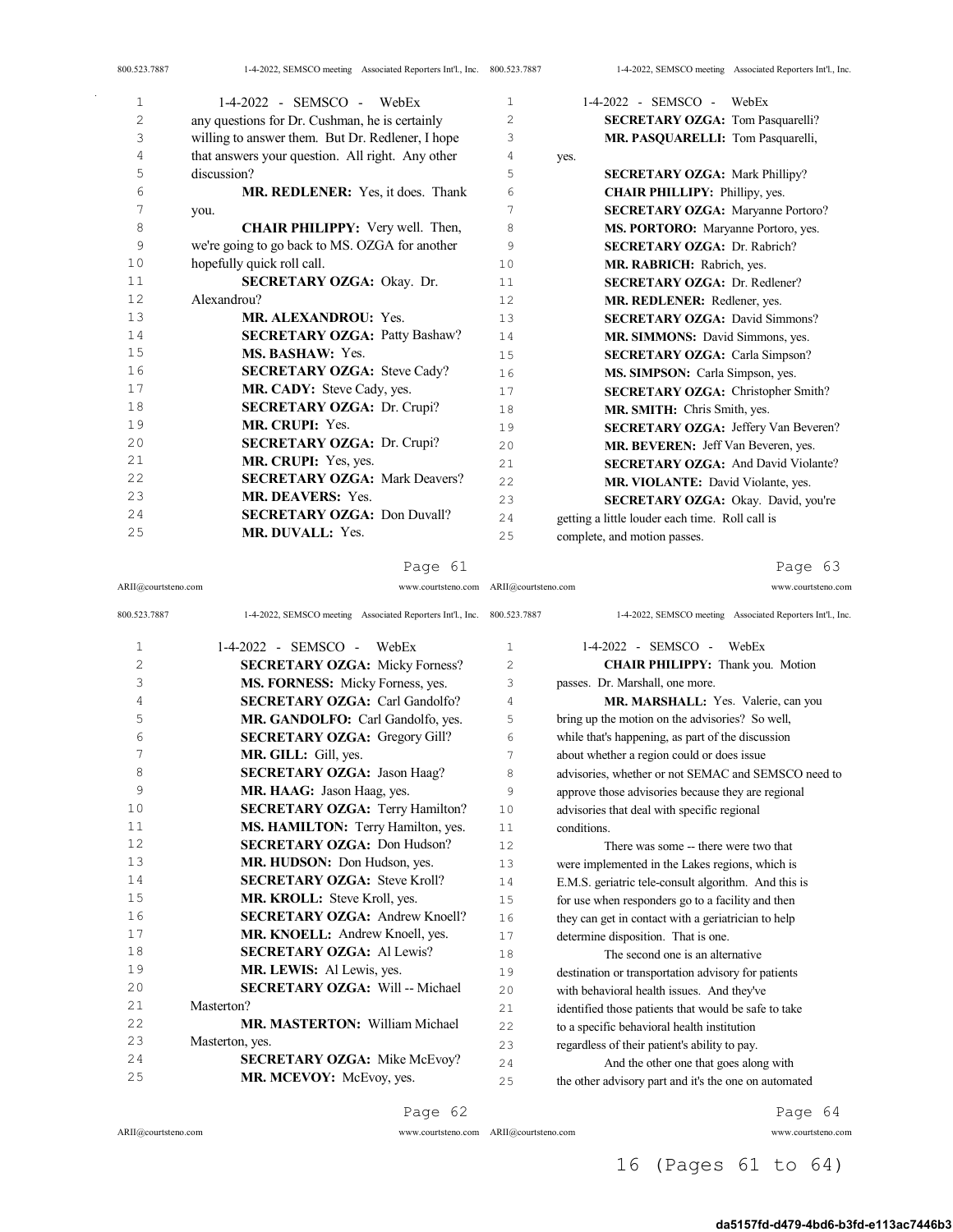| $\mathbf{1}$   | $1-4-2022$ - SEMSCO - WebEx                           | $\mathbf{1}$   | $1-4-2022$ - SEMSCO - WebEx                           |
|----------------|-------------------------------------------------------|----------------|-------------------------------------------------------|
| $\overline{c}$ | compressive devices, which goes along with a          | $\overline{2}$ | obviously I can't make motions sitting as a chair, at |
| 3              | persistent VFib VTach protocol, which you just        | 3              | this point, I can only ask for them to be made but I  |
| 4              | approved. So SEMAC reviewed these advisories, and     | 4              | do have some language that may rectify this. We're    |
| 5              | this was the motion that was approved at SEMAC and    | 5              | changing this to taking note of Article 30, Section   |
| 6              | SEMAC endorses -- endorses Article 30 Section 3004-A  | 6              | 3004-A. It's a little bit different in terms of       |
| 7              | and states that the Lakes region E.M.S. advisory is   | 7              | legal standing, you're taking note of an existing law |
| 8              | qualified as such, meaning they qualify as            | 8              | and then, we find that the advisory is qualified as   |
| 9              | advisories, and they are not protocols.               | 9              | identified in that section. So that's kind of what I  |
| 10             | And this does not set precedent that                  | 10             | was looking at, but Dr. Rabrich, I would ask you to   |
| 11             | any other advisories would have to come to this body  | 11             | make your amendment.                                  |
| 12             | or to SEMAC. And I'm going to leave that up to Mr.    | 12             | MR. RABRICH: Yeah. Similarly, my--                    |
| 13             | Philippy to decide how to address this at SEMSCO.     | 13             | my amendment was going say that that the SEMAC        |
| 14             |                                                       | 14             | believes that the M.L.R.E.M.S. advisory is qualified  |
| 15             | (Off the record $04:25$ p.m.)                         | 15             | as advisories under Article 30, Section 3004-A.       |
| 16             | [End of Audio]                                        | 16             | <b>CHAIR PHILIPPY:</b> Very well.                     |
| 17             |                                                       | 17             | MR. HAAG: Mr. Chair, it's Jason Haag.                 |
| 18             | [End of Audio]                                        | 18             | Would it be -- would it be a little less wordy to     |
| 19             |                                                       | 19             | just take what's on motion six, and kind of go with   |
| 20             | 220104alC1 tspro Typist Initials-                     | 20             | what Dr. Rabrich says and remove endorses and just    |
| 21             | T.L. Proofer Initials- V.B. ExpressScribe Proofreader | 21             | say, acknowledges Article 30 Section 3004-A and move  |
| 22             | <b>IS</b>                                             | 22             | forward that way?                                     |
| 23             | (On the record, $04:25$ p.m.)                         | 23             | <b>CHAIR PHILIPPY:</b> I believe it would,            |
| 24             | <b>CHAIR PHILIPPY:</b> So it's been brought           | 24             | Dr. Rabrich, you want to make a motion.               |
| 25             | forward as a motion. At this point, I -- I do have a  | 25             | MR. RABRICH: Yeah. I-- I will                         |

ARII@courtsteno.com www.courtsteno.com ARII@courtsteno.com www.courtsteno.com

Page 67

| 800.523.7887   | 1-4-2022, SEMSCO meeting Associated Reporters Int'l., Inc. 800.523.7887 |              | 1-4-2022, SEMSCO meeting Associated Reporters Int'l., Inc. |
|----------------|-------------------------------------------------------------------------|--------------|------------------------------------------------------------|
| 1              | $1-4-2022$ - SEMSCO - WebEx                                             | $\mathbf{1}$ | $1-4-2022$ - SEMSCO - WebEx                                |
| $\overline{c}$ | question and I sent this to Dr. Langsam in the chat.                    | 2            | rephrase my amendment as stated.                           |
| 3              | I echo some concerns that were brought forward at the                   | 3            | MR. HAAG: And I will second Dr.                            |
| 4              | discussion by Dr. Cooper, in that the language here                     | 4            | Rabrich as restated and rephrase the motion to update      |
| 5              | seems to suggest that we are endorsing an existing                      | 5            | the SEMSCO acknowledges Article 30 Section 3004-A,         |
| 6              | article of law, and I do have some wording changes                      | 6            | the MLREMS advisory qualifies as such.                     |
| 7              | that I believe it may rectify that and Dr. Langsam,                     | 7            | CHAIR PHILIPPY: All right. Dr.                             |
| 8              | if you wanted to weigh in, I would appreciate that.                     | 8            | Rabrich, would you be kind enough to throw that in         |
| 9              | MR. LANGSAM: The response says the                                      | 9            | the chat to the Secretary, Ms. Ozga so that she can -      |
| 10             | seconded motion like any other motions, someone can                     | 10           |                                                            |
| 11             | make an amendment. Anyone could bring up an                             | 11           | MR. RABRICH: Sure. I believe what                          |
| 12             | amendment to the motion you vote on the amendment.                      | 12           | we're doing is changing the word endorses to               |
| 13             | The amendment passes, and you go back and vote on the                   | 13           | acknowledges.                                              |
| 14             | amendment on the whole. So yes, you can make                            | 14           | <b>CHAIR PHILIPPY:</b> Okay. All right. So                 |
| 15             | amendments, it's perfectly legal, and then remember,                    | 15           | the word acknowledges changed for endorses, that is        |
| 16             | the discussion is only on -- after the motion is made                   | 16           | the amendment during the discussion on the amendment.      |
| 17             | to amend, the discussion should be only on the                          | 17           | MR. MCEVOY: Mike McEvoy. If I could                        |
| 18             | amendment, not on the whole thing. Then, no matter                      | 18           | just clarify some wording. It is not Mountain Lake,        |
| 19             | how it goes, we go back to the other one.                               | 19           | it's Monroe-Livingston that we're talking about here,      |
| 20             | <b>CHAIR PHILIPPY:</b> Very well. All                                   | 20           | just to be clear.                                          |
| 2.1            | right. I have some ad --.                                               | 2.1          | MR. RABRICH: Sorry about that.                             |
| 22             | MR. RABRICH: I'm just going to --                                       | 22           | MR. GREENBERG: MLREMS, we're -- Dr.                        |
| 23             | it's Dr. Rabrich, I'm just offer an amendment, but go                   | 23           | Redlener is still learning the terms and the more          |
| 24             | ahead if you have one.                                                  | 24           | refined that we have, Mr. Chair, is it okay if I make      |
| 25             | CHAIR PHILIPPY: Well, and I-                                            | 25           | one additional comment related to this that doesn't        |
|                |                                                                         |              |                                                            |

#### Page 66

 $ARII@{\mbox{conrtsteno.com}}$ 

ARII@courtsteno.com www.courtsteno.com

Page 68

## 17 (Pages 65 to 68)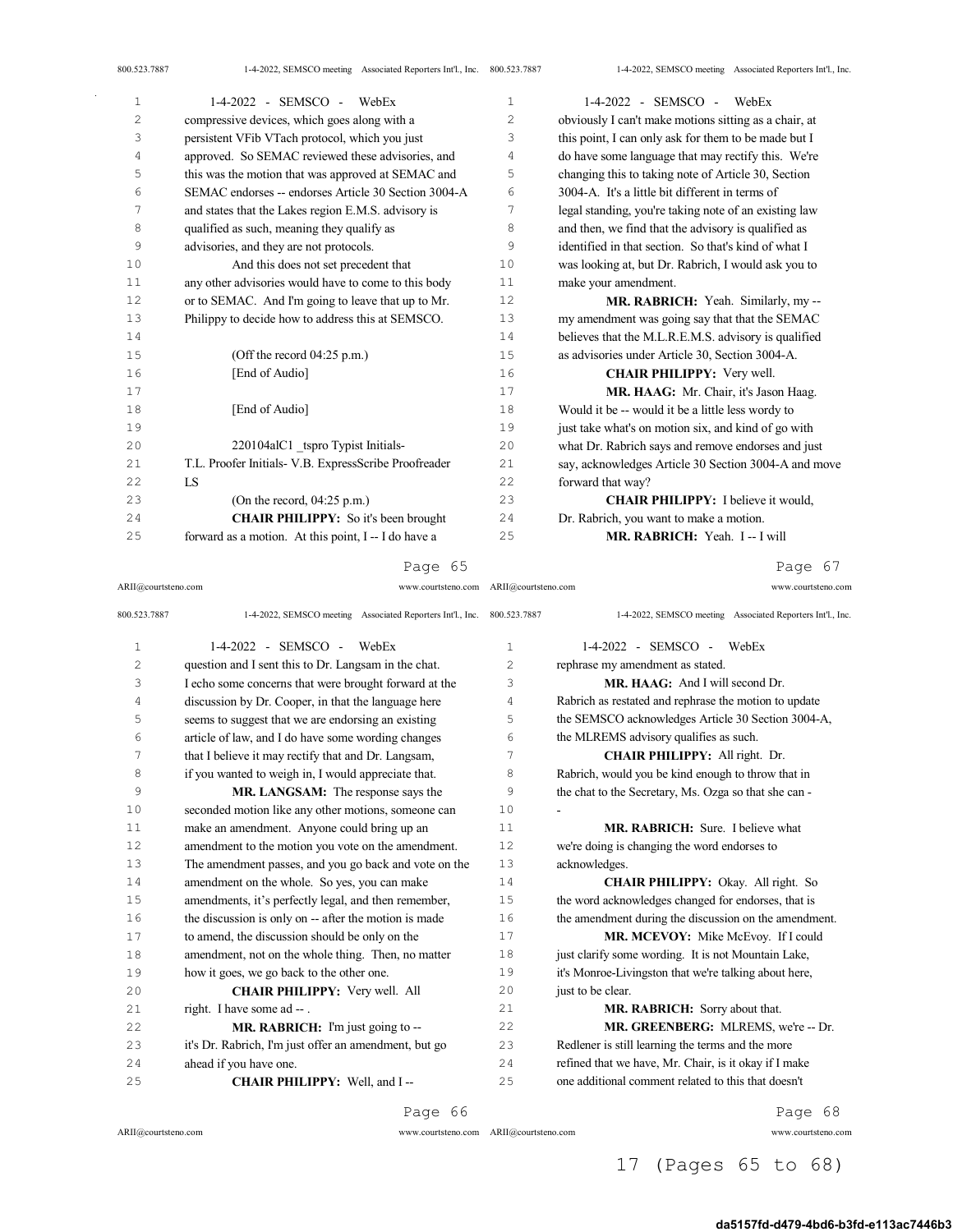| $\mathbf{1}$   | $1-4-2022$ - SEMSCO - WebEx                           | $\mathbf{1}$   | $1-4-2022$ - SEMSCO - WebEx                 |
|----------------|-------------------------------------------------------|----------------|---------------------------------------------|
| $\overline{c}$ | change any wording?                                   | $\overline{2}$ | <b>SECRETARY OZGA: Jason Haag?</b>          |
| 3              | <b>CHAIR PHILIPPY:</b> Director Greenberg,            | 3              | MR. HAAG: Jason Haag, yes.                  |
| 4              | go right ahead.                                       | 4              | <b>SECRETARY OZGA: Terry Hamilton?</b>      |
| 5              | MR. GREENBERG: Thank you so much. So                  | 5              | MS. HAMILTON: Terry Hamilton, yes.          |
| 6              | I think it's important for everyone on this call as   | 6              | <b>SECRETARY OZGA: Don Hudson?</b>          |
| 7              | council members to also understand, one of the things | 7              | MR. HUDSON: Don Hudson, yes.                |
| 8              | that went on in discussion with this one was what is  | 8              | <b>SECRETARY OZGA: Steve Kroll?</b>         |
| 9              | a policy and what is a protocol, and the difference   | 9              | MR. KROLL: Steve Kroll, yes.                |
| 10             | between the two, and hopefully working after this to  | 10             | <b>SECRETARY OZGA: Andrew Knoell?</b>       |
| 11             | help in writing better define that.                   | 11             | MR. KNOELL: Andrew Knoell, yes.             |
| 12             | And so that we know when things need                  | 12             | <b>SECRETARY OZGA: Al Lewis?</b>            |
| 13             | to come up for a approval by the state versus when    | 13             | MR. LEWIS: Al Lewis, yes.                   |
| 14             | things can operate at a regional level. And so that,  | 14             | <b>SECRETARY OZGA:</b> Melissa Lockwood?    |
| 15             | you know, we look forward in the future to helping to | 15             | Oh, I'm sorry. Sorry about that. Old sheet. |
| 16             | further outline that and move that forward as well.   | 16             | Michael Masterton?                          |
| 17             | So there is a, you know, clear understanding between  | 17             | <b>MR. MASTERTON: William Michael</b>       |
| 18             | the two and helpful to everybody at the regional and  | 18             | Masterton, yes.                             |
| 19             | the State level on associated items.                  | 19             | <b>SECRETARY OZGA: Mike McEvoy?</b>         |
| 20             | <b>CHAIR PHILIPPY:</b> Very well. Does                | 20             | MR. MCEVOY: McEvoy, yes.                    |
| 21             | anyone have any comments or questions on the          | 21             | <b>SECRETARY OZGA: Tom Pasquarelli?</b>     |
| 22             | amendment to do -- change of the word acknowledges?   | 22             | MR. PASQUARELLI: Tom Pasquarelli,           |
| 23             | All right. I'm going to move the question. Are        | 23             | yes.                                        |
| 24             | there any objections to the amendment as made? Are    | 2.4            | <b>SECRETARY OZGA: Mark Philippy?</b>       |
| 25             | there any abstentions to the amendment as made?       | 25             | <b>CHAIR PHILIPPY: Philippy, yes.</b>       |

ARII@courtsteno.com www.courtsteno.com ARII@courtsteno.com www.courtsteno.com

Page 71

| 800.523.7887 | 1-4-2022, SEMSCO meeting Associated Reporters Int'l., Inc. 800.523.7887 |                | 1-4-2022, SEMSCO meeting Associated Reporters Int'l., Inc. |
|--------------|-------------------------------------------------------------------------|----------------|------------------------------------------------------------|
| 1            | 1-4-2022 - SEMSCO -<br>WebEx                                            | 1              | $1-4-2022$ - SEMSCO - WebEx                                |
| 2            | Hearing none and the amendment holds                                    | $\overline{c}$ | <b>SECRETARY OZGA:</b> Maryanne Portoro?                   |
| 3            | and that leaves us open to discussion on the motion                     | 3              | MS. PORTORO: Maryanne Portoro, yes.                        |
| 4            | as it stands now. Is there any discussion on the                        | 4              | <b>SECRETARY OZGA: Dr. Rabrich?</b>                        |
| 5            | motion? Hearing none, Ms. Ozga, if you call a roll                      | 5              | MR. RABRICH: Rabrich, yes.                                 |
| 6            | for that motion, please.                                                | $\epsilon$     | <b>SECRETARY OZGA: Dr. Redlener?</b>                       |
| 7            | <b>SECRETARY OZGA: Okay. Dr.</b>                                        | 7              | MR. REDLENER: Redlener, yes.                               |
| 8            | Alexandrou?                                                             | 8              | <b>SECRETARY OZGA:</b> David Simmons?                      |
| 9            | <b>MR. ALEXANDROU: Yes.</b>                                             | 9              | MR. SIMMONS: David Simmons, yes.                           |
| 10           | <b>SECRETARY OZGA: Patty Bashaw?</b>                                    | 10             | <b>SECRETARY OZGA:</b> Carla Simpson?                      |
| 11           | <b>MS. BASHAW: Yes.</b>                                                 | 11             | MS. SIMPSON: Carla Simpson, yes.                           |
| 12           | <b>SECRETARY OZGA: Steve Cady?</b>                                      | 12.            | <b>SECRETARY OZGA:</b> Christopher Smith?                  |
| 13           | MR. CADY: Steve Cady, yes.                                              | 13             | MR. SMITH: Chris Smith, yes.                               |
| 14           | SECRETARY OZGA: Dr. Crupi?                                              | 14             | <b>SECRETARY OZGA: Jeffery Van Beveren?</b>                |
| 15           | MR. CRUPI: Crupi, yes.                                                  | 15             | MR. BEVEREN: Jeffery Van Beveren,                          |
| 16           | <b>SECRETARY OZGA: Mark Deavers?</b>                                    | 16             | yes.                                                       |
| 17           | <b>MR. DEAVERS:</b> Mark Deavers, yes.                                  | 17             | <b>SECRETARY OZGA:</b> David Violante?                     |
| 18           | <b>SECRETARY OZGA: Don Duvall?</b>                                      | 18             | MR. VIOLANTE: Violante, yes.                               |
| 19           | <b>MR. DUVALL: Yes.</b>                                                 | 19             | SECRETARY OZGA: Motion passes.                             |
| 20           | <b>SECRETARY OZGA: Micky Forness?</b>                                   | 2.0            | <b>CHAIR PHILIPPY:</b> Thank you very much.                |
| 21           | MS. FORNESS: Micky Forness, yes.                                        | 2.1            | The motion passes. And Dr. Marshall, next item?            |
| 22           | <b>SECRETARY OZGA: Carl Gandolfo?</b>                                   | 22             | MR. MARSHALL: Thank you. So the rest                       |
| 2.3          | MR. GANDOLFO: Carl Gandolfo, yes.                                       | 2.3            | of that -- that was all the action item, the others        |
| 24           | <b>SECRETARY OZGA: Greg Gill?</b>                                       | 24             | are for information purposes as Director Greenberg         |

mentioned during his report about non-traditional

**MR. GILL:** Yes.

ARII@courtsteno.com www.courtsteno.com ARII@courtsteno.com www.courtsteno.com

Page 72

# 18 (Pages 69 to 72)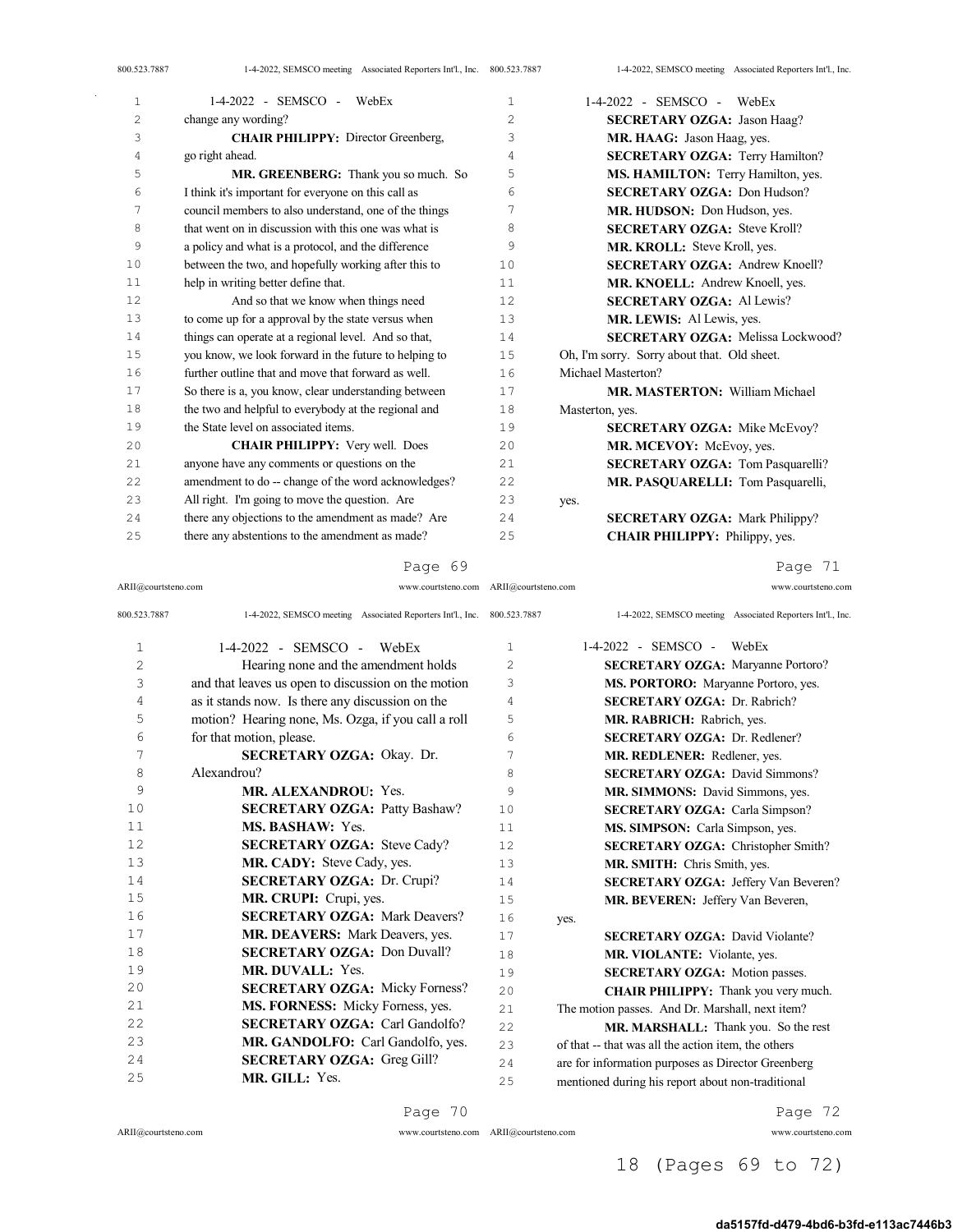| 1  | 1-4-2022 - SEMSCO - WebEx                             | 1  | $1-4-2022$ - SEMSCO - WebEx                           |
|----|-------------------------------------------------------|----|-------------------------------------------------------|
| 2  | work environments for E.M.S. providers, there is a    | 2  | Moving on, I do have one committee matter to bring    |
| 3  | document that was drafted called the scope of         | 3  | before the council before we move on to old business  |
| 4  | practice by E.M.S. providers by level, with the       | 4  | and new business. Mr. Steve Cady has graciously       |
| 5  | discussion that, you know, scope of practice is the   | 5  | volunteered, or should I say put himself up forward   |
| 6  | same regardless of the environment that you're        | 6  | to take over as the Chair of the Safety Committee. I  |
| 7  | working in.                                           | 7  | want to thank Steve for his work here as the first    |
| 8  | So that document will be worked on.                   | 8  | Vice Chair for the last year, and also his            |
| 9  | There is also a tele-consult document that will also  | 9  | willingness to take on the Safety Committee and the   |
| 10 | be discussed, and the last item was update to the     | 10 | projects that are working there, so Mr. Cady, thank   |
| 11 | MOST. MOST advisory from State which clarifies that   | 11 | you very much and appreciation for all of your work.  |
| 12 | E.M.S. is allowed to accept New York State Health     | 12 | MR. CADY: Thank you.                                  |
| 13 | Care proxy form. And there is also going to be some   | 13 | CHAIR PHILIPPY: Yeah. Welcome, sir.                   |
| 14 | more discussion on that with the department and then  | 14 | Also, quick note. I understand that Travis Hull       |
| 15 | committees and based upon the Stein versus County of  | 15 | (phonetic spelling) has stepped down as of the of     |
| 16 | Nassau case.                                          | 16 | Chair of the Program Agencies Committee, Mr. Hull is  |
| 17 | So those things will be coming back at                | 17 | being succeeded by Rob McCarten (phonetic spelling).  |
| 18 | some point in the future and that's the end of my     | 18 | Thanks both to Travis for his work and stewardship of |
| 19 | report.                                               | 19 | the Program Agencies group and welcome to Rob to his  |
| 20 | CHAIR PHILIPPY: All right. Thank                      | 20 | continuing work with the Program Agencies through New |
| 21 | you, Dr. Marshall. Whirlwind of activity in SEMAC so  | 21 | York State, so thanks to both of them.                |
| 22 | you can see why we had decide to truncate our meeting | 22 | That being said, as we decided, we're                 |
| 23 | a little bit because there is a lot of action items   | 23 | going to eschew other committee reports at this time  |
| 24 | there, and I really appreciate the efforts of all the | 24 | and as thus again with the chairs, make sure that     |
| 25 | physicians and the members of SEMAC getting that      | 25 | they touch based with their members, I'd like to see  |

#### Page 73

ARII@courtsteno.com www.courtsteno.com ARII@courtsteno.com www.courtsteno.com

Page 75

| 800.523.7887   | 1-4-2022, SEMSCO meeting Associated Reporters Int'l., Inc. 800.523.7887 |               | 1-4-2022, SEMSCO meeting Associated Reporters Int'l., Inc. |
|----------------|-------------------------------------------------------------------------|---------------|------------------------------------------------------------|
| $\mathbf{1}$   | $1-4-2022$ - SEMSCO - WebEx                                             | $\mathbf{1}$  | $1-4-2022$ - SEMSCO - WebEx                                |
| $\overline{c}$ | forward today so, thank you very much.                                  | $\mathcal{L}$ | us have a meeting of each committee at least between       |
| 3              | Anything for Dr. Marshall? All right.                                   | 3             | now and the end of March so we can get any materials       |
| $\sqrt{4}$     | Dr. Doynow, anything further for SEMAC?                                 | 4             | that need to go through the Executive Deputy               |
| 5              | MR. DOYNOW: No, not at this time.                                       | 5             | Commissioner clarification or certification process,       |
| 6              | CHAIR PHILIPPY: Thank you. Dr.                                          | 6             | that that be done no less than four weeks before the       |
| 7              | Marshall, I'm assuming that constitutes your whole                      | 7             | next meeting, has been requested previously by the         |
| 8              | report for Med Standards as well, correct?                              | 8             | Director.                                                  |
| 9              | MR. MARSHALL: For today, yes.                                           | 9             | That brings us to old business. Is                         |
| 10             | CHAIR PHILIPPY: Okay. Very well.                                        | 10            | there any old business to bring before the council?        |
| 11             | Just a quick point to something Dr. Redlener                            | 11            | I am not aware of any myself -- .                          |
| 12             | mentioned and just a reminder is that there is                          | 12            | MR. LEWIS: Mr. Chairman, if I can                          |
| 13             | actually a process in place that we established just                    | 13            | make a comment? Al Lewis.                                  |
| 14             | before the pandemic, for revision of protocols and                      | 14            | <b>CHAIR PHILIPPY:</b> Mr. Lewis, go right                 |
| 15             | bringing up new things to the collaborative. That is                    | 15            | ahead, sir.                                                |
| 16             | the process that initiates through a submission to                      | 16            | MR. LEWIS: Well, there is an old, old                      |
| 17             | the REDCap program, the hyperlink to that is on the                     | 17            | C.O.N. out there that Nassau, it was an ambulance          |
| 18             | Bureau's website and that initiates a review process                    | 18            | company down outside of Nassau inn Suffolk County          |
| 19             | that, we haven't had the opportunity to really vet                      | 19            | that is an Article 78 and went to the Supreme Court.       |
| 20             | early over the last twenty months but should                            | 20            | This is North Shore Ambulance and Rescue. I remember       |
| 21             | hopefully make it a little bit easier and more                          | 21            | that Article 78, a few of them, well, the Supreme          |
| 22             | streamlined to get protocol changes made through both                   | 22            | Court -- the law firm that represented them went to        |
| 23             | of that standards and SEMAC.                                            | 23            | the Supreme Court where the statement that I was           |
| 24             | So that does exist and hopefully we                                     | 24            | conflicted and they -- it should be overturned.            |
| 25             | can see that moving forward in -- in the coming year.                   | 25            | The Supreme Court said, I was not                          |
|                |                                                                         |               |                                                            |

Page 74

ARII@courtsteno.com www.courtsteno.com

Page 76

#### ARII@courtsteno.com www.courtsteno.com

19 (Pages 73 to 76)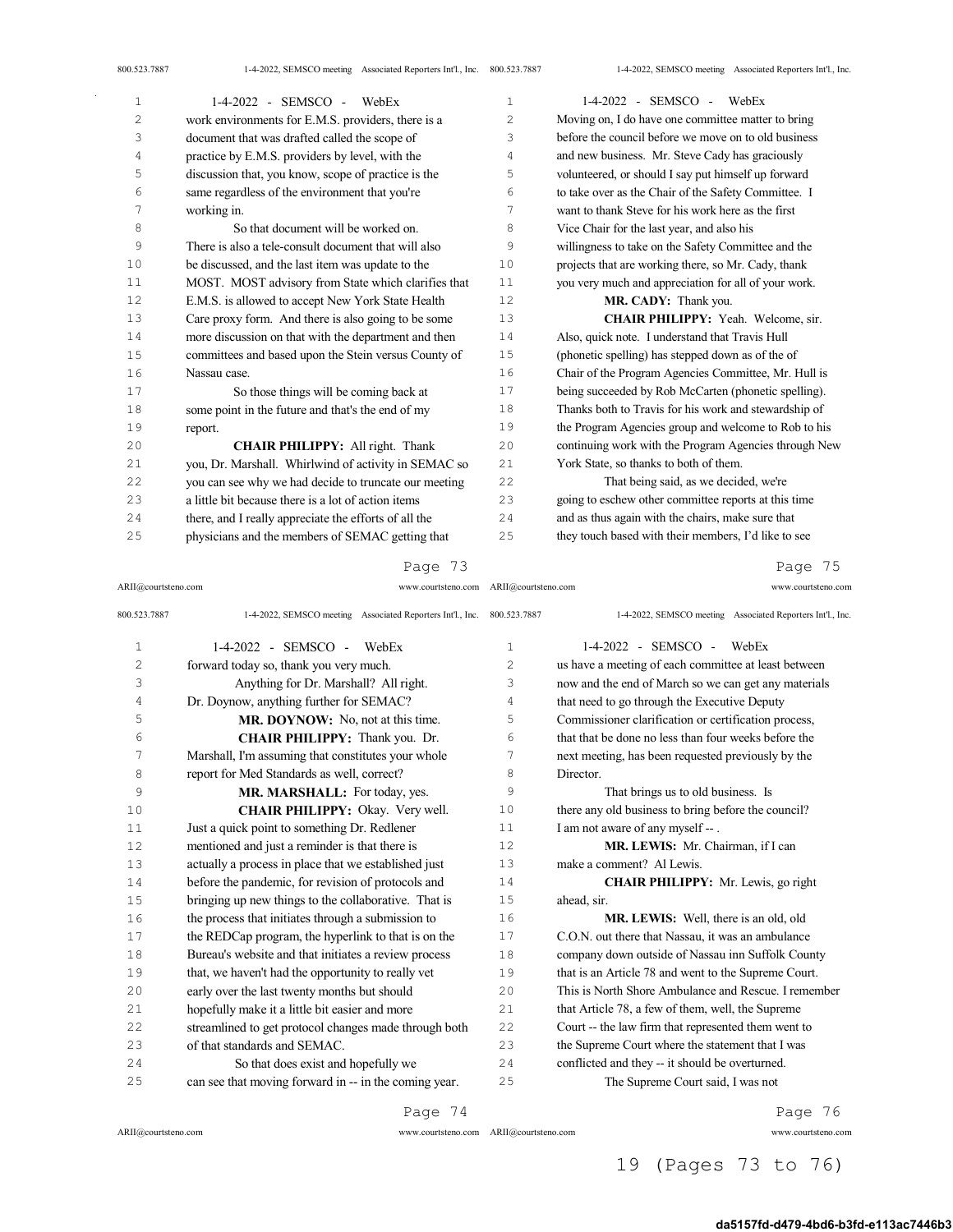| 1  | $1-4-2022$ - SEMSCO - WebEx                           | $\mathbf{1}$   | $1-4-2022$ - SEMSCO - WebEx                           |
|----|-------------------------------------------------------|----------------|-------------------------------------------------------|
| 2  | conflicted and the SEMSCO was right in making the     | $\overline{c}$ | aren't actually practicing, you know, at least in     |
| 3  | vote they did with the members present, and the       | 3              | E.M.S.                                                |
| 4  | Supreme Court upheld the decision not to grant a      | 4              | Is it a good thing to have an E.M.S.                  |
| 5  | C.O.N. certificate in Nassau, Suffolk County. So      | 5              | providers working in non-traditional environment, or  |
| 6  | it's one for the good guys, this was wrong from the   | 6              | is it hindered and is it, you know, leading to part   |
| 7  | beginning and we wanted to thank all those members    | 7              | of what the problem is for E.M.S. being able to be    |
| 8  | that voted in affirmative of this because we did the  | 8              | staffed and be able to be filled? And you know, I     |
| 9  | right thing. Thank you.                               | 9              | think it's an interesting dynamic that's out there,   |
| 10 | CHAIR PHILIPPY: Thank you, Mr. Lewis.                 | 10             | and something that, you know, I welcome any feedback  |
| 11 | I think cases will lead to help us to craft an        | 11             | or, you know, from this council or any of the council |
| 12 | understanding of what conflict of interest means and  | 12             | members, but we're in a period of time where we do    |
| 13 | how it applies. So I think that's relevant forward    | 13             | allow them to work in non-traditional environment.    |
| 14 | and I appreciate you doing so, sir, thank you. And    | 14             | <b>CHAIR PHILIPPY:</b> So if we could make a          |
| 15 | if there is no other old business, brings us to new   | 15             | comment on that, Ryan, anyone?                        |
| 16 | business, and Director Greenberg.                     | 16             | MR. LEWIS: I think the path you're                    |
| 17 | MR. GREENBERG: Yes, I know there were                 | 17             | taking is the right one to try to identify whether    |
| 18 | two topics on that one. Let me just, you know, just   | 18             | they can or are qualified to work within their scope  |
| 19 | back track one step for Al Lewis in relation to that  | 19             | of practice. And I hope that you would be consulting  |
| 20 | one and interesting in how far up that went and       | 20             | volunteer ambulance members, and proprietary          |
| 21 | everything else. There is, you know, something that   | 21             | companies alike as you go down this path, because     |
| 22 | does come up on a regular basis related to, you know, | 22             | this has -- I think it, you know, we -- if the        |
| 23 | need and how need is determined as well as, you know, | 23             | employees that work for any of us, or volunteer for   |
| 24 | we continue to see in some cases in that Medicaid     | 24             | any of us, we can't stop them if they want to go      |
| 25 | non-emergency where all patients not being able to be | 25             | someplace.                                            |

#### Page 77

ARII@courtsteno.com www.courtsteno.com ARII@courtsteno.com www.courtsteno.com

# Page 79

| 800.523.7887   | 1-4-2022, SEMSCO meeting Associated Reporters Int'l., Inc. 800.523.7887 |    | 1-4-2022, SEMSCO meeting Associated Reporters Int'l., Inc. |
|----------------|-------------------------------------------------------------------------|----|------------------------------------------------------------|
| $\mathbf{1}$   | $1-4-2022$ - SEMSCO -<br>WebEx                                          | 1  | 1-4-2022 - SEMSCO -<br>WebEx                               |
| 2              | transported, often being able to resolve.                               | 2  | So I think it's a guide for them as                        |
| 3              | But, you know, how do we look at that                                   | 3  | well as a guide for us to maybe -- maybe will help         |
| $\overline{4}$ | in the future, and so I think, you know, if this                        | 4  | us, for a lack of better word, pay more attention to       |
| 5              | comes to a close, and we look at that and making sure                   | 5  | our employees and what their -- what their career          |
| 6              | that all the patient, you know, can appropriately get                   | 6  | paths are and try to -- try to get them into a             |
| 7              | transported with the resources that are there, what                     | 7  | position in our companies and our volunteer corps          |
| 8              | are the options that are there, how can we help to                      | 8  | that it's the longevity we want and the quality that       |
| 9              | ensure that it's there, and, you know, thinking                         | 9  | we want.                                                   |
| 10             | outside the box on that one.                                            | 10 | I'd like to be watchful of what you do                     |
| 11             | So just kind of, you know, put that to                                  | 11 | with this because I think it's important as we go          |
| 12             | the side on that one as, you know, the things that                      | 12 | forward.                                                   |
| 13             | come up or that were discussed in some cases not one,                   | 13 | <b>MR. REDLENER:</b> Redlener here.                        |
| 14             | you know, in some cases still live out there and so                     | 14 | CHAIR PHILIPPY: Dr. Redlener.                              |
| 15             | how do you determine that? It doesn't mean that they                    | 15 | <b>MR. REDLENER:</b> I would echo Director                 |
| 16             | would need a C.N. -- C.O.N. or anything else, but                       | 16 | Greenberg, what he said earlier about building kind        |
| 17             | important for us to, you know, not forget.                              | 17 | of a -- a broad based of opportunity for E.M.S.            |
| 18             | So the other thing there, there were                                    | 18 | providers in general. I think that the discussion          |
| 19             | two, I apologize, number one is the, you know, E.M.S.                   | 19 | that we've had, the hospital side related to this, I       |
| 20             | providers working in non-traditional environment and                    | 20 | mean, we've had this. We've had the benefit of our         |
| 21             | what is our take on this, and you know, kind of where                   | 21 | E.M.T.s and paramedics in the hospitals in our region      |
| 22             | do we move forward from this as well as, you know, is                   | 22 | as well in our hospital system.                            |
| 23             | it the right pathway, when we look at those numbers                     | 23 | And it's just -- I think it kind of                        |
| 24             | that we spoke about before where, you know, fifty                       | 24 | reflects reality that we should be, you know, working      |
| 25             | percent of our workforce are certified providers                        | 25 | to advance, skilled -- the emergency care skills in        |

Page 78

 $ARII@{\mbox{conrtsteno.com}}$ 

ARII@courtsteno.com www.courtsteno.com

Page 80

# 20 (Pages 77 to 80)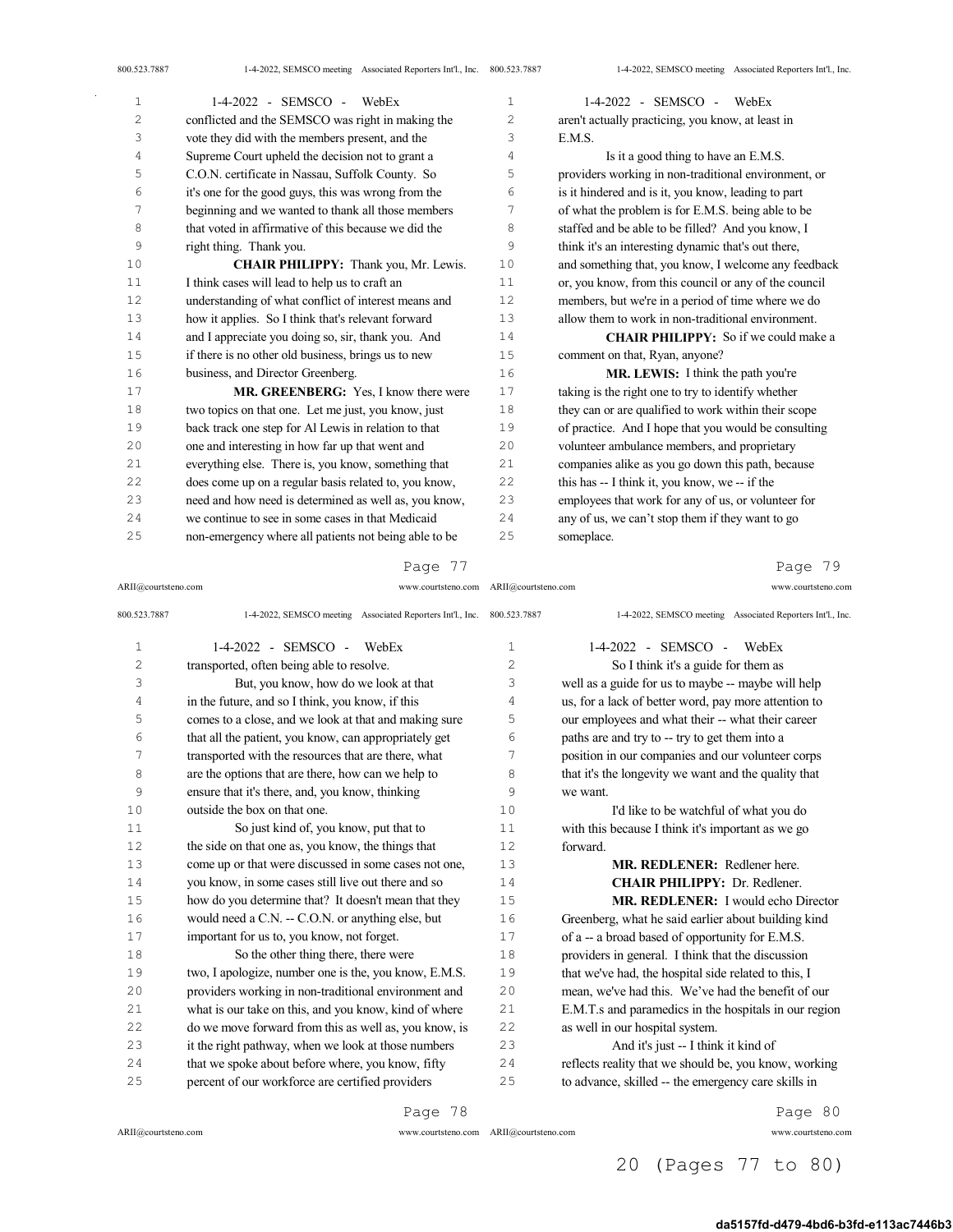| $\mathbf{1}$ | $1-4-2022 -$ SEMSCO -<br>WebEx                        | 1   | 1-4-2022 - SEMSCO -<br>WebEx                         |
|--------------|-------------------------------------------------------|-----|------------------------------------------------------|
| 2            | whatever environment. And I do think that this idea   | 2   | Those people went on to receive E.M.C.               |
| 3            | of what the scope of practice is very important       | 3   | certifications. Some people went on to maintain --   |
| 4            | because you can apply that scope of practice for      | 4   | obtain paramedic certification. Two of them are      |
| 5            | whatever environment you would like.                  | 5   | critical care R.N.s, one is a medical doctor. But    |
| 6            | I think it builds a more resilient                    | 6   | those three that went out to those further levels of |
| 7            | workforce, and I think it does build opportunity like | 7   | education, still maintain E.M.S. credentials and are |
| 8            | you said, you know, I think that there is probably    | 8   | active in the field. Now that's anecdotal, and it's  |
| 9            | political ramifications around other, you know, the   | 9   | only three people.                                   |
| 10           | interprofessional, that discussion with -- with       | 10  | But I think if this is approached                    |
| 11           | nursing and with other professionals within this      | 11  | correctly, if we market it correctly, but make sure  |
| 12           | space that we -- we need to be, you know, I think     | 12  | that we also maintain an adequate workforce that Mr. |
| 13           | pragmatic but also advocate for E.M.S. in general.    | 13  | Lewis mentioned, to put people in these trucks and   |
| 14           | MS. BASHAW: This is Patty, can I say                  | 14  | not just put extra staff in the hospital, it'll be a |
| 15           | something? So I totally agree with everything that's  | 15  | win-win. I think we just need to do it               |
| 16           | been said and I actually messaged Ryan a while ago.   | 16  | appropriately. Make sure that it doesn't lean too    |
| 17           | MR. GREENBERG: You're on mute.                        | 17  | far to one side or the other. And -- and we'll have  |
| 18           | MR. MCEVOY: Patty, you just hit your                  | 18  | good opportunities here.                             |
| 19           | mute button.                                          | 19  | You know, there is nothing worse than                |
| 20           | <b>MS. BASHAW:</b> If it wasn't for the               | 20  | having a medics that's off of the truck because of a |
| 21           | ability to volunteer in the beginning, I would not be | 21  | shoulder injury, because they can't lift, that       |
| 22           | anywhere near where I am right now. And I think it'   | 22  | doesn't mean that that medical knowledge and         |
| 23           | very important that we keep putting out in all        | 23  | experience cannot be put to good use to still take   |
| 24           | avenues and all genres and schools and everywhere,    | 2.4 | care of people someplace else. So I think having     |
| 25           | just keep, just keep getting out there and putting it | 25  | these alternatives is a good thing much like we      |

ARII@courtsteno.com www.courtsteno.com ARII@courtsteno.com www.courtsteno.com

# Page 83

| 800.523.7887   | 1-4-2022, SEMSCO meeting Associated Reporters Int'l., Inc. | 800.523.7887 | 1-4-2022, SEMSCO meeting Associated Reporters Int'l., Inc. |
|----------------|------------------------------------------------------------|--------------|------------------------------------------------------------|
| 1              | 1-4-2022 - SEMSCO - WebEx                                  | 1            | 1-4-2022 - SEMSCO - WebEx                                  |
| $\overline{c}$ | out there what, you know, it's more than just              | 2            | talked about alternative destination and alternative       |
| 3              | surveying the public, it's -- it's good on the             | 3            | treatment modalities for our patients.                     |
| 4              | resume, it makes you feel good.                            | 4            | Maybe having alternative places to                         |
| 5              | I mean, we just have to keep putting                       | 5            | practice for providers is not necessarily a bad            |
| 6              | it all out there. I still volunteer a bunch of             | 6            | thing. But we still do need to keep sight, as Mr.          |
| 7              | hours. I work in the E.M.S., and I work in the E.R.        | 7            | Lewis mentioned, on our primary missions as well. So       |
| 8              | And I would be really excited to be able to do             | 8            | I think if we're able to combine the two and we keep       |
| 9              | community medicine, particularly with the elderly.         | 9            | a good finger -- we keep our fingers on the pulse          |
| 10             | So I think there are a bunch of things that could          | 10           | nicely that it should succeed in the State. So I'm         |
| 11             | draw people into our -- into this field and just let       | 11           | not -- I'm excited about where we're going and             |
| 12             | them keep growing.                                         | 12.          | excited about some of my anecdotal experience as           |
| 13             | And the more and more of that, that                        | 13           | well, and hopefully that can be recreated.                 |
| 14             | happens I think we'll have more people following. So       | 14           | MR. LEWIS: I think, if I could, Mr.                        |
| 15             | I really applaud what the count -- what the bureau's       | 15           | Chairman, I think Jason, part of it is the community       |
| 16             | doing, and we just need to keep finding different          | 16           | paramedicine program. Some of these people will            |
| 17             | ways to think outside of the box.                          | 17           | migrate there and we want them to, and they have so        |
| 18             | MR. HAAG: Yeah. Jason Haag. If I                           | 18           | much value left, and they have a lot of energy left.       |
| 19             | may make a comment briefly on that to kind of echo--       | 19           | But they just don't want to drag people up over banks      |
| 20             | kind of echo everybody's sentiments a little bit and       | 20           | that are down or because of an accident or whatever.       |
| 21             | gave a little bit of an example of some success that       | 21           | they just can't do that anymore.                           |
| 22             | happened before this all went down with Covid. I           | 22           | We have places for them to work in                         |
| 23             | started probably seven years ago now, an explorer          | 23           | this industry. And retention is the name of the game       |
| 2.4            | post for a commercial ambulance service. And it was        | 24           | all the way through until they're ready to retire and      |
| 25             | based off of healthcare, not just E.M.S.                   | 25           | whatever -- whatever but we need to keep them in           |
|                |                                                            |              |                                                            |

## Page 82

ARII@courtsteno.com www.courtsteno.com

Page 84

ARII@courtsteno.com www.courtsteno.com

## 21 (Pages 81 to 84)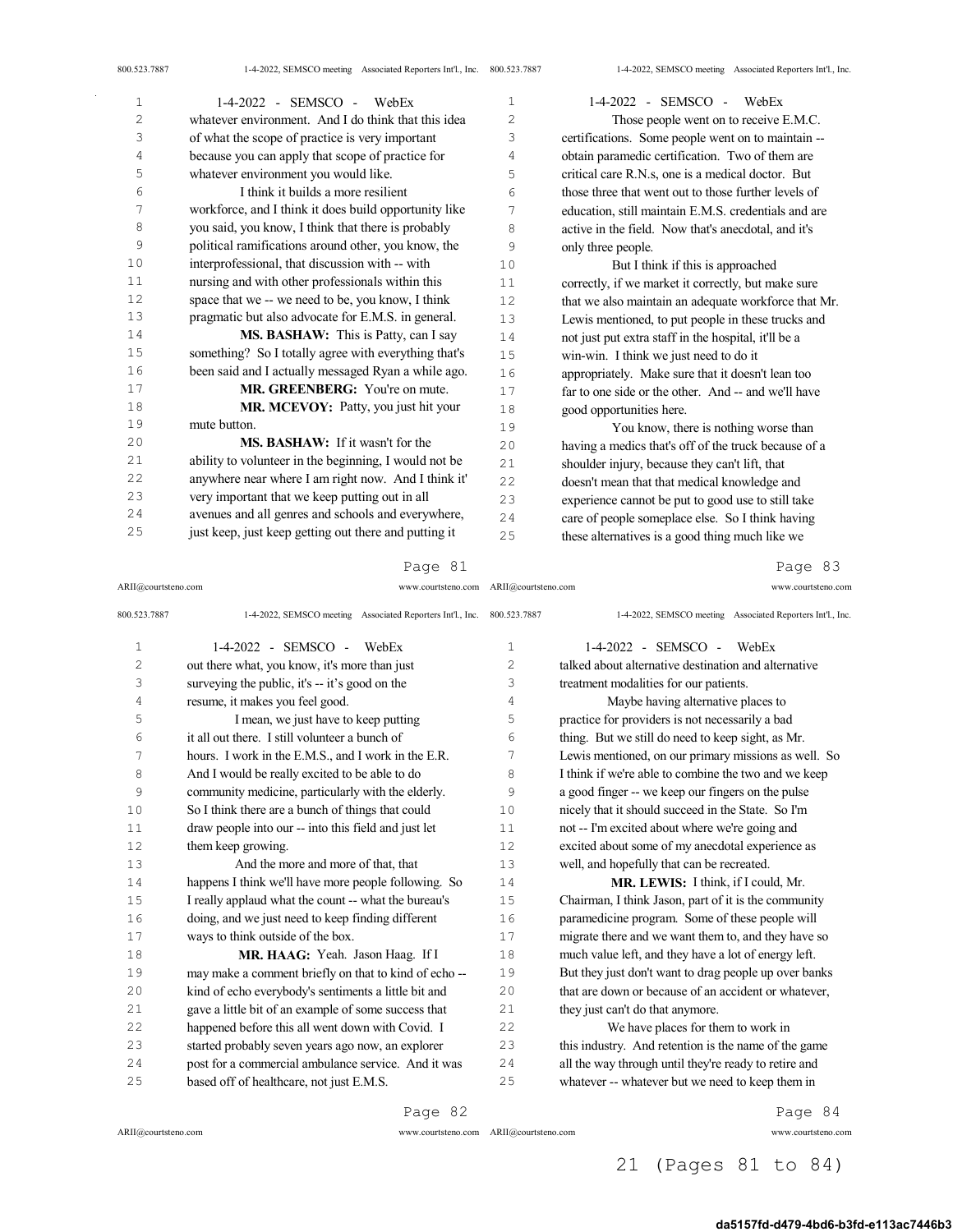| 800.523.7887 | 1-4-2022, SEMSCO meeting Associated Reporters Int'l., Inc. 800.523.7887 |                | 1-4-2022, SEMSCO meeting Associated Reporters Int'l., Inc. |
|--------------|-------------------------------------------------------------------------|----------------|------------------------------------------------------------|
| $\mathbf{1}$ | 1-4-2022 - SEMSCO -<br>WebEx                                            | 1              | $1-4-2022$ - SEMSCO - WebEx                                |
| 2            | business as long as we can.                                             | $\overline{c}$ | solutions building, you know, kind of from getting an      |
| 3            | <b>CHAIR PHILIPPY:</b> And to that point --.                            | 3              | undergrad in public health, there's something else,        |
| 4            | MR. HAAG: What--                                                        | 4              | could be really interesting in, you know, firsthand        |
| 5            | CHAIR PHILIPPY: I'm sorry, Jason, go                                    | 5              | experience. And the company really takes on that           |
| 6            | ahead.                                                                  | 6              | extra to say this isn't just an E.M.T., you know, who      |
| 7            | MR. HAAG: I was going to say, Al                                        | 7              | is coming into work fulltime.                              |
| 8            | Lewis, I think that's a welcome discussion that we                      | 8              | This is someone who is looking to do                       |
| 9            | can have in a E.M.S. innovations committee meeting                      | 9              | something else, and we're going to provide the             |
| 10           | here in a couple weeks and I'm going to get scheduled                   | 10             | additional training, expertise, or specialists, or         |
| 11           | later this week. I think we really need to push on                      | 11             | fill in the blank to, you know, allow them to, and I       |
| 12           | that so excellent segue.                                                | 12             | think they also get college credit too. So it's a          |
| 13           | CHAIR PHILIPPY: Yeah. And just so                                       | 13             | joint program with them so that they get paid, they        |
| 14           | that the council knows, Mr. Kroll, Mr. Lewis and I                      | 14             | get college credit, it seems like a pretty good thing      |
| 15           | had worked together to put together a meeting with                      | 15             | that we'll be looking more into -- into that one.          |
| 16           | the Emergency Nurses Association back in December,                      | 16             | The last thing I'll leave it with is                       |
| 17           | early December. I think it was a very positive                          | 17             | that, just a reminder to everybody, you know, like         |
| 18           | meeting, the E.N.A. board had voted to support the                      | 18             | we're testing the waters right now with community          |
| 19           | concept of community paramedicine. They were going                      | 19             | paramedicine. We're testing the waters right now           |
| 20           | to put forth some information to the New York State                     | 20             | with, you know, working -- E.M.S. providers working        |
| 21           | Nurses Association to voice their support for the                       | 21             | in non-traditional environments and seeing, in some        |
| 22           | concept so that was a very positive meeting.                            | 22             | sense, this will break our system, I don't think it        |
| 23           | I hope I didn't overstep with some                                      | 23             | has. So that's been -- that's about as far as the          |
| 24           | folks who might be here as far as I don't know                          | 24             | working.                                                   |
| 25           | whether they've gone quite public yet or not, but I                     | 25             | But it also, you know, it is under                         |

ARII@courtsteno.com www.courtsteno.com Page 87

| 800.523.7887   | 1-4-2022, SEMSCO meeting Associated Reporters Int'l., Inc. | 800.523.7887 | 1-4-2022, SEMSCO meeting Associated Reporters Int'l., Inc. |
|----------------|------------------------------------------------------------|--------------|------------------------------------------------------------|
| $\mathbf 1$    | $1-4-2022 -$ SEMSCO -<br>WebEx                             | $\mathbf{1}$ | $1-4-2022$ - SEMSCO - WebEx                                |
| $\overline{c}$ | do want to make sure that the membership knows that        | 2            | Executive Order. Someone said, well, is this here,         |
| 3              | we are working with these stakeholders and we are          | 3            | this stay? It's not, it's under Executive Order. So        |
| 4              | trying to open those doors and to keep those               | 4            | I mean, it's -- it's going be a great time to figure       |
| 5              | conversations open so that's -- that was a really          | 5            | out what works and what doesn't. But then, you know,       |
| 6              | good thing. And I want to thank Mr. Lewis and Mr.          | 6            | we'll have to think about what is our future.              |
| 7              | Kroll for working on that project with us. Director,       | 7            | You know, Mark, when you talked about                      |
| 8              | anything else?                                             | 8            | conversations like what you had, and stuff like that,      |
| 9              | MR. GREENBERG: Just kind of two last                       | 9            | and whatever that leads to, you know, we can't only        |
| 10             | things on that one, when we talk about thinking            | 10           | be thinking about today and the things we have today,      |
| 11             | outside the box, there is a program in Massachusetts       | 11           | but you know also kind of the future and how do we         |
| 12             | that I was told about recently where college students      | 12           | get there and all this back to the sustainability          |
| 13             | actually come to work for commercial agencies and          | 13           | tag, and stuff like that, but just want people             |
| 14             | work as E.M.T.s. They actually get trained and then        | 14           | understand both short-term and long-term                   |
| 15             | work as E.M.T.s but also go to essentially a               | 15           | opportunities and things that are there.                   |
| 16             | healthcare cohort.                                         | 16           | MR. REDLENER: Redlener here. I'd                           |
| 17             | The first semester, they work full                         | 17           | like to just take another tack on this a little bit.       |
| 18             | time, get these E.M.T.s but also go through some           | 18           | Sorry. You invited me, I can't shut up now.                |
| 19             | specialized leadership training and healthcare             | 19           | Apologize. The -- I think the other thing that's           |
| 20             | background and different things like that that I           | 20           | really important from a -- from an argument                |
| 2.1            | thought was really interesting. One of the                 | 2.1          | perspective of why we should do this is really the         |
| 22             | organizations over there that the company brings in        | 22           | preparedness lens. Right. I mean, this is the              |
| 23             | between forty and fifty college students fulltime per      | 23           | example now.                                               |
| 2.4            | semester at a time, so.                                    | 2.4          | And I think the more resilient you                         |
| 25             | And again, from that workforce                             | 25           | make the workforce, the broader impact you can have        |

Page 86

 $ARII@{\mbox{conrtsteno.com}}$ 

ARII@courtsteno.com

 $\sim$ 

ARII@courtsteno.com www.courtsteno.com

Page 88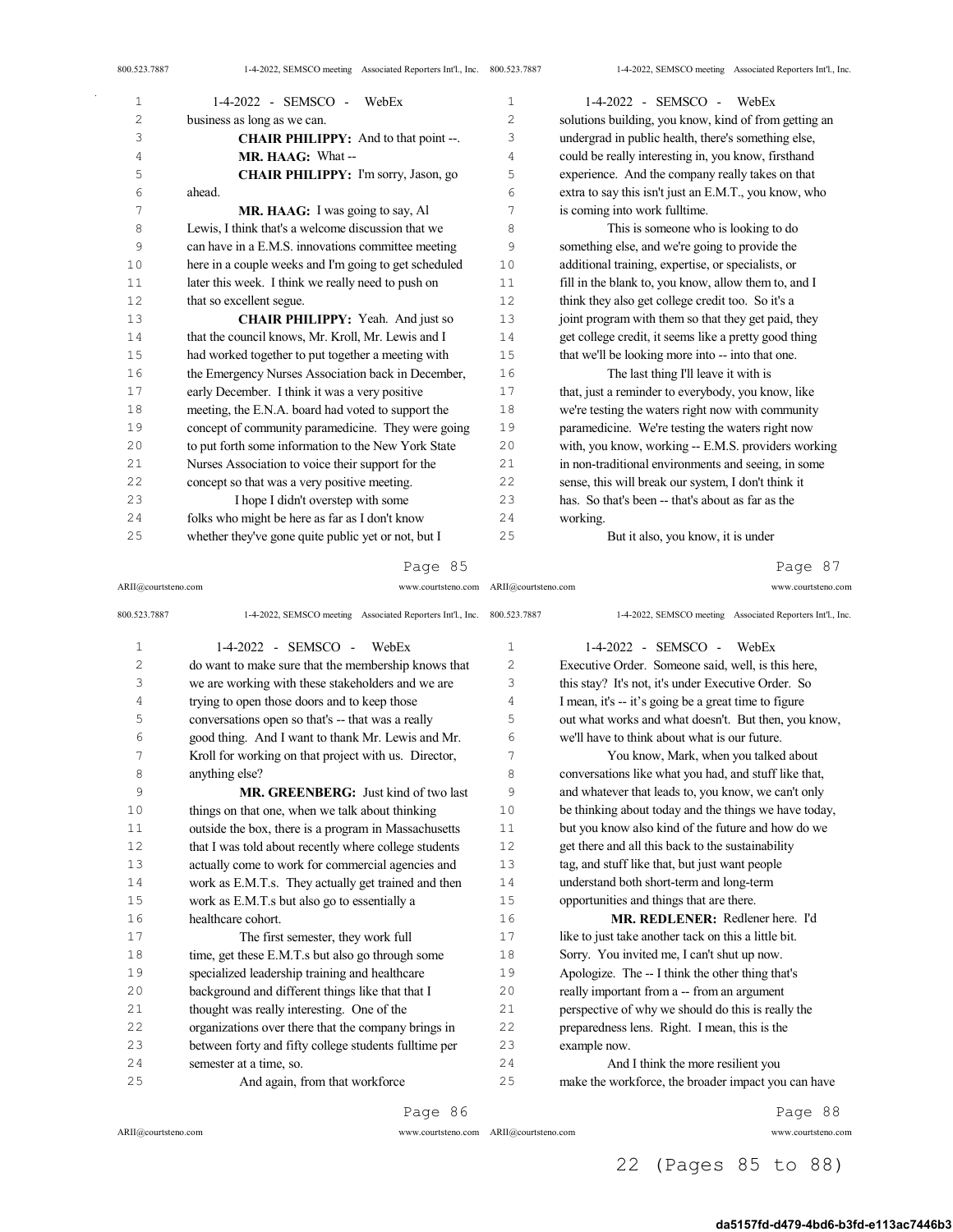| $\mathbf 1$ | 1-4-2022 - SEMSCO - WebEx                             | 1  | $1-4-2022$ - SEMSCO - WebEx                           |
|-------------|-------------------------------------------------------|----|-------------------------------------------------------|
| 2           | in a public health emergency. And I think that we're  | 2  | members that do work for us or the providers that do, |
| 3           | going -- I don't know, I think that it's a really     | 3  | you know, that are involved with our agencies at the  |
| 4           | important argument to make and one that we're         | 4  | volunteer level, at the pay level, commercial level,  |
| 5           | demonstrating right now. So I think that to build on  | 5  | than to maybe show them another aspect and then       |
| 6           | that is going to be -- is going to be key.            | 6  | refresh their passion that they actually have, you    |
| 7           | MR. GANDOLFO: Carl Gandolfo. Yeah.                    | 7  | know, what do we need E.M.S. for, that they signed up |
| 8           | I just have a couple things I want to say. I want to  | 8  | to do.                                                |
| 9           | thank my colleagues who are sharing some of the       | 9  | You know, at the end of the day,                      |
| 10          | feelings that I have toward moving forward. The one   | 10 | you're treating patients whether it's in an in-       |
| 11          | thing that jumped out at me right away was the        | 11 | hospital setting, maybe with some of these abilities  |
| 12          | education aspect of involving or allowing all         | 12 | that we're looking at, allowing our providers to do   |
| 13          | providers to operate in other settings.               | 13 | or, you know, or you're out in the field, you know,   |
| 14          | You know, especially for some of the                  | 14 | it's -- I think it's a real good opportunity for us   |
| 15          | smaller agencies, and I see it with the volunteer     | 15 | as you said, Director Greenberg, looking into the     |
| 16          | agency that I volunteer in as a firefighter out here  | 16 | future to re-engage some of our members that might    |
| 17          | on Long Island and also for the other agency, I work  | 17 | be, you know, questioning whether they want to do     |
| 18          | per diem, the volunteers really don't get a lot of    | 18 | this or not. Thank you.                               |
| 19          | exposure to patients. So if, you know, some type of   | 19 | <b>CHAIR PHILIPPY:</b> Director Greenberg, I          |
| 20          | alternate work location would help to further their   | 20 | don't want to press because I know this is a great    |
| 21          | career, it's -- it's a positive thing as far as       | 21 | and important topic that we need to have further      |
| 22          | medical education, right.                             | 22 | discussion on and that's -- and of course, one of the |
| 23          | I mean, how often do we get the                       | 23 | reasons that we created our subcommittee is to kind   |
| 24          | opportunity to sit with all Medical Director, I don't | 24 | of address this as well. It is four minutes to five.  |
| 25          | know how every agency operates in the State,          | 25 | and I know you had some other matters that you wanted |

### Page 89

ARII@courtsteno.com www.courtsteno.com ARII@courtsteno.com www.courtsteno.com

Page 91

| 800.523.7887   | 1-4-2022, SEMSCO meeting Associated Reporters Int'l., Inc. 800.523.7887 |              | 1-4-2022, SEMSCO meeting Associated Reporters Int'l., Inc. |
|----------------|-------------------------------------------------------------------------|--------------|------------------------------------------------------------|
| $\mathbf 1$    | 1-4-2022 - SEMSCO -<br>WebEx                                            | $\mathbf{1}$ | $1-4-2022$ - SEMSCO - WebEx                                |
| $\overline{c}$ | obviously. But how often do we get to sit with our                      | 2            | to bring up so if you're -- if you don't mind.             |
| 3              | Medical Director and actually get to do a one on one                    | 3            | MR. GREENBERG: Absolutely. I have                          |
| 4              | C.M.E. or a small group C.M.E., you know, coming from                   | 4            | just one other thing. And I apologize, there was one       |
| 5              | the agency.                                                             | 5            | other, but there is just I want the member to know,        |
| 6              | I'm very fortunate that I do know a                                     | 6            | and this has to do with the work that everybody here       |
| 7              | lot of our Medical Directors on a first name basis.                     | 7            | is doing. So the council was doing more and more           |
| 8              | And I get to pick their brain, that's only because of                   | 8            | work and it's been phenomenal and greatly                  |
| 9              | their position and training that I'm in. But on the                     | 9            | appreciated.                                               |
| 10             | other aspect of it, when we're looking at something,                    | 10           | And one of the things that we're                           |
| 11             | for example, like community paramedicine. Yes, it                       | 11           | actually excited to announce and I apologize I didn't      |
| 12             | gives a great opportunity, as Mr. Haag said for those                   | 12           | get to it, the SEMAC meeting went slightly longer          |
| 13             | members that may be injured.                                            | 13           | than expected and there is, we are actually                |
| 14             | And like you said, Dr. Lewis, you                                       | 14           | recruiting right now. I think the recruitment closes       |
| 15             | know, you don't want to be out there the rest of the                    | 15           | at the end of this week for an associate who will be       |
| 16             | life at fifty, sixty years old doing it for thirty                      | 16           | helping us just to manage our State council                |
| 17             | years, dragging patients over humps and pulling them                    | 17           | operations.                                                |
| 18             | through snow, and getting them to the ambulance so it                   | 18           | They'll have some other job duties as                      |
| 19             | gives another way. And I think that everybody can                       | 19           | well within the bureau, but we are excited that we         |
| 20             | agree that we have seen a lot of burn out, you know,                    | 20           | have a health -- health program specialists which is,      |
| 21             | over the last few years especially with Covid, you                      | 21           | you know, one of our Grade A team positions similar        |
| 22             | know, we're getting at least two to three people a                      | 22           | to our district chiefs that, you know, out there to        |
| 23             | week that are resigning from E.M.S. in my agency just                   | 23           | help us just in administration and Val has -- Val          |
| 24             | because they don't want to do E.M.S. anymore.                           | 24           | Ozga's done a wonderful job and this has new               |
| 25             | So what a better way to re-engage the                                   | 25           | reflection on her. She actually will continue to           |

Page 90

 $ARII@{\mbox{conrtsteno.com}}$ 

ARII@courtsteno.com www.courtsteno.com

Page 92

# 23 (Pages 89 to 92)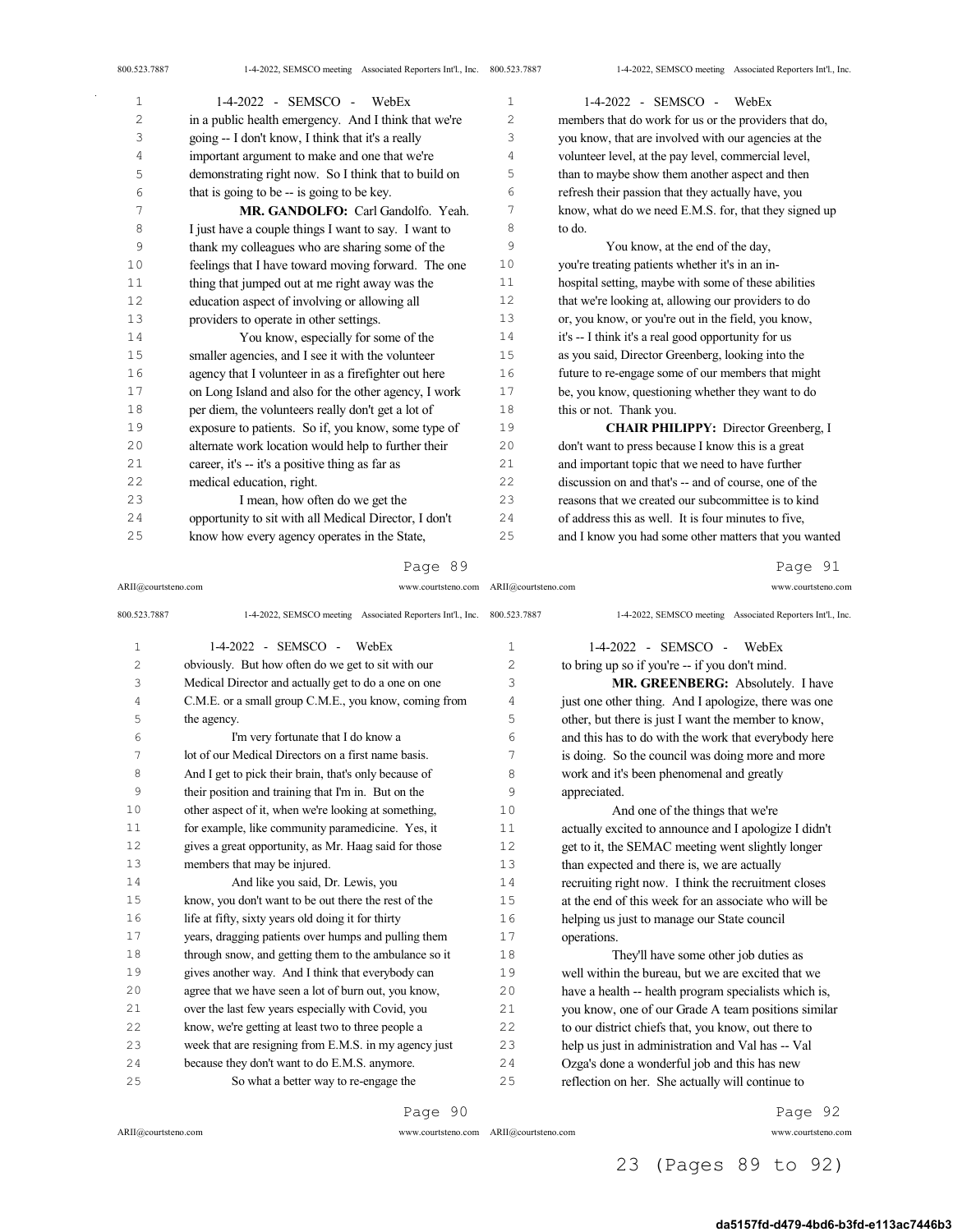| 800.523.7887 | 1-4-2022, SEMSCO meeting Associated Reporters Int'l., Inc. 800.523.7887 |                | 1-4-2022, SEMSCO meeting Associated Reporters Int'l., Inc. |
|--------------|-------------------------------------------------------------------------|----------------|------------------------------------------------------------|
| $\mathbf{1}$ | 1-4-2022 - SEMSCO -<br>WebEx                                            | $\mathbf{1}$   | $1-4-2022$ - SEMSCO - WebEx                                |
| 2            | still be doing a number of things there.                                | $\overline{c}$ | particularly under your leadership for the next year,      |
| 3            | But this is a particular, you know,                                     | 3              | Chairman, you know, to give you more resources to be       |
| 4            | it's just there was an opportunity. We recognized                       | 4              | able to achieve those goals. So thank you for that         |
| 5            | that there is an opportunity for us to do even a                        | 5              | as well, and glad to know that's coming in the             |
| 6            | little bit better with, you know, things with the                       | 6              | future.                                                    |
| 7            | State. Council wasn't being able to, I can't say                        | 7              | CHAIR PHILIPPY: Well, thank you,                           |
| 8            | documents will always get processed faster that's a                     | 8              | Director. Very much appreciated and I think we all         |
| 9            | much longer process.                                                    | 9              | recognize the lengths of hardships that the bureau's       |
| 10           | But once they get processed and                                         | 10             | faced over the last twenty months. So thanks to you        |
| 11           | getting them up and making sure they're in the right                    | 11             | and your staff for all of their hard work and thanks       |
| 12           | places, getting more use on Boardable, having a point                   | 12             | to Ms. Ozga for his -- for her absolutely phenomenal       |
| 13           | of contact to make sure that protocols are followed                     | 13             | work with both this and Vital Signs, neither of which      |
| 14           | through and so on and so forth. Are -- you know this                    | 14             | would have come to fruition without her -- without         |
| 15           | person would work with our team and kind of be that                     | 15             | her guidance and assistance.                               |
| 16           | primary point.                                                          | 16             | Director, before you take off, I know                      |
| 17           | And then that last point, just                                          | 17             | there was one question that was brought up and I           |
| 18           | triggered what it was, was the other thing, which is                    | 18             | believe you mentioned it. That was in the matter of        |
| 19           | protocols. And the goal in the future to try and                        | 19             | the E.M.S. memorial. If we can at least just get           |
| 20           | process protocols much quicker than we did before,                      | 20             | that discussions starting, and we can then take it         |
| 21           | pandemic kind of threw a wrench into everything.                        | 21             | offline. I think there are a number of stakeholders        |
| 22           | Our goal now and the way that we're                                     | 22             | would like to bring that up now if we can. And             |
| 23           | looking at things going forward is to process                           | 23             | you're muted, sir.                                         |
| 24           | protocols hopefully within one meeting so that, you                     | 24             | MR. GREENBERG: I'm sorry. Thank you.                       |

ARII@courtsteno.com www.courtsteno.com Page 95

It would be challenging one to do in a short period

| 800.523.7887   | 1-4-2022, SEMSCO meeting Associated Reporters Int'l., Inc. 800.523.7887 |                | 1-4-2022, SEMSCO meeting Associated Reporters Int'l., Inc. |
|----------------|-------------------------------------------------------------------------|----------------|------------------------------------------------------------|
| $\mathbf 1$    | $1-4-2022$ - SEMSCO - WebEx                                             | 1              | 1-4-2022 - SEMSCO -<br>WebEx                               |
| $\overline{c}$ | hopefully shortly after the meeting and getting voted                   | $\overline{c}$ | of time. I don't know if you'd like a short meeting        |
| 3              | on that we'd be able to process them through and get                    | 3              | with you directly and you can work with the others.        |
| 4              | them up and online and everything else.                                 | 4              | Essential, we have run out of space on our -- on our       |
| 5              | I know we have a number of changes                                      | 5              | tree and even if we have to do some special things to      |
| 6              | that are with the public affairs group right now just                   | 6              | get there.                                                 |
| 7              | finishing up some final graphics and then they'll all                   | 7              | We've gotten some sketches on how to                       |
| 8              | go up for things that have happened over the past                       | 8              | handle going forward including adding some, as lack        |
| 9              | year-and-a-half or so and been approved, and just the                   | 9              | of better terms, wings to the side to then                 |
| 10             | final step didn't happen. This new position will                        | 10             | permanently embroider name -- engrave names on the         |
| 11             | help with that.                                                         | 11             | side of the monument was one of the options that have      |
| 12             | The process that we put together even                                   | 12             | been there. This has been one of the questions and         |
| 13             | before knowing we were going to get this new position                   | 13             | one of the debates is, you know, what do we do with        |
| 14             | will help us with, you know, again, expediting things                   | 14             | the stars that are on there? Do we take them down.         |
| 15             | and tasks that you're, you know, completing motions                     | 15             | do we leave them on, do we -- and I say take them          |
| 16             | on and then pushing forward. And also things, and I                     | 16             | down, they would come down off the tree and they           |
| 17             | know near and dear to your heart, Chairman Philippy                     | 17             | would go up onto the side and be engraved there, do        |
| 18             | would be, you know, getting things like the equipment                   | 18             | they -- do we leave them on, and new stars that come       |
| 19             | updated on party hunter and you know, through the                       | 19             | don't necessarily have a star on the tree, they would      |
| 20             | regulatory matters there.                                               | 20             | just get engraved, similar to what we see on the fire      |
| 21             | So you know, just I want to say thank                                   | 21             | memorial.                                                  |
| 22             | you to everybody here and recognize that, you know,                     | 22             | And you know, I don't know that we                         |
| 23             | we -- we're trying to do even more on our side and                      | 23             | have a lot of options for the memorial itself on --        |
| 24             | trying to get more resources so that you can do more                    | 24             | on ways to go based on space and ground and believe        |
| 25             | things. And to this entire committee and                                | 25             | it or not, the weight of the memorial, that was an         |
|                | Page 94                                                                 |                | Page 96                                                    |

ARII@courtsteno.com

know, as you come forward if it doesn't change that

ARII@courtsteno.com www.courtsteno.com ARII@courtsteno.com www.courtsteno.com

Page 96

## 24 (Pages 93 to 96)

#### da5157fd-d479-4bd6-b3fd-e113ac7446b3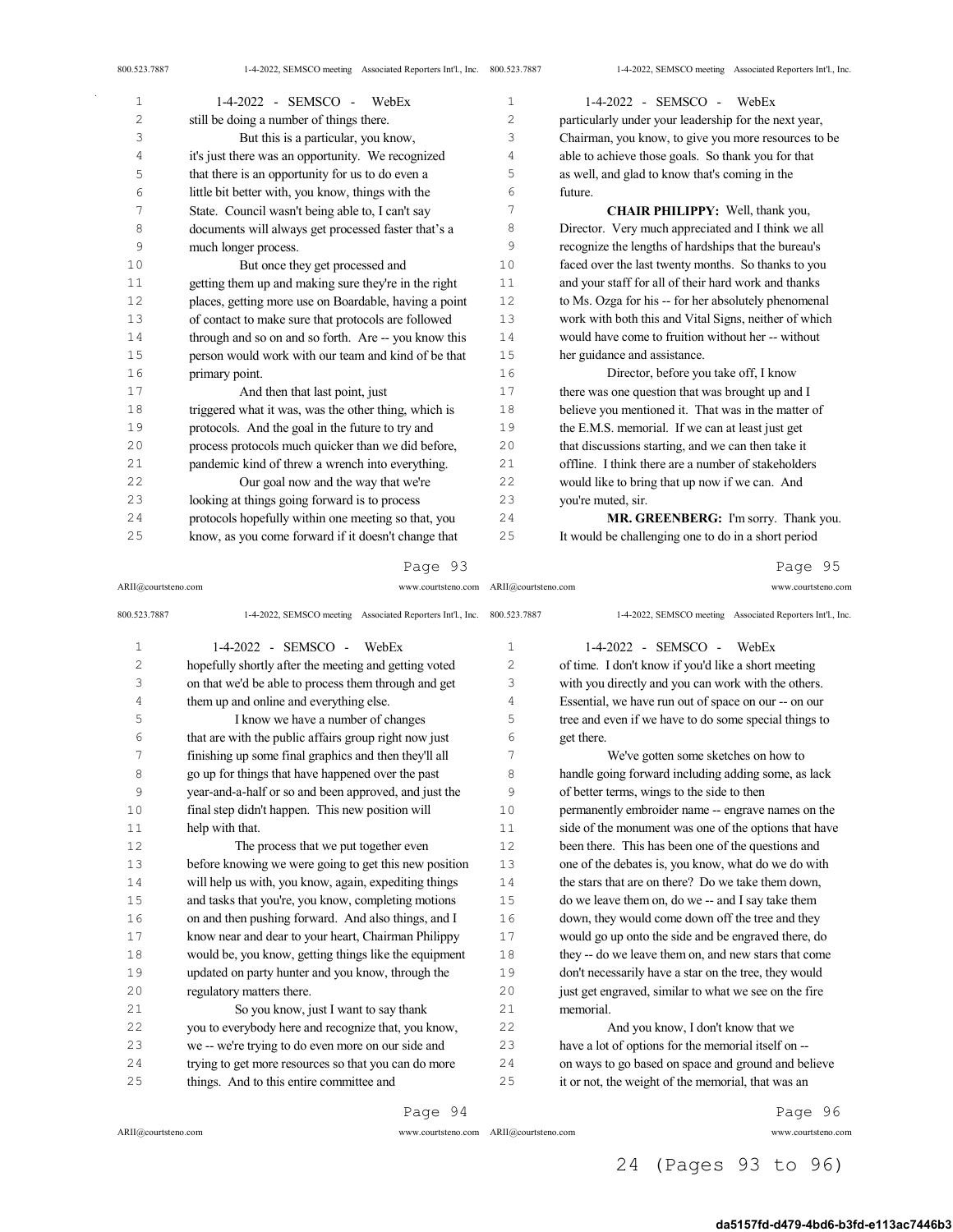| 1  | $1-4-2022$ - SEMSCO - WebEx                           | $\mathbf{1}$   | $1-4-2022$ - SEMSCO - WebEx                           |
|----|-------------------------------------------------------|----------------|-------------------------------------------------------|
| 2  | interesting one that came up in the conversation.     | $\overline{c}$ | <b>CHAIR PHILIPPY:</b> Sorry. Who is that?            |
| 3  | But you know, how to handle that going forward in     | 3              | MR. HAAG: Sorry Chair -- Mr.                          |
| 4  | regards to the stars, and if the go up or down or     | 4              | Chairman, it's Jason. I just asked Terry, told her I  |
| 5  | just putting names in fact for the future people is   | 5              | would get involved.                                   |
| 6  | things that we would love to have the input on.       | 6              | MS. HAMILTON: Awesome. Thank you.                     |
| 7  | Due to weather and when we can do this                | 7              | MR. GREENBERG: And Mr. Chair, I would                 |
| 8  | and everything else, we have a limited time period in | 8              | like to see his interested if Carl would be able to   |
| 9  | order to be able to get it done. But happy to, you    | 9              | be a part of that and I say that in part because      |
| 10 | know, would like to very much engage and get some     | 10             | unfortunately, there is too many names on there from  |
| 11 | feedback. I don't know that it needs a formal group   | 11             | the city and from his membership and I think it would |
| 12 | from the council for, you know, pathway forward so we | 12             | be a nice component of that to have his input on      |
| 13 | might be able to do this in a offside special, you    | 13             | there if you don't mind, and if he as well.           |
| 14 | know, committee meeting or something that's open to   | 14             | MR. GANDOLFO: Yeah. I absolutely I'd                  |
| 15 | everyone or something of that nature, who would like  | 15             | be honored. I was thinking the same thing. I was      |
| 16 | to join and help us, you know, in make that -- making | 16             | going to volunteer my service and, unfortunately, so  |
| 17 | that determination going forward.                     | 17             | many of our names are on there. Absolutely.           |
| 18 | <b>CHAIR PHILIPPY:</b> I think it would be            | 18             | <b>MS. HAMILTON: Sure.</b>                            |
| 19 | fair to perhaps get a small working group or          | 19             | <b>CHAIR PHILIPPY:</b> Also for the record,           |
| 20 | hopefully a technical advisory group to work with you | 20             | Teresa Hamilton is the Chair, Jason Haag, Al Lewis,   |
| 21 | on that. I know that Teresa Hamilton had some         | 21             | and Carl Gandolfo as members, if anyone else has      |
| 22 | interest in this as well as some legacy information   | 22             | interest Terry, is it okay if the email you and       |
| 23 | on that. Ms. Hamilton, would you be interested in     | 23             | myself, we'll that one together.                      |
| 24 | Chairing a technical advisory group to work with the  | 2.4            | MS. HAMILTON: Sure.                                   |
| 25 | Director?                                             | 25             | <b>CHAIR PHILIPPY: Okay.</b>                          |

ARII@courtsteno.com www.courtsteno.com ARII@courtsteno.com www.courtsteno.com

Page 99

| 800.523.7887 | 1-4-2022, SEMSCO meeting Associated Reporters Int'l., Inc. 800.523.7887 |              | 1-4-2022, SEMSCO meeting Associated Reporters Int'l., Inc. |  |
|--------------|-------------------------------------------------------------------------|--------------|------------------------------------------------------------|--|
| $\mathbf 1$  | $1-4-2022 -$ SEMSCO -<br>WebEx                                          | $\mathbf{1}$ | $1-4-2022 -$ SEMSCO -<br>WebEx                             |  |
| 2            | <b>MS. HAMILTON:</b> Wow! Be careful what                               | 2            | MS. HAMILTON: Absolutely.                                  |  |
| 3            | you wish for, I guess, huh?                                             | 3            | <b>CHAIR PHILIPPY:</b> Try and keep it                     |  |
| 4            | <b>CHAIR PHILIPPY:</b> That's right.                                    | 4            | nimble but we definitely want representation from the      |  |
| 5            | MS. HAMILTON: Absolutely.                                               | 5            | stakeholders so.                                           |  |
| 6            | <b>CHAIR PHILIPPY:</b> Very well.                                       | 6            | MS. HAMILTON: Thank you.                                   |  |
| 7            | MR. GREENBERG: And just again, I will                                   | 7            | CHAIR PHILIPPY: Thank you, Terry, and                      |  |
| 8            | echo that. It might happen very quickly like almost                     | 8            | all the folks who volunteered, I appreciate it.            |  |
| 9            | some of the decisions will have to be made in between                   | 9            | Are there any items or new business to                     |  |
| 10           | now and the time that we meet next in order meet both                   | 10           | bring before council? All right. Hearing none, I do        |  |
| 11           | weather requirements and in time for the next                           | 11           | have one matter to bring before, this is a matter of       |  |
| 12           | memorial.                                                               | 12           | Chair's privilege exercise the same way that Dr.           |  |
| 13           | <b>MS. HAMILTON:</b> I'm retired. I have                                | 13           | Doynow did earlier.                                        |  |
| 14           | nothing but time up on my hands.                                        | 14           | <b>MR. REDLENER: </b>                                      |  |
| 1.5          | <b>MR. GREENBERG:</b> At least one of us                                | 15           | <b>CHAIR PHILIPPY:</b> I would like to                     |  |
| 16           | does.                                                                   | 16           | appoint doctor --                                          |  |
| 17           | <b>MR. LEWIS:</b> I'll volunteer to work                                | 17           | MR. REDLENER: You know it's --                             |  |
| 18           | with you Terry on this.                                                 | 18           | <b>CHAIR PHILIPPY: -- Vedidyan Langsam</b>                 |  |
| 19           | CHAIR PHILIPPY: Okay. Mr. Lewis,                                        | 19           | as our                                                     |  |
| 20           | thank you.                                                              | 20           | <b>MR. REDLENER:</b> It's one of these                     |  |
| 21           | MS. HAMILTON: Thank you, Al.                                            | 2.1          | things where  it's --                                      |  |
| 22           | <b>CHAIR PHILIPPY:</b> Terry, it will be                                | 22           | CHAIR PHILIPPY: Dr. Redlener can I                         |  |
| 23           | okay if --                                                              | 2.3          | get through the --                                         |  |
| 24           | <b>MR. HAAG:</b> I believe that they're                                 | 2.4          | MR. REDLENER:                                              |  |
| 25           | amend.                                                                  | 25           | <b>CHAIR PHILIPPY:</b> -- put yourself on                  |  |

Page 98

ARII@courtsteno.com www.courtsteno.com

ARII@courtsteno.com www.courtsteno.com Page 100

25 (Pages 97 to 100)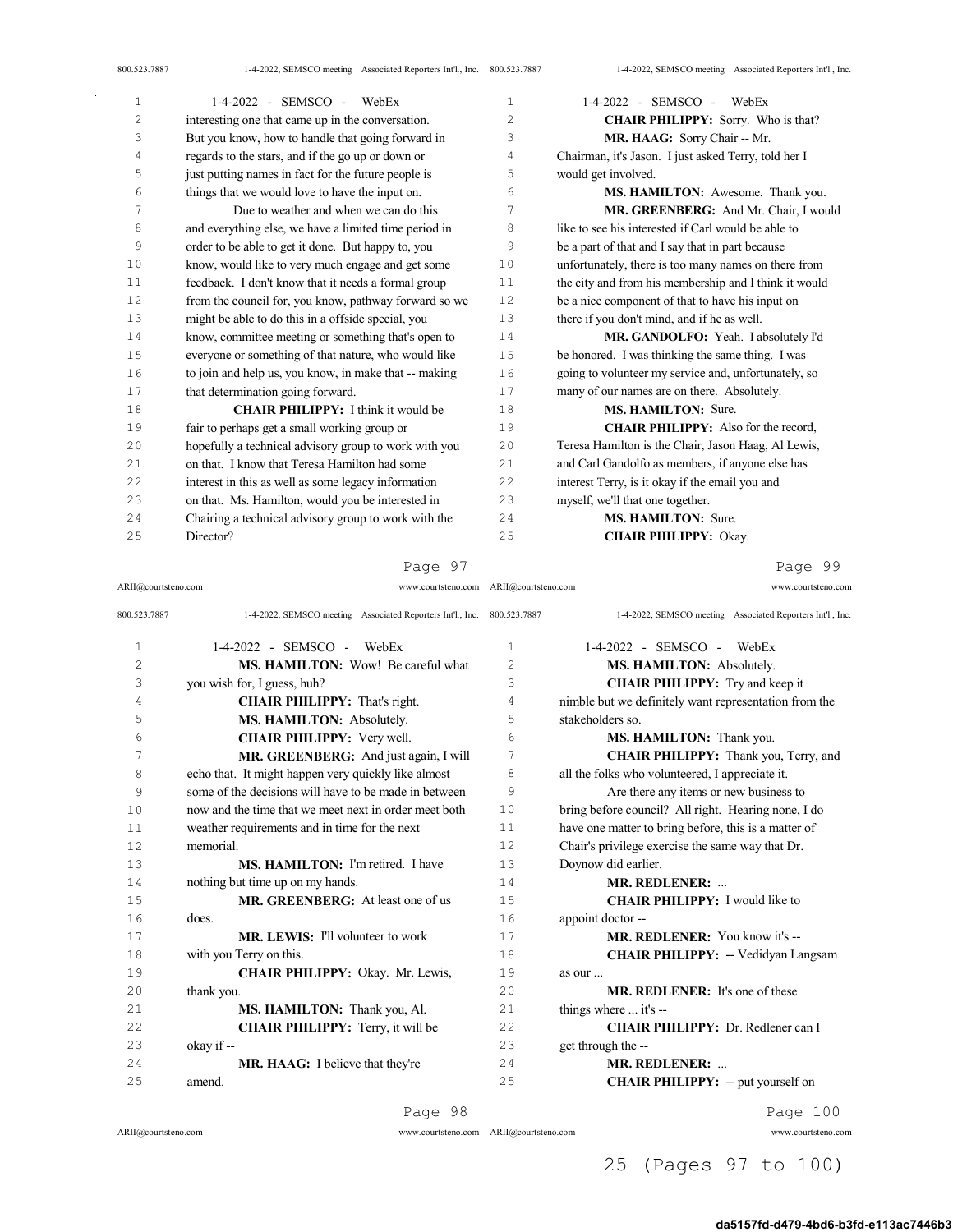| 1  | $1-4-2022$ - SEMSCO - WebEx                           | $\mathbf 1$ | 1-4-2022 - SEMSCO - WebEx                           |
|----|-------------------------------------------------------|-------------|-----------------------------------------------------|
| 2  | mute.                                                 | 2           | second, who was it?                                 |
| 3  | <b>MR. REDLENER:</b> Sure.                            | 3           | MR. RABRICH: I'll second.                           |
| 4  | CHAIR PHILIPPY: Thank you. So as I                    | 4           | <b>CHAIR PHILIPPY:</b> Rabrich second.              |
| 5  | was saying Dr. Vedidyan Langsam has been a rock and a | 5           | Okay. Dr. Rabrich second. And folks any objections? |
| 6  | pillar for us in not just his knowledge and           | 6           | Any abstentions? Motion passes.                     |
| 7  | understanding of the E.M.S. systems and the law in    | 7           | Folks, have a great afternoon, thank                |
| 8  | general but in particular his understanding of        | 8           | you very much for your time and patience. Today     |
| 9  | parliamentary procedure so. He and I have a little    | 9           | whirlwind meeting of our council meetings and the   |
| 10 | of a brief offline discussion here in the chat and    | 10          | next will be just as interesting but hopefully less |
| 11 | I'd like to appoint Dr. Langsam as our council        | 11          | of a whirlwind. Thank you everyone, stay safe.      |
| 12 | parliamentarian, just as long as we get that in the   | 12          | MR. MCEVOY: Happy New Year.                         |
| 13 | bylaws as that. Dr. Langsam, would you be willing,    | 13          | <b>CHAIR PHILIPPY:</b> Happy New Year.              |
| 14 | sir?                                                  | 14          | (Off the record, $05:06$ p.m.)                      |
| 15 | MR. LANGSAM: Yes, thank you. I would                  | 15          | (The meeting concluded.)                            |
| 16 | indeed.                                               | 16          |                                                     |
| 17 | MR, RABRICH: Just on the question,                    | 17          |                                                     |
| 18 | does that require a roll call vote?                   | 18          |                                                     |
| 19 | <b>CHAIR PHILIPPY:</b> I hope not. It's a             | 19          |                                                     |
| 20 | matter of a chair --                                  | 2.0         |                                                     |
| 21 | MR. RABRICH: Maybe we should ask Dr.                  | 2.1         |                                                     |
| 22 | Langsam.                                              | 22          |                                                     |
| 23 | <b>CHAIR PHILIPPY:</b> All right. Is there            | 23          |                                                     |
| 24 | any other matters before the council?                 | 24          |                                                     |
| 25 | MR. MASTERTON: Just dates, Mr.                        | 25          |                                                     |

#### Page 101

ARII@courtsteno.com www.courtsteno.com

ARII@courtsteno.com www.courtsteno.com Page 103

| 800.523.7887   | 1-4-2022, SEMSCO meeting Associated Reporters Int'l., Inc. 800.523.7887 |                | 1-4-2022, SEMSCO meeting Associated Reporters Int'l., Inc. |
|----------------|-------------------------------------------------------------------------|----------------|------------------------------------------------------------|
| $\mathbf{1}$   | 1-4-2022 - SEMSCO -<br>WebEx                                            | 1              | 1-4-2022 - SEMSCO - WebEx                                  |
| $\overline{c}$ | Chairman, the next meeting.                                             | $\overline{c}$ | <b>STATE OF NEW YORK</b>                                   |
| 3              | <b>CHAIR PHILIPPY:</b> I'm sorry, Mike, what                            | 3              | I, ANNETTE LAINSON, do hereby certify that the foregoing   |
| 4              | was that? I'm sorry, I missed you.                                      |                | was reported by me, in the cause, at the time and place,   |
| 5              | MR. MASTERTON: I put in the chat, do                                    | 4              |                                                            |
| 6              | we have dates yet for this this year as far as ?                        | 5              | as stated in the caption hereto, at Page hereof; that      |
| 7              | <b>CHAIR PHILIPPY:</b> That is a good point.                            |                | the foregoing typewritten transcription consisting of      |
| 8              | Director Greenberg, do we have a prospective date for                   | 6              | pages 1 through 103, is a true record of all proceedings   |
| 9              | an April meeting at this point. I believe we set a                      | 7              |                                                            |
| 10             | tentative date, but I don't recall it off the top of                    |                | had at the hearing.                                        |
| 11             | my head.                                                                | 8              | IN WITNESS WHEREOF, I have hereunto subscribed             |
| 12             | MR. GREENBERG: I don't believe we do.                                   | 9              |                                                            |
| 13             | I will work with Val in the next week or two and                        |                | my name, this the 19th day of January, 2022.               |
| 14             | we'll try and get those on the calendar.                                | 10<br>11       |                                                            |
| 15             | CHAIR PHILIPPY: Perfect. Thank you.                                     |                | <b>ANNETTE LAINSON</b>                                     |
| 16             | I know it will be April, and I -- we are planning on                    | 12<br>13       |                                                            |
| 17             | trying to keep the quarterly schedule so. Thanks for                    | 14             |                                                            |
| 18             | bringing that up, Mike. All right. Any other                            | 15             |                                                            |
| 19             | matters to bring before. No. And I will entertain a                     | 16<br>17       |                                                            |
| 20             | motion to adjourn the State council meeting.                            | 18             |                                                            |
| 21             | MR. MCEVOY: So moved.                                                   | 19             |                                                            |
| 22             | CHAIR PHILIPPY: Moved by Dr. McEvoy.                                    | 20<br>21       |                                                            |
| 23             | Second.                                                                 | 22             |                                                            |
| 24             | MR. RABRICH: I'll second it.                                            | 23             |                                                            |
| 25             | CHAIR PHILIPPY: I didn't catch the                                      | 24<br>25       |                                                            |
|                | Page 102                                                                |                | Page 104                                                   |

ARII@courtsteno.com www.courtsteno.com

Page 104

## 26 (Pages 101 to 104)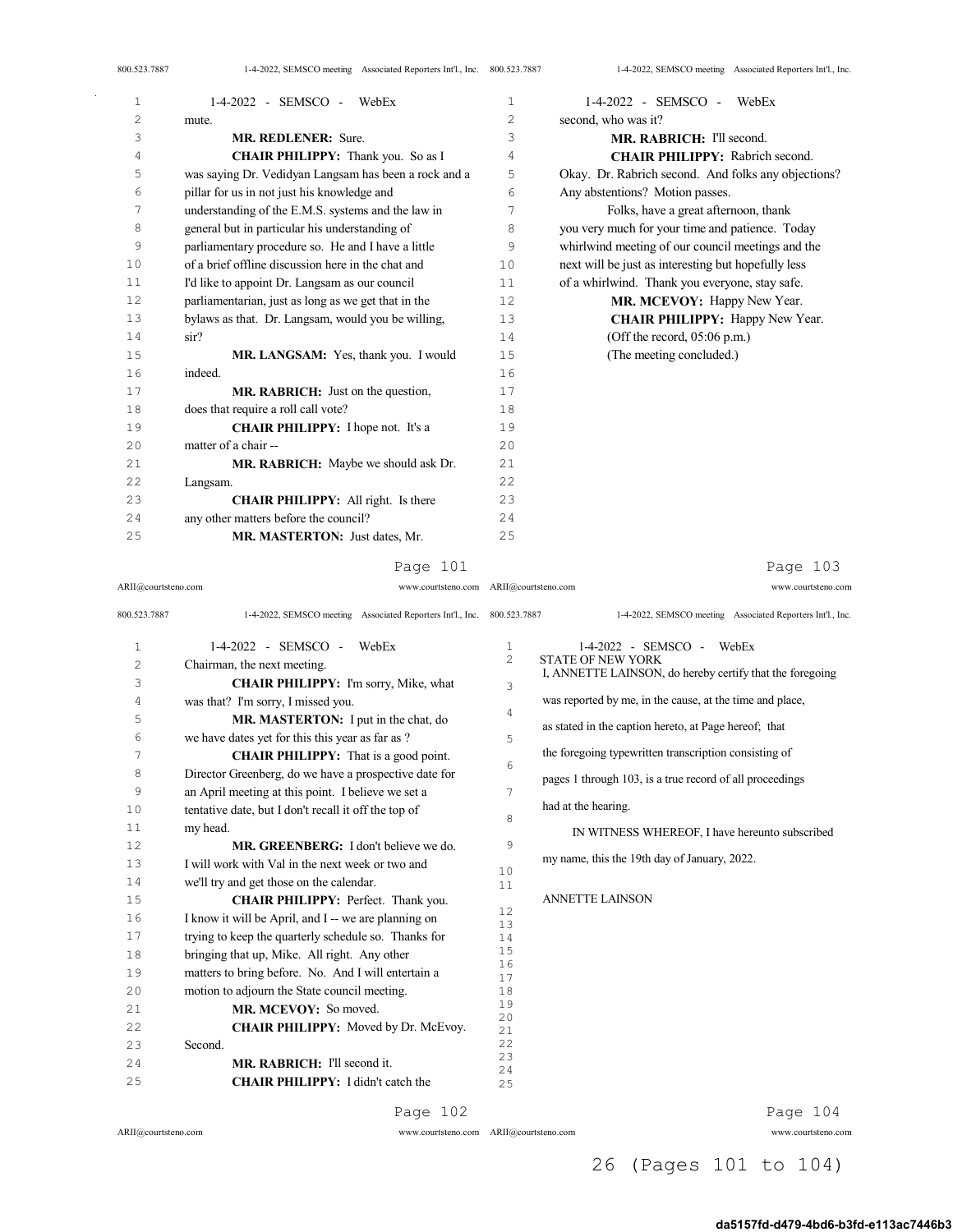$\mathsf{I}$ 

|                                                            | administration 52:12,20 92:23                              |
|------------------------------------------------------------|------------------------------------------------------------|
| A                                                          | adult 37:24 44:22 45:5                                     |
| A.D.A18:9                                                  | advance $80:25$                                            |
| A.D.C.C9:13                                                | advances 56:16                                             |
| A.L.S.F.R.s 28:10                                          | advisor 36:12                                              |
| A.M.R47:1048:5,11                                          | advisories 64:5, 8, 9, 10 65:4, 9                          |
| abbreviate $10:21$                                         | 65:11 67:15                                                |
| abbreviated 10:16                                          | advisory 18:20 58:6 59:6 64:19                             |
| abilities 27:18 91:11                                      | 64:25 65:7 67:8,14 68:6 73:11                              |
| <b>ability</b> 26:12 33:23 60:18 64:23<br>81:21            | 97:20,24                                                   |
| <b>able</b> $19:11$ $60:22$ $77:25$ $78:2$                 | advance 81:13                                              |
| 79:7,8 82:8 84:8 93:7 94:3                                 | affairs 94:6                                               |
| 95:4 97:9,13 99:8                                          | $\texttt{affirmative}$ 77:8                                |
| abridged 9:20                                              | $\texttt{afinal}$ 12:23<br>afternoon 5:5 6:3 7:19 9:8 35:7 |
| Absolute 43:21                                             |                                                            |
| absolutely $42:18$ $92:3$ $95:12$                          | $37:15$ $103:7$<br>age $47:23$                             |
| 98:5 99:14,17 100:2                                        | age-based $47:18$                                          |
| <b>abstentions</b> $11:13, 16$ 69:25                       | agencies 17:9 18:17, 25 19:13                              |
| 103:6                                                      | 20:5 22:11 25:16 28:8,11,23                                |
| academy $32:5,8$                                           | 47:12,16 75:16,19,20 86:13                                 |
| accept 73:12                                               | 89:15 91:3                                                 |
| accepted 36:15                                             | agency 18:14 22:13 32:15 47:19                             |
| access 29:23                                               | 89:16, 17, 25 90:5, 23                                     |
| accident84:20                                              | agenda 9:20, 20 10:13, 16                                  |
| accommodations 15:24                                       | agent28:17                                                 |
| $\texttt{accomplished}$ 16:5<br><b>achieve</b> $20:3$ 95:4 | agents $28:10$                                             |
| acknowledge 40:22, 24, 25                                  | ago 81:16 82:23                                            |
| acknowledges 67:21 68:5, 13, 15                            | $a$ gonist $52:10$                                         |
| 69:22                                                      | agree 11:6 81:15 90:20                                     |
| acronyms 57:8                                              | agreed 9:25 11:7                                           |
| action 10:3 35:13 41:10 59:12                              | <b>ahead</b> $27:23$ $40:20$ $41:23$ $42:25$               |
| 72:23 73:23                                                | 45:13 57:23 59:20 66:24 69:4                               |
| activated 38:20                                            | 76:15 85:6                                                 |
| active 21:25 22:2 47:25 83:8                               | Al 7:14 10:18, 19 24:5, 6 27:21                            |
| activity 73:21                                             | 30:23 44:20 50:9 54:14,15                                  |
| acute $52:4, 10, 15$                                       | 62:18,19 71:12,13 76:13 77:19                              |
| <b>ad</b> 66:21                                            | 85:7 98:21 99:20                                           |
| adding $96:8$                                              | <b>ALAN</b> $2:11,22$                                      |
| addition19:6,19                                            | Albany 21:5, 6 27:15                                       |
| additional $17:5, 6, 25$ 29:7 32:4                         | Albany-Syracuse 16:16, 16<br><b>ALEXANDER 2:22</b>         |
| 60:9 68:25 87:10                                           | Alexandrou 2:3 6:5, 6 43:16, 17                            |
| address 37:13, 22 39:3 65:13                               | 49:6,7 53:11,12 61:12,13 70:8                              |
| 91:24                                                      | 70:9                                                       |
| addressed11:20                                             | algorithm $56:11,21$ 57:2 $64:14$                          |
| adequate $83:12$                                           | alike $79:21$                                              |
| adhere 59:15, 16                                           | allegiance $5:11,16$                                       |
| adjourn $102:20$                                           | <b>ALLEN 3:12</b>                                          |
| administering 52:14 56:23                                  | Allison 6:9                                                |
|                                                            |                                                            |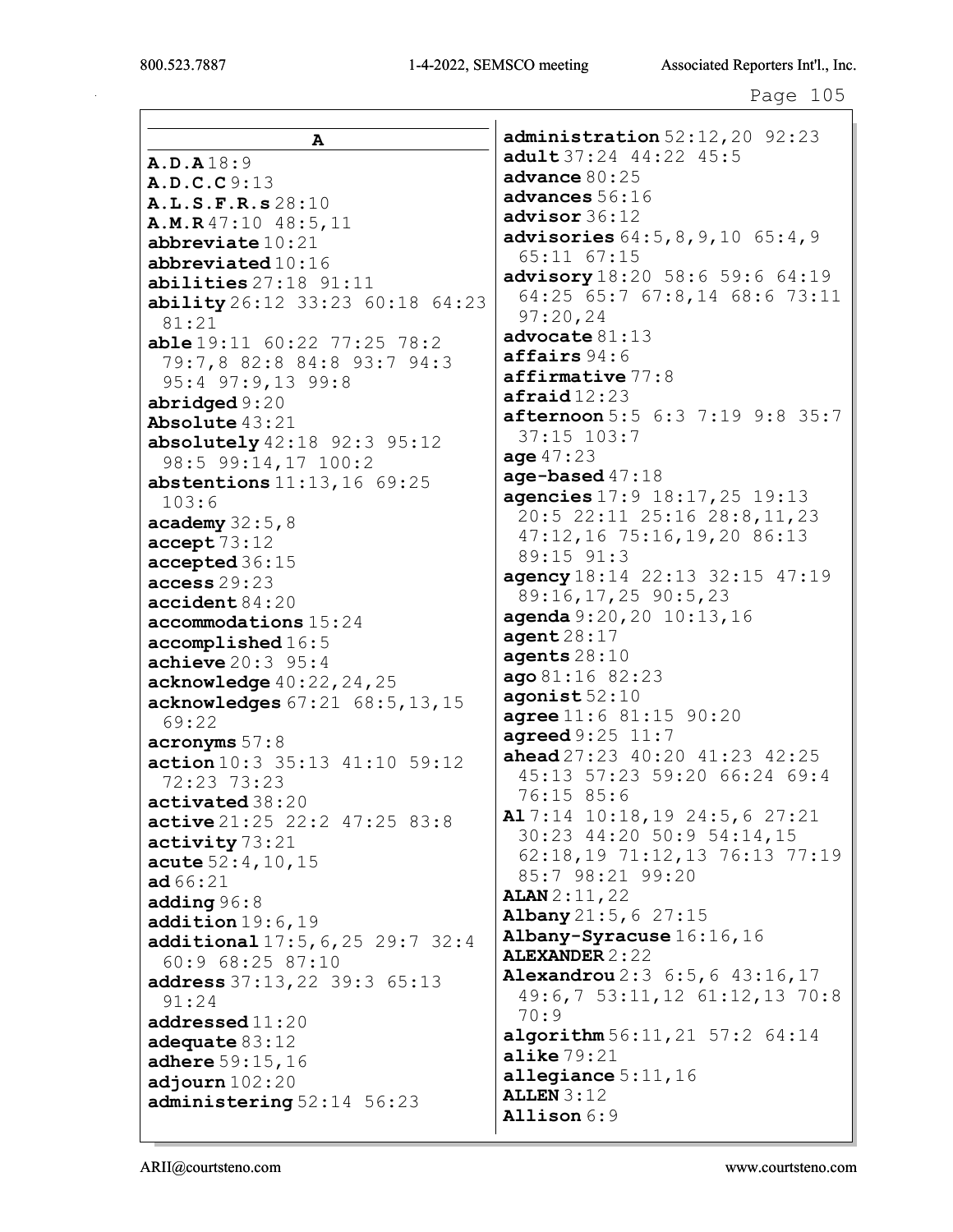allow 29:13 79:13 87:11 allowed 73:12 allowing 26:6 89:12 91:12 allows 20:6,7 alphabetically 46:11 alternate 30:24 89:20 alternates 29:22 **alternative**  $64:18$   $84:2,2,4$ alternatives 83:25 ambulance 22:23 28:11 76:17,20 79:20 82:24 90:18 ambulances 16:14 22:20 28:4,14 28:20 60:13 amend  $10:13$  66:17 98:25 amendment 10:24 11:4,9 66:11,12 66:12,13,14,18,23 67:11,13 68:2,16,16 69:22,24,25 70:2 amendments 66:15 America 5:17 amiodarone 56:24 AMY 2:13 and/or 39:25 Andrew 2:10 7:11,12 44:18,19 50:7,8 54:12,13 62:16,17 71:10,11 anecdotal 83:8 84:12 ANNETTE 104:2,11 announce 92:11 announcement 14:8 answer 23:2,3,4 28:2 30:2 60:4 61:3 answers 61:4 anybody 16:6 18:17 27:7,9 32:12 34:9 anymore 84:21 90:24 apologize 78:19 88:19 92:4,11 APPEARANCES 2:2 appeared 24:2 applaud 43:5 82:15 applied 48:5 applies 77:13 apply  $81:4$ appoint 100:16 101:11 appointed 36:11 Appointments 37:9 appreciate 6:4 9:6 13:14,17 34:14 48:25 66:8 73:24 77:14 100:8 appreciated 18:19 42:20 92:9 95:8

appreciation 75:11 approached 83:10 appropriate 38:21 39:5 appropriately 78:6 83:16 approval 43:11 69:13 approve 14:17 40:11 64:9 approved 9:13 41:25 65:4,5 94:9 approving 9:15 April 9:16 10:4,10 35:22 102:9 102:16 area  $27:11$ areas 33:9 argument 88:20 89:4 arrest 56:12 arrests 56:22 arrival  $47:25$ article 58:24 65:6 66:6 67:5,15 67:21 68:5 76:19,21 asked 11:12 99:4 aspect 89:12 90:10 91:5 assent 48:16 assessment 39:13 Assis 35:4 assistance 27:10 95:15 Assisted 52:22 associate 92:15 associated 47:24 69:19 Association 35:4 85:16,21 assume  $11:14$ assuming 74:7 attention 37:12 80:4 Audio 65:16,18 author  $60:25$ automated 64:25 available 5:10 30:6 36:17 avenues  $81:24$ Awards 21:15 aware 76:11 Awesome 99:6 B B.L.S 18:8 39:20

B.L.S.F.R.s 28:13 back 24:12 25:7 30:13 37:2,8 38:21 39:19 47:4 49:4 52:2 53:7 61:9 66:13,19 73:17 77:19 85:16 88:12 background 86:20 backlash 30:8  $bad 34:22 84:5$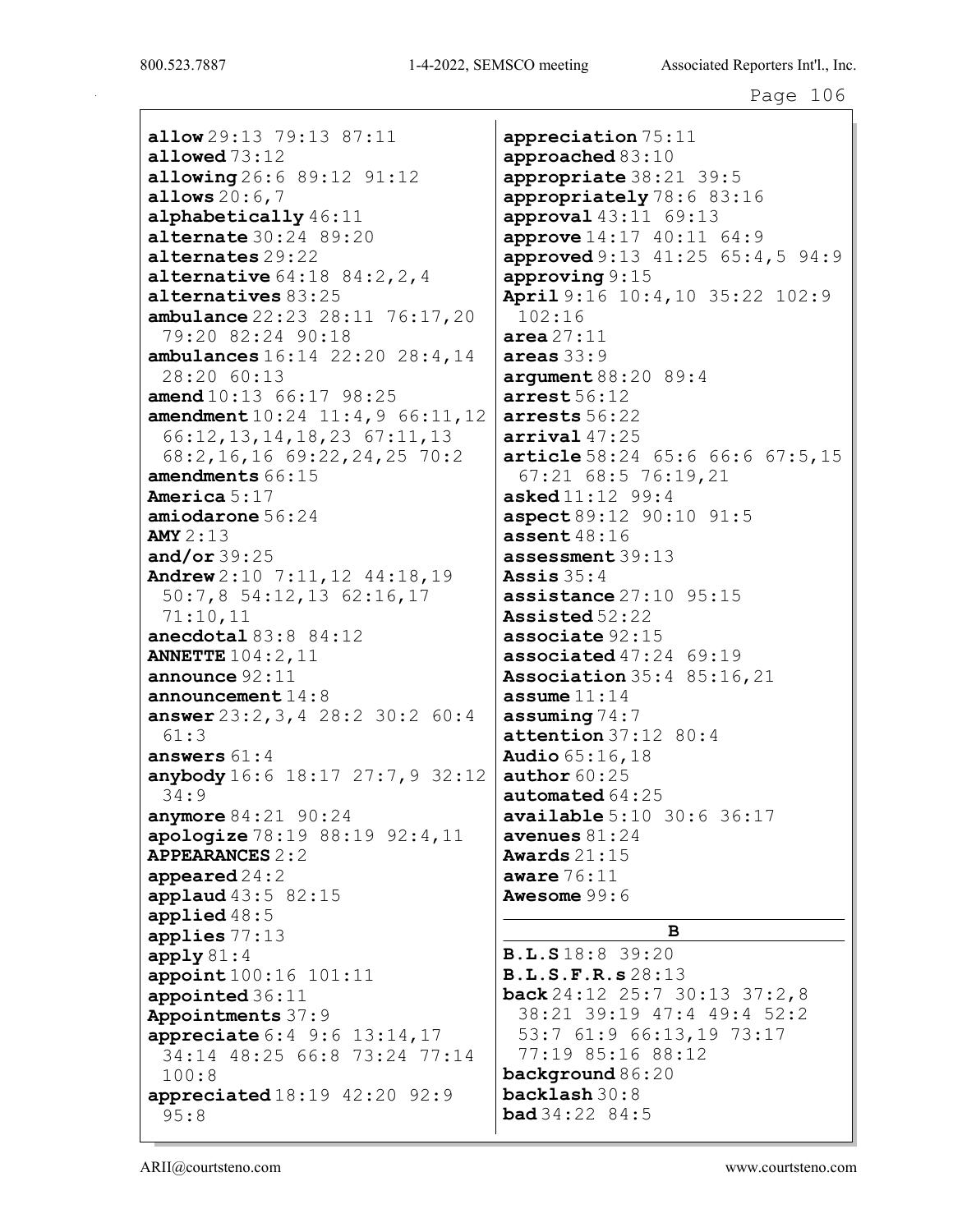BAGOZZI 3:20 balancing 16:18 ballot 12:20,23 13:15,16 bandwidth 22:12 banks 84:19 based 23:7 29:6 47:23,23 73:15 75:25 80:17 82:25 96:24 bases  $27:14$ Bashaw 2:4 6:7,8 43:18,19 49:8 49:9 53:13,14 55:22,22,25 61:14,15 70:10,11 81:14,20 **basis** 36:10 77:22 90:7 Bassett 36:8 Batavia 27:15 bearing 60:10 bed 16:19,20 17:15 beginning  $77:781:21$ **begs**  $25:3$   $26:5$ behalf 14:19 41:14 behavioral 64:20,22 **believe** 9:12, 12 10:25 14:2, 8 28:14 35:13 36:17 44:24 58:19 58:23 66:7 67:23 68:11 95:18 96:24 98:24 102:9,12 believes 67:14 BELL  $2:22$ benefit 57:7 80:20 Benenati 3:21 35:9 BENJAMIN 2:23 BENNETT 3:21 best 27:18 34:16 better 15:17 48:22 69:11 80:4 90:25 93:6 96:9 Beveren 8:21,22,22 46:22,23,23 51:11,12,12 55:15,16,16 63:19 63:20,20 72:14,15,15 big 20:10 BILL 2:24,25 bit 21:20 32:21 40:13 42:14 49:2 57:16,25 58:4 67:6 73:23 74:21 82:20,21 88:17 93:6 blank 87:11 BLOCKER  $4:3$ board 33:2 85:18 Boardable 10:8 30:6,24 93:12 boarding  $17:13,13$ bodies 59:8 body 59:7 65:11 body's  $9:18$ BOMBARD 4:6

bottom 39:18,24,24 box 30:13 39:5,24 78:10 82:17 86:11 brain 90:8 BRANDT 3:22 break 46:14 87:22 BRETT 3:2 BRIAN 3:2,3 brief 15:22 101:10 briefly 82:19 **bring** 9:22 26:2, 8, 25 27:25 37:17 56:8 64:5 66:11 75:2 76:10 92:2 95:22 100:10,11 102:19 bringing 28:22 42:13 57:9 74:15 102:18 brings 29:4 76:9 77:15 86:22 **broad**  $35:18$   $80:17$ broader 58:24 88:25 BRODIE 2:19 38:13 Brody 19:17 BROEDEL 3:5 brought 9:9 37:11 41:9 56:13 58:19 65:24 66:3 95:17 BRUCATO  $4:3$ Buffalo 47:10,10 48:5,10,11 build 81:7 89:5 building 80:16 87:2 builds  $81:6$ bulk 35:24 **bunch** 82:6,10 buprenorphine 52:9,19 **bureau**  $1:3$  10:25 15:23 16:3 20:12 37:4 92:19 bureau's 74:18 82:15 95:9 Burke 6:9 burn 90:20 business 21:20 42:13,16 75:3,4 76:9,10 77:15,16 85:2 100:9 button 81:19 bylaws  $101:13$ C

c'mon 46:12 C.F.R 23:15,15,19 C.F.R.s 23:13,22 24:22 C.M.E 18:8,25 19:14,18 90:4,4 C.N 78:16 C.O.N 76:17 77:5 78:16 Cady 2:4 6:10,11 11:23,25 43:20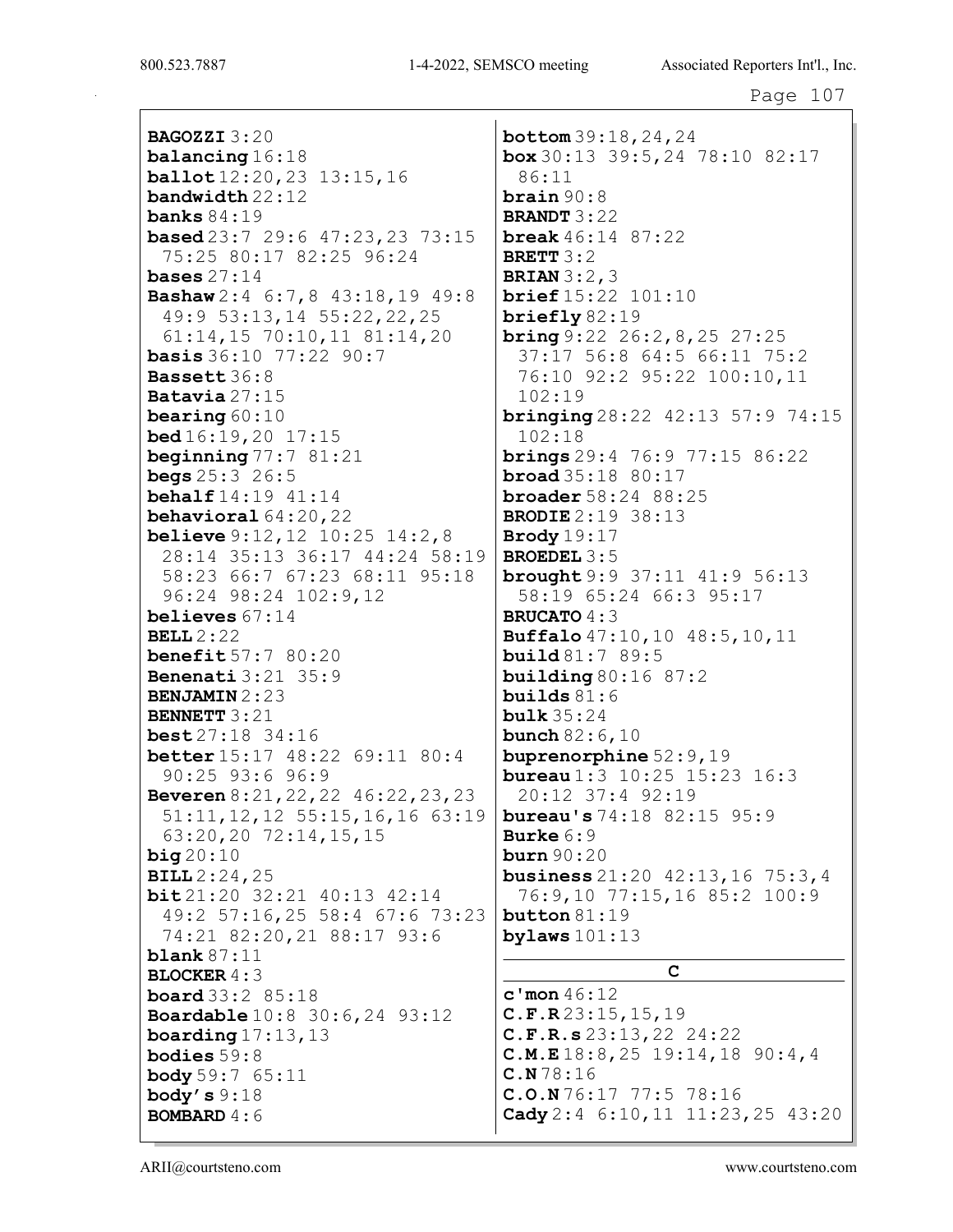43:21 49:10, 11, 11 53:14, 15, 15  $61:16, 17, 17$  70:12, 13, 13 75:4  $75:10,12$ calendar  $102:14$ call  $5:8, 20, 24, 6:4, 12:19, 16:25$  $17:23$   $31:17$   $34:4$ ,  $23$   $43:12$ ,  $13$ 48:16,22 51:23 55:21 61:10 63:24 69:6 70:5 101:18 called 25:9 47:7 52:20 73:3 calls  $19:24$   $24:17$   $29:19$ camera  $7:24$ can't 79:24 capability 56:19 capacities  $16:18$ caption  $104:4$  $car25:8$  $card 23:14$ care  $16:19$  23:7 24:2, 14, 23, 25 56:10 58:25 59:2 73:13 80:25  $83:5.24$ career 80:5 89:21  $careful98:2$ **Carl**  $2:7$  6:21, 22 44:6 49:20, 21 53:24,25 62:4,5 70:22,23 89:7  $99:8,21$ **Carla**  $2:15$   $8:15$ ,  $17$   $46:18$ ,  $19$  $51:7,8$   $55:11,12$   $63:15,16$  $72:10,11$ case 31:19 41:2 43:8 48:21  $73:16$ cases 77:11, 24 78:13, 14 cast  $14:17, 19$   $15:3, 5$  $\texttt{catch}$  102:25 cause  $104:3$  $certain$  42:14 certainly  $5:13$  59:4 60:19 61:2 certificate 77:5 certification  $23:19$   $25:18$   $76:5$  $83:4$ certifications  $83:3$ **certified**  $22:4$   $24:3$   $26:11$   $28:3$  $31:24$  78:25 certify  $33:14$   $104:2$ chains  $29:16$ chair  $1:8$  5:4, 8, 23 8:2 9:3, 5  $10:9, 15, 19$   $11:5, 8, 19$   $12:3, 7$  $12:13, 13, 14, 16, 18$   $13:3, 4, 10$  $13:14,22,25$   $14:7,15,21,25$ 15:7, 9, 21 21:19 27:3, 23 30:10 30:14, 16, 20 34:17 36:20 38:17

40:14,19 41:8,21,22 42:17,21 42:22,24 43:10 44:22,23 45:6 45:9,12 46:2 47:3 48:8,25 50:20 51:21,25 53:6 54:25 56:3 57:5, 14, 19, 19, 22 58:18 59:19,23 60:5,24 61:8 63:6 64:2 65:24 66:20,25 67:2,16  $67:17,23$   $68:7,14,24$   $69:3,20$ 71:25 72:20 73:20 74:6,10 75:6,8,13,16 76:14 77:10 79:14 80:14 85:3,5,13 91:19 95:7 97:18 98:4,6,19,22 99:2 99:3,7,19,20,25 100:3,7,15,18  $100:22, 25$   $101:4, 19, 20, 23$  $102:3, 7, 15, 22, 25$   $103:4, 13$ Chair's  $100:12$ Chairing  $97:24$ **Chairman**  $26:25$   $41:14$   $76:12$ 84:15 94:17 95:3 99:4 102:2 chairs  $9:21$   $10:2$   $75:24$ challenge  $15:14$ challenges  $48:21$ challenging  $13:18$  95:25 change  $15:25$  38:8, 19 39:4 46:13 48:3 57:3 58:5,8,9,11 69:2,22  $93:25$ changed  $19:2568:15$ changes 36:6 38:10 58:9 59:16 66:6 74:22 94:5 changing  $67:5$   $68:12$ charting  $19:23$  20:5 charts  $20:6$ chat  $12:2566:268:9101:10$  $102:5$ **CHESTER 3:9 Chief**  $19:17$   $27:12$ ,  $12$   $34:6$   $35:9$  $35:20$ chiefs  $92:22$ children  $18:12, 14, 19$ choose  $45:2$ chosen  $47:11$ **Chris**  $2:15$  46:21 51:10 55:14 63:18 72:13 **Christopher** 3:3 8:18,19 46:20 51:9 55:13 63:17 72:12  $circle 28:2$ circumstances 33:23 city 16:24 20:23 21:7 23:16 27:16 28:4 60:13 99:11  $civilian$  33:7

ARII@courtsteno.com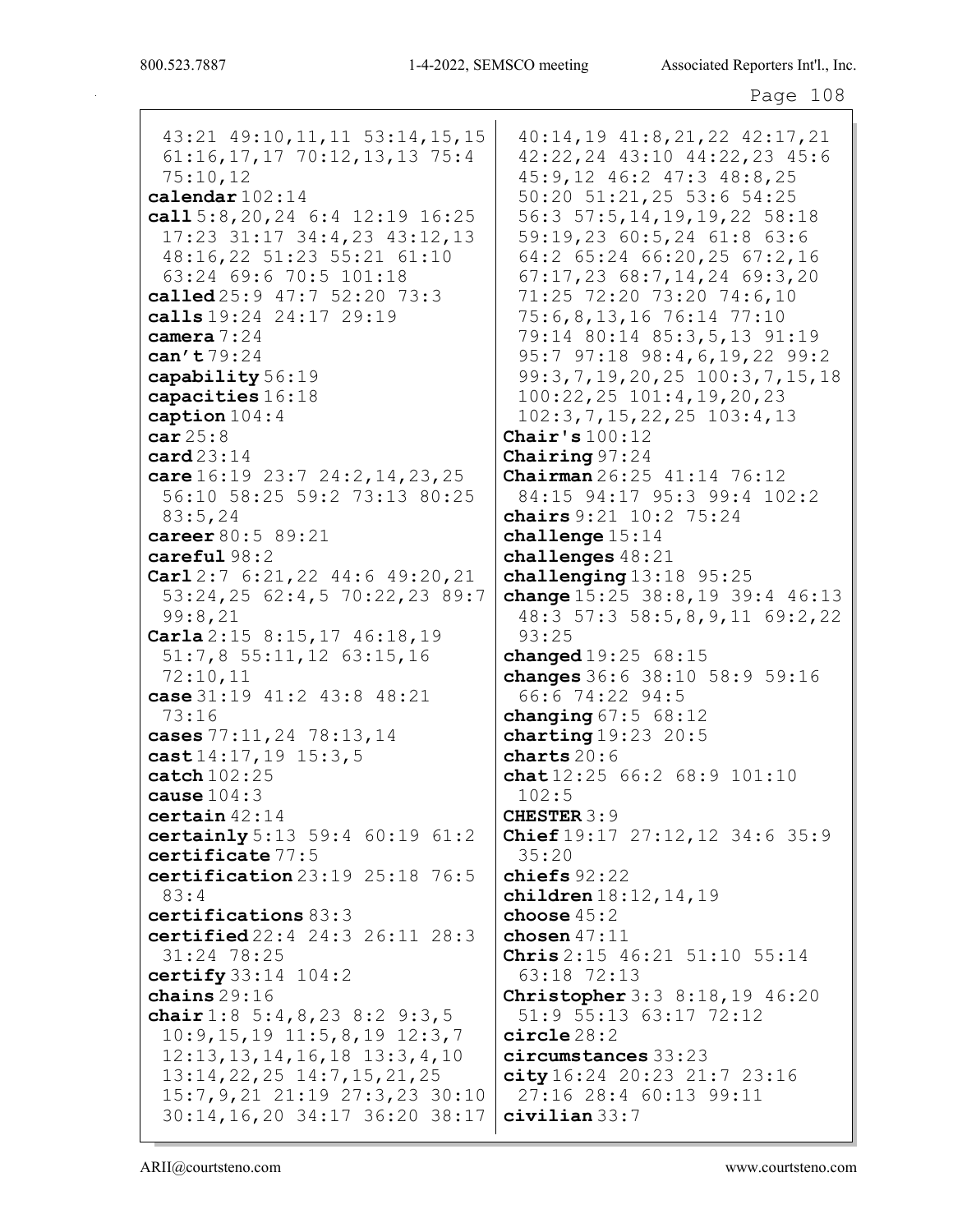clarification 41:16 76:5 clarifies 73:11 clarify 68:18 clashes 41:4 class 32:17,23 33:14,22,24 classes 33:5,7 clear 68:20 69:17 climate 26:16 close 14:5 39:6 78:5 closed 12:20 13:15,16 closes 92:14 closures 28:9 cohort 86:16 collaborative 53:3 58:20 74:15 colleagues 89:9 college 86:12,23 87:12,14 combine 84:8 come 25:17 29:8 59:9 65:11 69:13 77:22 78:13 86:13 93:25 95:14 96:16,18 comes 22:6 35:3 40:12 47:6 48:6 52:4,13 53:4,6 56:20 57:4 78:5 coming 17:6, 25 18:6, 7, 9, 12 21:15 23:17 34:2 35:6 40:15 58:4 59:8 73:17 74:25 87:7 90:4 95:5 commenced 5:2 comment 30:23 57:16,17 68:25 76:13 79:15 82:19 commentary 36:12 comments 27:20 34:19 57:21 69:21 commercial 82:24 86:13 91:4 commissioner 36:24 37:3,7 42:2 76:5 commissioner's 37:9,12 42:7 committee 9:21 10:2,9 11:20 18:20 26:2 35:14 75:2,6,9,16 75:23 76:2 85:9 94:25 97:14 committees 10:5,11 38:25 73:15 community 82:9 84:15 85:19 87:18 90:11 companies 79:21 80:7 companion 44:25 company 76:18 86:22 87:5 compared 47:25 complete 18:16,17,18 51:24 55:21 63:25 completed 32:16

completing 94:15 complimented 60:17 component 99:12 compressive 65:2 con  $47:25$ concept 37:2 85:19,22 concerns 17:4 27:20 66:3 concluded 103:15 conclusion 59:9 conditions 64:11 conducted 47:9 conflict 77:12 conflicted 76:24 77:2 congratulations 34:6 36:14 consideration 58:20,23 considering 22:7 consisting 104:5 constitutes 74:7 consulting 79:19 contact 19:16 39:6 40:6 53:2 64:16 93:13 continue 15:14 77:24 92:25 continuing 20:24 27:17 75:20 contracted 29:6 control 38:11,14 40:6 controlled 26:16 controversial 22:10 conventional 47:17,20 48:2 conversation 22:24 97:2 conversations 86:5 88:8 CONWAY 3:3 Cooper 66:4 corporate 21:10 Corporeal 57:11 corps  $80:7$ correct 13:23,24 28:6 41:18,19 58:16 74:8 correctly 13:21 83:11,11 correspondence 9:16 council 5:7 15:24 16:6 21:15 26:21 35:2,3 40:16 43:12 48:17 57:9 69:7 75:3 76:10 79:11,11 85:14 92:7,16 93:7 97:12 100:10 101:11,24 102:20 103:9 count 28:6, 12 82:15 counties 33:21 County 36:16 73:15 76:18 77:5 couple 18:5 21:25 29:18 34:21 57:20 85:10 89:8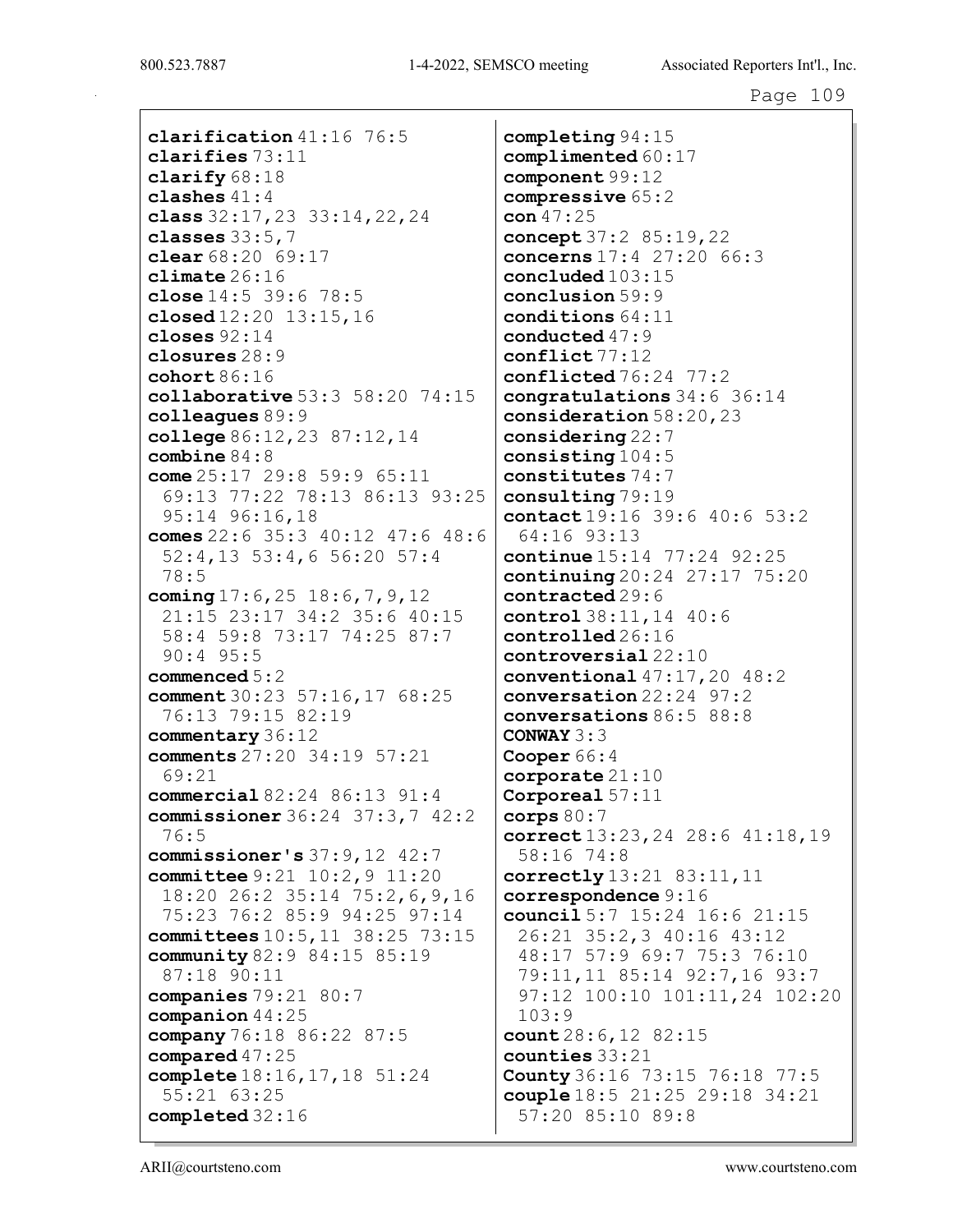course 32:24 91:22 court  $48:22, 23$  76:19, 22, 23, 25  $77:4$ Covid  $9:24$  17:11 37:24 82:22  $90:21$ **COVID-19**  $40:3$ COYLE  $4:6$  $\texttt{craft} 77:11$  $\c$ reated  $91:23$ creator  $11:4$ credentials 83:7 credit  $87:12.14$ criteria 39:25  $critical16:1983:5$ Crupi  $2:5$  6:13, 14 43:22, 23 49:12, 13, 13 53:16, 17, 17 61:18  $61:19,20,21$   $70:14,15,15$ current 5:8 9:20 10:13 14:13 29:11 42:5 56:22 currently 13:21 16:9 29:6 44:23  $52:23$ **Cushman**  $3:13 \ 61:2$ D  $D.O.H36:1740:2$ Dailey  $2:20$  60:2, 5, 7, 23 DAMON  $3:4$ **DAN**  $3:4,5$ DANIEL  $3:5$ data 18:23 19:12, 16 20:3, 7 26:3  $36:17,18$ date  $1:6$   $102:8,10$ dates 101:25 102:6 David  $2:14, 16$  3:6, 6 8:11, 12, 14 8:24,25 35:2 46:16,17,25 47:2  $51:5, 6, 13, 15$   $55:9, 10, 17, 18$ 63:13, 14, 21, 22, 23 72:8, 9, 17 day  $18:11$  91:9  $104:9$ days  $29:6, 9, 11$   $38:22$  $deadline 29:3$  $deal64:10$  $dealing 9:8$ DEAN  $3:7$  $dear 94:17$ death  $52:7$ Deavers 6:15, 16 43:24, 25 49:14 49:15,15 53:18,19,19 61:22,23  $70:16,17,17$ **DEAVVERS 2:5** debates 96:13

**December 85:16,17** decide 5:14 65:13 73:22  $decided75:22$  $decision 77:4$  $decisions 98:9$  $\operatorname{\mathsf{deferr}}{10:3}$ define 58:6 69:11 definitely  $13:18$   $32:22$   $100:4$ delays  $17:22$   $42:6$ DEMAY  $2:21$  $demonstrating 89:5$ department  $1:3$  73:14 depending  $32:17$ deployed  $16:23, 24$   $17:2$   $18:5$  $60:9$ deploying 60:13 deployment 16:12, 12, 13 27:9  $29:8$  $deployments 16:10$ **Deputy** 19:17 27:12 76:4  $design 32:20$  $desirable$  31:19  $\mathtt{desire}$   $5:12$  $\texttt{destination} 64:19\;\,84:2$  $determination 39:2 97:17$ determine  $64:17$   $78:15$  $determined 77:23$  $develop<sub>60</sub>:20$ developed  $37:22$   $38:2$   $56:17$ devices  $65:2$  $ditem 89:18$  $difference 69:9$ different  $16:10$  22:2 29:15, 15 32:10,21 33:22 67:6 82:16  $86:20$  $differs 58:25$  $difficult12:20$  $direct 15:2$ directly 96:3 Director 10:25 15:18 34:18,19 34:20 35:21 36:25 37:4 39:3 42:4 43:8 69:3 72:24 76:8 77:16 80:15 86:7 89:24 90:3 91:15,19 95:8,16 97:25 102:8 Directors  $40:23$  90:7  $discus36:9$ discussed  $29:24$   $73:10$   $78:13$ discussion  $11:11$  36:25 38:24 40:13,16 41:10 42:21 48:11 53:8 57:17 59:4 61:5 64:6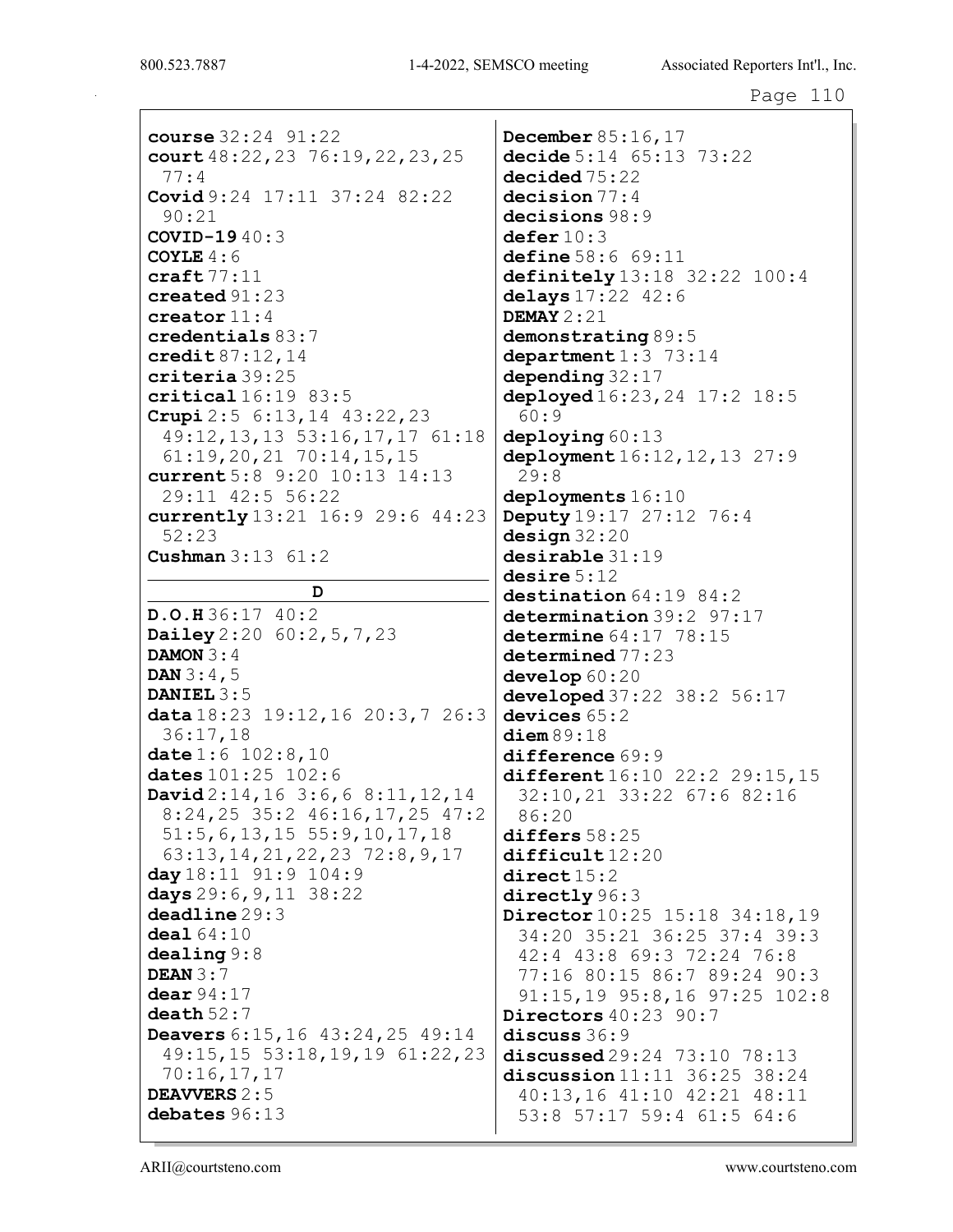66:4, 16, 17 68: 16 69: 8 70: 3, 4 73:5,14 80:18 81:10 85:8  $91:22$   $101:10$ discussions  $31:14$   $95:20$  $disorder 52:5$ disposition  $64:17$  $disrespect 5:14$  $distance$  31:18  $distances 16:21$ district 27:12 34:6 92:22 docs  $41:15$ doctor 36:21 83:5 100:16 document  $73:3,8,9$ documenting  $19:2, 15$ documents 29:23, 25 30:5, 25 56:9  $93:8$ doing  $12:22$   $23:9$   $25:6$   $27:7$   $31:9$ 32:5 33:2 46:15 59:18 68:12 77:14 82:16 90:16 92:7,7 93:2 don  $2:20$  5:21 6:17 7:6 14:5 39:5 40:17 41:13 44:2,14 49:16 50:3,4 53:20 54:8,9  $61:24$   $62:12,13$   $70:18$   $71:6,7$  $don't31:11$ Donald 2:6, 9 7:7 44:15 DONNA  $3:7$ doors  $86:4$ DORSETT 3:19 dose  $47:8,9$   $48:10$   $56:23$ dosing 47:15, 17, 18, 24 48:2 **DOUGLAS 3:8** DOWNEY  $3:11$ Downstate  $21:5,9$ Doynow  $2:20 \t5:21 \t36:2, 4, 20$ 37:12 59:20, 21, 23, 24 74:4, 5  $100:13$ Dr 5:23 6:5, 13 8:7, 9 10:23 12:4 13:20 14:15,22 34:25 35:3,5  $36:2, 2, 6, 11, 14, 16, 19, 20$  37:12 37:14 38:11,13 40:14 41:16,21 41:22 42:12,24 43:16,22 46:5 46:8,22 47:4 48:8,12 49:5,12 50:23, 24 51:2, 4 52:2 53:10, 16 53:17 55:5,6,7 56:6 57:6,22  $59:3, 20, 20, 23, 25, 60:5, 7, 23$  $61:2, 3, 11, 18, 20$   $63:9, 11$   $64:3$  $66:2, 4, 7, 23$   $67:10, 20, 24$   $68:3$ 68:7,22 70:7,14 72:4,6,21 73:21 74:3,4,6,11 80:14 90:14 efforts 40:22 73:24  $100:12, 22$   $101:5, 11, 13, 21$ 

102:22 103:5  $draffed 73:3$  $drag84:19$  $\frac{dragging90:17}{ }$  $draw 82:11$ due 9:22 29:11 97:7 duplicates  $23:13$ duties  $92:18$ **Duvall**  $2:6$   $6:17,18$   $44:2,3$   $49:16$ 49:17 53:20,21 61:24,25 70:18  $70:19$  $dynamic79:9$ **Dziura**  $2:21$   $27:12$  ${\bf E}$  $E.D.47:25$  $E.M.C.83:2$  $E.M.F47:8$  $E.M.S15:1917:22,2318:12,14$ 18:19,25 19:13 21:17,21 22:8 22:11 23:18,18 24:5 25:7,15 25:15,17 26:6 28:8,10 29:19 33:15 35:10 36:9 52:4 64:14  $65:7$  73:2,4,12 78:19 79:3,4,7 80:17 81:13 82:7,25 83:7 85:9 87:20 90:23,24 91:7 95:19  $101:7$ E.M.S.C39:23 45:2  $E.M.T23:14 32:16 87:6$  $E.M.T.s 22:19, 21 32:4, 9 80:21$  $86:14,15,18$  $E.N.A85:18$  $E.022:7$  $E.P.C.R19:3, 11, 15 23:8$  $E.R17:14,2182:7$ earlier 80:16 100:13 early 74:20 85:17 easier 13:6,8 40:10 74:21 easy  $23:3$  49:2 echo 36:23 66:3 80:15 82:19,20  $98:8$ ECMO  $56:17, 19$  57:10  $ecosystem 17:18$ education 83:7 89:12, 22 educator  $18:7$ EDWARD  $3:8$ effect  $38:4,22$  $\texttt{effective}\,25\colon\!11$  52:12  $effort 30:8$ 

ARII@courtsteno.com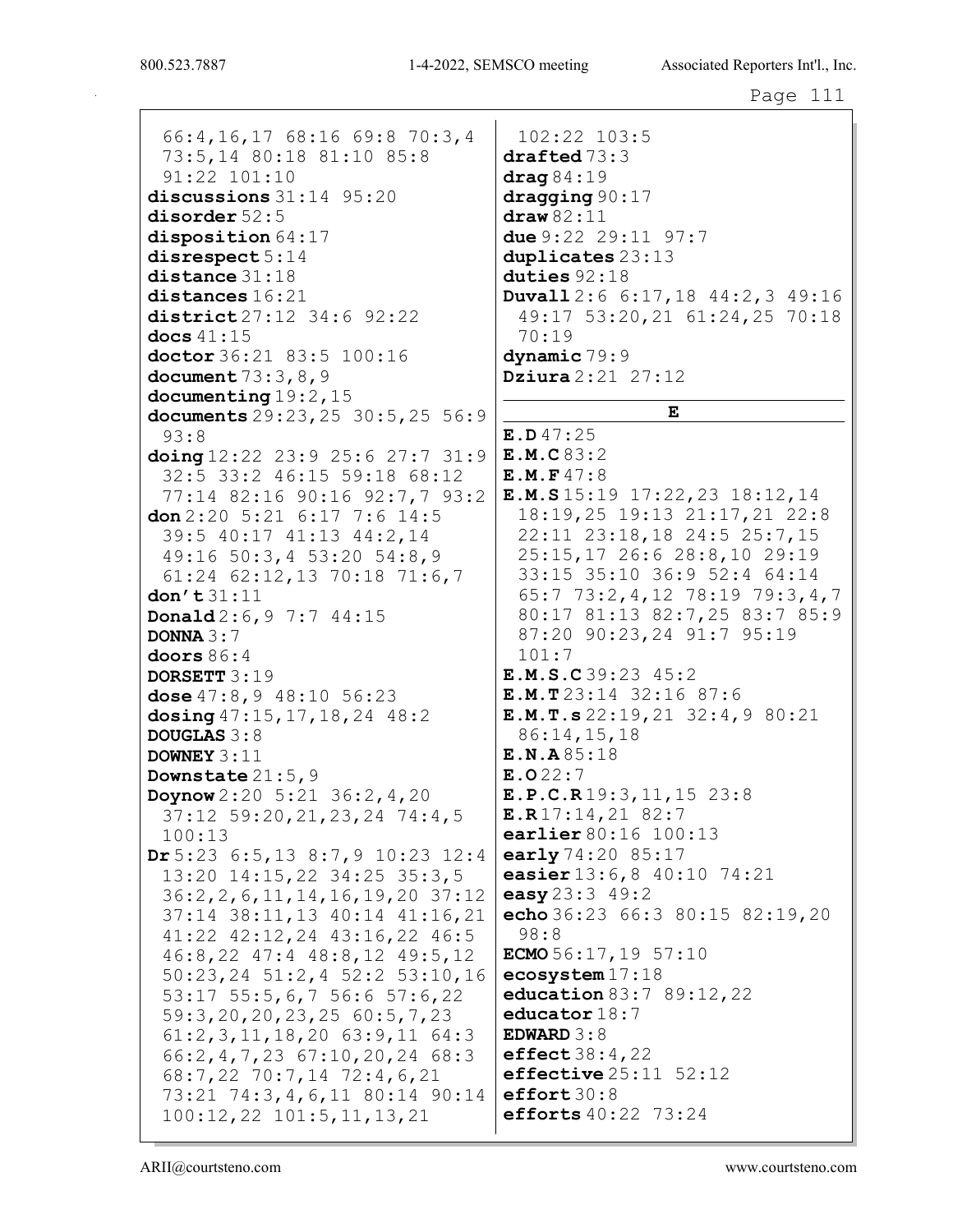$eighth$  20:20 eighty 19:23 23:11,20 24:11 EISENHAUER 2:13 either 15:2 elderly 82:9 election 13:13 elections 11:21 12:8 13:12 electronically 19:23 20:3 eleven 28:8,9 email 10:8 12:14 37:14 99:22 embroider 96:10 emergency 5:7 52:22 80:25 85:16 89:2 employees 22:15 79:23 80:5 EMS 1:3 encouraging 37:10 ended 23:7 endorses 65:6,6 67:20 68:12,15 endorsing 66:5 energy 84:18 engage 97:10 engaged 35:15 engagement 35:18 engrave 96:10 engraved  $96:17$ , 20 enrolled 18:25 19:14 enrollment 47:21 ensure 78:9 entertain 14:16 41:11 102:19 entire 20:11 34:13 94:25 environment 26:16 73:6 78:20 79:5,13 81:2,5 environments 22:9,22 26:7 73:2 87:21 epinephrine 56:23 equipment 94:18 ER 17:22 eschew 75:23 especially 22:7 23:15 89:14 90:21 Essential 96:4 essentially 29:9 86:15 established 74:13 estimate 47:23 evaluated 29:9,10 everybody 15:12,24 19:25 20:12 27:19 34:4 37:21 40:22 69:18 87:17 90:19 92:6 94:22 everybody's 31:25 82:20 example 60:12 82:21 88:23 90:11

excellent 29:5 85:12 exceptions 29:13 excited 19:3 20:21 31:25 33:3 82:8 84:11,12 92:11,19 exclude  $13:7$ excused 7:14 executive 26:6 38:25 76:4 88:2 88:3 exercise  $60:12,22$  100:12 exercising  $58:21$ exhaust  $31:13$ exist  $74:24$ existing  $66:5$   $67:7$ expansion 21:21 expected 92:13 expedient 41:5 expedite 42:15 expedited 42:10 expediting  $42:18$  94:14 experience 83:23 84:12 87:5 experienced 48:14 expertise 87:10 expire 38:23 explain 58:4 explorer 82:23 exposure 89:19 ExpressScribe 65:21 extend 29:7 extra  $57:11$   $83:14$   $87:6$ extremely 22:10 eyes 21:14

F

faced 95:10 facilities 32:11 facility 39:18 56:19 64:15 fact 97:5 faint  $51:17$ fair 14:9 97:19 fairly 16:21 familiar 57:7 far 29:20 35:11 77:20 83:17 85:24 87:23 89:21 102:6  $fast 24:8 42:5$ faster 20:7 40:10 93:8 fear  $24:17$ February 21:13 federal  $16:12,13$ feedback 10:17 20:21 79:10 97:11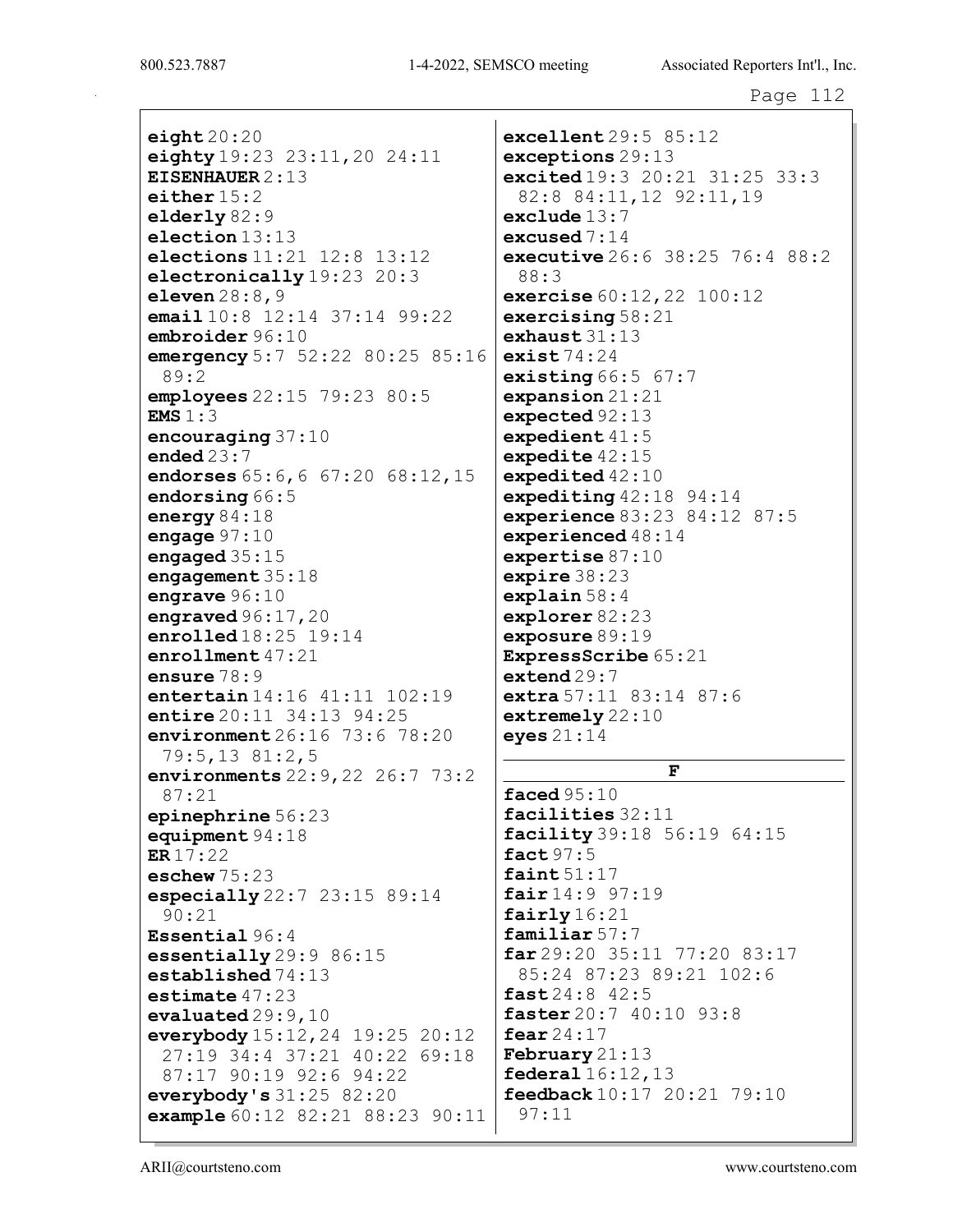feel  $19:15$   $26:2$   $27:11$   $31:2$  $37:11$   $52:23$   $82:4$ feeling  $30:3.7$ feelings  $89:10$ felt  $16:3$  22:18 FEMA  $29:10,12$ fever  $39:17$ field  $26:10, 19$   $27:8$   $28:19$   $40:25$ 82:11 83:8 91:13 fifteen 21:6 28:15 29:11 39:20 fifty  $19:22, 24$   $23:25$   $32:7$   $33:15$ 78:24 86:23 90:16 figure  $88:4$  $fill 28:21$  33:14 87:11  $\texttt{filled}$  79:8 final  $94:7,10$  $find 22:25 67:8$ **finding**  $60:17$   $82:16$ fine  $30:18,19$ finger  $84:9$ fingers  $84:9$ fingertips 28:3 finishing  $94:7$ **fire**  $35:4$   $96:20$ firefighter 89:16 firefighters 23:17  $firm 76:22$  $first11:22,23$   $13:13,22$   $14:15$ 18:8 19:22 24:11 28:15,16 31:10 37:19,23 38:19 75:7 86:17 90:7 firsthand  $87:4$ five  $18:15$   $20:13,16$   $21:8$   $31:16$ 47:21 91:24  $fix36:23$ fixed  $51:14$  $flag 5:10, 16$ floor  $14:3, 11, 12$ folks  $85:24$  100:8 103:5,7  $follow 39:13$  $follow-up 52:15 59:14$  $followed 93:13$ following  $12:11$  82:14 foregoing  $104:2,5$ forget 7:17 78:17 forgot  $34:23$ form  $73:13$ formal  $97:11$ **Forness** 2:6 6:19, 20, 20 44:4, 5, 5  $49:18, 19, 19$  53:22, 23, 23 62:2

 $62:3,3$  70:20, 21, 21 FORREST  $3:19$ forth  $17:22$   $25:24$   $58:19$   $85:20$  $93:14$ fortunate 90:6 forty  $86:23$ forty-five 24:24 28:7, 14 35:17  $forty-two 16:14 17:24$ forward  $9:22$   $11:17$   $18:3$   $24:8$ 37:18 40:15 41:9 42:16 43:7 45:2 52:13 53:4 57:4,9,16 58:5,22 65:25 66:3 67:22 69:15,16 74:2,25 75:5 77:13 78:22 80:12 89:10 93:23,25 94:16 96:8 97:3,12,17 forwarded  $40:12$   $48:6$  $four 19:20 21:7 31:15 32:17$ 47:20 76:6 91:24 **fourteen** 20:15 38:22 **FRANK** $3:9$ free  $19:4, 16$   $27:11$   $31:2$   $33:16$ frequency  $47:24$ Friday  $32:9$ Friday-ish  $32:19$ friendly  $10:22$   $11:4,9$ friends  $21:9$ front 16:11 18:4 FROST  $4:7$ fruition 95:14  $full 27:25 29:23 86:17$  $full-time 32:8, 15 33:18$  $fulltime 86:23 87:7$  $function 12:25$ further 41:10 69:16 74:4 83:6 89:20 91:21 **future**  $22:25$   $26:20,22$   $31:4$ 59:15,16 69:15 73:18 78:4 88:6,11 91:16 93:19 95:6 97:5 G  $q$ allery  $60:25$ qame  $84:23$ Gandolfo 2:7 6:21, 22, 22 44:6, 7

49:20, 21, 21 53:24, 25, 25 62:4  $62:5, 5$  70:22, 23, 23 89:7, 7 99:14,21 Gates  $34:7$ GENE  $3:10$ general 32:12 80:18 81:13 101:8 genres  $81:24$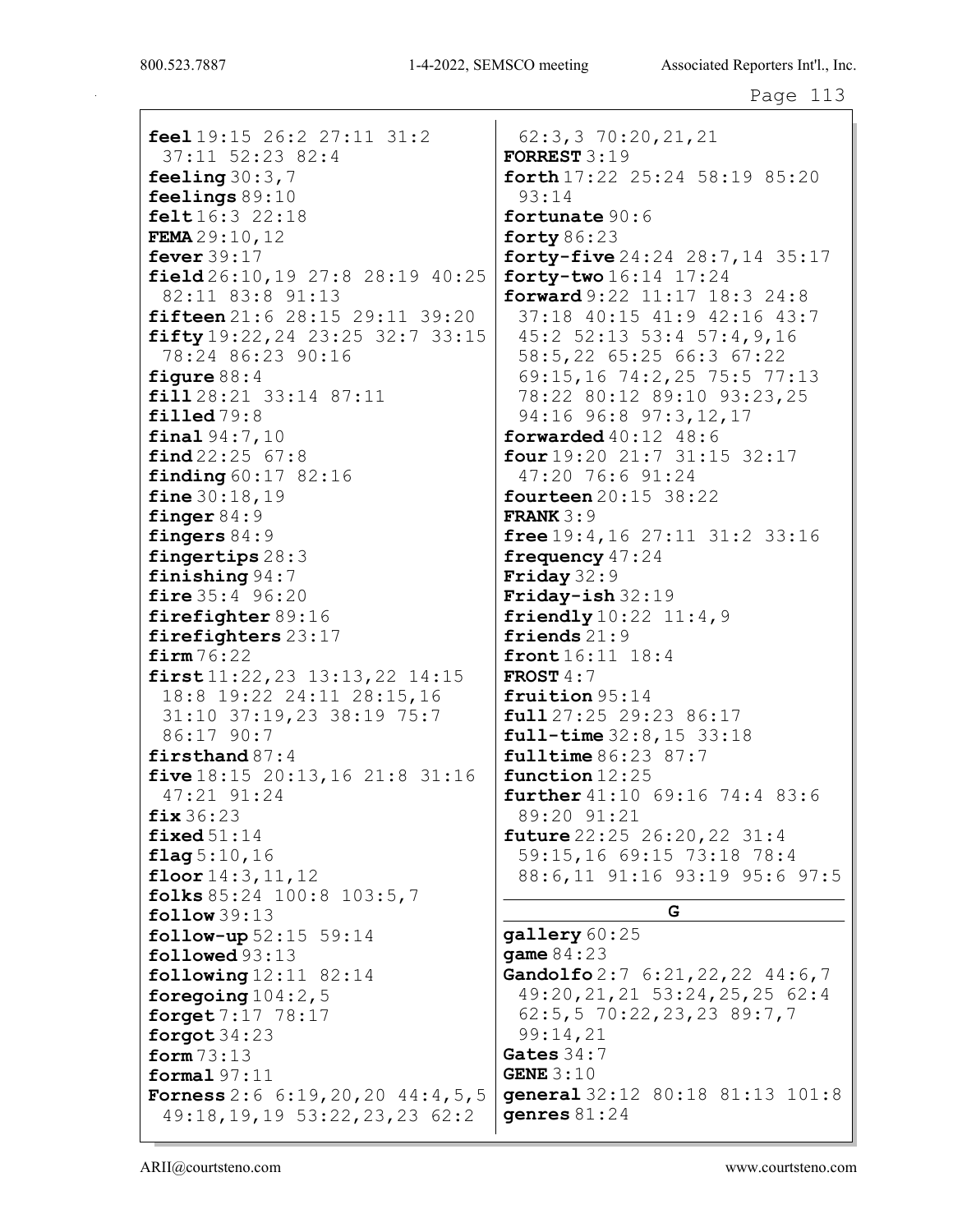qeriatric 64:14  $q$ eriatrician  $64:16$  $\texttt{getting10:9}$  15:21 16:19 19:8 20:3 34:11 35:21 42:7 43:6 46:13 63:24 73:25 81:25 87:2 90:18,22 93:11,12 94:2,18 Gill  $2:7$  6:24, 25, 25 44:8, 9, 9  $49:22, 23 \t54:2, 3 \t62:6, 7, 7$  $70:24,25$ give 18:24 38:11 46:13 95:3 **given**  $15:13$   $42:5$ gives  $28:23$   $90:12$ , 19  $q$ lad  $95:5$  $global 22:17$ go 12:22 15:8 17:14 22:13 26:19 27:23 29:25 32:8 36:23 39:19 40:19 41:22 42:2,24 45:13 57:22 59:19 61:9 64:15 66:13 66:19,23 67:19 69:4 76:4,14 79:21,24 80:11 85:5 86:15,18 94:8 96:17,24 97:4 goal 20:3 93:19, 22 goals  $95:4$  $\text{God } 5:18$  45:19 goes  $25:14, 16, 19$   $46:10$   $48:19$ 64:24 65:2 66:19 going 5:10, 15 9:14 10:2 11:17 11:22 14:22 15:22 16:7,8 17:2 17:10, 12, 13 19:4 20:24 21:18 21:25 22:2,14 24:18 25:12 29:12 30:8,15 32:3 33:5,19 35:12,25 42:15 43:11 48:12 59:22 61:9 65:12 66:22 67:13 69:23 73:13 75:23 84:11 85:7 85:10,19 87:9 88:4 89:3,6,6 93:23 94:13 96:8 97:3,17  $99:16$  $good 5:5 6:2 7:18 21:12 23:9$ 37:15 77:6 79:4 82:3,4 83:18 83:23,25 84:9 86:6 87:14 91:14 102:7  $\alpha$ oodness 28:21 gotten  $96:7$ graciously  $75:4$ grade  $39:17$   $92:21$  $<sub>qrant</sub> 77:4$ </sub>  $graphics 94:7$  $great20:21,2321:1129:18$ 46:15 88:4 90:12 91:20 103:7  $$ 

Greenberg 2:18 15:18, 20 28:5 29:4 30:4,22 31:23 34:19 35:21 36:25 42:4,12 43:9 68:22 69:3,5 72:24 77:16,17 80:16 81:17 86:9 91:15,19 92:3 95:24 98:7,15 99:7 102:8  $102:12$ Greg  $6:25$  44:8 49:22, 22 54:2  $70:24$ Gregory 2:7 3:10 6:24 62:6 qround  $96:24$  $group 10:2 58:10 75:19 90:4$ 94:6 97:11, 19, 20, 24 groups  $35:19$  $q$ rowing  $82:12$ GRUVER  $3:25$ Guard 32:8 33:6 quess 6:12 13:15 15:7 27:25  $30:4$  36:2 98:3 quessing  $56:4$ quest  $60:6$ guidance 40:6,7 95:15 quide  $80:2,3$ quidelines  $56:10$  $guy25:12$ **guys**  $27:6$  77:6

#### $H$

Haag  $2:8$  7:2, 3, 3 10:15, 15 11:2 11:3 12:13 13:22 14:16 44:10 44:11, 11 49:23, 24, 24 54:4, 5, 5  $62:8,9,9$   $67:17,17$   $68:3$   $71:2,3$ 71:3 82:18,18 85:4,7 90:12 98:24 99:3,20

Halloween 21:4

Hamilton 2:8 7:4, 5, 5 12:15 13:3 13:5, 5, 17 44:12, 13, 13 49:25  $50:2, 2$  54:6, 7, 7 62:10, 11, 11  $71:4,5,5$  97:21,23 98:2,5,13 98:21 99:6,18,20,24 100:2,6 **handle**  $96:8$   $97:3$ hands  $98:14$ handy  $9:12$ hang  $30:17$ **HANSEN**  $4:8$ happen 20:13 28:24 31:4 37:5 39:16 94:10 98:8 **happened**  $24:10$   $82:22$   $94:8$ happening  $32:2$  64:6 happens  $82:14$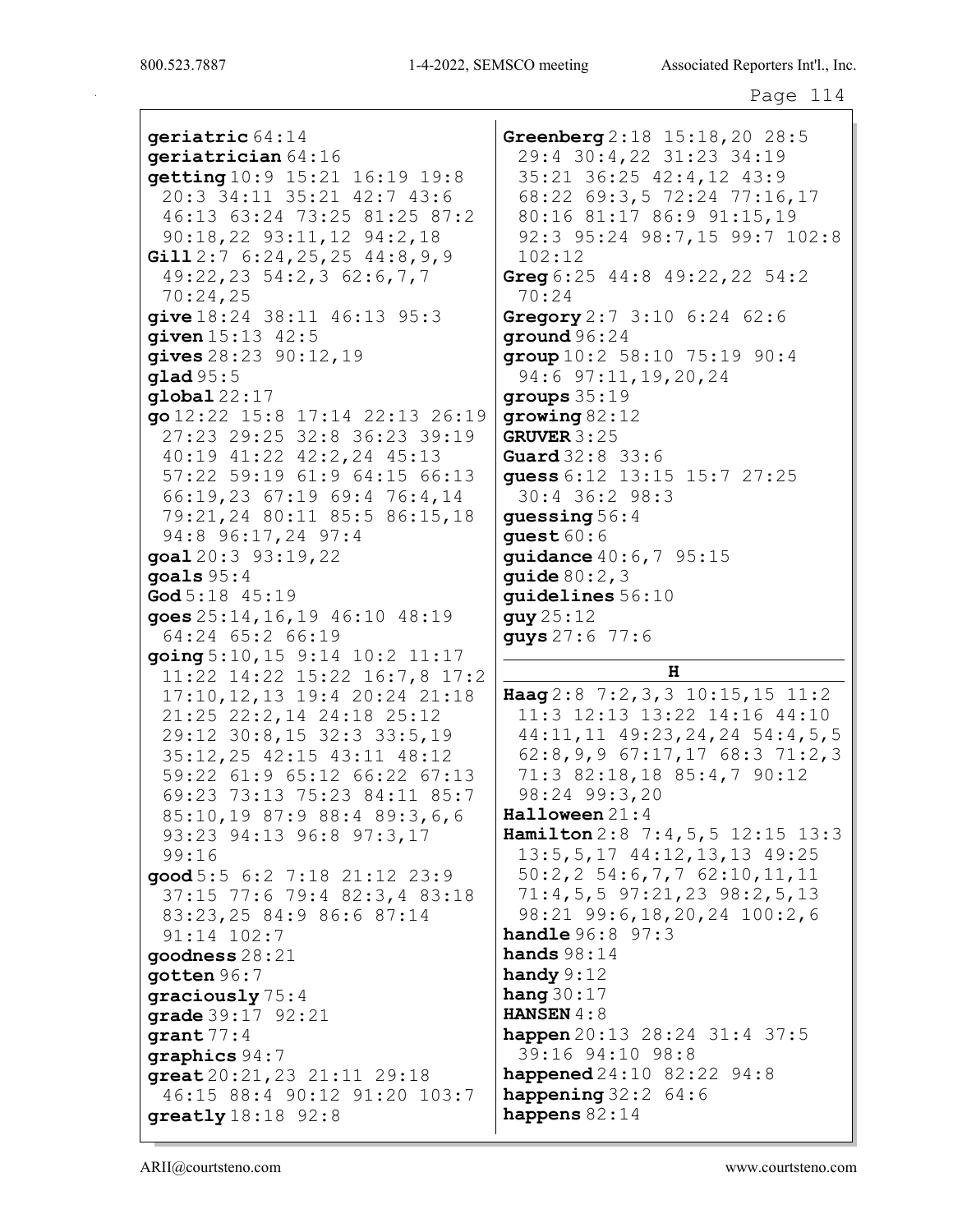happy  $27:13,19$  31:5 40:21 42:17 97:9 103:12,13 hard 36:22 95:11 hardship 40:24 hardships 95:9 HARWOOD 4:2 head 102:11 health 1:3 64:20, 22 73:12 87:3 89:2 92:20,20 healthcare 82:25 86:16,19 healthy 9:4 hear 27:22 51:17 heard 55:20 56:4 **hearing** 14:13 36:22 53:8 57:17 70:2,5 100:10 104:7 heart 94:17 held 10:14 help 16:17,24 17:3 18:2 20:2 28:22 31:25 32:10 35:19 36:14 58:7 64:16 69:11 77:11 78:8 80:3 89:20 92:23 94:11,14 97:16 helped 20:2,12,12 helpful 36:12 42:10 69:18 helping 37:4 69:15 92:16 hereof 104:4 hereto 104:4 hereunto 104:8 heroes 21:18 Hi 36:4 hindered 79:6 hit 81:18 hold 10:4 14:9 23:14 holds  $70:2$ home  $21:4$ honored 99:15 hope 15:16 28:22 59:9 61:3 79:19 85:23 101:19 hopeful 17:5 hopefully 17:6,24,25 34:15 36:10 37:7,16 61:10 69:10 74:21,24 84:13 93:24 94:2 97:20 103:10 hoping 37:6 hospital 16:18,20 17:20,20 19:7 31:17,17 47:16 80:19,22 83:14 91:11 hospitality 20:23 hospitalizations 17:12 hospitals 19:9 37:25 80:21

host 12:25 20:22 hotline 40:3 hours 21:6,8 31:16 82:7 housekeeping 34:21 HOWARD 3:11 Hudson 2:9 7:6, 7, 7 14:4, 6, 8 17:3 27:16 34:13 40:17,18,19 40:21 44:14,15,15 50:3,4,4 54:8,9,9 62:12,13,13 71:6,7,7 huge 28:19 HUGHES 2:24 huh 98:3 Hull 75:14,16 humps  $90:17$ hundred 20:13,15,16,16,19,20 28:7,8,9,13,14,15 32:4,6,7,11 33:15,15 56:24 hundreds 18:24 hunter 94:19 **HUTH 3:11** hybrid 20:25 21:2 hyperlink 74:17 hypothesize 47:22 I I.T 8:25 9:2 51:14  $I'd75:25$  $I'm$  43:15 ICU 16:20  $i$ dea  $81:2$ ideas 31:3 identified 39:9 64:21 67:9 identify 79:17 illnesses 39:11 ImageTrend 19:10 immediately 25:12 impact 60:18 88:25 implemented 64:13 implications 58:2 important  $10:25$  16:3, 4 18:13 43:4 69:6 78:17 80:11 81:3,23 88:20 89:4 91:21 improve 25:4  $in - 91:10$  $in$ -person  $20:14$ include 10:16,24 **including** 32:10 96:8 increase 17:7 increased 16:25,25 52:7 individually 9:25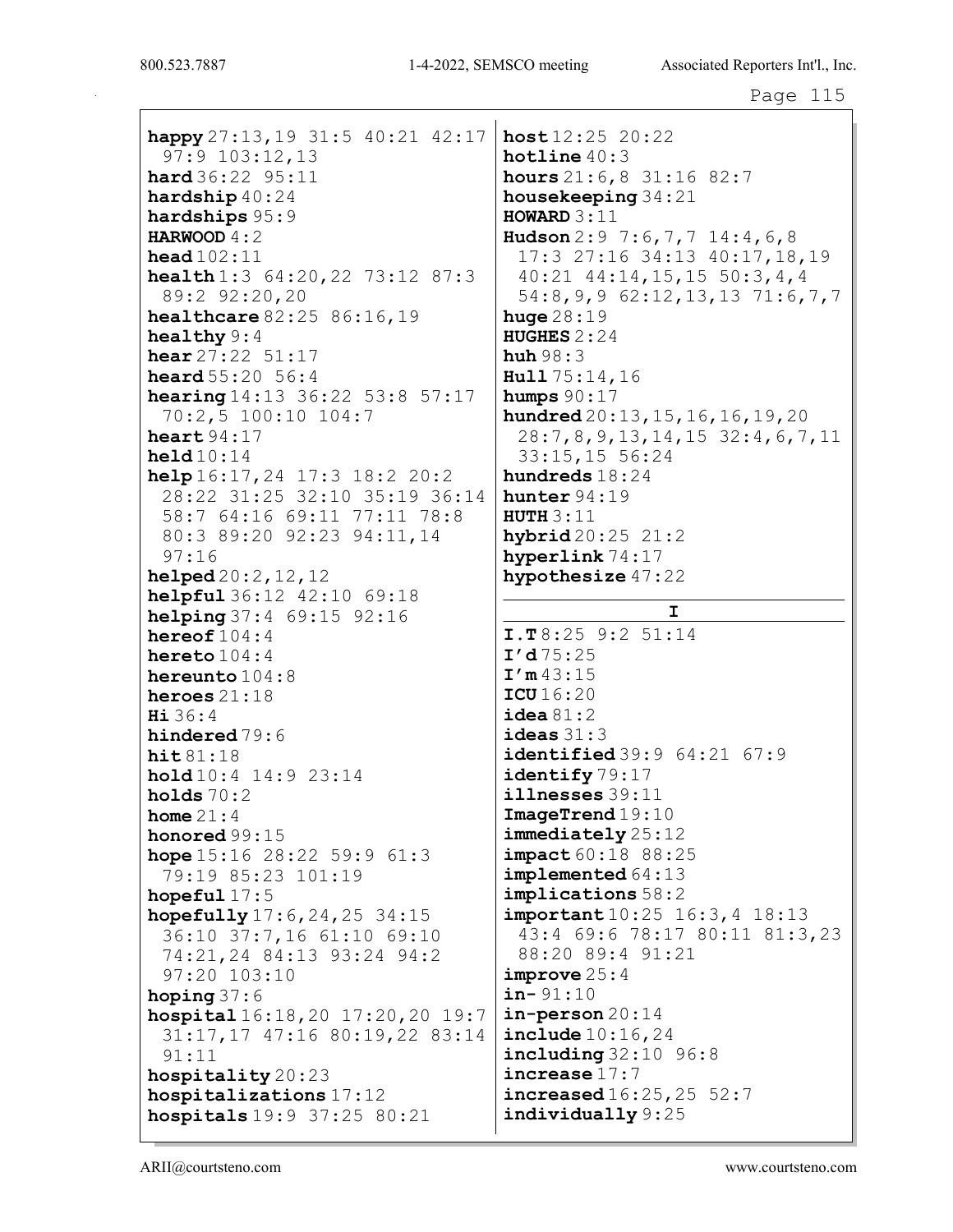indivisible 5:18 indulgence 9:19 industry 84:23 influenza 39:11 informatics 18:23 19:16 information 21:15 34:2,3 40:3 52:15 53:3 72:24 85:20 97:22 Initials- 65:20,21 initiates 74:16,18 initiating 39:6 injured 90:13  $i$ njury 83:21 inn 76:18 innovations 85:9 input 97:6 99:12 insists 40:5 institution 64:22 intended 5:14 intensive 32:23 intent 44:24 interest 35:19 77:12 97:22 99:22 interested 97:23 99:8 interesting 24:9 25:25 26:3 77:20 79:9 86:21 87:4 97:2 103:10 interprofessional 81:10 invited 88:18 involved 91:3 99:5 involving 89:12 Island 89:17 issue 9:2 64:7 issues 7:24 9:7,9 27:2 28:25 36:9 45:21 51:14 64:20 it' 81:22 it'll 15:17 83:14 it's 11:9 17:18 25:20 66:15 82:3 88:4 item  $37:10$   $47:6$   $52:4$   $72:21$ ,  $23$ 73:10 items 10:3 35:13 69:19 73:23 100:9 J Jacob 2:21 38:10 JAMES 3:11,12 jampacked 9:8 January 1:6 5:6 18:15, 20, 22 104:9

 $JASAR 2:8$ Jason 3:12 7:2,3 10:15 12:13 14:15 44:10,11 49:23,24 54:4 54:5 62:8,9 67:17 71:2,3 82:18 84:15 85:5 99:4,20 **JEAN** 3:13 Jeff 2:14,16 43:7,7 51:12 55:15 55:16 63:20 **Jeffery** 8:21, 22 46:23 51:11 63:19 72:14,15 **JEREMY**  $3:13$ **JEVON**  $3:14$ **JIM** 3:14,15 jinx 15:17 job 29:18 34:14 92:18,24 jobs 33:18 **JOHN** 3:15 join 5:11 11:12 18:21 97:16 joining  $11:12$  $i$ oint  $87:13$ JONATHAN 3:16 JOSEPH 3:16 jumped 89:11 justice 5:19 K  $KACZOR2:22$ KAHM 3:7 KAREN 3:17 keep 15:22 19:12,17 21:14 81:23 81:25,25 82:5,12,16 84:6,8,9 84:25 86:4 100:3 102:17 Kevin 3:18 34:6,12,15 key 89:6 keys 25:8 kind 18:3 20:8 24:9 26:22,23 59:8 67:9,19 68:8 78:11,21 80:16,23 82:19,20 86:9 87:2 88:11 91:23 93:15,21 Kittson 7:13 Knoell 2:10 7:11,12,12 44:18,19 44:19 50:7,8,8 54:12,13,13 62:16,17,17 71:10,11,11 know 11:9 14:24 16:2 18:3 20:2 20:8,11 21:12,24 22:2,8,16,23 22:24 23:16,17 24:5,9,15,16 24:16,23 25:2,3,3,5,14,21,23 25:25 26:4,5,14,21,23,24 27:17 28:18 29:16,25 30:2,12 30:13 31:4,8,12,17 32:16 33:3

Jared 7:13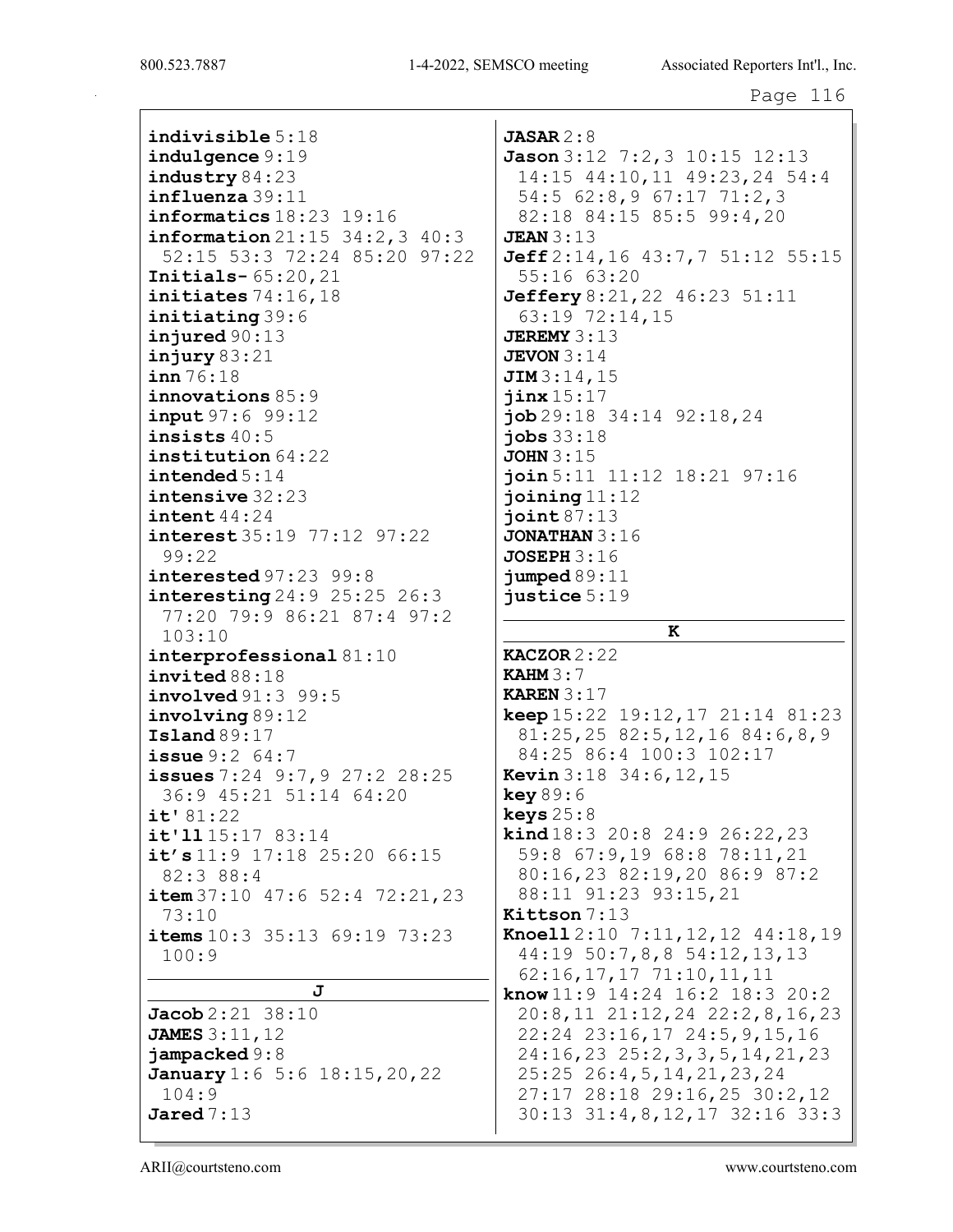33:17, 23 36: 21, 23 37: 13, 18 41:4,14 42:6 48:20 57:10 69:12, 15, 17 73:5 77:17, 18, 21 77:22, 23 78:3, 4, 6, 9, 11, 12, 14 78:17, 19, 21, 22, 24 79: 2, 6, 8, 10 79:11,22 80:24 81:8,9,12 82:2 83:19 85:24 87:2, 4, 6, 11, 17, 20  $87:25$   $88:5,7,9,11$   $89:3,14,19$ 89:25 90:4, 6, 15, 20, 22 91:3, 7  $91:9, 13, 13, 17, 20, 25$   $92:5, 21$ 92:22 93:3, 6, 14, 25 94:5, 14, 15 94:17, 18, 19, 21, 22 95: 3, 5, 16 96:2, 13, 22, 22 97:3, 10, 11, 12 97:14,16,21 100:17 102:16 knowing  $94:13$ knowledge  $83:22$   $101:6$ **knows**  $16:7$  85:14 86:2 Kroll  $2:10$  7:8, 9, 10, 10 30:3, 7 30:10, 12, 14, 18, 21 44:16, 17, 17  $50:5, 6, 6$  54:10, 11, 11 62:14, 15 62:15 71:8,9,9 85:14 86:7 **KRUMPERMAN 3:18** kudos  $29:17$ **KUGLER**  $3:6$ KUHN  $3:23$ **KURT**  $3:18$ L **lack** 80:4 96:8 LAINSON  $104:2$ ,  $11$ Lake  $68:18$ Lakes 58:15 64:13 65:7 Landingham  $27:12$ Langsam 2:17 10:23 13:10 14:18 14:22, 24 36:11, 14 48:12, 18 66:2,7,9 100:18 101:5,11,13  $101:15,22$ **language** 43:6 66:4 67:4 **LANPHIER**  $4:2$  $\texttt{lapped}25:18$  $large\,28:16\,35:24\,36:5$  $lates t 9:10$  $law13:11$  66:6 67:7 76:22 101:7  $\text{lead }77:11$ **leadership**  $86:19$   $95:2$  $\lambda = \lambda$ **leads**  $12:4$   $17:22$   $26:9,10$   $88:9$  $lean 83:16$  $learning68:23$ **leave**  $16:25$  17:10 26:18 36:6,19

65:12 87:16 96:15,18 leaves  $70:3$  $l$ eaving  $28:20$  $left 5:21$  29:5 84:18,18  $leqacy 97:22$ **legal**  $66:15$   $67:7$  $lengths 95:9$ lens  $88:22$  $let's 23:9 35:23$  $letting 22:13$ **level**  $48:20,21$   $60:21$   $69:14,19$  $73:4$  91:4,4,4  $levels 83:6$ LEVINSKY 3:2 Lewis  $2:11, 18$  7:14, 15 10:18, 18  $10:19,20$   $11:5,7$   $24:5$   $27:21,21$ 27:24 28:18 29:14 30:15 31:22 36:3 44:20,21 45:3,8,10,11  $50:9,10$   $52:2$   $54:14,15,15$ 62:18,19,19 71:12,13,13 76:12 76:13, 14, 16 77:10, 19 79:16 83:13 84:7,14 85:8,14 86:6 90:14 98:17,19 99:20 liberty  $5:18$ LIDDLE  $2:25$ **life**  $33:23$   $90:16$  $lift83:21$  $limit 56:24$  $limited 97:8$  $\text{lineup } 15:10$ listen  $40:24$  $listening29:20$ **little**  $13:6$   $21:20$   $32:21$   $42:14$ 49:2 57:25 63:24 67:6,18 73:23 74:21 82:20,21 88:17  $93:6$  101:9  $live 78:14$ Livingston  $57:8$  $load16:17$  $local 31:10, 13, 14, 16$  $location 89:20$  $l$ ocked $25:8$ Lockwood  $3:20$  71:14  $log 19:11$  $long 16:21 29:2 85:2 89:17$  $101:12$  $long-term 88:14$ **longer** 31:18 92:12 93:9 longevity 80:8  $\texttt{look}$  17:16 22:16,25 23:9,16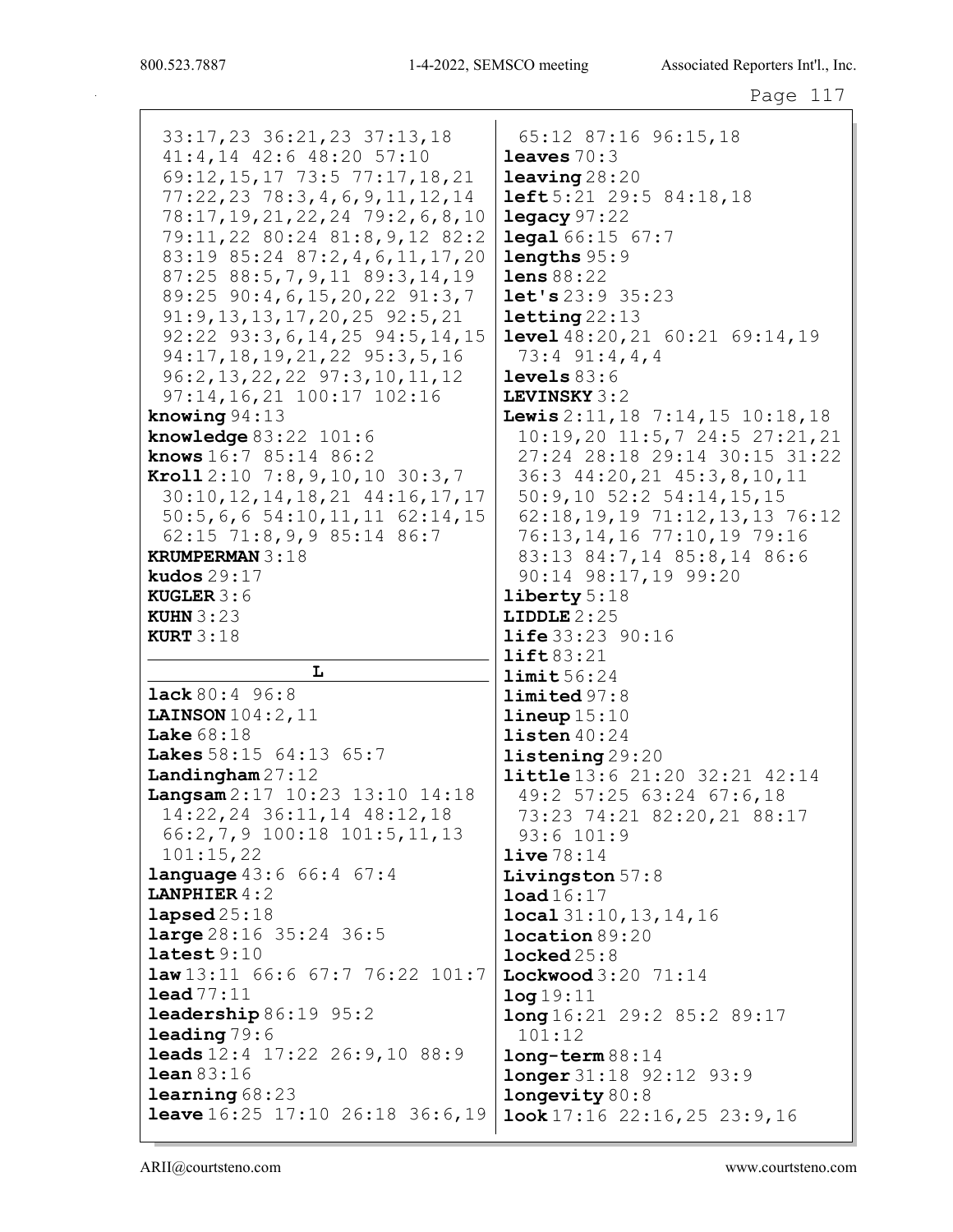26:2,3,20,21 58:12 69:15 78:3 78:5,23 looking 13:15 22:4 56:14 67:10 87:8,15 90:10 91:12,15 93:23 looks 26:22,23 lot 13:8 16:8 20:21 22:6,11 23:13,16 24:16 28:5 35:18 40:23 73:23 84:18 89:18 90:7 90:20 96:23 louder 63:24 love 26:12 33:13,25 45:18 97:6  $low 36:21 39:17$ lower 47:24 56:15  $LS 65:22$ M M 57:11  $M-L-R-E-M-S 57:9$ M-R-L-E-M-S 59:17 M.L 59:17 M.L.R.E.M.S 67:14 MACMILLAN 3:15 MAGER 3:8 **MAIA** 3:19 maintain 83:3,7,12 majority 28:16 making 77:2 78:5 93:11 97:16 man 46:12 51:2 manage 92:16 manages 29:18 **March** 37:22 76:3 mark 1:8 2:5 3:19 5:8 6:15 7:25 8:2 9:2 12:12 14:14 24:24 36:4 43:24 45:25 46:2 49:14 49:15 50:19,20 53:18,19 54:24 61:22 63:5 70:16,17 71:24 88:7 market 83:11 MARKOWITZ 3:6 MARSH 3:4 Marshall 2:18 3:24 5:21,24 36:6 36:19 37:14,15 38:12,13,15,18 40:15 41:16,19 47:4,5 48:9 52:2,3 56:6,7 57:6 58:7 59:20 59:21,25 64:3,4 72:21,22 73:21 74:3,7,9 **Maryanne** 2:13 8:4,5 46:3,4 50:21,22 55:2,3,4 63:7,8 72:2 72:3 Massachusetts 86:11

Masterton 2:11 7:17,18 41:12,12 41:20 42:19 45:15,16 50:11,12 50:12 54:16,17,17 62:21,22,23 71:16,17,18 101:25 102:5 materials 32:25 76:3 **MATERS** 52:20 **Matt 35:6** matter 11:14,19,21 12:8 66:18 75:2 95:18 100:11,11 101:20 matters 9:24 34:21 91:25 94:20 101:24 102:19 MCANENY 3:22 McCarten 75:17 McEvoy 2:12 7:20, 21, 21 12:4, 5 12:10,24 13:20,24 14:15 20:23 45:17,18,18 50:14,15,15 54:19 54:20,20 57:13 62:24,25,25 68:17,17 71:19,20,20 81:18 102:21,22 103:12 mean 30:5 31:19 59:15 78:15 80:20 82:5 83:22 88:4,22 89:23 meaning 48:20 65:8 means 23:25 24:3 31:11 77:12 Med 10:21 16:5 35:25 59:5 74:8 Medicaid 77:24 medical 5:7 10:17 16:25 17:10 39:3 40:6,23 56:20 83:5,22 89:22,24 90:3,7 medication 52:21,23 medicine 82:9 medics 83:20 MEEHAN  $4:4$ meet 98:10,10 meeting  $1:5\ 5:2,6,9\ 9:16\ 10:4$ 10:21 12:11 13:11 16:4 29:16 35:7,14,16,17,24 36:8,24 37:2 37:7 39:23 73:22 76:2,7 85:9 85:15,18,22 92:12 93:24 94:2 96:2 97:14 102:2,9,20 103:9 103:15 meetings 9:23 10:4,10,13 35:11 36:13 103:9 meets 18:20 39:24 Melissa 3:20 71:14 Melissa- $-7:16$ Melrose 56:13 member 10:6 35:2,2,3,6 92:5 members 32:8 33:6 48:14 69:7 73:25 75:25 77:3,7 79:12,20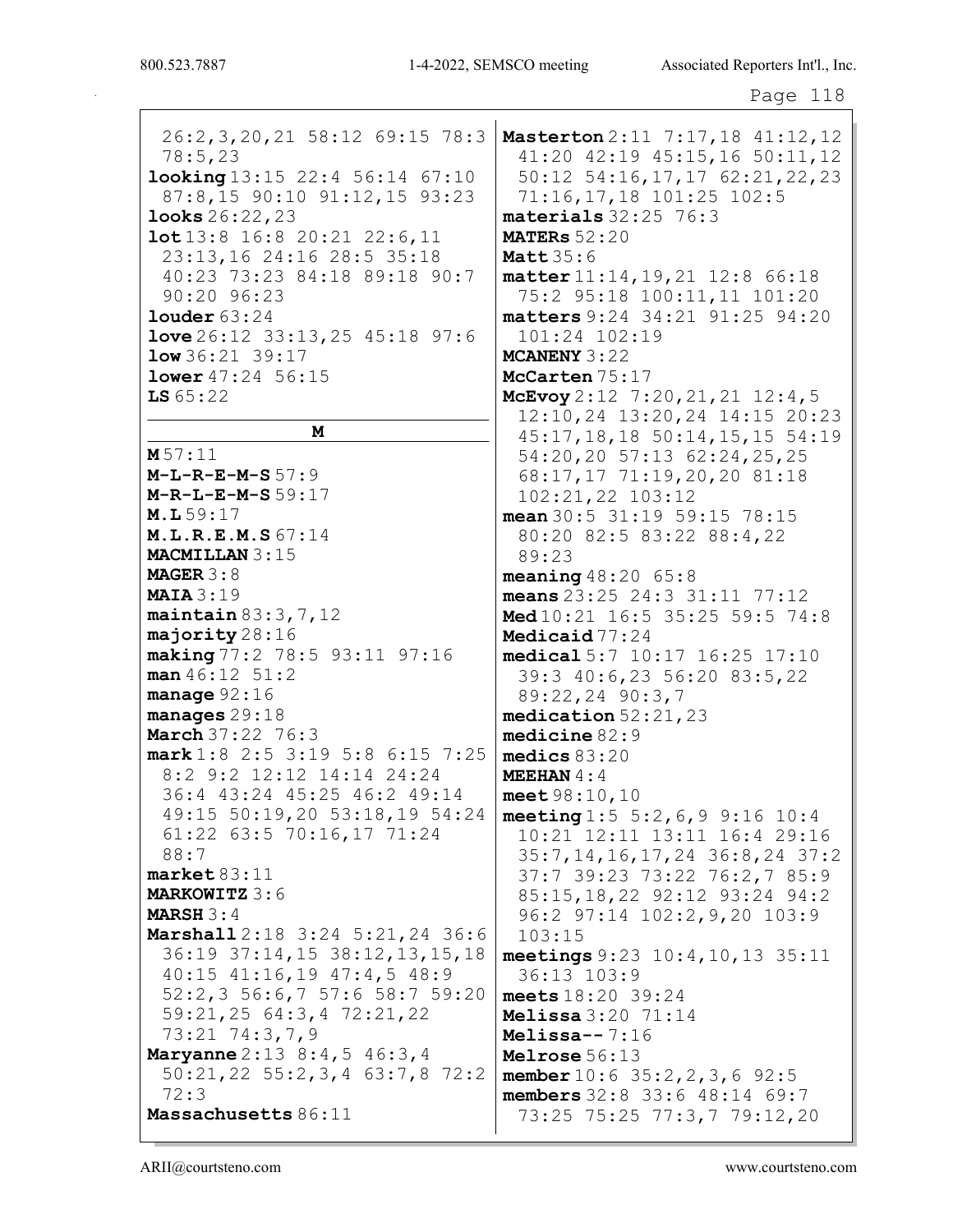90:13 91:2,16 99:21 membership 86:2 99:11 Membrane 57:13,14 memorial 21:17,21 95:19 96:21 96:23,25 98:12 mention 36:7 39:22 mentioned 36:24 48:4 72:25 74:12 83:13 84:7 95:18 mentor 5:5 mess 28:20 message  $25:11$ messaged 81:16 Michael 2:11,19,20 3:20,21 34:25 42:22 45:17 46:6 50:11 50:12 54:16,17 62:20,22 71:16 71:17 MICHEAL 3:21 Michele 2:6 6:19 Michelle 44:4 Micky 6:20 44:5 49:18,19 53:22 53:23 62:2,3 70:20,21 Midazolam 47:14 migrate 84:17 Mike 2:12 7:17,20 14:15 20:23 35:9 41:12 45:14 50:14,15 54:19,20 62:24 68:17 71:19 102:3,18 milligrams 56:25 mind 19:12 92:2 99:13 minute 15:25 37:7 minutes 9:11,15 18:16 21:7 91:24 MIRABITE 4:7 missed 102:4 missions 84:7 mistaken 9:14 mistakes 37:14 **MLREMS** 56:22 60:16 68:6,22 modalities 84:3 modality 58:25 mode 58:13 modifications 38:5 moment 9:19 14:10 34:24 60:3 Monday 32:9,18 money 25:19 Monroe 57:8 Monroe-Livingston  $68:19$ month 36:8 37:8 months 27:3 74:20 95:10 monument 96:11

morning 9:8 35:7 motion 9:19 10:13,16,20 11:4,11 11:16 14:4,17,18 40:13,15 41:7,9 47:2,4,6 48:7,9 51:24 52:2 53:5,7 55:21 56:2,5 57:4 63:25 64:2,5 65:5,25 66:10,12 66:16 67:19,24 68:4 70:3,5,6 72:19,21 102:20 103:6 motions 37:17 66:10 67:2 94:15 Mountain 58:14 68:18 move  $10:16$  17:20 27:17 31:4 43:6 67:21 69:16,23 75:3 78:22 moved 102:21,22 moving 15:11,18 16:18,20 18:3 34:20 35:23 57:16 74:25 75:2 89:10 multi-site 47:9 48:6 multicenter 47:14 mute 30:11,20 81:17,19 101:2  $muted 95:23$ MYERS 3:10

### N

naloxone 52:6 name  $46:13$  84:23 90:7 96:10 104:9 names 96:10 97:5 99:10,17 Nassau 73:16 76:17,18 77:5 nation 5:18 national 27:9 32:8 33:6,7 nature 29:12 97:15 near 81:22 94:17 NEARY 3:14 necessarily 84:5 96:19 need 11:20 14:18 16:21 21:22 22:15,20,22,25 24:7 29:6 31:25 43:12 48:16 59:15,16 64:8 69:12 76:4 77:23,23 78:16 81:12 82:16 83:15 84:6 84:25 85:11 91:7,21 needed 14:20 27:18 28:23 29:3 41:3 needs 41:2 97:11 neglected 34:22 neither 95:13 never  $24:2$ new 1:2 5:7 16:24 18:5 21:5,7 21:20 27:16 28:4 34:25 35:5,6 40:2,21 42:13,16 47:12 60:13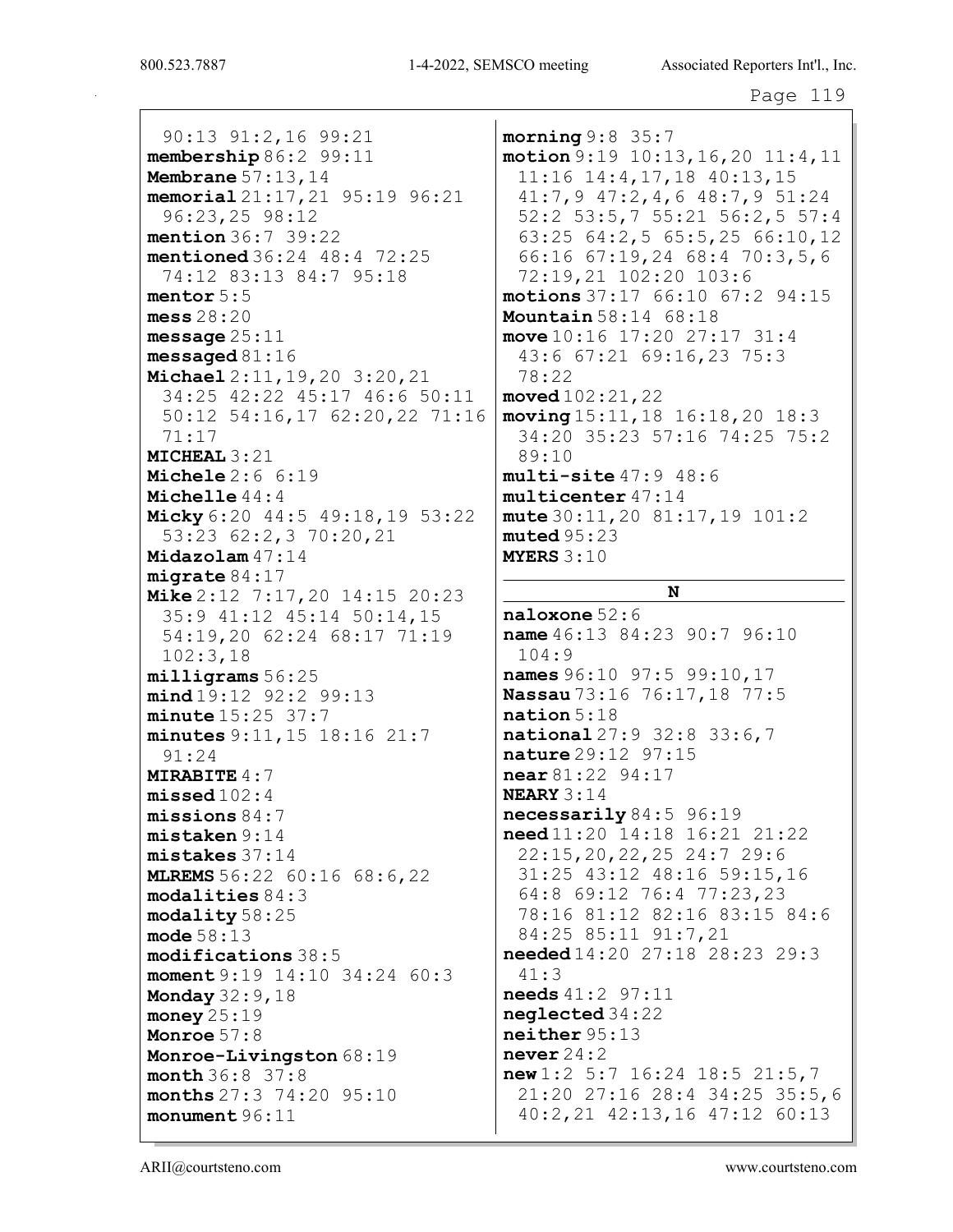73:12 74:15 75:4,20 77:15 85:20 92:24 94:10,13 96:18 100:9 103:12,13 104:2 nice 25:10 36:15 99:12 nicely 84:10 nights 32:21 NIKOLAOS 2:3 nimble 100:4 nine 21:18 nominating 12:15 nominations 12:9,11,12,16 14:3 14:5,11,12 non- 33:6 non-emergency 77:25 non-traditional 22:9,22 26:7 72:25 78:20 79:5,13 87:21 non-transport 39:25 normally 20:14 29:10 North 76:20 northern 16:15 notably 9:24 note 9:17 67:5,7 75:14 notes  $15:21$ number 9:23 16:4 17:7 22:4,5 24:6 37:23 40:3 78:19 93:2 94:5 95:21 numbers 78:23 Nurses 85:16,21 nursing 81:11 nuts 33:2

O

O 57:11 O'CONNOR 3:15 O'HARA 3:18 O'MELIA 3:12 objections 11:13,16 69:24 103:5 obtain 83:4 obviated 13:16 obviously 15:23 16:2,8 25:2 29:19 67:2 90:2 occasionally 48:24 occurrences 39:4 October 9:11,15 12:12 21:3 offer 66:23 office 42:8 officer 15:10 officers 14:14 officially 34:7 offline 95:21 101:10

offside 97:13  $oh 7:16 25:18 46:12 71:15$  $\alpha$ kay 6:2, 4 11:8 21:19 25:18, 20 27:22 30:18 42:16 43:16 45:8 45:12,14,25 46:16 49:5 51:23 53:10 55:20,24 61:11 63:23 68:14,24 70:7 74:10 98:19,23 99:22,25 103:5 old 71:15 75:3 76:9,10,16,16 77:15 90:16  $OLSSON 3:5$ once 41:25 49:3 58:10 93:10 ones 19:13 56:8 online 30:6,25 94:4 open 12:23 13:11,15 21:10,13,14 32:12,12 33:12 70:3 86:4,5 97:14 operate 69:14 89:13 operates 89:25  $\mathbf{operating}\,27\!:\!14$ operations 18:4 92:17  $opiate 52:16$ opioid 52:5,5,9,15,16 opportunities 83:18 88:15 opportunity 52:8 60:8,14,17,20 60:22 74:19 80:17 81:7 89:24 90:12 91:14 93:4,5 optimization 47:8 option 58:22 options 26:11 78:8 96:11,23 order 5:9 26:6 42:15 48:12 88:2 88:3 97:9 98:10 organizations 86:22 OUIMETTE 4:8 outline 69:16 outside 76:18 78:10 82:17 86:11 Outstanding 9:5 overdose  $52:6,7$ overstep 85:23 overturned 76:24 Oxygenation  $57:13,14$ **Ozga**  $2:3$  5:19, 24 6:2, 7, 9, 13, 15 6:17,19,21,24 7:2,4,6,8,11,13 7:16,20,22,25 8:4,7,9,11,15 8:18,21,24 12:19 15:3,5,8 38:9 43:13,15,18,20,22,24 44:2,4,6,8,10,12,14,16,18,20 45:13,14,17,20,25 46:3,5,8,12 46:16,18,20,22,25 49:5,8,10 49:12,14,16,18,20,22,25 50:3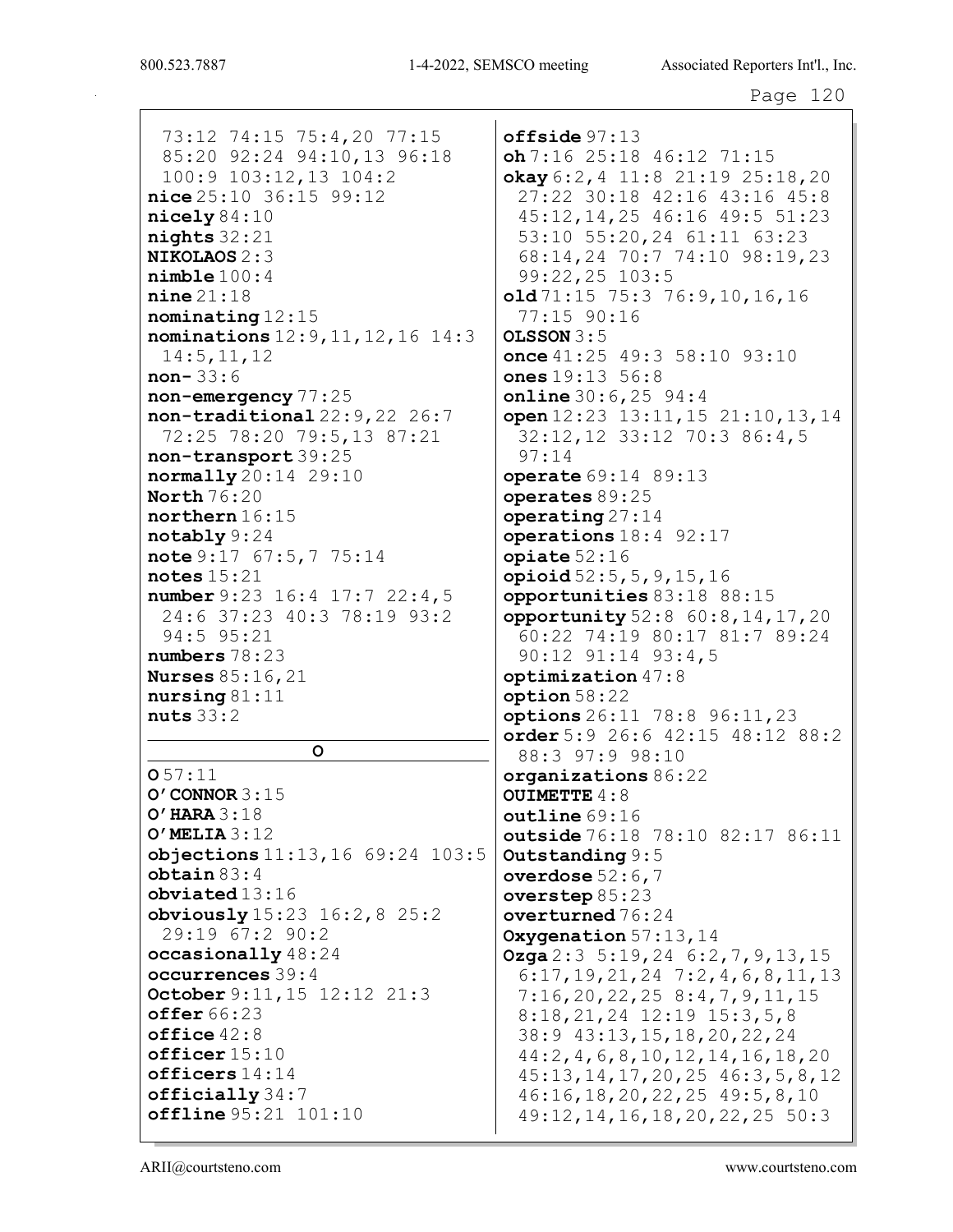50:5,7,9,11,14,16,19,21,23 51:4,7,9,11,13,17,20,23 53:8 53:10,13,16,18,20,22,24 54:2 54:4,6,8,10,12,14,16,19,21,24 55:2,5,7,9,11,13,15,17,20,24 61:9,11,14,16,18,20,22,24 62:2,4,6,8,10,12,14,16,18,20 62:24 63:2,5,7,9,11,13,15,17 63:19,21,23 68:9 70:5,7,10,12 70:14,16,18,20,22,24 71:2,4,6 71:8,10,12,14,19,21,24 72:2,4 72:6,8,10,12,14,17,19 95:12 Ozga's 92:24 P P.C.R 23:24 24:3 P.D 47:9 48:10  $p.m 1:7,7 5:3 18:22 65:15,23$ 103:14 P.P.E 39:6 packet 40:4 Page 104:4 pages 104:6 paid 87:13 pandemic 9:10 24:17 29:12 37:20 39:10 42:6 74:14 93:21 paper  $20:5,6$ paramedic 23:15 52:12 83:4 paramedicine 84:16 85:19 87:19 90:11 paramedics 22:22 80:21 parliamentarian 48:13 101:12 parliamentary 101:9 PARRISH 3:23 part 32:14 36:3 39:9 47:7 60:4 64:6,25 79:6 84:15 99:9,9 partial 52:9 participant 10:6 48:5 participants 20:14 participate 29:20 32:13 47:11 47:13 particular 17:11 57:16 58:13 93:3 101:8 particularly 82:9 95:2 party 94:19 Pasquarelli 2:12 7:22,23 45:20 45:21,23 50:16,17,17 54:21,22 54:22 63:2,3,3 71:21,22,22 pass 11:22 41:7 passage 58:3

passes 11:14 47:2,4 51:24 52:2 56:5 63:25 64:3 66:13 72:19 72:21 103:6 passion 91:6 patch 25:14 path 79:16,21 paths 80:6 pathway 25:22 26:19 78:23 97:12 patience 6:4 9:6 103:8 patient 23:7 39:7,13,24 40:2,3 40:5,8 58:24 78:6 patient's 64:23 patients 16:18,19 17:13,13,14 17:19,20 20:4 37:24,25 39:8 39:11,16,19 47:15 52:5,15 56:14,18 58:10 60:10,19,22 64:19,21 77:25 84:3 89:19 90:17 91:10 Patty 2:4 3:22 6:7 43:18 49:8 53:13,13 55:22,24,25 61:14 70:10 81:14,18 pay 32:24,25,25 64:23 80:4 91:4 paying 32:24 pediatric 39:20 44:25 47:8,15 people 21:5,8 22:19 24:13 26:9 26:10 29:17,19,19,23 33:18,21 35:17 36:18 48:23 82:11,14 83:2,3,9,13,24 84:16,19 88:13 90:22 97:5 percent 17:10 19:22,23,24 23:25 24:24 33:16 78:25 perfect 20:17 60:8,12 102:15 perfectly 66:15 period 29:13 33:13 47:21 79:12 95:25 97:8 permanently 96:10 persistent 56:10,14 65:3 person 25:21 93:15 personally 25:7 perspective 88:21 Peter 2:19 5:22 30:20 38:10 phase 47:14 phenomenal 34:14 92:8 95:12 **Philippy** 1:8 5:4, 8, 23 7:25 8:2 8:2 9:3,5 10:19 11:5,8 12:3,7 12:12,18 13:4,14,25 14:7,14 14:21,25 15:7,9 26:25 27:23 30:10,14,16,20 34:17 36:4,7 36:20 38:17 40:14,17,19 41:8 41:22 42:21,24 43:10 44:23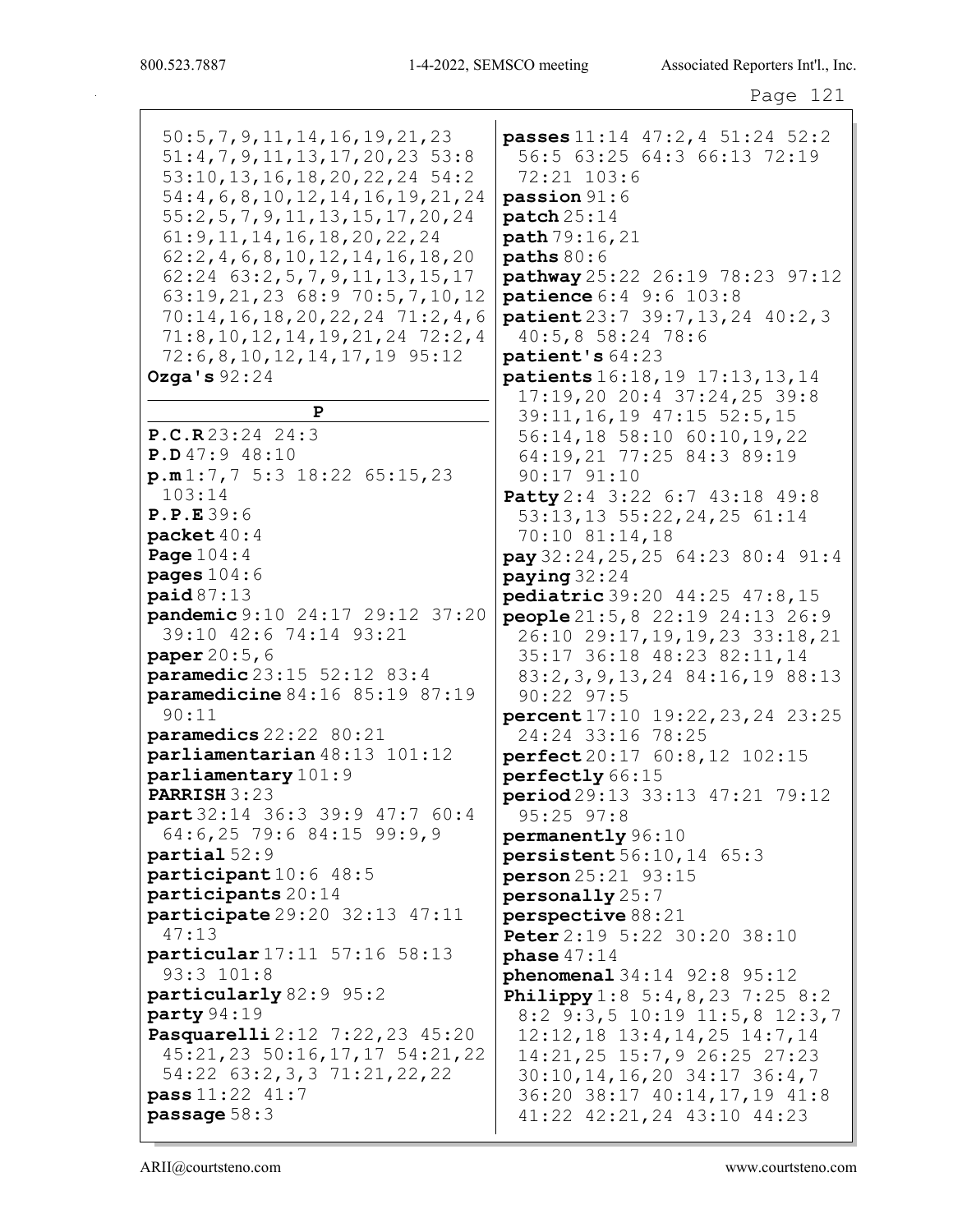45:6,9,12,25 46:2,2 47:3 48:8 48:25 50:19,20,20 51:21,25 53:6 54:24,25,25 56:3 57:5,14 57:22 58:18 59:19,23 60:3,5 60:24 61:8 64:2 65:13,24 66:20,25 67:16,23 68:7,14 69:3,20 71:24,25,25 72:20 73:20 74:6,10 75:13 76:14 77:10 79:14 80:14 85:3,5,13 91:19 94:17 95:7 97:18 98:4,6 98:19,22 99:2,19,25 100:3,7 100:15,18,22,25 101:4,19,23 102:3,7,15,22,25 103:4,13 **Phillipy** 63:5, 6, 6 phonetic 7:14 75:15,17 physician 35:3 40:11,23 physicians 41:6 52:18,20 73:25 pick 90:8  $pi$ 11ar 101:6 pilot 32:2,23 48:10,15 52:25 place 13:13 39:25 52:13 74:13 104:3 places 22:14 84:4,22 93:12 planning 102:16 platform 19:3,15 play 22:6 pleasant 41:5 please 5:20,25 10:23 18:16 19:12,15 21:12 27:11 33:13 37:12 53:9 58:16 70:6 pleased 15:14 36:15 pledge 5:11,15  $plus 30:6$ point 9:21 13:11 22:17 29:5 41:10 46:10 48:12 58:18 59:3 65:25 67:3 73:18 74:11 85:3 93:12,16,17 102:7,9 pointed 37:10 policies 18:5 policy 18:7,8,10 36:6 41:16 59:5 69:9 political 81:9 portal 19:5,9 20:6 portion 16:15,23 17:3 20:25 36:5 Portoro 2:13 8:4, 5, 5 46:3, 4, 4 50:21,22,22 55:2,3,4,4 63:7,8 63:8 72:2,3,3 position 12:15,19 80:7 90:9 94:10,13

positions 92:21 positive 85:17,22 89:21 possibly 29:7 post 82:24 posted 18:10,11 Potsdam 27:15 practice 22:10 58:11 73:4,5 79:19 81:3,4 84:5 practicing 22:5 23:6,6 24:4,4 79:2 pragmatic 81:13 pre- 47:15 pre-hospital 52:24 56:11 precedent 65:10 preface 31:8 preferably 37:13 prepared 43:13 preparedness 88:22 present 6:11,23 7:3,5,7,10,12 7:15,18,21,23 8:3,6,8,10,13 8:17,20,23 9:2 77:3 presentation 36:16 presented 15:4 presenter 21:12 38:11,14 presenters 21:10 press 91:20 presume 26:25 pretty 23:8 37:16 87:14 previous 12:11 previously 76:7 primarily 16:10,14,15 18:4 primary 84:7 93:16 private 13:13 privilege 100:12 probably 16:23 32:18 33:11 36:22 48:19,22 81:8 82:23 problem 25:20 79:7 problems 17:7,17 18:2 procedure 14:2 101:9 proceed 11:17 14:5 proceedings 104:6 process 11:10 35:21 58:14 74:13 74:16,18 76:5 93:9,20,23 94:3 94:12 processed 93:8,10 professionals 81:11 program 18:8 19:2,14,18 32:2,5 32:15,16,23 33:18 52:25 74:17 75:16,19,20 84:16 86:11 87:13 92:20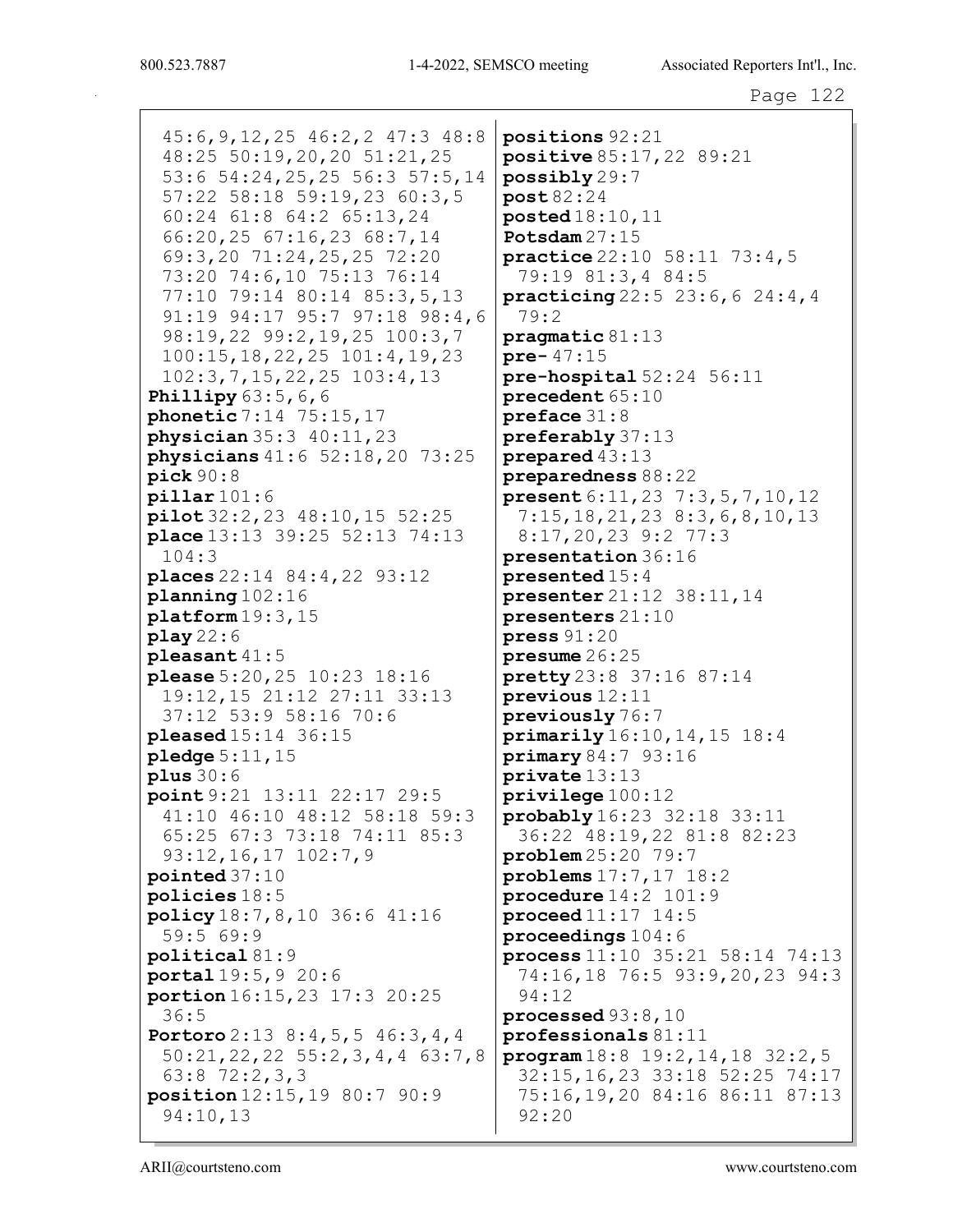programs 32:20 project 48:10,15 86:7 projects 75:10 Proofer 65:21 Proofreader 65:21 properly 48:18 proprietary 79:20 props 19:25 prospective 102:8 protocol 36:5 37:20,22 38:3,6 38:18,20 41:25 43:11 44:22,25 45:5 47:7 48:3,4 52:13,21 56:17,25 58:5,8,9,22 59:6,11 59:16 60:25 65:3 69:9 74:22 protocols 29:21 39:13,20 42:2,7 42:15 47:13 52:14 59:15 65:9 74:14 93:13,19,20,24 provide 40:2 52:8 56:19 87:9 provided 24:2 providers 21:24 22:4,5,8 23:5,7 23:12,21,23,24 24:2,13,19,20 24:22,25 25:5,6 26:4,7,18 31:24 33:15 40:25 41:15 73:2 73:4 78:20,25 79:5 80:18 84:5 87:20 89:13 91:2,12 provides  $52:10$   $60:19$ providing 24:14,23,25 52:14 proxy 73:13 public 13:12 32:12 35:19 82:3 85:25 87:3 89:2 94:6 pulled 29:16 pulling 90:17 pulse 84:9 pumped 34:3 purpose 45:7 47:22 purposes 59:10 72:24 push 85:11 pushing 41:14 43:5 94:16 put 30:13 38:20 39:5 40:7 42:14 45:2 52:13 75:5 78:11 83:13 83:14,23 85:15,20 94:12 100:25 102:5 puts 23:22 24:12 putting 81:23,25 82:5 97:5 Q qualified 65:8 67:8,14 79:18 qualifies 68:6 qualify 65:8

quarterly 102:17 question 25:3 26:5 29:14,15,24 31:21 42:3 44:21 59:14 61:4 66:2 69:23 95:17 101:17 questioning 91:17 questions 27:7,10,19,21 29:21 34:18 57:20 61:2 69:21 96:12 quick 34:21 37:17 50:24 61:10 74:11 75:14 quicker 20:8 93:20 quickly 43:7 98:8 quite 15:13 40:13 85:25 quorum 9:4 R R.N.s 83:5 R.S.I 36:16 Rabrich 2:14 8:9,10,10 41:21,21 41:22,24 42:12 43:8 46:8,9,10 46:15 50:23,24,25 55:5,6,6 63:9,10,10 66:22,23 67:10,12 67:20,24,25 68:4,8,11,21 72:4 72:5,5 101:17,21 102:24 103:3 103:4,5 ramifications 81:9 randomize 47:16 rate 56:15 re-engage 90:25 91:16 reach 27:11 31:2 40:11 ready 30:22 43:16 84:24 real 91:14 reality  $80:24$ realizing 5:9 really 6:4 16:3,4 18:12 19:3,4 19:25 20:8,10,21 22:6 26:3,15 26:17 31:25 34:14 36:21 43:3 43:5 60:11,16,18 73:24 74:19 82:8,15 85:11 86:5,21 87:4,5 88:20,21 89:3,18  $r$ eason  $26:8$ ,  $17$   $40:7$   $56:20$ reasons 91:23 recall 102:10 receive 83:2 received 12:10,14,17 56:9 reciting 5:11 recognize 34:25 94:22 95:9 recognized 93:4 record  $55:25\ 56:3\ 65:15,23$ 99:19 103:14 104:6 recreated 84:13

quality 80:8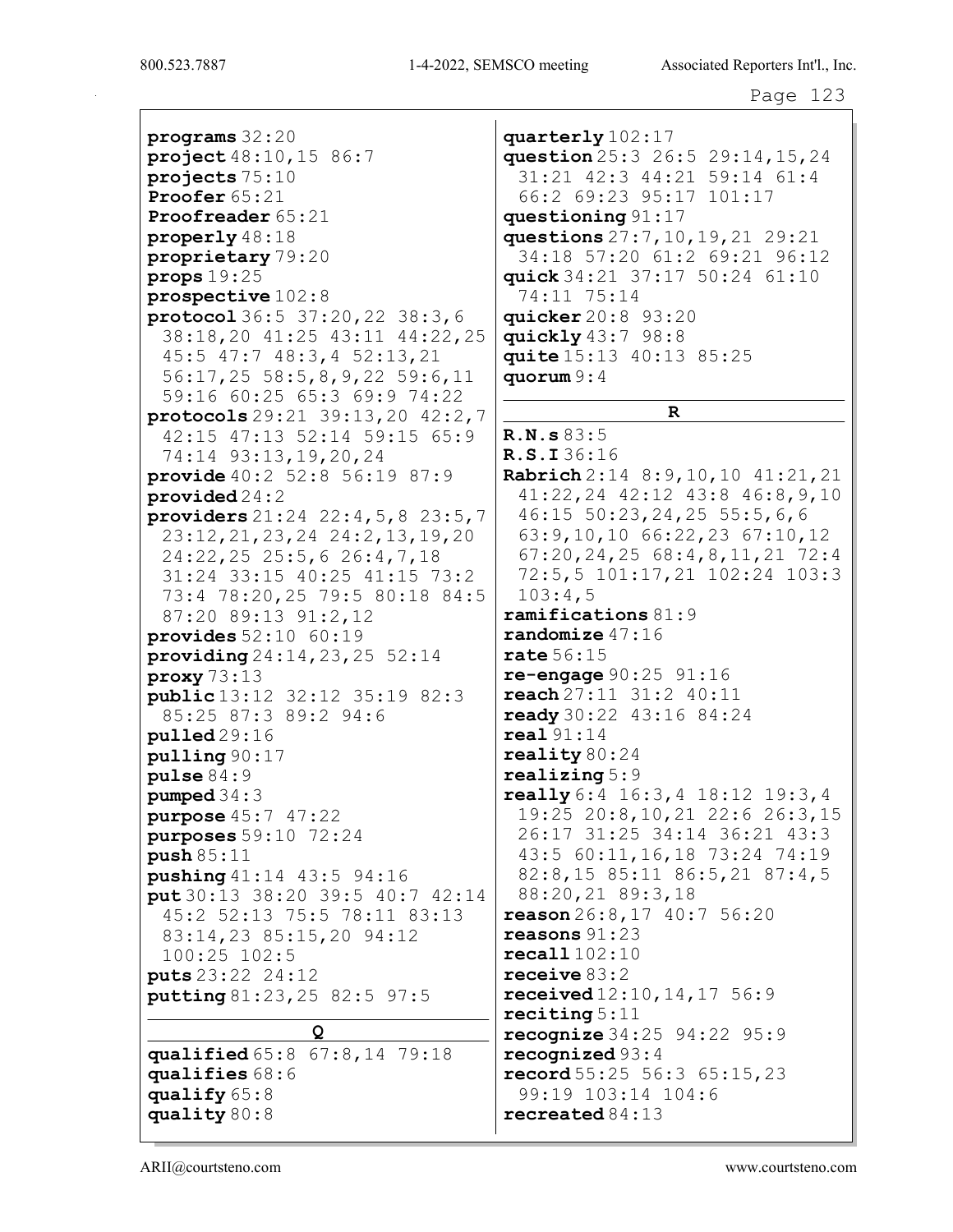recruiting 92:14 recruitment 92:14 rectify 66:7 67:4 recurrent 52:7 REDCap 74:17 Redlener 2:19 8:7,8,8 34:25 35:3 42:22,23,24 43:2 46:5,6 46:6,11 51:2,3,4 55:7,8,8 57:19,22,24 59:4,13 60:7,23 61:3,6 63:11,12,12 68:23 72:6 72:7,7 74:11 80:13,13,14,15 88:16,16 100:14,17,20,22,24 101:3 refer 39:20 refers 58:24 refined 68:24 reflect 56:4 reflection 92:25 reflects 80:24 refractory 56:15,18 refresh 91:6 regarding 21:15 regardless 64:23 73:6 regards 97:4 region 16:17 18:18 19:7 33:8,10 34:7,13 53:2 58:21 60:9,11 64:7 65:7 80:21 regional 39:3 40:6,7 57:8 58:22 60:11 64:9,10 69:14,18 regionally 41:17 regions 20:2 39:2 40:8 41:2 58:2,12 59:16 60:20 64:13 regular 36:10 37:6 77:22 regulatory 94:20 related 68:25 77:22 80:19 relation 77:19 relevant 77:13 relief 28:23 52:10 REMAC 38:21 REMACs 38:24 39:2 remain 38:22 remains 39:12 remember 28:6 39:8 57:11 66:15 76:20 remind  $37:21$ reminder 21:6 74:12 87:17 remove 67:20 removed 45:6 renewed 38:23 rephrase 68:2,4

reply 34:11 report 10:24 11:19,24 12:2,6 15:19 16:6 23:5,8 27:6,25 35:12,14,22 72:25 73:19 74:8 reported 104:3 reporting 10:3 reports 9:22 11:21 18:3 19:8,10 75:23 representation 100:4 representative 35:5 represented 76:22 republic 5:17 requested 76:7 require 101:18 required 37:24 39:17 requirements 39:14 98:11 requires 59:12 requiring 52:6 Rescue 76:20 resident 48:13 resigning 90:23 resilient 81:6 88:24 resolve 27:2 78:2 resort 31:12 resource  $31:14$ , 16 resources 16:22 17:6,24 27:8,10 27:18 31:9,10,11,13 78:7 94:24 95:3 respective 59:7 respond 17:23 24:17 responders 24:12 64:15 response 18:8 28:15,16 37:8,20 66:9 rest 36:19 60:15 72:22 90:15 restated 68:4 restrictive 41:17 resume 82:4 retention 84:23 retire 84:24 retired 34:8,9 98:13 retirement 34:16 reversal 52:6 review 74:18 reviewed 65:4 reviewing 39:23 revision 74:14 RICHARD 3:22,23  $\texttt{ride}~25:16$ right 5:5 11:10,11 12:7 13:25 15:2,18 16:9 17:10 22:7 23:2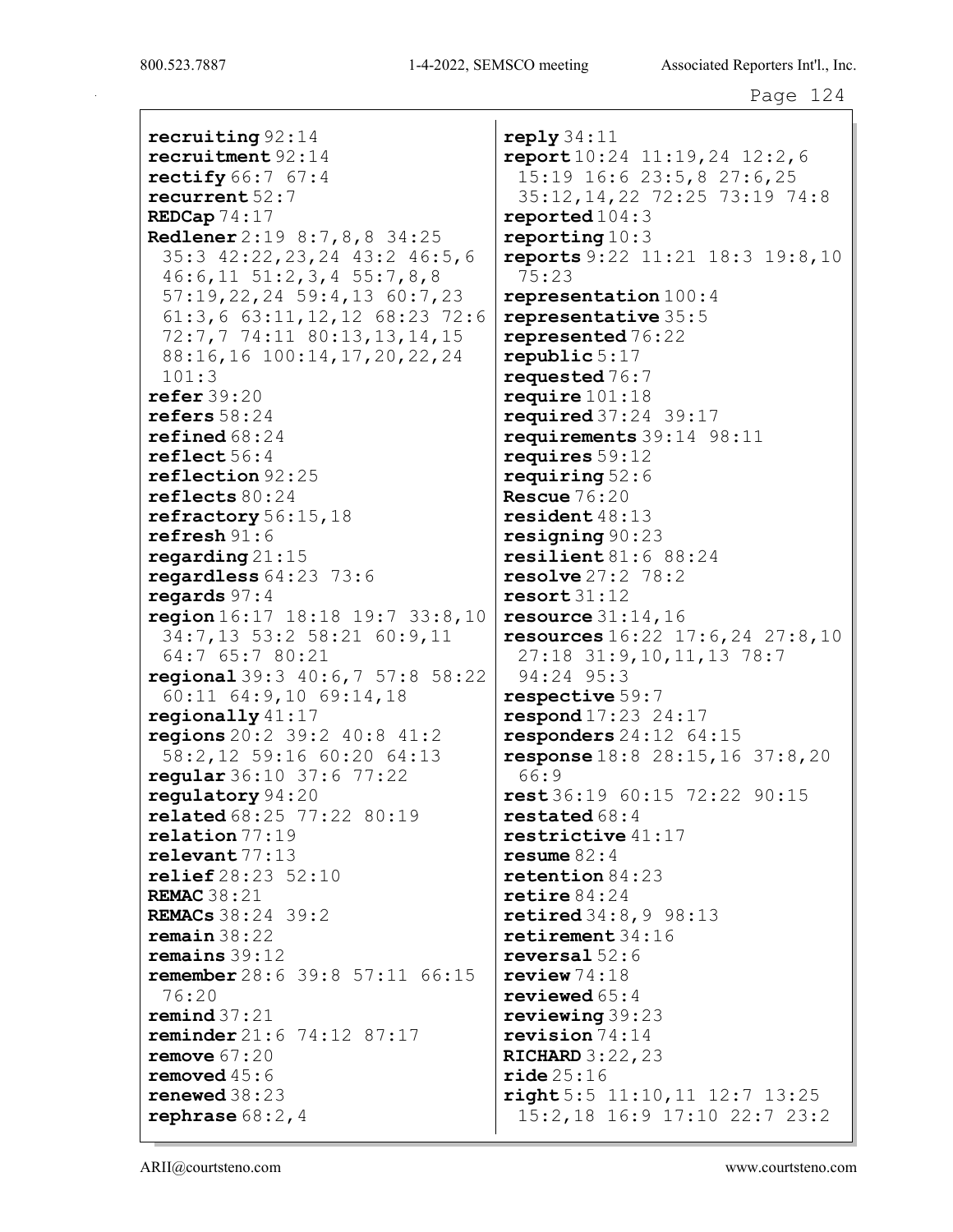24:24 25:23 27:8 34:17,19 35:23,23 38:19 40:19 41:22 42:25 43:6 45:13 46:13 48:11 53:8 56:5 57:17 61:4 66:21 68:7,14 69:4,23 73:20 74:3 76:14 77:2,9 78:23 79:17 81:22 87:18,19 88:22 89:5,11 89:22 92:14 93:11 94:6 98:4 100:10 101:23 102:18 risk 52:7 ROACH  $3:17$  $Rob 75:17,19$ ROBERT 2:5 3:23,24 ROBERTS 3:2 rock 101:5 roll 5:20,24 6:4 12:19 34:23 43:12,13 48:16,22 51:23 55:21 61:10 63:24 70:5 101:18 rolling 10:11 ROMANO 3:7 Room 52:22 round 13:9 14:10 run 96:4 running 24:23 Ryan 2:18 27:22 79:15 81:16 S safe 52:12 64:21 103:11 safely 52:24 safety 35:19 75:6, 9 SANDLOR 3:8 **SARA 3:25** Saratoga 20:22 satisfaction  $15:4$ saw 24:15 25:14 saying 19:8 22:11 23:3 43:8 49:3 101:5 says 22:8 39:10 66:9 67:20 scale 52:17 scenes 29:17 schedule 102:17 scheduled 85:10 schools 81:24 scope 22:9 25:13 73:3,5 79:18 81:3,4 SCOTT 4:2,2 screen 37:19 38:6,7 script 30:9 seasonal 33:21 seats 32:11

second 10:18,19 12:14,15 13:23 14:16 16:11 39:5 43:3,7 47:6 64:18 68:3 102:23,24 103:2,3 103:4,5 seconded 40:12,15 41:9 48:7,9 53:4,7 57:4 66:10 seconds 25:13 Secretary 5:19, 24 6:2, 7, 9, 13, 15 6:17,19,21,24 7:2,4,6,8,11,13 7:16,20,22,25 8:4,7,9,11,15 8:18,21,24 12:18 14:19 15:3,3 15:5,5,8 37:9 38:9 43:15,18 43:20,22,24 44:2,4,6,8,10,12 44:14,16,18,20 45:14,17,20,25 46:3,5,8,12,16,18,20,22,25 49:5,8,10,12,14,16,18,20,22 49:25 50:3,5,7,9,11,14,16,19 50:21,23 51:4,7,9,11,13,17,20 51:23 53:10,13,16,18,20,22,24 54:2,4,6,8,10,12,14,16,19,21 54:24 55:2,5,7,9,11,13,15,17 55:20,24 61:11,14,16,18,20,22 61:24 62:2,4,6,8,10,12,14,16 62:18,20,24 63:2,5,7,9,11,13 63:15,17,19,21,23 68:9 70:7 70:10,12,14,16,18,20,22,24 71:2,4,6,8,10,12,14,19,21,24 72:2,4,6,8,10,12,14,17,19 section 58:24 65:6 67:5, 9, 15, 21 68:5 see 8:12,25 15:15 17:7,12,13 36:18 45:4 60:8 73:22 74:25 75:25 77:24 89:15 96:20 99:8 seeing 17:9 38:16, 16 87:21 seen 90:20 seque  $85:12$ seizures 47:8,15,25 SEMAC 10:22 16:5 35:6, 25 36:2, 5 36:12 37:17 40:13 43:5,11 44:24 47:6 48:10 53:5 56:21 57:4 58:22 59:5 64:8 65:4,5,6 65:12 67:13 73:21,25 74:4,23 92:12 semester 86:17, 24 SEMSCO 1:1,5 2:1 3:1 4:1 5:1 6:1 7:1 8:1 9:1 10:1 11:1 12:1 13:1 14:1 15:1 16:1 17:1 18:1 19:1 20:1 21:1 22:1 23:1 24:1 25:1 26:1 27:1 28:1 29:1 30:1 31:1 32:1 33:1 34:1 35:1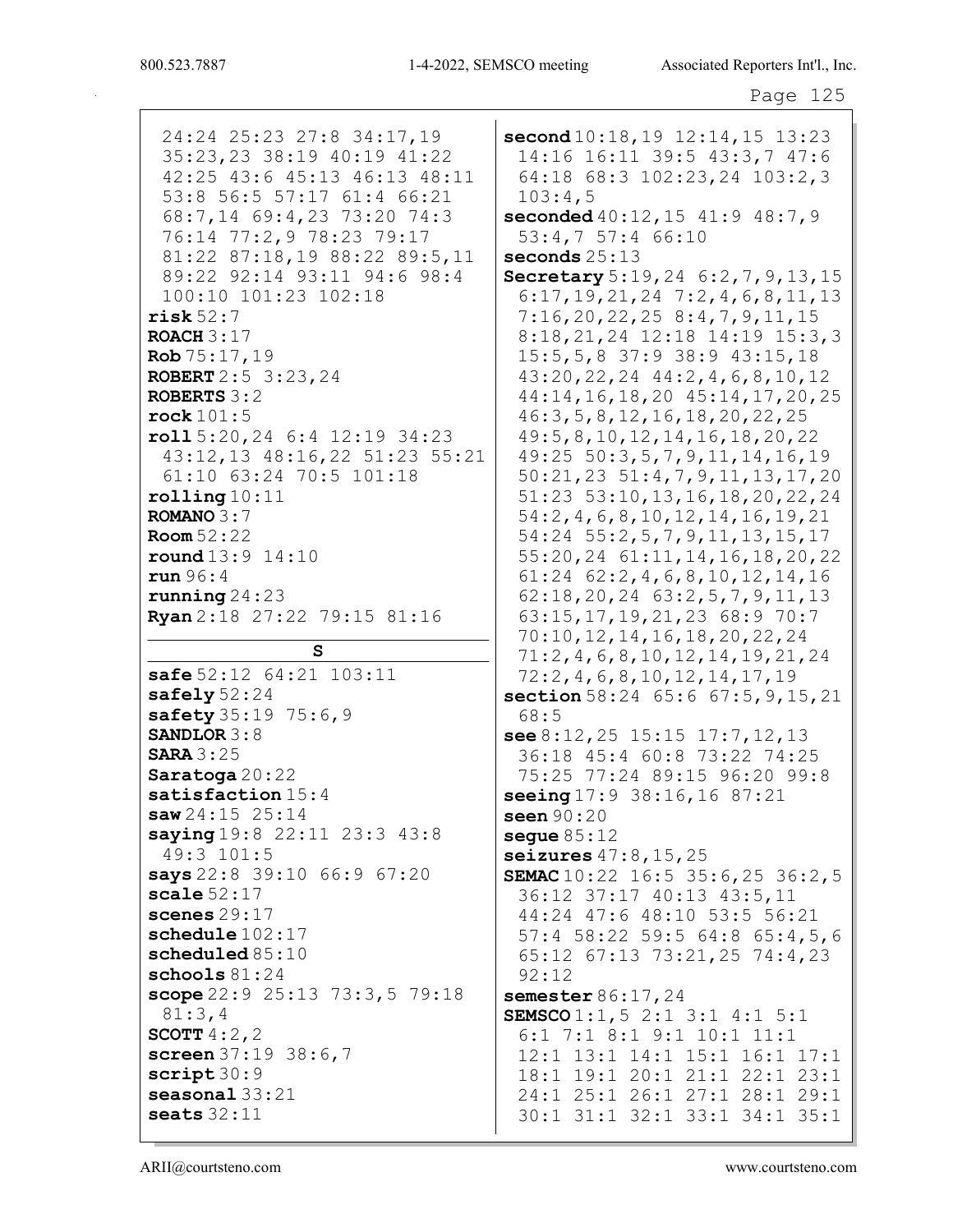36:1 37:1 38:1 39:1 40:1 41:1 | 42:1 43:1 44:1 45:1 46:1 47:1 48:1 49:1 50:1 51:1 52:1 53:1 54:1 55:1 56:1 57:1 58:1 59:1  $60:1$   $61:1$   $62:1$   $63:1$   $64:1$ , 8 65:1,13 66:1 67:1 68:1,5 69:1 70:1 71:1 72:1 73:1 74:1 75:1 76:1 77:1,2 78:1 79:1 80:1 81:1 82:1 83:1 84:1 85:1 86:1 87:1 88:1 89:1 90:1 91:1 92:1 93:1 94:1 95:1 96:1 97:1 98:1 99:1 100:1 101:1 102:1 103:1  $104:1$  $send24:735:8$ sense 48:20 87:22 sent  $66:2$ sentiments  $82:20$ separate  $29:8$ service 34:13, 15 82:24 99:16 Services  $5:7$ set 9:3 12:12 36:9 65:10 102:9 sets  $12:10$ setting  $47:16$  52:24 91:11 settings  $89:13$ seven  $82:23$ seventy 23:23 24:12, 19 share  $34:5$  $sharing 89:9$ sheet  $71:15$ shelf  $41:2$ shock  $56:11$ shoot  $10:23$ snow  $90:18$ **Shore**  $76:20$ short 9:22 33:12 95:25 96:2 short-term  $88:14$ shortly  $94:2$ shot  $56:10$ shoulder  $83:21$ shout 18:24 20:11 35:8  $102:4$ show  $23:24$  37:18 38:6,7 55:25 soup  $33:2$  $91:5$ shown  $52:11$ shows  $25:10,12$  $shut88:18$  $\text{size}$  38:2 side 20:9 21:22 78:12 80:19 83:17 94:23 96:9,11,17  $sight9:984:6$  $sign 33:12,13$ signed  $42:3$   $91:7$ 

 $\texttt{significant} 37:23$  $signs 37:2 39:21 95:13$ similar 17:4 92:21 96:20  $Similarly 67:12$ **Simmons**  $2:14$   $8:11,13,14$   $35:2,4$  $46:16, 17, 17, 51:5, 6, 6, 55:9, 10$ 55:10 63:13, 14, 14 72:8, 9, 9 Simpson  $2:15$  8:16,17,17 46:18 46:19,19 51:7,8,8 55:11,12,12 63:15, 16, 16 72:10, 11, 11  $\texttt{sinale} 14:19$  $\sin 12:9$  14:23 38:15 41:20 57:24 60:24 75:13 76:15 77:14 95:23 101:14  $sit5:14$  28:20 89:24 90:2  $sitting 24:5 67:2$  $situation$  35:20  $\texttt{six} 28:12 \quad 32:4,17 \quad 33:14 \quad 67:19$  $sixty90:16$  $sketches 96:7$ skilled 26:17 80:25  $\textbf{skills}\,80:25$ slate  $13:21$   $14:14,17,20$   $15:4$  $slideshow 36:18$ slightly 92:12  $slip55:23$ small  $16:23$  90:4 97:19  $smaller 89:15$ Smith  $2:15,23$  8:18,19,19 46:20 46:21, 21 51:9, 10, 10 55:13, 14 55:14 63:17, 18, 18 72:12, 13, 13 sole-source  $48:15$  $solutions 87:2$ someplace  $79:25$  83:24 sorry 7:16 13:6 45:13 49:4 55:23 59:20 68:21 71:15,15 85:5 88:18 95:24 99:2,3 102:3 space  $20:17$   $81:12$   $96:4$ ,  $24$ speak  $12:25$   $31:17$  $\text{speaking} 13:4$ special  $96:5$   $97:13$ specialists  $87:10$   $92:20$  $specialized 86:19$ specific 16:7 36:9 37:10 52:14 58:10 60:11 64:10,22  $specifically 52:19$ specifics 59:17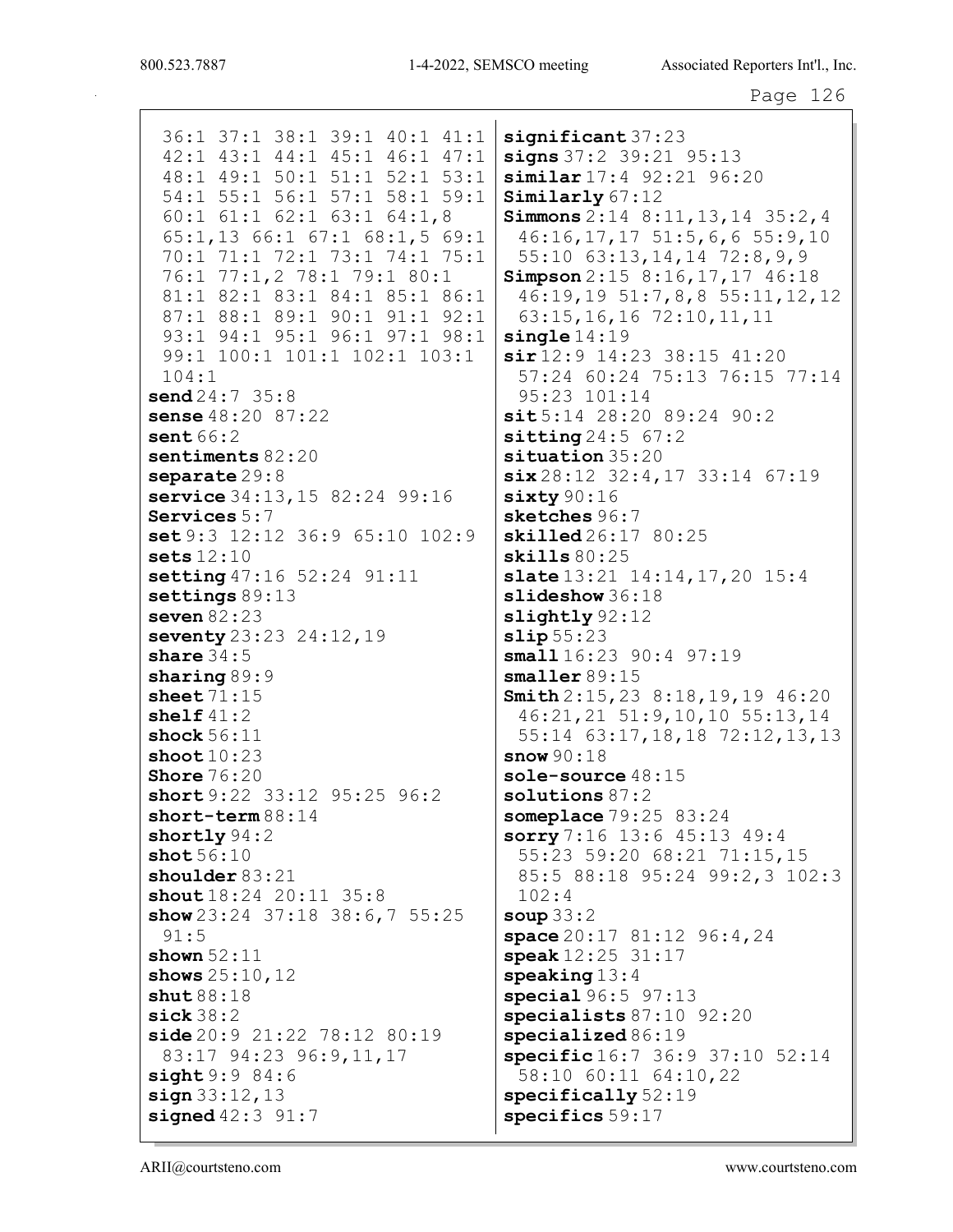```
spectrum 35:18
spelling 7:14 75:15,17
spirited 35:11
spoke 78:24
staff 15:19 22:13,13 37:4 83:14
 95:11
staffed 79:8
staffing 28:19,25stakeholders 86:3 95:21 100:5
stand 5:12,15 12:9
standard 58:25
standardized 47:18,20standards 10:17,21 16:5 35:25
 56:21 59:5 74:8,23
standing 67:7stands 5:17 41:7 52:21 70:4
star 96:19
stars 96:14,18 97:4
start 17:16 19:14 22:24 36:2
started 19:2 22:3 35:21 82:23
starting 32:3 37:8 95:20
starts 18:15
state 1:2 5:7 16:9, 10, 11, 13, 15
 17:8,25 19:4,22,24 21:15 22:3
 26:21 33:4 40:2 42:5 58:3
 60:15 69:13,19 73:11,12 75:21
 84:10 85:20 89:25 92:16 93:7
 102:20 104:2
stated 28:19 41:13 68:2 104:4
statement 76:23
states 5:16 65:7
statewide 32:5 33:5 43:11
stay 10:8 29:2 88:3 103:11
staying 26:9,10Stein 73:15
stenographers 57:6
step 9:14 77:19 94:10
STEPHEN 2:4 4:3
stepped 47:14 75:15
Steve 6:9 7:8,8,10 30:10,11,14
 30:15,16,21 43:20 44:16,17
 49:10,11 50:5,6 53:14,15
 54:10,11 61:16,17 62:14,15
 70:12,13 71:8,9 75:4,7
STEVEN 2:10,21 4:3,4
stewardship 75:18
stick 13:8
stop 56:23 79:24
STORM 4:4
streamlined 74:22
```
stroke 60:13 stuck 17:21,21 students 86:12,23 studied 23:6 study 47:7,9,11,13,21,22 48:6 stuff 88:8,13 style 32:5, 9 subcommittee 91:23 subcommittees  $10:7$  $subject 29:15$ submission  $74:16$  $\texttt{submit} 21:13$ subscribed  $104:8$ substitute 9:20 subtract 23:21 24:11, 21 succeed 84:10 succeeded 75:17 success 20:10 82:21 sufficient 48:17,19 Suffolk 36:16 76:18 77:5  $suggest 10:24 66:5$ suggestion 12:21 suggestions 31:3 super  $25:11$ support 11:3, 3 15:12 85:18, 21 supposed 10:22 **Supreme** 76:19, 21, 23, 25 77:4 sure 10:8 13:19 34:3 36:3 60:5 68:11 75:24 78:5 83:11,16 86:2 93:11,13 99:18,24 101:3 surge 9:10,24 SURPRE 4:5 survey  $18:14$ surveying 82:3 survival 56:15 SUSANNE  $4:5$ sustainability 26:23 35:10 88:12 switch  $47:19$ switched 47:17 symptoms 52:11 Syracuse 27:15 system 20:7 80:22 87:22 systemic 25:20 systems 101:7 T  $T.L65:21$ 

tack 88:17 tag 21:25 26:23 35:10,22 88:13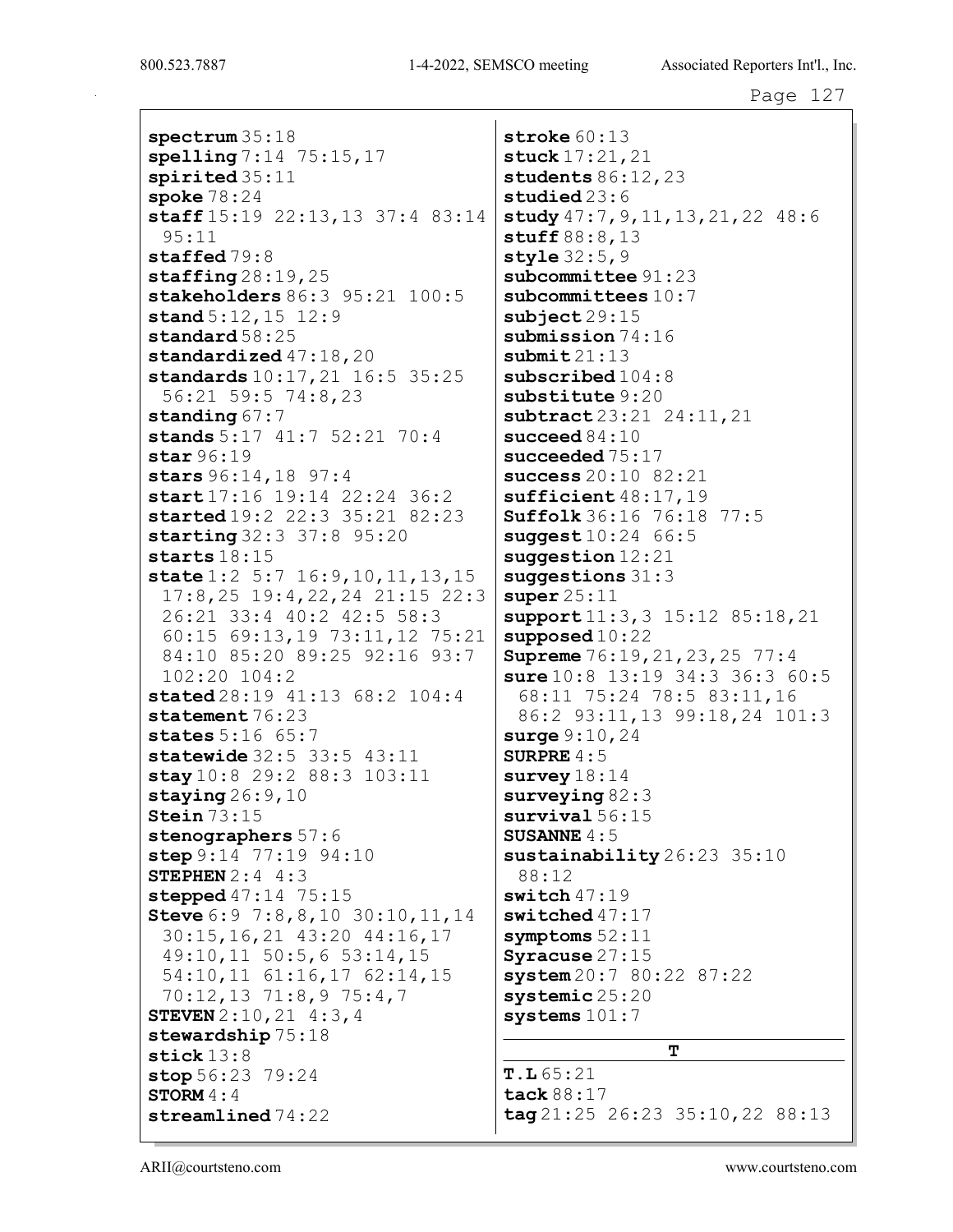tags 22:2 take 7:17 12:19 22:14 23:9,20 27:19 31:5,18 33:22,24 34:24 48:23 49:2 64:21 67:19 75:6,9 78:21 83:23 88:17 95:16,20 96:14,15 takes 18:15 25:13 87:5 Talbott 35:5,6 talk 21:8,12,20,24 27:13 42:14 42:17 57:25 59:22 86:10 talked 84:2 88:7 talking 17:9 30:5 68:19 tasks 94:15 TAYLOR 3:13 team 15:15 20:11 92:21 93:15 technical 97:20,24 technology 60:9, 21 tele-consult 64:14 73:9 telemetry 40:11 tell 23:4 25:7 30:16 telling 31:16 temperature 39:15 ten 18:15 23:22 24:19 tentative 102:10 Teresa 2:8 7:4 44:13 97:21 99:20 terms 57:15 67:6 68:23 96:9 terrible 57:10 Terry 4:5 12:15 13:5,17 44:12 49:25 50:2 54:6,7 62:10,11 71:4,5 98:18,22 99:4,22 100:7 testing  $87:18,19$ Texas  $23:5$ text 25:11 textbooks 32:25 thank 5:19, 23 6:3 8:15 9:5 10:20 11:8,18 12:3 13:17,19 14:7,22 15:10,11,20,23 19:19 20:9 27:24 28:21 31:22 34:12 34:15,17,20 36:4 37:3 38:15 40:14 41:4,6,13,20 42:11,19 43:9 45:8,12 46:7 47:3,5 48:9 51:25 52:3 56:5 57:5,15,24 60:23,24 61:6 64:2 69:5 72:20 72:22 73:20 74:2,6 75:7,10,12 77:7,9,10,14 86:6 89:9 91:18 94:21 95:4,7,24 98:20,21 99:6 100:6,7 101:4,15 102:15 103:7 103:11 thanks 18:24 20:22 25:13 27:6

27:19 35:9,20 36:20 42:12 51:4 55:24 75:18,21 95:10,11 102:17 that's 30:18,18 58:17 93:8 theirs 32:20 Therapy  $52:22$ thing 17:18 21:23 22:18 31:7,20 34:5 66:18 77:9 78:18 79:4 83:25 84:6 86:6 87:14,16 88:19 89:11,21 92:4 93:18 99:15 things 13:8,18 16:5 20:9 21:22 22:3,24 25:23 26:24 27:17 33:19,20,22 42:15 48:23 69:7 69:12,14 73:17 74:15 78:12 82:10 86:10,20 88:10,15 89:8 92:10 93:2,6,23 94:8,14,16,18 94:25 96:5 97:6 100:21 think 5:13 21:9,11,25 24:9,15 24:24 28:2,21 42:9 43:3 45:21 51:20,21 59:19,21 60:3,7,12 60:16 69:6 77:11,13 78:4 79:9 79:16,22 80:2,11,18,23 81:2,6 81:7,8,12,22 82:10,14,17 83:10,15,24 84:8,14,15 85:8 85:11,17 87:12,22 88:6,19,24 89:2,3,5 90:19 91:14 92:14 95:8,21 97:18 99:11 thinking 78:9 86:10 88:10 99:15 third 16:12 56:23 thirty 17:10 20:14 24:22 25:5 29:6,7,9 37:6 90:16 thirty-day 29:13 thirty-five  $23:24$   $25:5$ **THOMAS**  $2:12 \ 4:6$ THOMPSON 4:5 thought 86:21 thousand 23:12,21,22,23,24 24:11,12,13,19,20,22 25:5,5 three 14:9 16:9 19:20 20:19 32:3,6,6,7,7,7,11 47:14 56:24 83:6,9 90:22 threw 93:21 throw 68:8  $TIFF 4:6$  $Tim 4:7,7 30:8,9$ time 1:7 9:17 12:2,6 15:16 17:17 21:4 33:13 34:22 36:9 36:13,22 38:2,23 41:11 53:9 63:24 74:5 75:23 79:12 86:18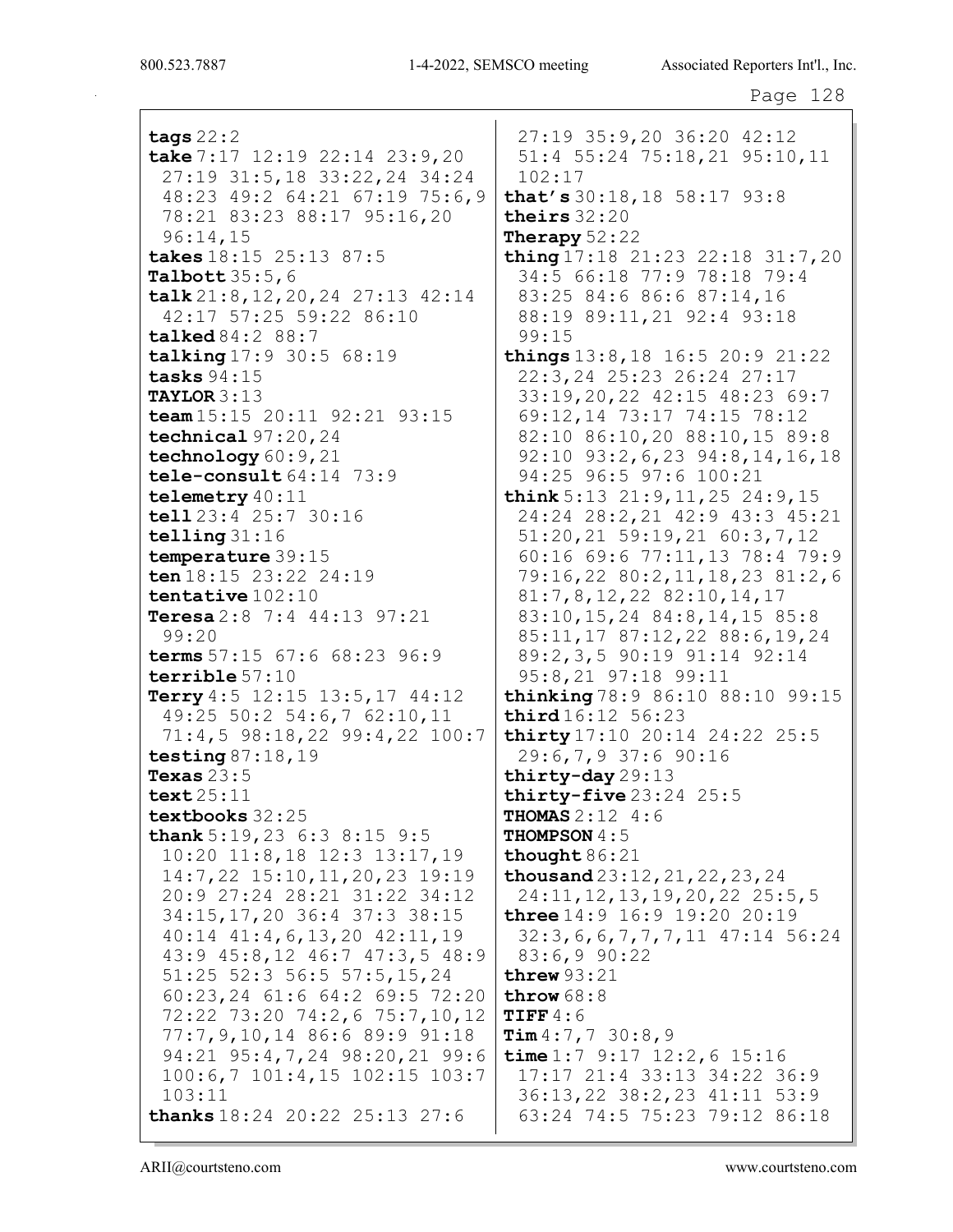86:24 88:4 96:2 97:8 98:10,11 98:14 103:8 104:3 timeframe 9:23 timely 43:4 times 14:9 TINKLEPAUGH 3:16 title 38:19 today  $7:14$   $9:4,7,9$   $10:14,17$ 15:22 32:15 35:7,25 49:3 59:5 74:2,9 88:10,10 103:8 told 86:12 99:4  $Tom 7:22 45:20,20,22 50:16,17$ 54:21,22 63:2,3 71:21,22 TOMASCHOKO 3:14 top 45:5 48:20 102:10 topic 21:11 91:21 topics 77:18 total 20:20 56:25 totally 81:15 touch 34:10 75:25 track 77:19 tracked 42:5 train 32:4 trained 52:19 86:14 training 53:4 86:19 87:10 90:9 transcription 104:5 transport  $40:5,9$  56:17 transportation 37:25 64:19 transported 39:17 40:9 78:2,7 Travis 75:14,18 TREANOR 4:4 treating 91:10 treatment 39:25 52:4,8 58:13 84:3 tree 96:5,16,19 triage 38:2 trial 47:14 triggered 93:18 trip 31:15,18 Triple 25:9,10,19 TRISH 4:8 truck 25:20 26:13,15 83:20 trucks 83:13 true 104:6 truly 58:23 59:11 truncate 73:22 try 12:20 13:6 15:21 27:25 31:12 32:4 36:8 79:17 80:6,6 93:19 100:3 102:14 trying 31:10,23 33:4 34:10

35:19 40:10 49:2 86:4 94:23 94:24 102:17 tspro 65:20 tuned 10:8 turmoil 40:24 turn 26:12 twelve 20:15,15 27:2 twenty 26:14 74:20 95:10 twenty-five 24:13 twenty-four 33:5 two 12:10 15:13 18:11 21:6 25:13,16 30:24 35:10 56:9 57:20 59:7 64:12 69:10,18 77:18 78:19 83:4 84:8 86:9 90:22 102:13 type 89:19 typewritten 104:5 Typist 65:20

#### U

unanimously 11:14 uncommon 17:8 undergrad 87:3 understand 13:20 45:3 69:7 75:14 88:14 understanding 15:25 29:21 42:2 58:17 69:17 77:12 101:7,8 unfortunately 17:15 99:10,16 Unit 19:16 United 5:16 University 47:10 update 18:9 68:4 73:10 updated 94:19 upheld 77:4 upstairs 17:15,15 Upstate 21:9 upwards 17:9 use 12:24 20:5 22:19,21 31:10 47:12 53:2 56:16 64:15 83:23 93:12

## V

V.B 65:21 vaccine 16:11 vaccines 22:19,20 Val 2:3 49:2,3 92:23,23 102:13 Valerie 38:7 64:4 valid 38:20 **Valley** 17:3 27:16 34:7 value 84:18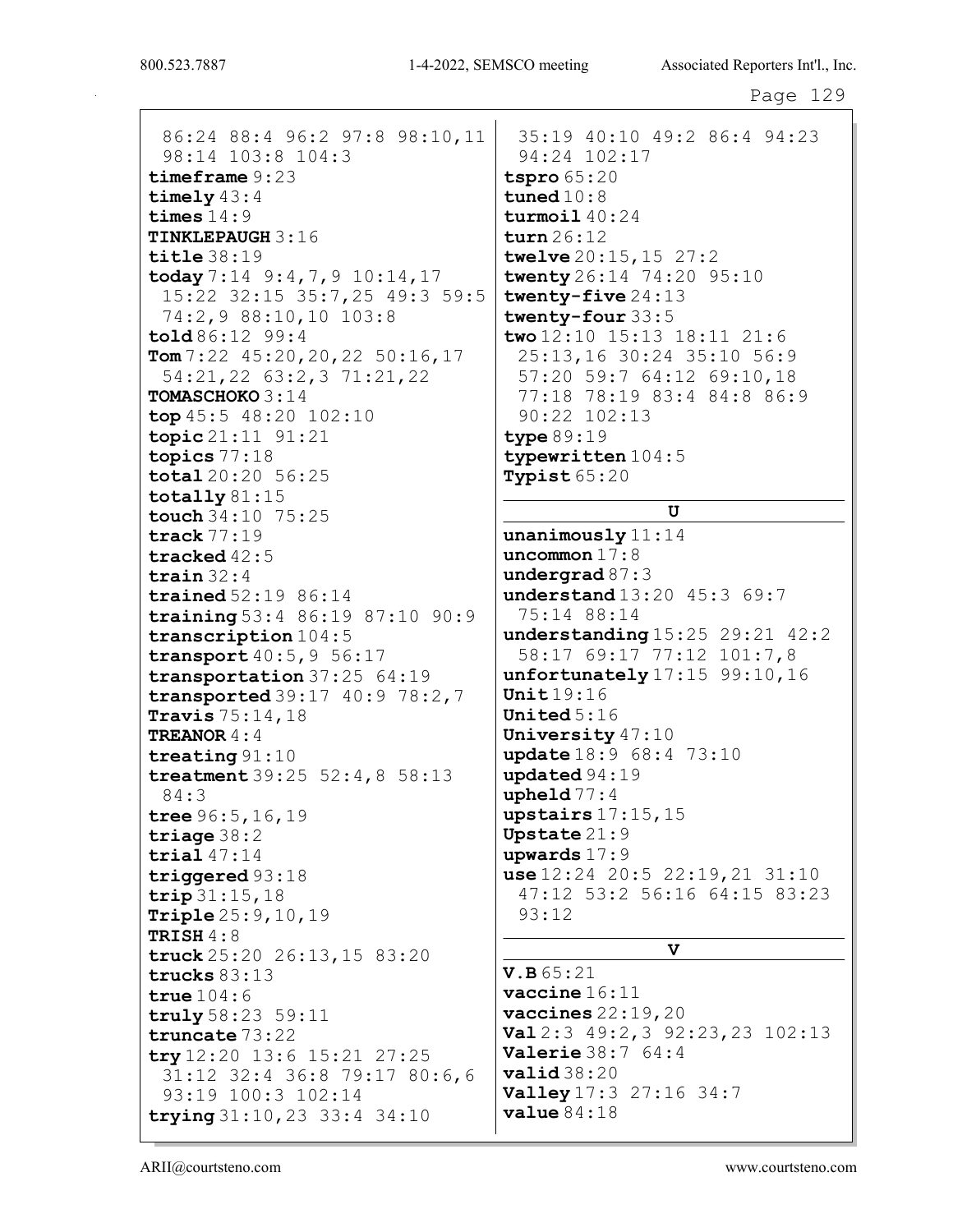```
Page 130
```
 $Van 8:21, 22 46:22, 23 51:11, 12$ 55:15,16 63:19,20 72:14,15 **VANBEEVEREN 2:16** various  $9:7$  32:10 **Vedidyan**  $100:18$   $101:5$ vehicles  $28:15,17$ **VENUE**  $1:10$ **versus** 22:4 59:6,6 69:13 73:15  $\texttt{vet}$  74:19 **VFib**  $56:10, 11, 14, 15, 18, 22, 65:3$ Vice  $12:13, 14, 16$  75:8 Vice-Chair 11:23 13:22, 23 14:15  $14:16$  $view22:17$ VINCENT 4:8 Violante 2:16 8:24 46:25 47:2  $51:14, 16, 19$   $55:17, 18, 19, 19$ 63:21, 22, 22 72:17, 18, 18  $Viral 37:19$  $virtually18:21 20:20$ vital 37:2 39:21 95:13 **voice** 48:17, 18 85:21 **volume**  $16:25$   $36:21$ volunteer 25:22 79:20, 23 80:7 81:21 82:6 89:15,16 91:4 98:17 99:16 volunteered  $75:5$   $100:8$ volunteers  $24:16$  89:18 vote  $6:5$  12:25 14:5,17,19 15:3 15:6 43:12,14 45:9 46:9 48:16 48:17,18 53:12 66:12,13 77:3  $101:18$ **voted**  $55:25$   $77:8$   $85:18$   $94:2$ votes  $46:6$ **VTach**  $56:10$ ,  $12$ ,  $14$ ,  $16$ ,  $18$ ,  $22$  65: 3 W waiting  $17:14$  $wall21:19$ want 15:11, 17, 23 18:23 19:19 21:12 26:15 29:20 31:11 33:21 34:5, 11, 24 35:8 36:7 37:3, 11 37:18 39:16 40:22 41:13 43:2 45:3 53:2 67:24 75:7 79:24

80:8,9 84:17,19 86:2,6 88:13

89:8,8 90:15,24 91:17,20 92:5

wanted 20:16 21:23 26:24 66:8

**WASHKO**  $3:16$ wasn't 34:22 59:24 81:20 93:7 watchful  $80:10$ watching  $22:18$ **waters**  $87:18,19$ **wave**  $17:11 \ 37:23$ way  $23:9$   $25:11$   $42:4$ ,  $9$   $43:4$ 67:22 84:24 90:19,25 93:22  $100:12$ ways 32:10 82:17 96:24 we'll  $21:2,4$  31:25 32:8 33:11 35:22 36:2,22 42:18 82:14 83:17 87:15 88:6 99:23 102:14 we're  $9:14$  11:17 16:9 17:8,9 19:8 20:24 22:17 24:19,23  $27:14$   $28:5, 6, 20$   $31:5, 9, 16, 25$ 33:2, 3, 4, 4 35:11 37:6 61:9 67:4 68:12, 19, 22 75:22 79:12 84:8,11 87:9,18,19 89:2,4 90:10,22 91:12 92:10 93:22  $94:23$ we've  $42:680:19,2096:7$  $We'$  ve  $80:20$ **weather**  $97:7$   $98:11$ web  $6:12$ **WebEx**  $1:1$ ,  $10$   $2:1$   $3:1$   $4:1$   $5:1$  $6:1$  7:1 8:1 9:1 10:1,10 11:1 12:1 13:1 14:1 15:1 16:1 17:1  $18:1$   $19:1$   $20:1$   $21:1$   $22:1$   $23:1$ 24:1 25:1 26:1 27:1 28:1 29:1 30:1 31:1 32:1 33:1 34:1 35:1 36:1 37:1 38:1 39:1 40:1 41:1 42:1 43:1 44:1 45:1 46:1 47:1 48:1 49:1 50:1 51:1 52:1 53:1 54:1 55:1 56:1 57:1 58:1 59:1 60:1 61:1 62:1 63:1 64:1 65:1 66:1 67:1 68:1 69:1 70:1 71:1 72:1 73:1 74:1 75:1 76:1 77:1 78:1 79:1 80:1 81:1 82:1 83:1 84:1 85:1 86:1 87:1 88:1 89:1 90:1 91:1 92:1 93:1 94:1 95:1 96:1 97:1 98:1 99:1 100:1 101:1 102:1 103:1 104:1 website  $74:18$ week 18:20 33:11 39:24 85:11 90:23 92:15 102:13 weekends  $32:22$ weeks 32:3, 17 59:8 76:6 85:10 weigh  $66:8$ weight 47:23, 23 96:25

wants  $40:8$ 

94:21 100:4

77:7 91:25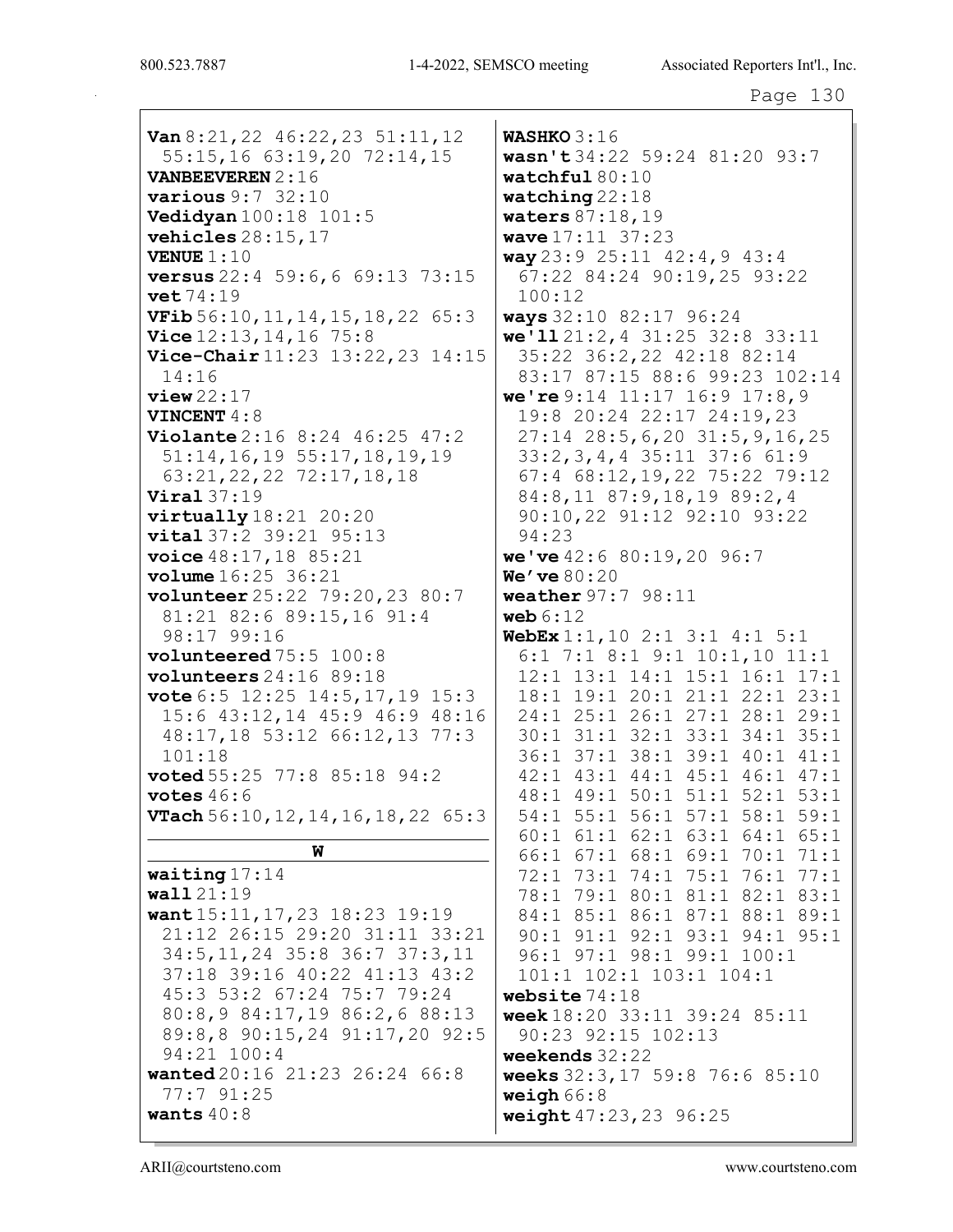weight-based 47:17 welcome 5:6 34:25 35:5 41:11 58:13 75:13,19 79:10 85:8 went 30:9 69:8 76:19,22 77:20  $82:22$   $83:2,3,6$   $92:12$ WEST  $3:4$ Western 16:17 what's  $20:22$ WHEREOF  $104:8$ whirlwind  $73:21$   $103:9,11$ whoops  $25:8$ widely  $34:5$ **WIEDMAN**  $3:3$ **William**  $2:11$  62:22 71:17  $willing 61:3 101:13$ willingness  $75:9$  $win$ -win 83:15 wings  $96:9$ **Winslow** 3:12 36:16  $wish 58:12 98:3$ withdrawal  $52:5, 11, 16, 16$ **WITNESS 104:8** wonderful 20:9 27:5 92:24 word 31:5 68:12, 15 69:22 80:4 wording 66:6 68:18 69:2 words  $5:4$ wordy  $67:18$ work  $9:7,15$  10:11 22:8,14 26:7 26:15 35:9 41:5 73:2 75:7,11 75:18,20 79:13,18,23 82:7,7 84:22 86:13, 14, 15, 17 87:7 89:17,20 91:2 92:6,8 93:15 95:11,13 96:3 97:20,24 98:17  $102:13$ **worked** 73:8 85:15 workforce 78:25 81:7 83:12 86:25 88:25 working 15:14 16:9 26:12, 15 69:10 73:7 75:10 78:20 79:5 80:24 86:3,7 87:20,20,24  $97:19$ works  $88:5$ world  $6:11$ **worry**  $21:3$   $24:6$ worse  $83:19$ Wow  $98:2$ wrangle  $59:8$ wrench  $93:21$ writing  $24:5$  69:11  $wronq 58:16 77:6$ 

 $\mathbf x$  $\mathbf Y$  $\textbf{y}$ eah 8:13 14:25 25:15,16 27:23 41:12,24 51:21 59:23 67:12,25 75:13 82:18 85:13 89:7 99:14 vear 13:19 15:15, 16 20:10, 24  $21:2,3,18$  33:4 40:21 47:20,21 74:25 75:8 95:2 102:6 103:12  $103:13$ year-and-a-half 94:9 years 15:13 19:20, 21 26:14 34:12 58:12 82:23 90:16,17,21 YEDIDYAN 2:17 yesterday  $25:8$ York  $1:2$  5:7 16:24 21:5,7 27:16 28:4 35:5 40:2 47:12 60:13 73:12 75:21 85:20 104:2 YOUNG  $3:10$  $\mathbf{z}$ **ZABAR**  $2:23$  $\mathbf{0}$  $03:175:2$ 04:25 65:15,23  $05:06103:14$  $\mathbf{1}$  $1104:6$  $1-4-20221:12:13:14:15:1$  $6:1$  7:1 8:1 9:1 10:1 11:1 12:1 13:1 14:1 15:1 16:1 17:1 18:1 19:1 20:1 21:1 22:1 23:1 24:1 25:1 26:1 27:1 28:1 29:1 30:1 31:1 32:1 33:1 34:1 35:1 36:1 37:1 38:1 39:1 40:1 41:1 42:1 43:1 44:1 45:1 46:1 47:1 48:1 49:1 50:1 51:1 52:1 53:1 54:1 55:1 56:1 57:1 58:1 59:1 60:1 61:1 62:1 63:1 64:1 65:1 66:1 67:1 68:1 69:1 70:1 71:1 72:1 73:1 74:1 75:1 76:1 77:1 78:1 79:1 80:1 81:1 82:1 83:1 84:1 85:1 86:1 87:1 88:1 89:1 90:1 91:1 92:1 93:1 94:1 95:1 96:1 97:1 98:1 99:1 100:1 101:1 102:1 103:1 104:1  $103104:6$